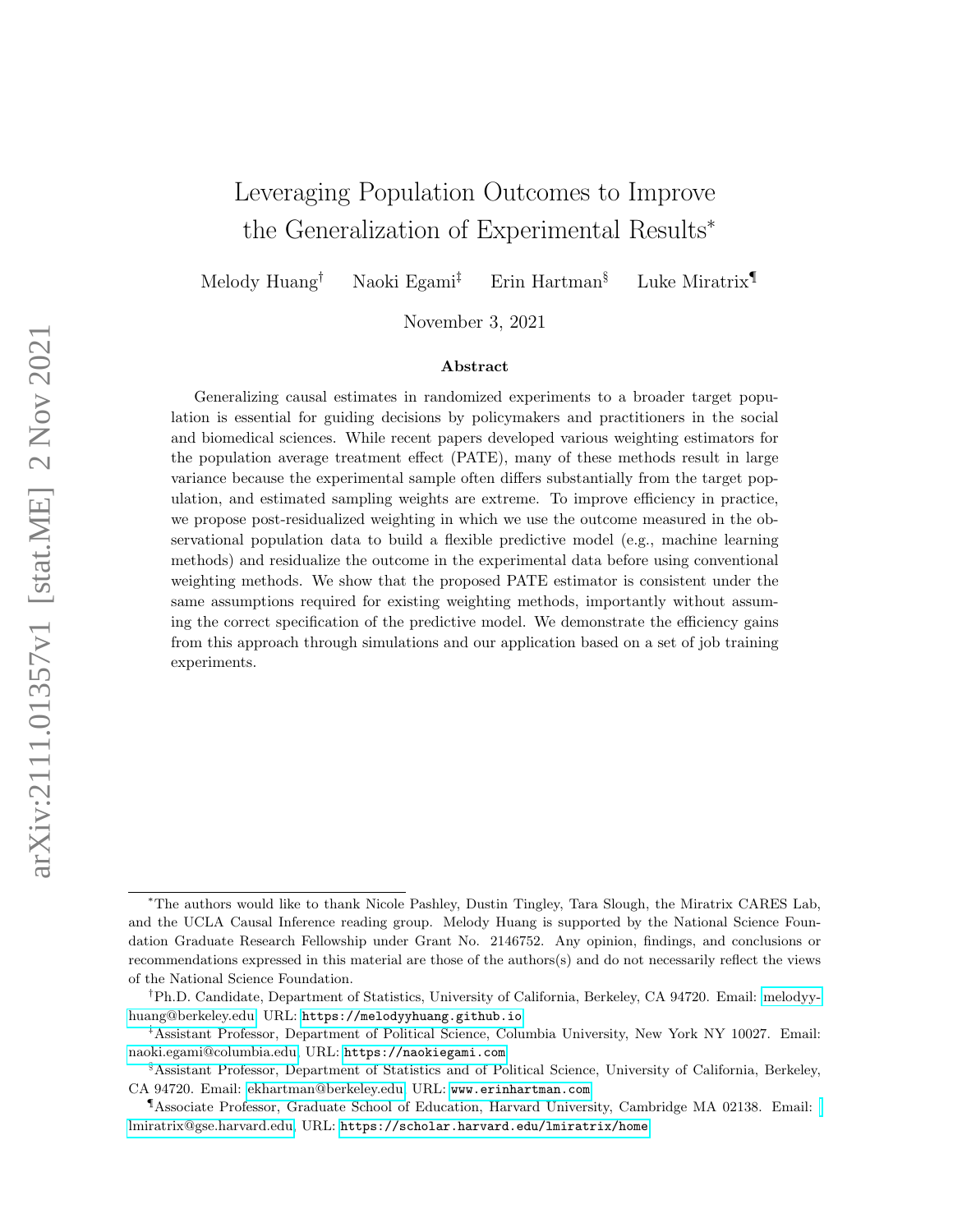### 1 Introduction

The "credibility revolution" has elevated the role of randomized, controlled trials (RCTs), which are praised for their strong internal validity (Banerjee and Duflo, [2009;](#page-36-0) Falk and Heckman, [2009;](#page-37-0) Baldassarri and Abascal, [2017\)](#page-36-1). Control over the design of the RCT allows researchers to draw causal inferences about treatment effects, within the experimental sample, while imposing minimal assumptions. This focus on credibility is not without controversy though, with some arguing that the emphasis on causality has led researchers to narrow the scope of their inquiry (Huber, [2013;](#page-38-0) Deaton and Cartwright, [2018\)](#page-37-1). This debate has revealed a pressing need for methods that allow researchers to generalize the causal impact of treatments, and resulting policy implications, beyond the experimental setting.

In light of this need, a robust literature on methods for generalizing experimental results to broader populations of interest has emerged. Often, in practice, the cost of a controlled environment is that the experiment cannot be conducted on a representative sample of the target population of interest. Recent work has outlined the necessary assumptions for generalizing an experiment to identify the population average treatment effect (PATE), i.e., the effect of the experimental treatment in a clearly defined target population that differs from the experimental sample (Cole and Stuart, [2010;](#page-37-2) Hartman et al., [2015;](#page-38-1) Bareinboim and Pearl, [2016\)](#page-36-2). In practice, the most common approach first models the experimental sample inclusion probability, with the PATE then estimated using inverse probability weighted estimators (Stuart, Cole, et al., [2011;](#page-40-0) Tipton, [2013;](#page-40-1) Buchanan et al., [2018\)](#page-36-3). Alternative estimators focus on modeling treatment effect heterogeneity (Kern et al., [2016;](#page-38-2) Nguyen et al., [2017\)](#page-39-0) or doubly robust estimation (Dahabreh et al., [2019\)](#page-37-3).

Despite these theoretical advances in methods for estimating the PATE, in practice, weighted estimators are often imprecise, especially when the experimental sample differs substantially from the target population. This makes it difficult for policymakers and practitioners to draw conclusions about the impact of treatment in the target population to guide their policy recommendations. Indeed, researchers empirically find that weighted estimators often increase the mean squared error for the PATE compared to an estimator ignoring sampling weights because inverse probability weighting estimators have much larger standard errors, even though they have smaller bias (Miratrix et al., [2018\)](#page-39-1). More generally, considering the bias-variance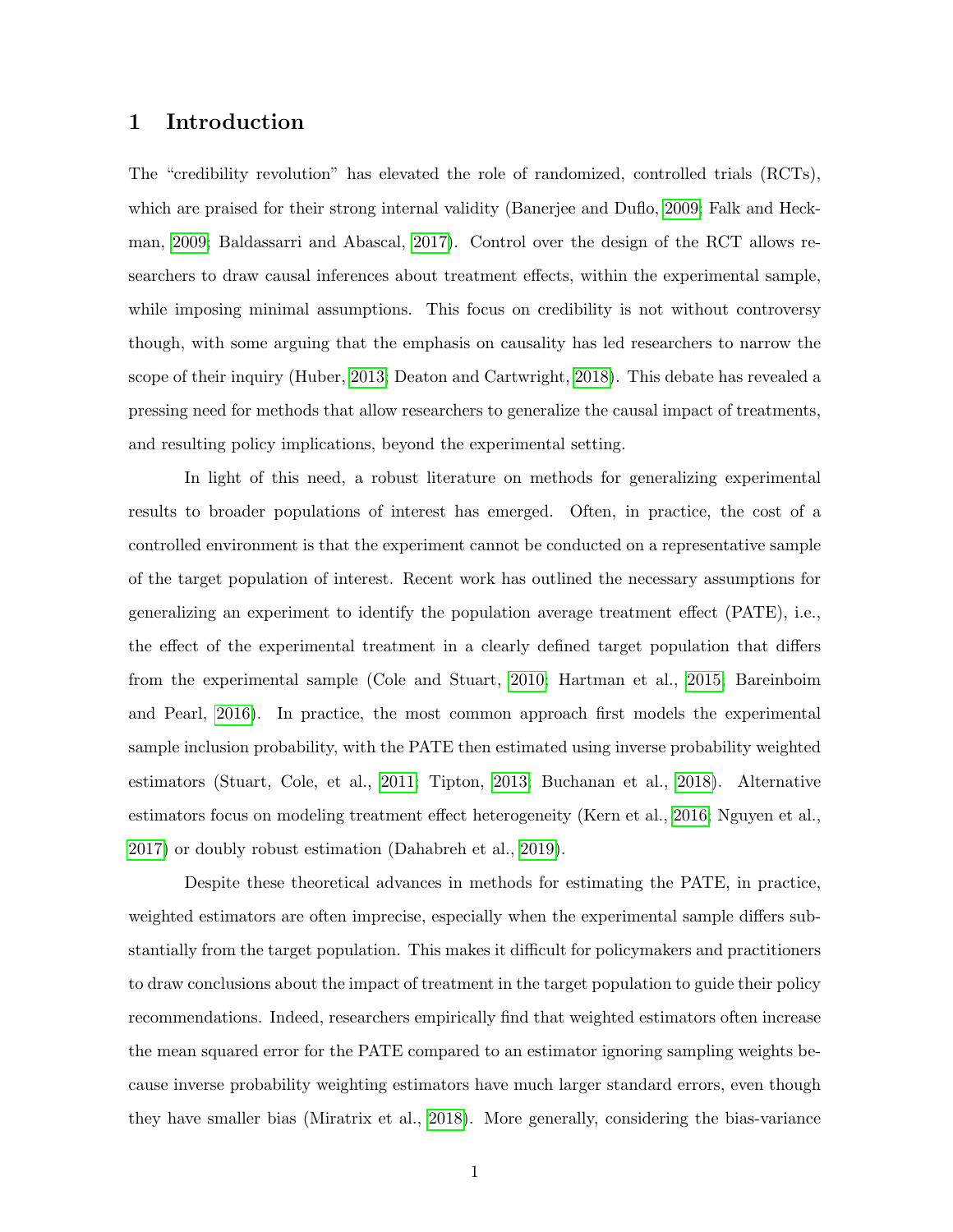tradeoff, the cost of large precision loss associated with the conventional weighting methods makes it unclear if it is "worth weighting" and questions the applicability of these weighting methods commonly used by empirical researchers.

In practice, these weighting methods often leave a valuable resource on the table outcome data measured in the population. While inverse probability weighting methods leverage population data about pre-treatment covariates when modeling the sampling weights, use of outcome data has primarily been limited to use in placebo tests (Cole and Stuart, [2010;](#page-37-2) Hartman et al., [2015\)](#page-38-1). Recently, the data fusion literature proposed using experimental data to help aid the estimation of causal effects in observational studies (e.g., see Athey, Chetty, and G. Imbens, [2020;](#page-36-4) Athey, Chetty, G. W. Imbens, et al., [2019;](#page-36-5) Kallus and Mao, [2020\)](#page-38-3). Our proposed approach aims to incorporate observational population data to reduce noise in generalizing experimental results. Population data often have larger sample sizes and therefore provide an opportunity to model covariate-outcome relationships with more flexible modeling approaches. It is this opportunity — to incorporate large population data sets that contain outcome data to improve precision — that serves as the foundation of our method.

We propose post-residualized weighting to leverage outcome data measured in the population to improve precision in estimation of the PATE. We begin by constructing a predictive model of the outcome using the population data. We then use this to residualize the experimental outcome data, and these residuals replace the experimental outcome in the standard inverse probability weighting estimators used for generalization. Identification of the PATE proceeds under the same assumptions required for existing inverse probability weighting methods, namely that the sampling weights are correctly specified. We show that this estimator is consistent, regardless of the residualizing model constructed in the population data. Therefore, we can safely use machine learning methods to build a predictive model. We then establish under what conditions the proposed post-residualized weighting estimator is more efficient than existing methods.

We also extend our estimator to the weighted least squares framework, which has three advantages: (1) it incorporates the well-known benefits of stabilized weighting estimators  $(i.e.$  Hajek estimators),  $(2)$  it allows for additional precision gains from prognostic variables measured only within the experiment, and (3) it addresses concerns about scaling differences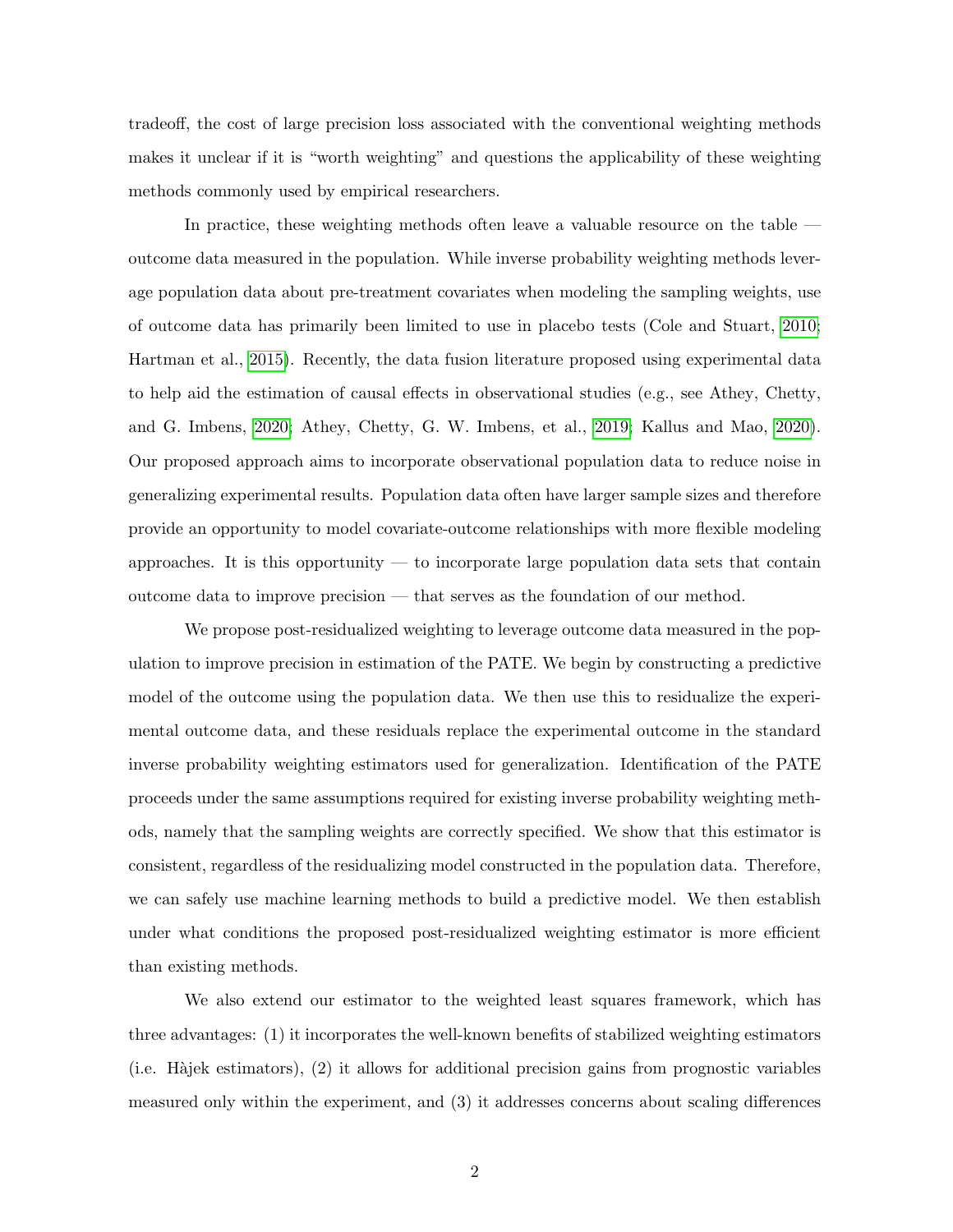between the outcomes measured in the experiment and the population data. Importantly, we provide a diagnostic that allows researchers to assess when the post-residualized weighting method is likely to result in efficiency gains.

The paper proceeds by introducing our empirical application evaluating generalizability of site-specific results for trials conducted under the Job Training Partnership Act, described below. We then introduce notation and existing methods for estimating the population average treatment effect from experimental data in Section [2.](#page-4-0) In Section [3](#page-8-0) we introduce postresidualized weighting, prove its statistical properties, and introduce a diagnostic to assess whether researchers should expect efficiency gains in their applications. We extend these results to weighted least squares estimation in Section [4,](#page-16-0) and discuss a special case in which we include the predicted outcome as a covariate in Section [5.](#page-21-0) Finally, we provide simulation evidence supporting the performance of post-residualized weighting estimators and diagnostic tools in Section [6](#page-26-0) and apply them to an empirical application evaluating the Job Training Partnership Act in Section [7.](#page-30-0)

### 1.1 Background and Data

To motivate our method, we re-evaluate a foundational experiment that assessed the impact of a job training program. The Job Training Partnership Act (JTPA) was introduced by the U.S. Congress in 1982 to help provide employment and training programs to economically disadvantaged adults and youths. To assess its effectiveness, the national JTPA study evaluated the impact of the program across a diverse set of 16 experimental sites between 1987 and 1989. The experimental units were individuals who were interviewed and deemed eligible to receive JTPA services. Individuals assigned to treatment were given access to the JTPA services, while those assigned to control were told that the services were not available. The treatment to control ratio was set at 2:1. A follow-up survey 18 months later was then conducted to measure outcomes, such as earnings and employment (Bloom et al., [1993\)](#page-36-6).

We use the same 16 experimental sites from the national JTPA study as the basis for our analysis. While the original study focused on four target groups: adult women and men (categorized formally as ages 22 and older), and female and male out-of-school youths (ages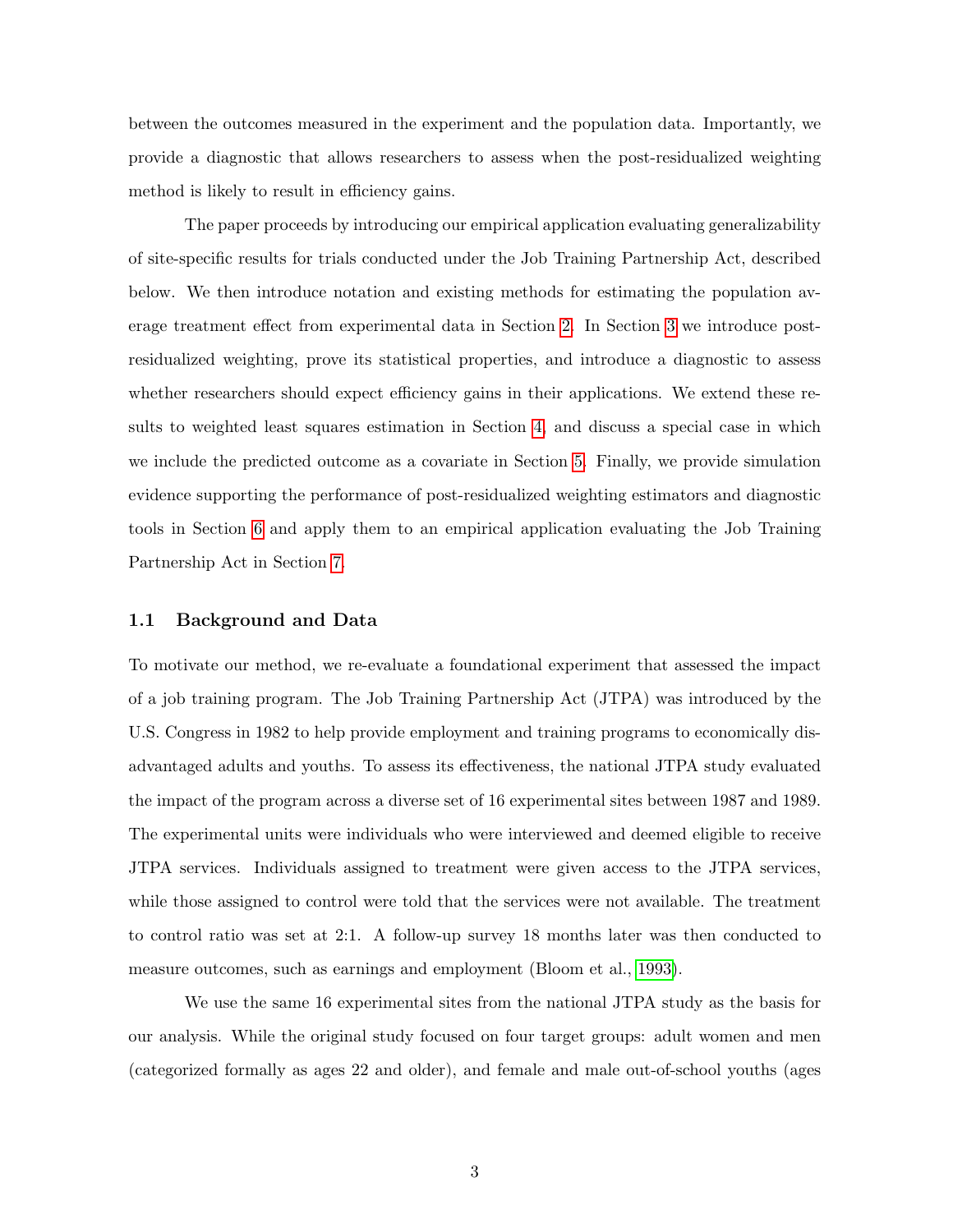[1](#page-0-0)6-21), we focus our analysis on adult women, the largest target group within the JTPA study.<sup>1</sup> We consider two different outcomes: employment status (binary outcome) and total earnings (zero-inflated, continuous outcome). Across the 16 sites, the average effect on earnings was \$1240 and employment was 1.63%, but point estimates across sites ranged from -\$5210 in Butte, MT to \$3030 in Providence, RI for earnings and -7% in Butte, MT and Marion, OH to 7% in Heartland, FL and Providence, RI. Had a policymaker only run their experiment in Providence, RI, they may have concluded that the treatment was effective, but not so in Butte, MT. Weighted estimators can adjust for demographic differences across sites, but many of the sites, such as Butte, MT, contain few units, emphasizing the need for precise estimators when generalizing results to other populations.

Unlike the original study, which evaluated the overall effectiveness, our focus is on generalizing the effect. The multisite design of this experiment serves as an ideal test bed for our method. We generalize the results of each site individually to a target population defined by the units in the other 15 sites, allowing us to benchmark our estimator against the experimentally identified causal estimate of the excluded sites and evaluate precision gains from post-residualized weighting. Ultimately, we find between a 5% and 21% reduction in variance where our methods are applicable. A summary of the JTPA experimental set up is provided in Supplementary Materials Table [A5.](#page-64-0)

# <span id="page-4-0"></span>2 Existing Estimators for Generalization

### 2.1 Setup

We begin by defining the target population as an infinite super-population  $\mathcal P$  with probability distribution  $F$  and probability density  $dF$ , for which we wish to infer the effectiveness of treatment. Following Buchanan et al.  $(2018)$ , suppose we observe n units as the "experimental" sample," but, as with most experiments in practice, the selection into the experiment from the target population is biased. Let  $\mathcal S$  represent the random set of indices for the units in the experimental sample.

Let  $T_i$  be the binary treatment variable, where  $T_i = 1$  for units assigned to treatment,

<sup>&</sup>lt;sup>1</sup>The estimated impact of JTPA for the other target groups were not found to be statistically significant in the original study.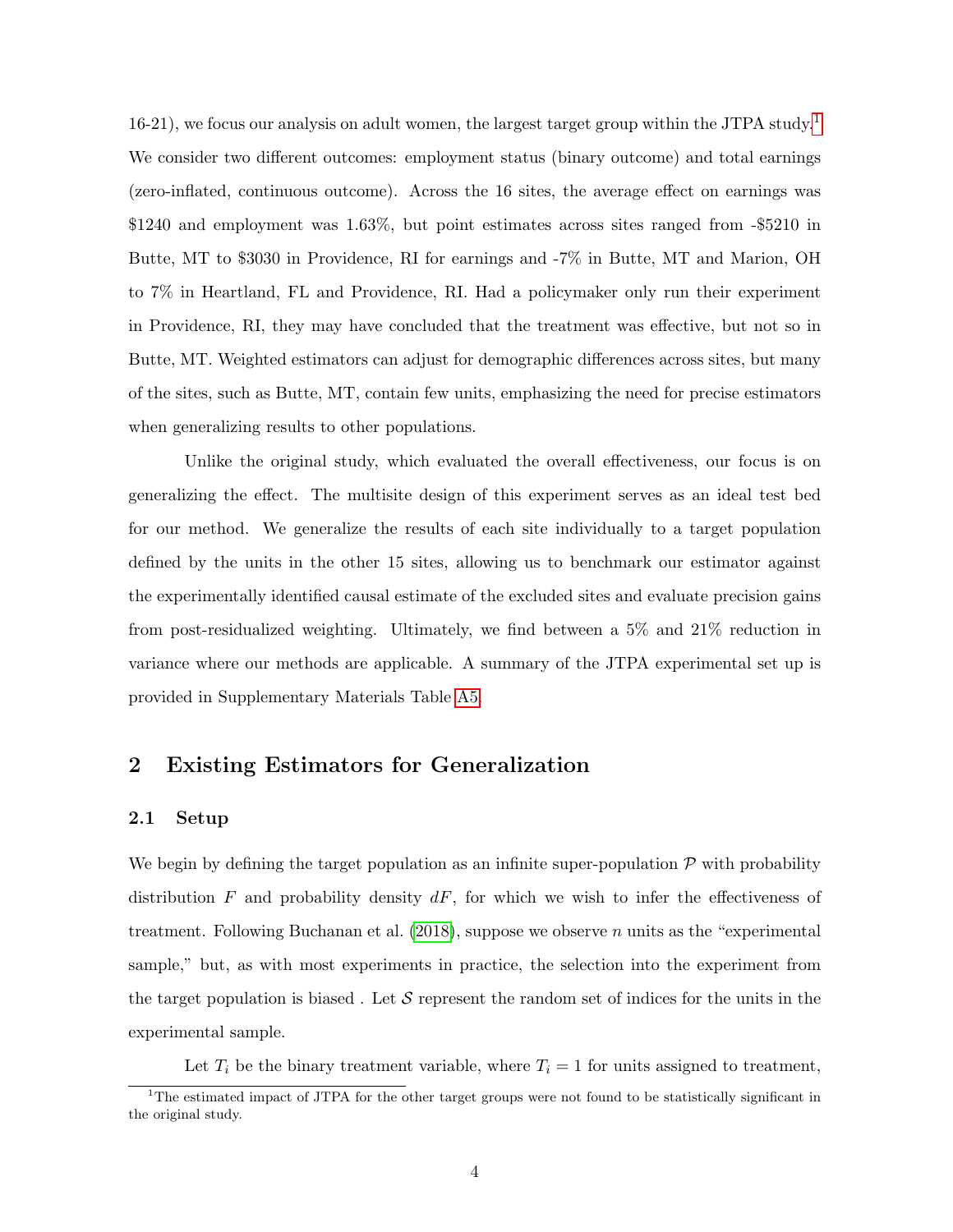and  $T_i = 0$  for control. Using the potential outcomes framework (Neyman, [1923;](#page-39-2) Rubin, [1974\)](#page-39-3), we define  $Y_i(t)$  to be the potential outcome of unit i that would realize if unit i receives the treatment  $T_i = t$ , where  $t \in \{0, 1\}$ . For each unit in the experiment, only one of the potential outcome variables can be observed, and the realized outcome variable for unit  $i$  is denoted by  $Y_i = T_i Y_i(1) + (1 - T_i) Y_i(0)$ . We also observe pre-treatment covariates  $\mathbf{X}_i$  for units in the experiment. We use  $\tilde{F}$  to represent the sampling distribution for the experimental sample, i.e.,  $\{Y_i(1), Y_i(0), T_i, \mathbf{X}_i\}_{i=1}^n \stackrel{\text{i.i.d.}}{\sim} \tilde{F}$  with density  $d\tilde{F}$ . Because we consider settings where the selection into the experiment from the target population  $P$  is biased,  $F \neq \tilde{F}$ .

We assume that the treatment assignment is randomized within the experiment.

<span id="page-5-0"></span>Assumption 1 (Randomization within Experiment).

$$
d\tilde{F}(Y_i(1), Y_i(0), T_i, \mathbf{X}_i) = d\tilde{F}(Y_i(1), Y_i(0), \mathbf{X}_i) \cdot d\tilde{F}(T_i)
$$
\n(1)

Under this assumption, it is well known that the sample average treatment effect (SATE) can be estimated without bias using a difference-in-means estimator:

$$
\widehat{\tau}_{\mathcal{S}} = \frac{1}{\sum_{i \in \mathcal{S}} T_i} \sum_{i \in \mathcal{S}} T_i Y_i - \frac{1}{\sum_{i \in \mathcal{S}} (1 - T_i)} \sum_{i \in \mathcal{S}} (1 - T_i) Y_i.
$$
\n(2)

This within-experiment estimand, the SATE, is important for evaluating the effectiveness of treatment. However, researchers often want to know to what extent the findings are externally valid to the target population (Cole and Stuart, [2010;](#page-37-2) Miratrix et al., [2018;](#page-39-1) Egami and Hartman, [2020\)](#page-37-4). This population level estimand, the population average treatment effect (PATE), is our primary causal quantity of interest and is formally defined as:

$$
\tau \coloneqq \mathbb{E}_F \{ Y_i(1) - Y_i(0) \},\tag{3}
$$

where the expectation is taken over the target population distribution  $F$ . When the experimental sample is randomly drawn from the target population  $F = \tilde{F}$ ,  $\hat{\tau}_{\mathcal{S}}$  can be used as an unbiased estimator for  $\tau$ . However, in most settings, experimental units are not randomly drawn from the target population with equal probability.

To estimate the PATE, we also assume we observe an *i.i.d.* sample of N units from the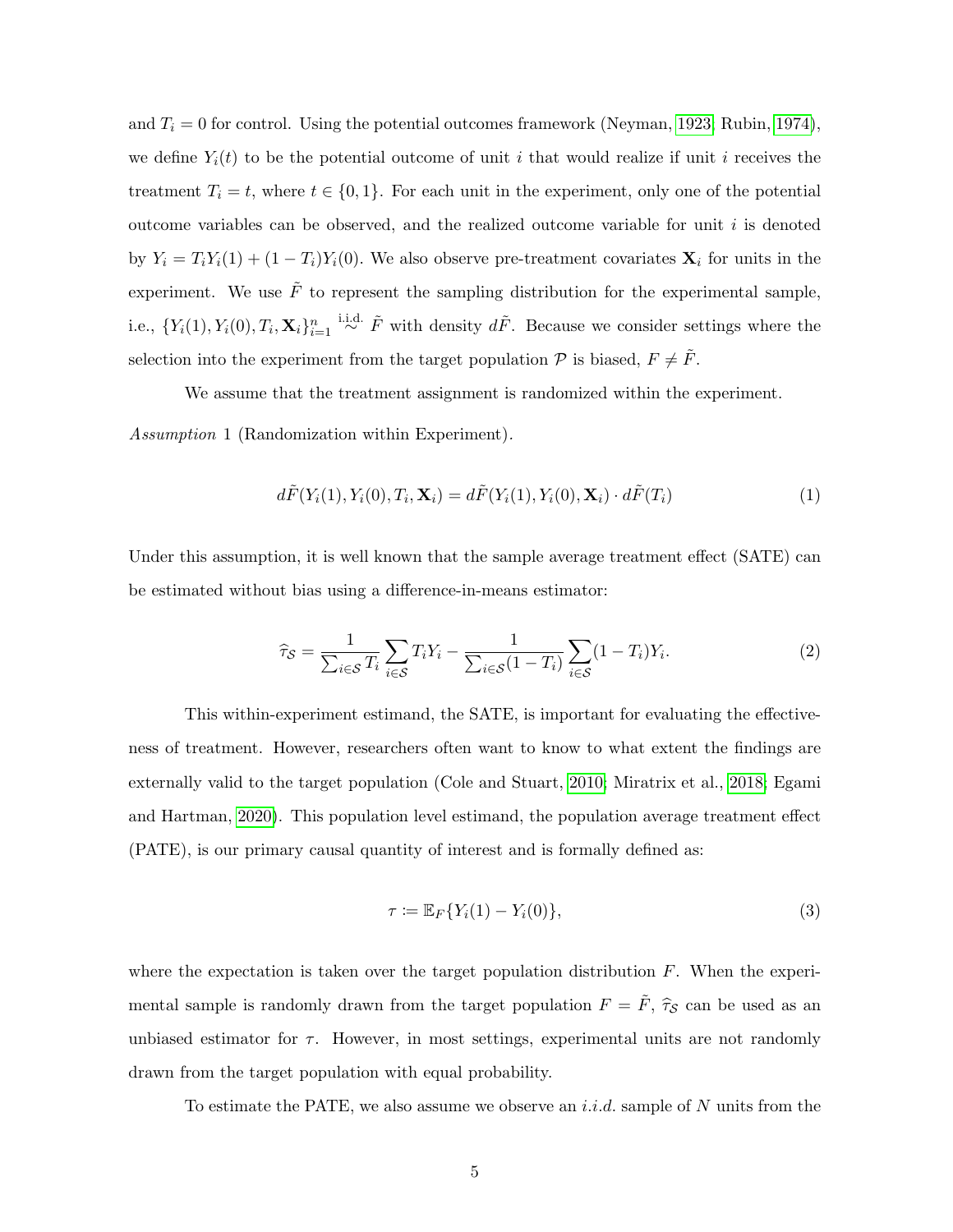target super-population  $P$  as the "population data," which is separate from the experimental sample. This design is most common in the social sciences, and is called the non-nested design in that the experimental sample is not a subset of the population data (Colnet et al., [2020\)](#page-37-5).[2](#page-0-0) Typically, the size of the population data is much larger than the experimental data, i.e.,  $N \gg n$ . In the conventional setup, researchers only observe pre-treatment covariates  $\mathbf{X}_i$ for each unit  $i$  in the population data. In the next subsection, we review assumptions and estimators for the PATE under this conventional setup. In Section [3,](#page-8-0) we then consider our setting in which researchers also observe an outcome measure in addition to pre-treatment covariates in the population data. Importantly, because the treatment is not randomized in the population data, we cannot identify the PATE just using the population data.

### 2.2 Assumptions

We make the standard assumptions of no interference and that treatments are identically administered across all units (i.e., SUTVA, defined in Rubin [\(1980\)](#page-39-4)). In order to identify the PATE using experimental data, we require additional assumptions about sampling of the experimental units. First, we assume that, conditional on a set of pre-treatment covariates  $\mathbf{X}_i$ , the sample selection mechanism is ignorable. More formally,

<span id="page-6-0"></span>Assumption 2 (Ignorability of Sampling and Potential Outcomes).

$$
dF(Y_i(1), Y_i(0) | \mathbf{X}_i = \mathbf{x}) = d\tilde{F}(Y_i(1), Y_i(0) | \mathbf{X}_i = \mathbf{x})
$$
\n(4)

Assumption [2](#page-6-0) states that, conditional on  $\mathbf{X}_i$ , the distribution of the potential outcomes  ${Y_i(1), Y_i(0)}$  is the same across the experimental sample and the target population (Stuart, Cole, et al., [2011;](#page-40-0) Pearl and Bareinboim, [2014;](#page-39-5) Kern et al., [2016\)](#page-38-2).<sup>[3](#page-0-0)</sup> We also assume that given the pre-treatment covariates  $\mathbf{X}_i$ , there is a positive probability of being included in the experimental sample (Westreich and Cole, [2010\)](#page-40-2).

<sup>2</sup>While we focus on the non-nested design in this paper, the same proposed approach is useful for the nested design where the experimental sample is a subset of the population data. The main difference arises in the analytical expressions of the efficiency gain from our proposed approach.

<sup>3</sup>For identification of the PATE, a weaker assumption of conditional ignorability of sampling and treatment effect heterogeneity may be invoked instead. However, the variance derivations rely on the conditional ignorability of sampling and potential outcomes.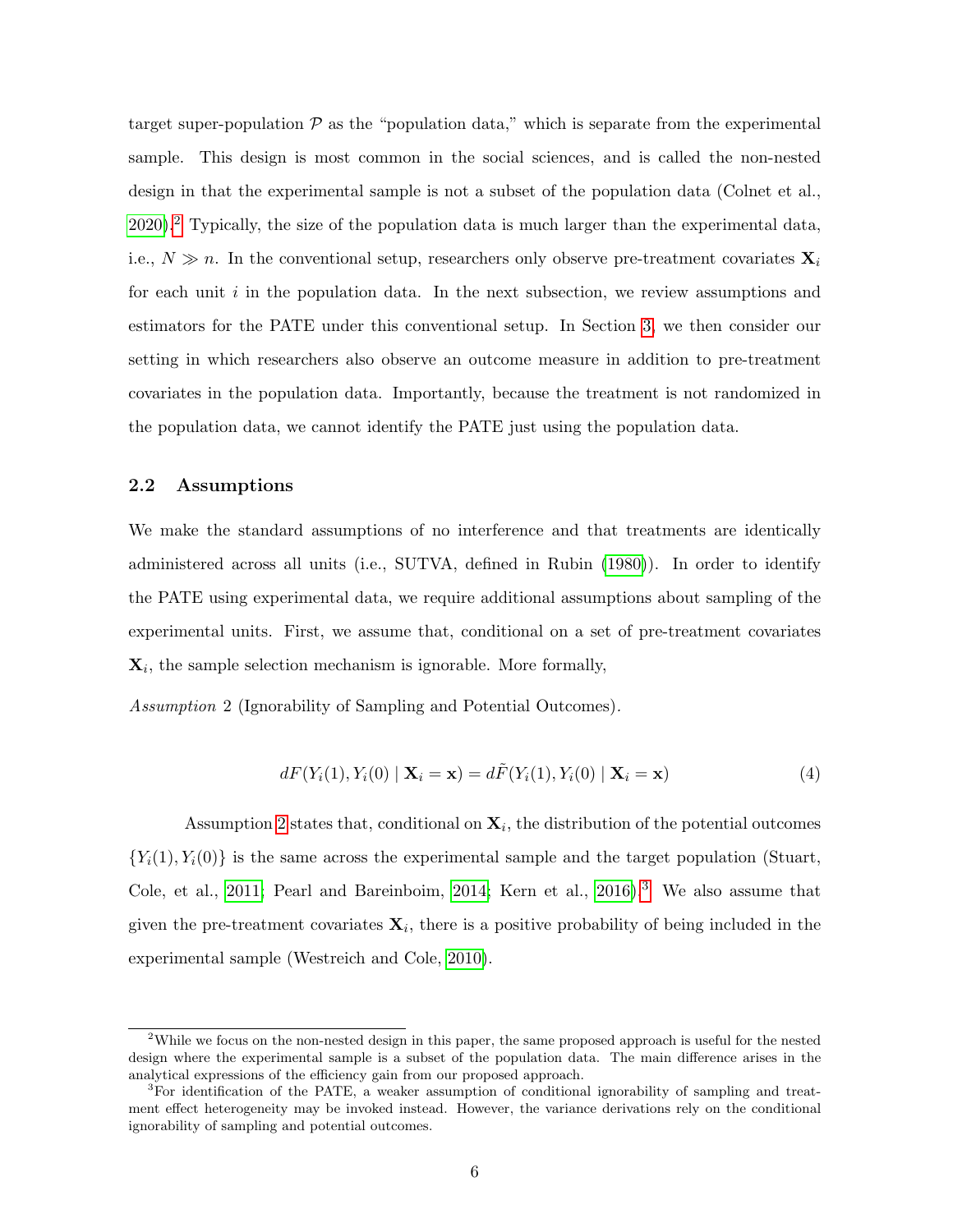<span id="page-7-0"></span>Assumption 3 (Positivity).

For all **x** with  $dF(\mathbf{X}_i = \mathbf{x}) > 0$ , we have

$$
dF(\mathbf{X}_i = \mathbf{x}) > 0 \Rightarrow d\tilde{F}(\mathbf{X}_i = \mathbf{x}) > 0.
$$
 (5)

### 2.3 Estimation of PATE

There is a robust, and growing, literature on methods for estimating the PATE. The most common approach is the inverse probability weighting estimator (IPW) (Cole and Stuart, [2010\)](#page-37-2). The IPW estimator relies on sampling weights usually defined as an inverse of the probability of being sampled into the experiment. In our case, given the infinite superpopulation defined by  $F$ , we first define a relative density as follows.

$$
\pi(\mathbf{X}_i) = \frac{d\tilde{F}(\mathbf{X}_i)}{dF(\mathbf{X}_i)}.
$$
\n(6)

Sampling weights are proportional to the inverse of this relative density. For each unit  $i$ ,

$$
w_i \propto \frac{1}{\pi(\mathbf{X}_i)}.
$$

Weights are typically estimated using a binary outcome model, such as logistic regression (Stuart, Cole, et al., [2011;](#page-40-0) O'Muircheartaigh and Hedges, [2014;](#page-39-6) Buchanan et al., [2018\)](#page-36-3) by exploiting the fact that weights are proportional to the relative probability of being in the observed population data to the probability of being in the experimental sample, conditional on being in either set:

$$
w_i \propto \frac{\Pr(S_i = 0 \mid \mathbf{X}_i)}{\Pr(S_i = 1 \mid \mathbf{X}_i)},
$$

where  $S_i$  takes on a value of 1 if the unit belongs to the experimental sample, and 0 if the unit belongs to the observed population data. Researchers can estimate  $Pr(S_i = 1 | \mathbf{X}_i)$  and  $Pr(S_i = 0 | \mathbf{X}_i)$  using a binary outcome model where we model  $S_i = 1$  with  $\mathbf{X}_i$  by stacking the experimental data and population data (Stuart, Cole, et al., [2011;](#page-40-0) Buchanan et al., [2018;](#page-36-3) Egami and Hartman, [2021\)](#page-37-6). Alternatively, researchers can use balancing methods, such as entropy balancing, which estimates weights such that weighted moments (e.g., means of each pre-treatment covariate  $\mathbf{X}_i$ ) of the experimental data is equal to moments of the observed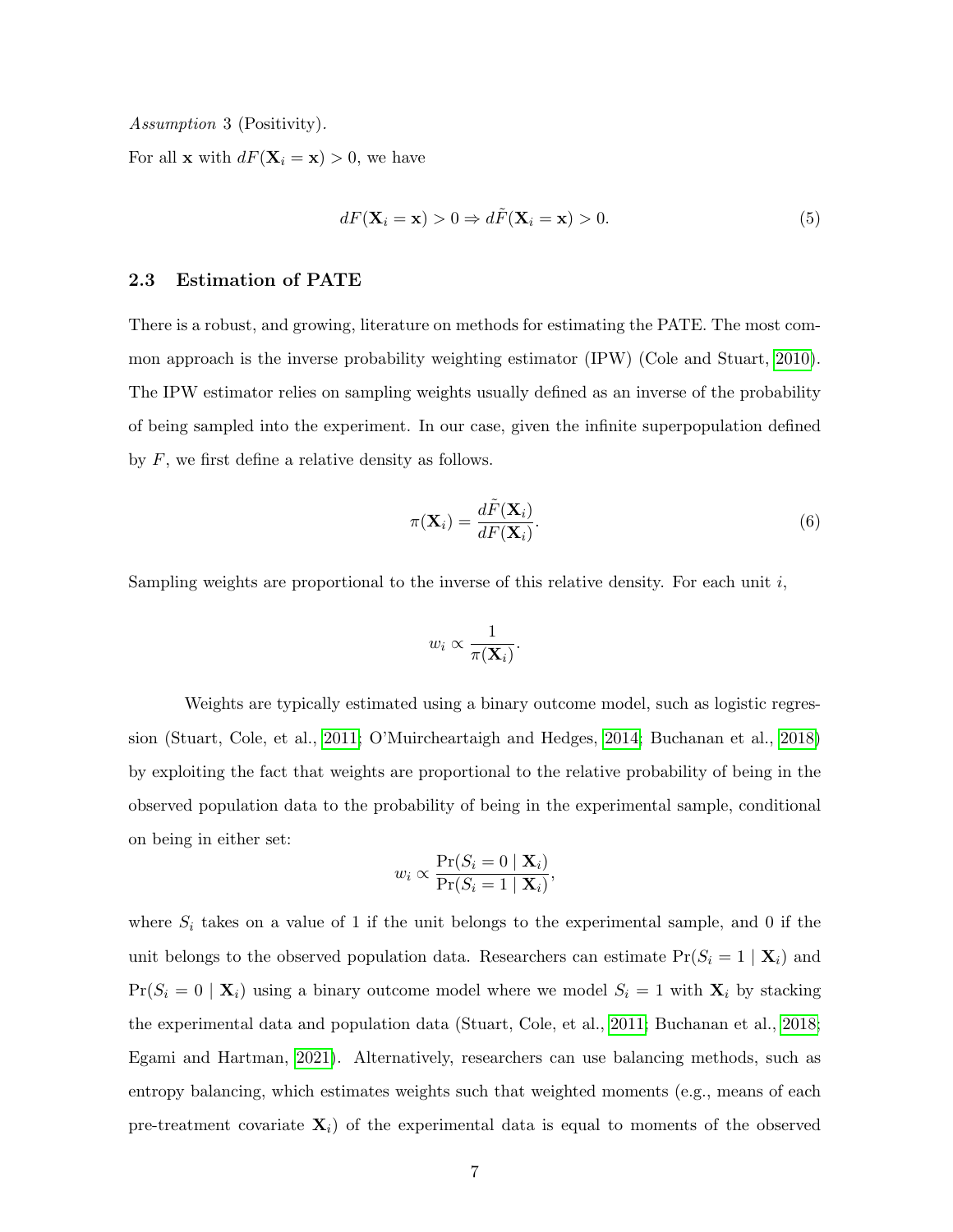population data (Deville and S¨arndal, [1992;](#page-37-7) Hainmueller, [2012;](#page-38-4) Hartman et al., [2015\)](#page-38-1).

Once researchers have estimated the sampling weights, the PATE can be estimated using a weighted estimator, also known as the Hajek estimator:

<span id="page-8-1"></span>
$$
\hat{\tau}_W := \frac{\sum_{i \in \mathcal{S}} \hat{w}_i T_i Y_i}{\sum_{i \in \mathcal{S}} \hat{w}_i T_i} - \frac{\sum_{i \in \mathcal{S}} \hat{w}_i (1 - T_i) Y_i}{\sum_{i \in \mathcal{S}} \hat{w}_i (1 - T_i)}.
$$
\n
$$
(7)
$$

This weighted estimator can be computed using a weighted least squares regression of the outcome on an intercept and the treatment indicator, with the estimated weights  $\hat{w}_i$ . The weighted estimator is equivalent to the estimated coefficient of the treatment indicator.

Under Assumption [1–](#page-5-0)[3](#page-7-0) and the consistent estimation of the sampling weights, the weighted estimator  $\hat{\tau}_W$  is a consistent estimator of the PATE (Buchanan et al., [2018\)](#page-36-3). However, in practice, weighted estimators can suffer from large variance due to extreme weights. This problem has been highlighted in the observational causal inference literature with respect to inverse propensity score weighted estimators, in which large imbalances between treatment and control groups can result in extreme weights (Kang, Schafer, et al., [2007;](#page-38-5) Stuart, [2010\)](#page-40-3). This issue is often exacerbated in the generalization setting, where imbalances between a convenience experimental sample and target population can be relatively large. As a result, losses in precision from weighting can be challenging to overcome when generalizing from the SATE to the PATE (Miratrix et al., [2018\)](#page-39-1).

# <span id="page-8-0"></span>3 Post-Residualized Weighting

Existing methods, such as the weighted estimator  $\hat{\tau}_W$  described above, require pre-treatment covariate data, measured in both the experimental sample and target population, for estimating the sampling weights. However, researchers often have access to an outcome variable in the observational population data as well. Our proposed method, post-residualized weighting, aims to improve precision in the estimation of the PATE by leveraging this outcome variable measured in the observational population data.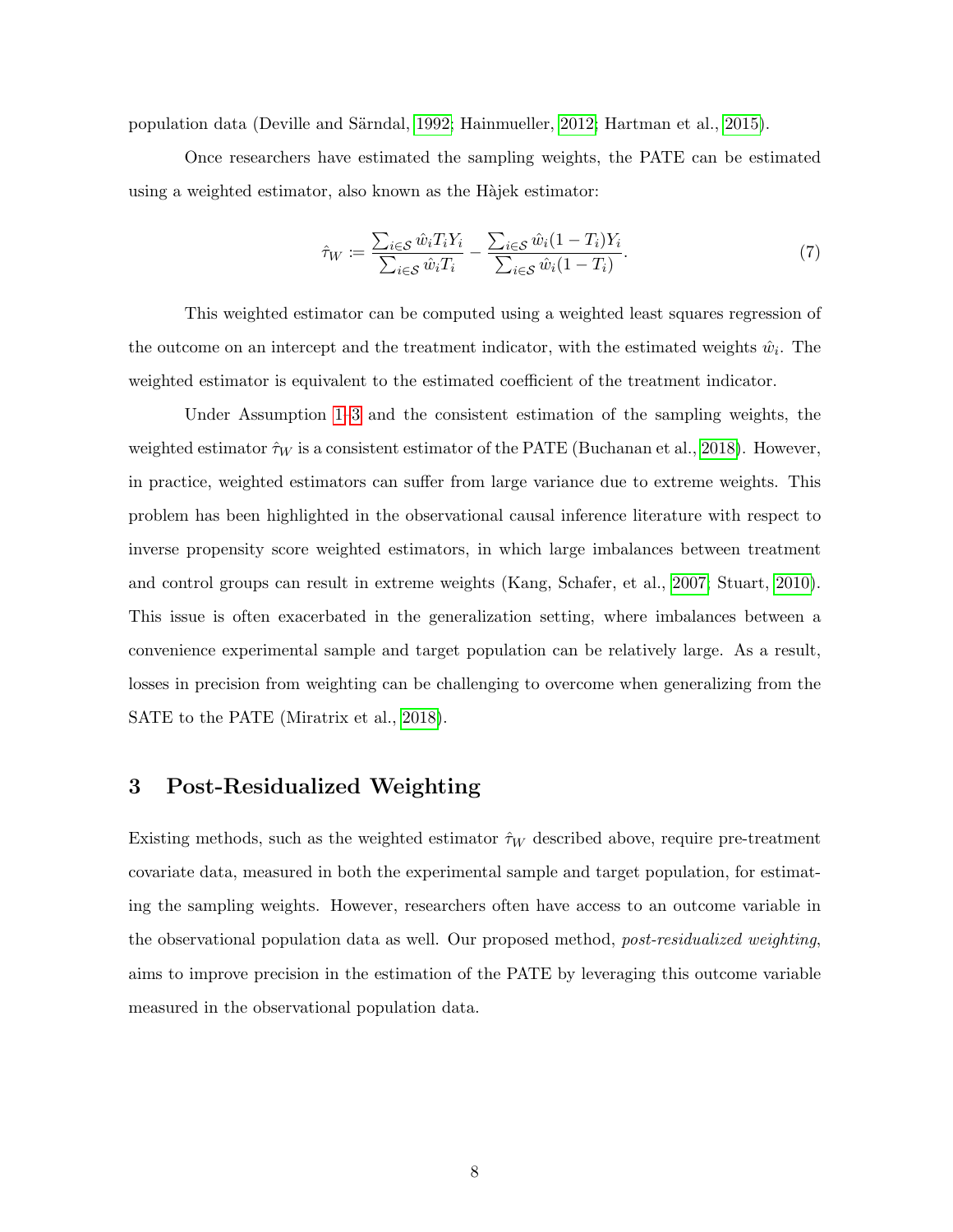### 3.1 Setup

In contrast to the conventional setup, we consider settings where researchers observe an outcome variable in addition to pre-treatment covariates in the population data. See Figure [1](#page-10-0) for a visualization of the difference in settings from conventional methods. Below we describe two canonical social science examples that motivate the data settings that underpin our method and to which we return. We also come back to our benchmark analysis of the JTPA data in Section [7.](#page-30-0)

Example: Get-Out-the-Vote (GOTV) Experiments Political scientists have conducted a number of field experiments to evaluate the impact of canvassing efforts, including door-todoor, phone, and mail, on voter turnout. Such GOTV experiments typically rely on administrative data to measure the outcome, namely voter turnout data from the Secretary of State. These experiments are often conducted in a small geographic region (e.g., New Haven, Connecticut in Gerber and Green, [2000\)](#page-38-6), but scholars are often interested in generalizing the effect to broader populations, such as for a statewide election. Importantly, when considering generalization, the outcome variable of voter turnout is available not only for the experimental data but also for the broader target population of interest. In our framework, we use this information about voter turnout measured in the observational population data to improve precision in the estimation of the PATE.

Example: Education Experiments Education research also relies on experiments to evaluate the performance of classroom interventions, such as the impact of smaller class size on curriculum-based and standardized tests (e.g., Word et al., [1990\)](#page-40-4). These experiments are often done in partnership with school systems. For example, the Tennessee STAR experiment was conducted in classrooms across Tennessee. However, researchers are interested in the broader impact of such interventions. For example, a researcher may ask what the long term impact of small class sizes in primary school is on standardized test scores, such as the SAT, for all public schools in the United States. To estimate the PATE, existing methods use demographic variables from a random sample of public school students to construct sampling weights. In our framework, we can additionally use SAT scores measured for a random sample of public school students, which improves estimation accuracy.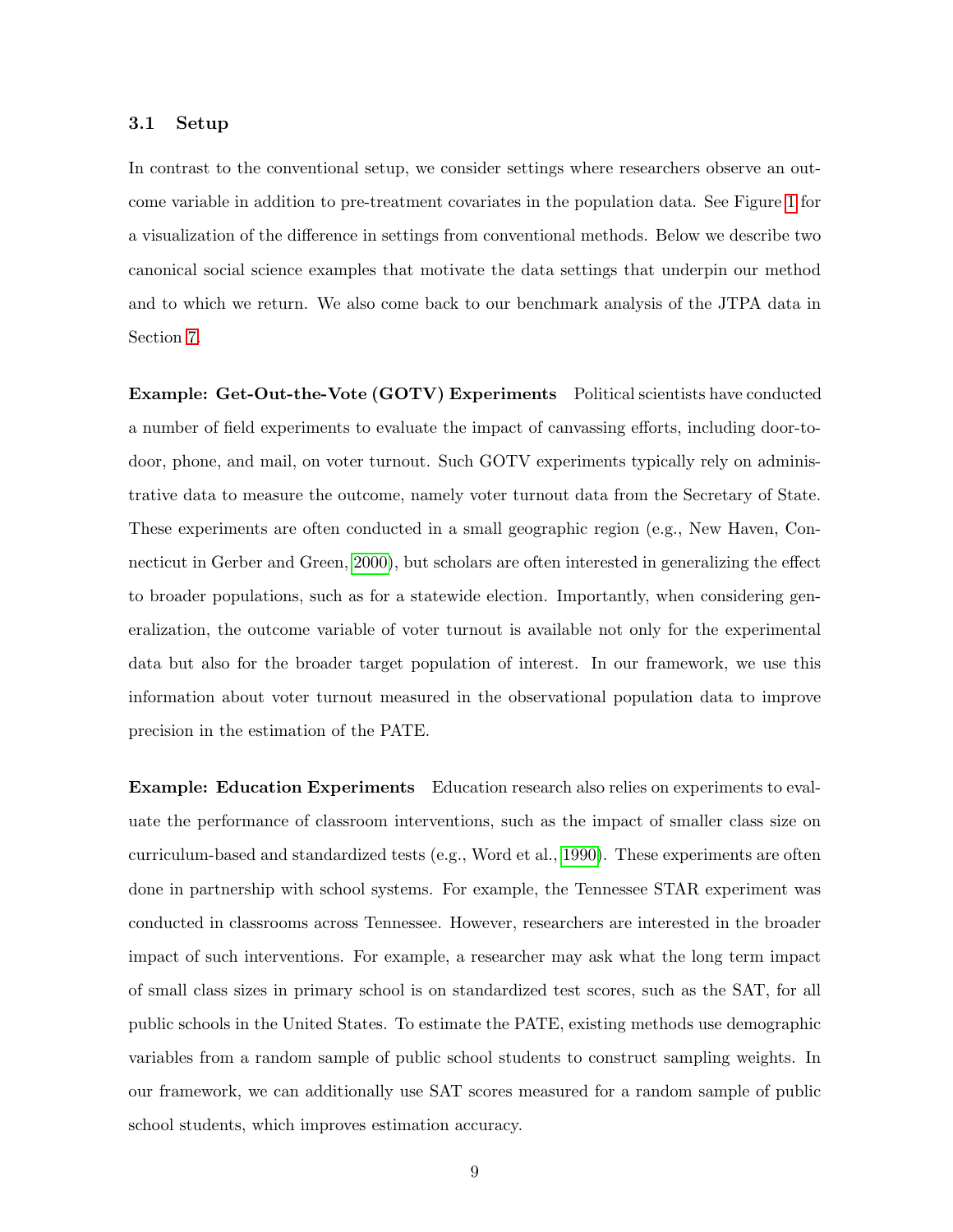

<span id="page-10-0"></span>Figure 1: Data Requirements. Conventional estimation methods only use the covariate data  $\mathbf{X}_i$ (highlighted in blue, above). Our proposed approach leverages the outcome data, in addition to the covariate data at the population level (highlighted in yellow).

Remark For simplicity of exposition, this section focuses on settings where we observe the same outcome measure in the experimental and population data. The outcomes measured in the population may be a mix of treatment and control outcomes. However, our proposed method can also accommodate scenarios in which we only observe a proxy outcome variable (rather than the same outcome measure) in the population data. We consider this case in Section [5.](#page-21-0)  $\Box$ 

### <span id="page-10-1"></span>3.2 Post-residualized Weighted Estimators

Our proposed post-residualized weighting approach exploits the outcome measured in the population data to improve precision in the estimation of the PATE. The key idea is that we estimate a predictive model with the outcome measured in the population data and then use this estimated predictive model to *residualize* outcomes in the experimental data, before using conventional weighting estimators for the PATE.

In total, post-residualized weighting has four steps. The first step is to estimate sampling weights  $w_i$ , which is the same as the conventional weighting approach. In the second step, we fit a flexible model in the population data to predict the outcome variable  $Y_i$  using pre-treatment  $\mathbf{X}_i$ . We refer to this predictive model fitted in the population data as a residualizing model, and formally denote it as  $g(\mathbf{X}_i): \mathcal{X} \to \mathbb{R}$  where X is the support of  $\mathbf{X}_i$ . In the third step, we use the estimated residualizing model to predict outcomes  $Y_i$  in the exper-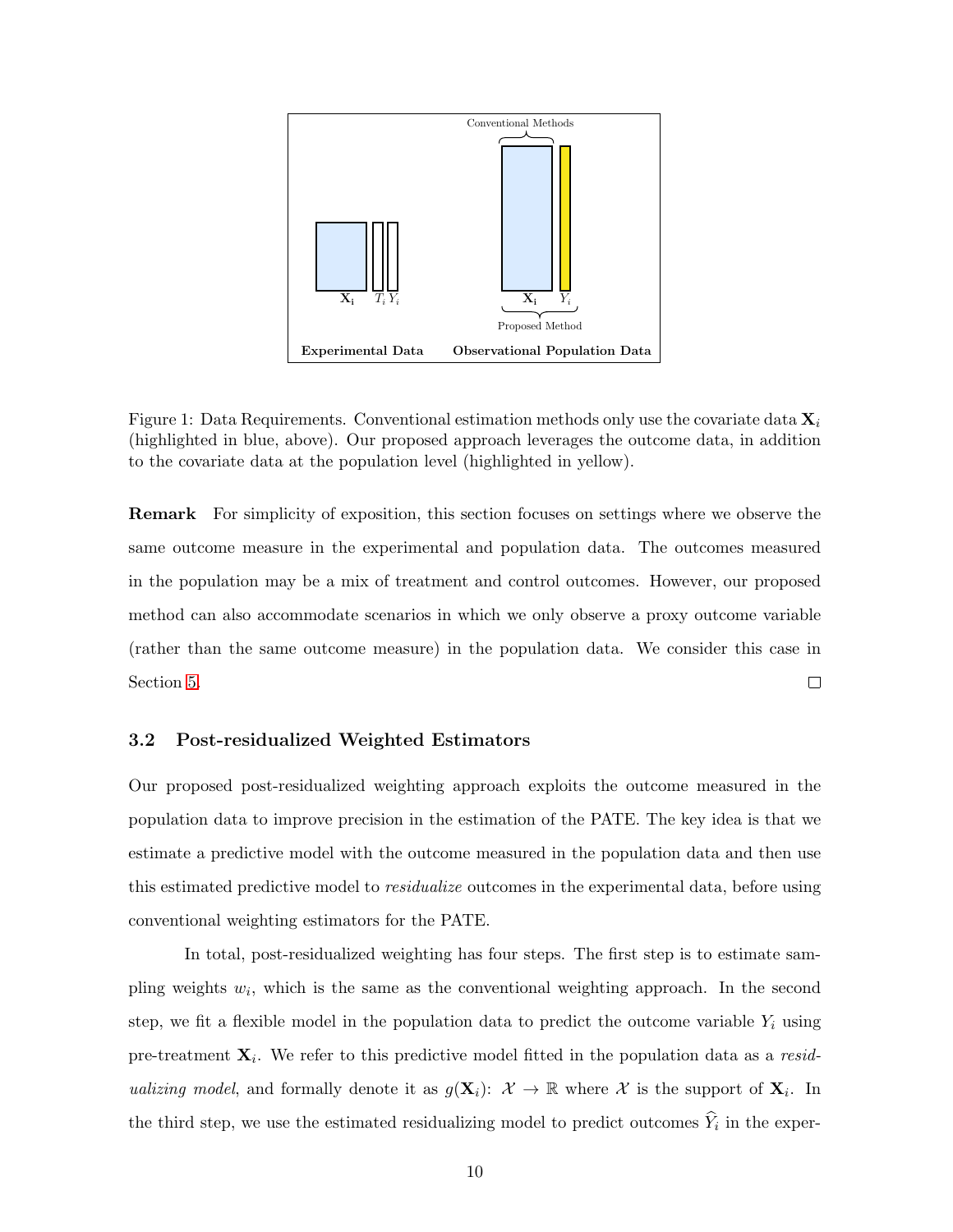| Post-residualized Weighting for the PATE estimation: |                                                                                                                                                                                                                                                                       |  |  |  |  |  |
|------------------------------------------------------|-----------------------------------------------------------------------------------------------------------------------------------------------------------------------------------------------------------------------------------------------------------------------|--|--|--|--|--|
| Step 1:                                              | Estimate sampling weights, $w_i$ , for units in the experimental sample.                                                                                                                                                                                              |  |  |  |  |  |
| Step 2:                                              | Choose a residualizing model $g(\mathbf{X}_i): \mathcal{X} \to \mathbb{R}$ , where X is the support of $\mathbf{X}_i$ . Using<br>the population data, estimate $\hat{g}(\mathbf{X}_i)$ that predict the population outcomes using<br>pre-treatment covariates $X_i$ . |  |  |  |  |  |
|                                                      | Step 3: Predict $\hat{Y}_i = \hat{g}(\mathbf{X}_i)$ for each unit in the experimental data, and compute residual $\hat{e}_i = Y_i - \hat{Y}_i$ for units in the experimental sample.                                                                                  |  |  |  |  |  |
| Step 4:                                              | Estimate the PATE using residuals $\hat{e}_i$ and estimated sampling weights $\hat{w}_i$ .                                                                                                                                                                            |  |  |  |  |  |
|                                                      | No covariate adjustment within the experimental data (Section 3)<br>$\frac{1}{2}$ See post-residualized weighted estimator $\hat{\tau}_{W}^{res}$ (Definition 1).                                                                                                     |  |  |  |  |  |
|                                                      | With covariate adjustment within the experimental data (Section 4)<br>$\downarrow$ See post-residualized weighted least squares estimator $\hat{\tau}_{wLS}^{res}$ (Definition 2).                                                                                    |  |  |  |  |  |

<span id="page-11-1"></span>Table 1: Summary of Post-residualized Weighting.

imental data, which is separate from the population data used to estimate the residualizing model. In the fourth and final step, we apply the weighted estimator (equation [\(7\)](#page-8-1)) using the residuals from this prediction, (denoted by  $\hat{e}_i = Y_i - \hat{Y}_i$ ) as outcomes (instead of  $Y_i$  used in the conventional weighting approach).

We summarize our proposed approach in Table [1.](#page-11-1) In the following section, we directly extend the weighted estimator discussed in Section [2.](#page-4-0) We then consider how post-residualizing can improve a more general weighted least squares estimator that includes further covariate adjustment in Section [4.](#page-16-0)

<span id="page-11-0"></span>Definition 1 (Post-residualized Weighted Estimator). Let  $\hat{w}_i$  be estimated sampling weights. Define  $\hat{e}_i$  to be residuals from the residualizing model prediction (i.e.,  $\hat{e}_i = Y_i - \hat{Y}_i$ ). The post-residualized weighted estimator is defined as:

<span id="page-11-2"></span>
$$
\hat{\tau}_W^{res} := \frac{\sum_{i \in \mathcal{S}} \hat{w}_i T_i \hat{e}_i}{\sum_{i \in \mathcal{S}} \hat{w}_i T_i} - \frac{\sum_{i \in \mathcal{S}} \hat{w}_i (1 - T_i) \hat{e}_i}{\sum_{i \in \mathcal{S}} \hat{w}_i (1 - T_i)}.
$$
\n(8)

We summarize several key aspects of the post-residualized weighted estimator here and formally discuss each point in the subsequent sections. First, the identification of the PATE is obtained under the same assumptions required for existing weighted estimators, and we do not make any additional assumptions (Section [3.3\)](#page-13-0). Most importantly, our proposed estimator is consistent for the PATE, regardless of the choice of the residualizing model. That is, we do not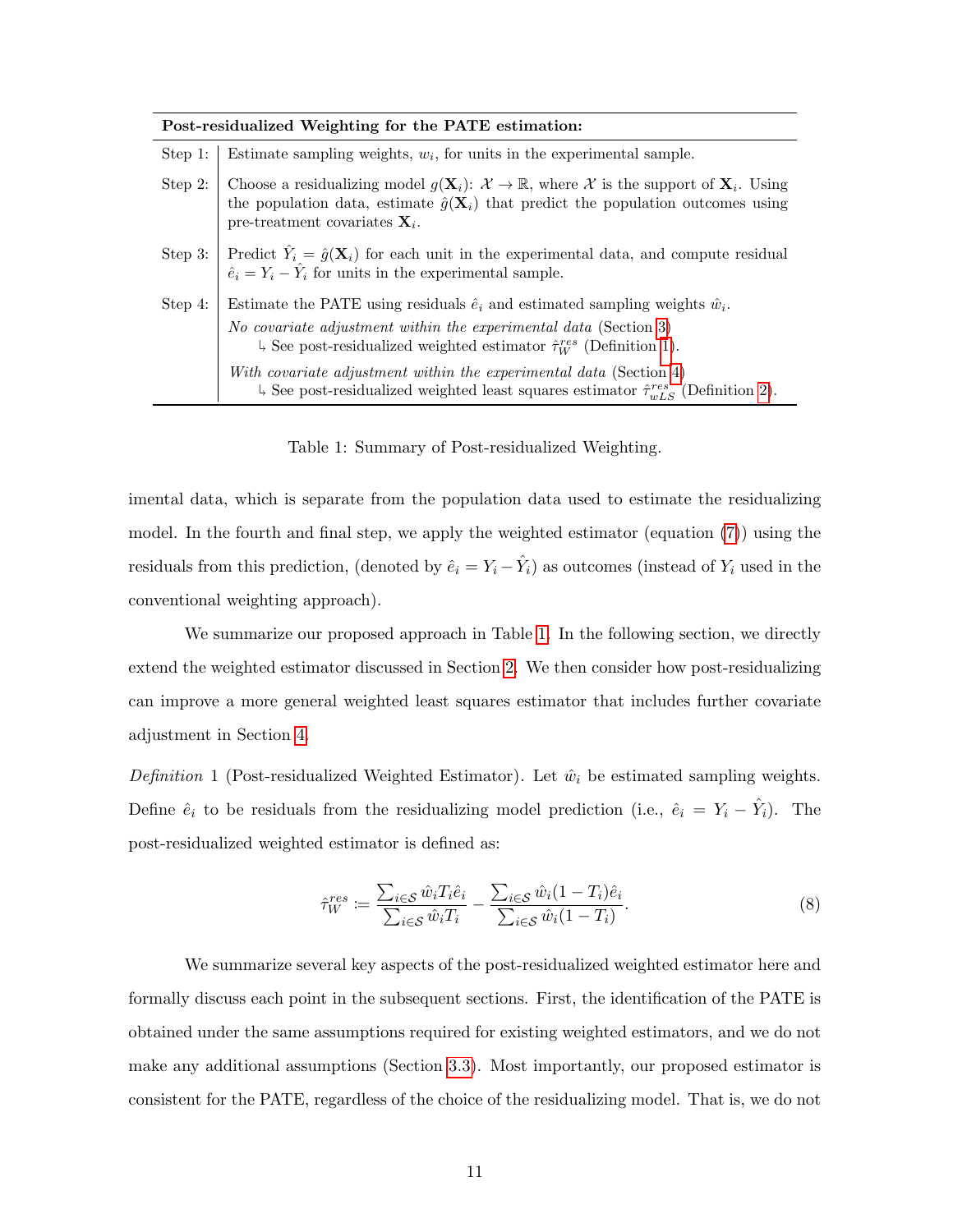require the correct specification of the residualizing model  $g(\mathbf{X}_i)$  to guarantee consistency of the proposed estimator. Therefore, akin with Rosenbaum et al. [\(2002\)](#page-39-7) and Sales, Hansen, and Rowan [\(2018\)](#page-39-8), the residualizing model  $g(\mathbf{X}_i)$  can be seen as an "algorithmic model" in that the goal is to predict outcomes, rather than substantively explain an underlying probabilistic process.

Second, the proposed post-residualized weighted estimator,  $\hat{\tau}_W^{res}$ , can achieve significant improvements in precision over the traditional weighted estimator (equation [\(7\)](#page-8-1)) when the residualizing model can predict outcomes in the experiment well (Section [3.4\)](#page-14-0). We will show in Section [3.4](#page-14-0) that while we maintain consistency regardless, how much efficiency gain we achieve depends on the predictive performance of the fitted residualizing model  $\widehat{g}(\mathbf{X}_i)$ . As such, researchers should, when possible, use not only simple models, such as ordinary least squares, but also more flexible machine learning models, such as random forests or other ensemble learning methods (Breiman, [2001;](#page-36-7) Polley and van der Laan, [2010\)](#page-39-9) as the residualizing models to improve precision of the PATE estimation.

Finally, we derive a diagnostic measure that researchers can use to determine whether residualizing will likely lead to precision gains when estimating the PATE (Section [3.5\)](#page-15-0). As emphasized in the second point above, when the residualizing model can predict outcomes in the experiment well, we can expect efficiency gains. However, when the residualizing model fails to predict outcome measures in the experimental data, it is possible for post-residualizing to increase uncertainty of the PATE estimation. Our diagnostic measure helps researchers to estimate the expected efficiency gain, thereby deciding whether residualizing is beneficial in their applications.

Remark Our proposed post-residualized weighting estimator is closely connected to the augmented inverse probability weighted estimators (AIPW) (Robins, Rotnitzky, and Zhao, [1994\)](#page-39-10) developed for the PATE (Dahabreh et al., [2019\)](#page-37-3) in that both estimators combine weighting and outcome-modeling. The process of estimating weights for both the post-residualized weighting estimators and AIPW is the same. However, the key difference between two approaches is that the AIPW estimates the outcome model using only the experimental data, thereby not exploiting the outcome variable available in the population data. In contrast, our post-residualized weighting estimator explicitly uses the outcome information available in the population data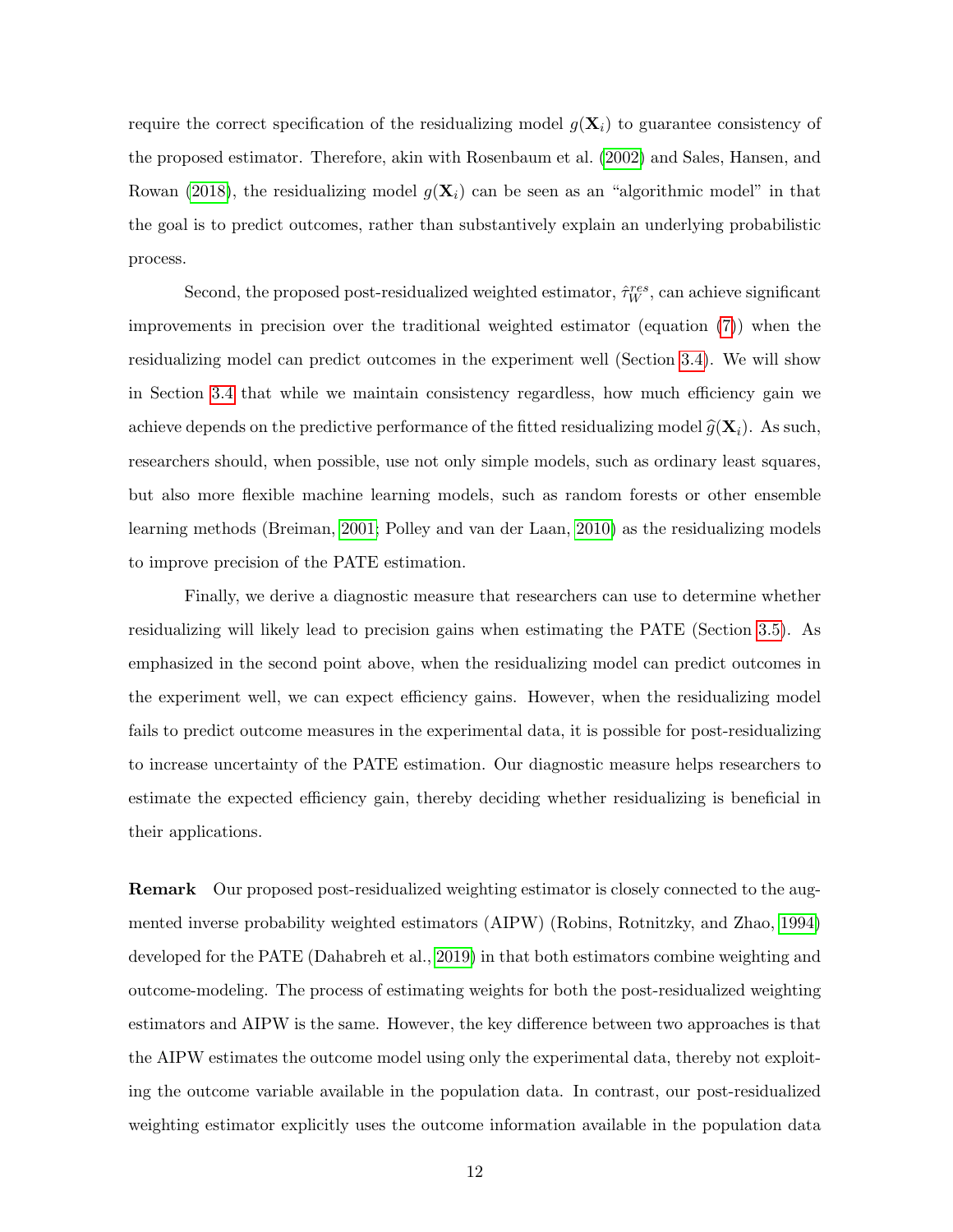to estimate the residualizing model and improve precision. Furthermore, post-residualized weighting does not attempt to model both the treatment and control outcomes separately, and therefore, does not have the double robustness that the AIPW has.  $\Box$ 

### <span id="page-13-0"></span>3.3 Consistency

In this section, we show that the post-residualized weighted estimator is a consistent estimator of the PATE regardless of the choice of the residualizing model  $q(\mathbf{X}_i)$ . This emphasizes the point that  $g(\mathbf{X}_i)$  need not be a correct specification of the underlying data generating process, but merely a function that predicts outcomes measured in the population.

<span id="page-13-1"></span>Theorem 1 (Consistency of Post-residualized Weighted Estimators). Assume that sampling weights  $\hat{w}_i$  are consistently estimated and Assumptions [1–](#page-5-0)[3](#page-7-0) hold with pre-treatment covariates  $\mathbf{X}_i$ . Then, the post-residualized weighted estimator, using any residualizing model  $g(\mathbf{X}_i)$  built on the population data, is a consistent estimator for the PATE:

$$
\hat{\tau}_W^{res} \stackrel{p}{\to} \tau,
$$

where  $\stackrel{p}{\rightarrow}$  denotes the convergence in probability.

The proof of Theorem [1](#page-13-1) can be found in Supplementary Materials [A.](#page-41-0) This property allows for a large degree of flexibility in building the residualizing model, since consistency is guaranteed *regardless* of model specification or performance of  $g(\mathbf{X}_i)$ . We can obtain the consistency even for a misspecified residualizing model  $q(\mathbf{X}_i)$  because the predicted experimental outcome  $\hat{Y}_i = \hat{g}(\mathbf{X}_i)$  is only a function of the pre-treatment covariates  $\mathbf{X}_i$ , and thus, with randomized treatments (Assumption [1\)](#page-5-0), its distribution is the same across treatment and control units on average for any sample size. As such, residualizing preserves the consistency of the original weighted estimator without requiring any additional assumptions.

While consistency is guaranteed, efficiency gains from residualizing do depend on the ability of the residualizing model to predict outcome measures in the experimental data. Theorem [1](#page-13-1) allows for researchers to leverage complex, "black box" approaches (such as ensemble methods) to maximize the predictive accuracy, as interpretability of the residualizing model is secondary to being able to fit the data well. In the next section, we will formalize the criteria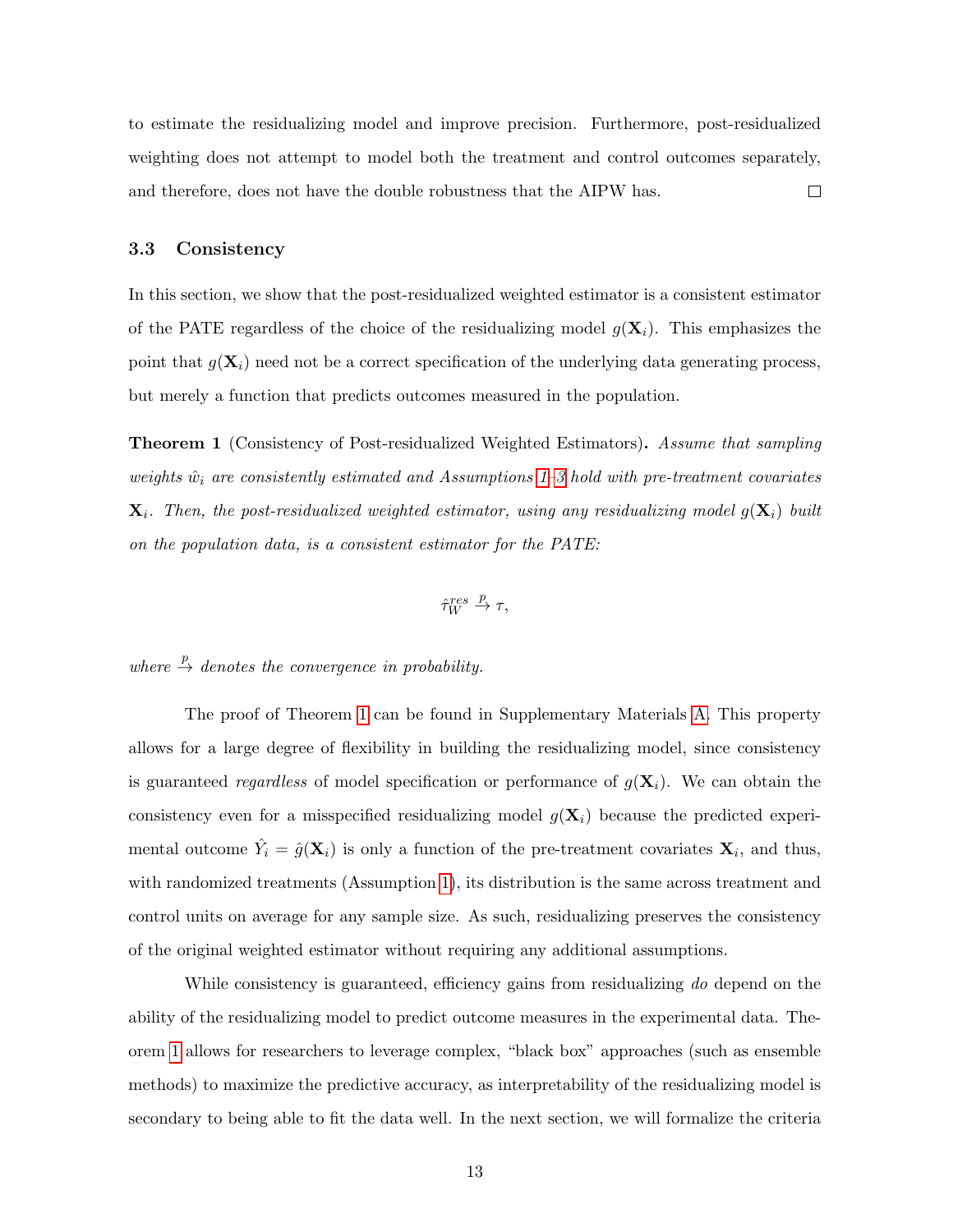for variance reduction from residualizing.

### <span id="page-14-0"></span>3.4 Efficiency Gains

The post-residualized weighted estimator allows researchers to include information from the observational population data about the relationship between the pre-treatment covariates and the population outcomes into the estimation process. Whether or not we obtain precision gains, and the magnitude of these precision gains, will depend on the nature of the residualizing model. In general, the better researchers are able to explain the outcomes measured in the experiment using the residualizing model, the greater the efficiency gains.

To make these gains more explicit, we first define the *weighted variance* and *weighted* covariance as follows.

<span id="page-14-1"></span>
$$
\text{Var}_w(A_i) = \int \frac{1}{\pi(\mathbf{X}_i)^2} \cdot (A_i - \bar{A})^2 d\tilde{F}(\mathbf{X}_i, A_i), \tag{9}
$$

$$
Cov_w(A_i, B_i) = \int \frac{1}{\pi(\mathbf{X}_i)^2} \cdot (A_i - \bar{A})(B_i - \bar{B}) d\tilde{F}(\mathbf{X}_i, A_i, B_i), \tag{10}
$$

where  $\overline{A} = \mathbb{E}_F(A_i)$  and  $\overline{B} = \mathbb{E}_F(B_i)$ . The efficiency gain for the post-residualized weighted estimator is formalized as follows.

Theorem 2 (Efficiency Gain for Post-residualized Weighted Estimators). The difference between the asymptotic variance of  $\hat{\tau}_W^{res}$  and that of  $\hat{\tau}_W$  is:

$$
\begin{split} \text{AVar}_{\tilde{F}}(\hat{\tau}_{W}) - \text{AVar}_{\tilde{F}}(\hat{\tau}_{W}^{res}) \\ &= -\frac{1}{p(1-p)} \text{Var}_{w}(\hat{Y}_{i}) + \frac{2}{p} \text{Cov}_{w}(Y_{i}(1), \hat{Y}_{i}) + \frac{2}{1-p} \text{Cov}_{w}(Y_{i}(0), \hat{Y}_{i}), \end{split} \tag{11}
$$

where AVar $_{\tilde{F}}(Z)$  denotes the scaled asymptotic variance of random variable Z over the sampling distribution  $\tilde{F}$ , i.e.,  $AVar_{\tilde{F}}(Z) = \lim_{n\to\infty} Var_{\tilde{F}}(\sqrt{n}Z)$ . p is the probability of being treated within the experiment, i.e.,  $p = Pr_{\tilde{F}}(T_i = 1)$ .

The proof of Theorem [2](#page-14-1) can be found in Supplementary Materials [A.](#page-41-0) Theorem [2](#page-14-1) decomposes the efficiency gain from post-residualized weighting into two components: (1) the variance of the predicted experimental outcomes  $\text{Var}_w(\hat{Y}_i)$ , and (2) how related the predicted outcomes are to the actual outcomes in the experimental samples (represented by  $\text{Cov}_w(Y_i(1), \hat{Y}_i)$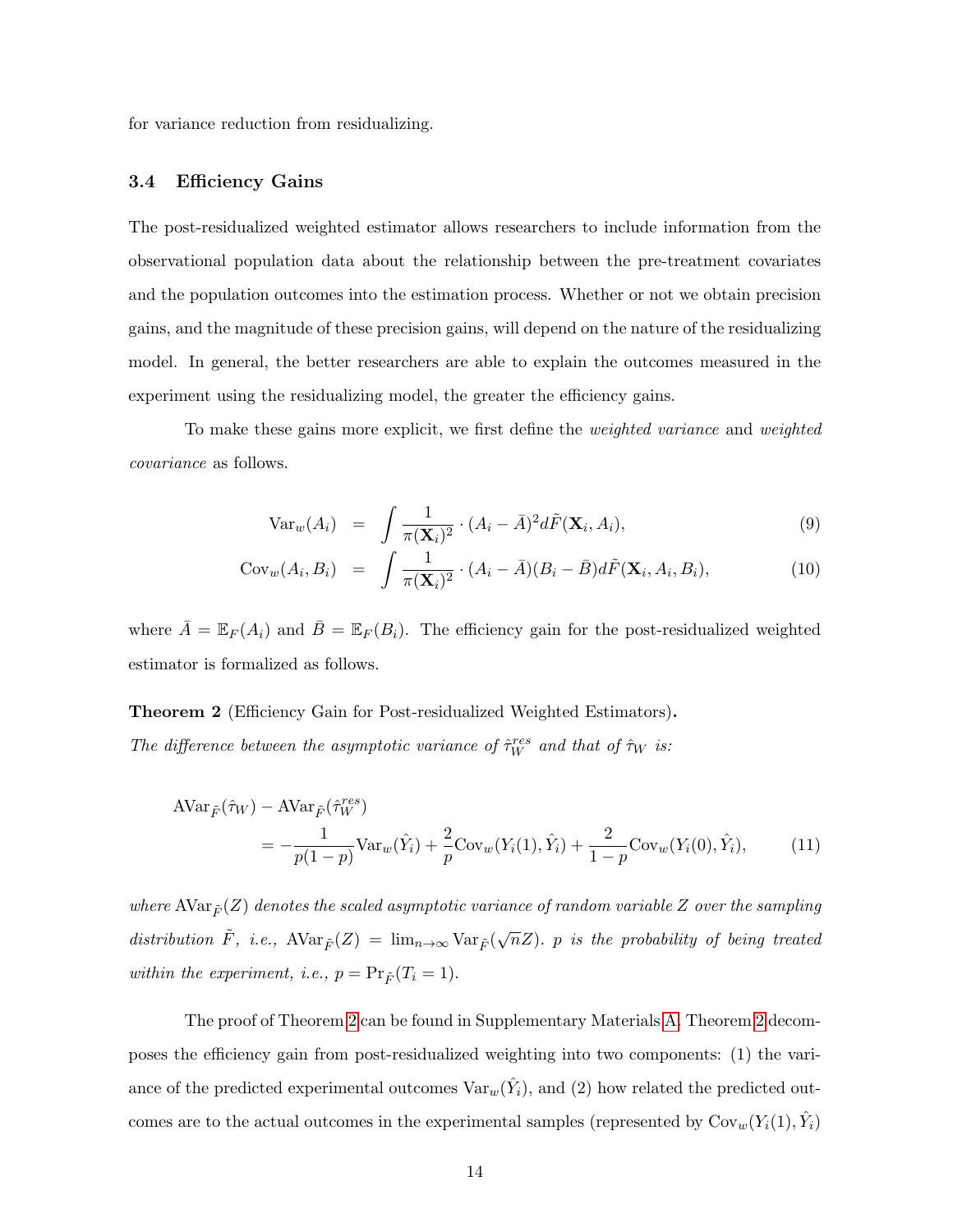and  $\text{Cov}_w(Y_i(0), \hat{Y}_i)$ . If the covariance between the predicted outcomes and actual outcomes in the experimental sample is greater than the variance of the predicted outcomes, we expect precision gains. In other words, the gains to precision from residualizing depend on how well outcome measures in the experiment are explained by the residualizing model fitted to the population data.[4](#page-0-0) As such, researchers should leverage the large amounts of data available at the population level to apply flexible modeling strategies in order to maximize the variation explained by the residualizing model.

In the following subsection, we will describe a diagnostic measure that can help researchers determine whether or not they should expect precision gains from residualizing.

### <span id="page-15-0"></span>3.5 Diagnostics

As discussed above, while post-residualized weighting stands to greatly improve precision in estimation of the PATE, this is not guaranteed. To address this concern, we derive a diagnostic that evaluates when researchers should expect precision gains from residualizing.

We define a pseudo- $R^2$  measure as:

<span id="page-15-1"></span>
$$
R_0^2 := 1 - \frac{\text{Var}_w(\hat{e}_i(0))}{\text{Var}_w(Y_i(0))},\tag{12}
$$

where we define  $\hat{e}_i(t) = Y_i(t) - \hat{Y}_i$  for  $t \in \{0, 1\}$ .

 $R_0^2$  can be interpreted as the weighted goodness-of-fit of the residualizing model for the potential outcomes under control for units in the experiment. Researchers can estimate  $R_0^2$ using the estimated residuals across the control units in the experiment. When  $R_0^2 > 0$ , we expect an improvement in precision across the control units from residualizing.

In line with Rubin's "locked box" approach (Rubin, [2008\)](#page-39-11), we do not suggest estimating the analogous  $R_0^2$  among treated units. However, if the variation in the control outcomes is greater than the overall treatment effect heterogeneity, then checking if  $R_0^2$  is greater or less than zero is an effective diagnostic for whether or not we expect precision gains from residualizing. We formalize this in the following corollary, where we write the relative reduction from residualizing as a function of this proposed  $R_0^2$  measure.

<sup>&</sup>lt;sup>4</sup>We note that the efficiency gain expression does not include uncertainty associated with estimating the residualizing model. This is because the chosen  $\hat{q}(\mathbf{X}_i)$  is a dimension reducing function of the fixed pre-treatment covariates.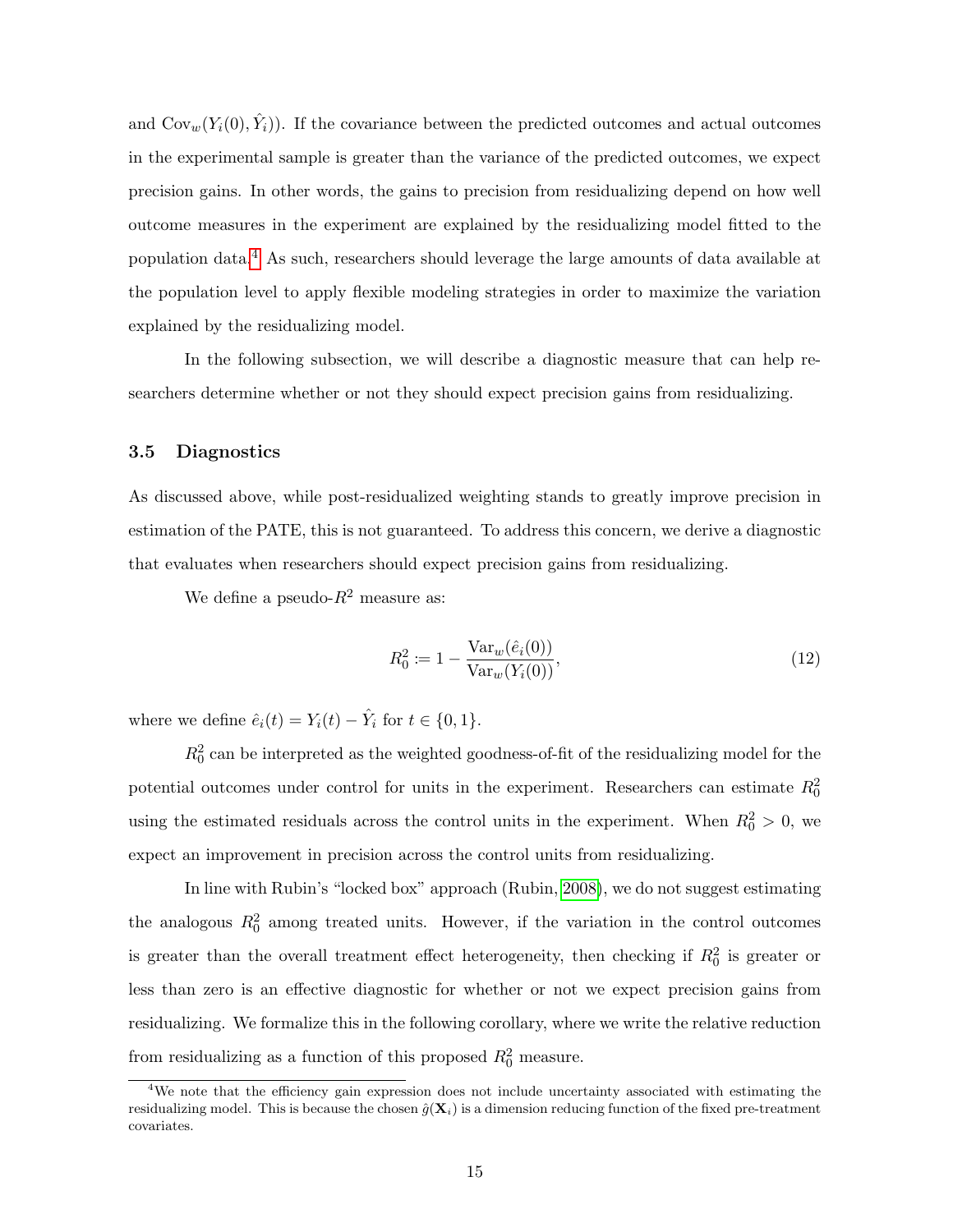<span id="page-16-1"></span>Corollary 1 (Relative Reduction from Residualizing).

With  $R_0^2$  defined as in equation [\(12\)](#page-15-1), define  $R_1^2$  as the weighted goodness-of-fit of the residualizing model for the potential outcomes under treatment. Let  $\xi = R_0^2 - R_1^2$ , such that:

$$
R_1^2 := 1 - \frac{\text{Var}_w(\hat{e}_i(1))}{\text{Var}_w(Y_i(1))} = R_0^2 - \xi.
$$

Furthermore, define the ratio  $f = p \text{Var}_w(Y_i(0)) / (1-p) \text{Var}_w(Y_i(1))$ . Then the relative reduction in variance from residualizing is given by:

$$
Relative \; Reduction := \frac{\text{AVar}_{\tilde{F}}(\hat{\tau}_W) - \text{AVar}_{\tilde{F}}(\hat{\tau}_W^{res})}{\text{AVar}_{\tilde{F}}(\hat{\tau}_W)} = R_0^2 - \frac{1}{1+f} \cdot \xi
$$

Corollary [1,](#page-16-1) proof available in Supplementary Materials [A,](#page-41-0) decomposes the overall relative reduction in variance of the weighted estimator from residualizing into two components: (1) our proposed diagnostic measure  $R_0^2$  and (2) a factor, represented by  $\xi$ , that measures the difference in prediction error between the experimental control and experimental treated potential outcomes. If the residualizing model explains similar amounts of variation across both the treated and control potential outcomes, then  $R_1^2 \approx R_0^2$  and  $\xi \approx 0$ . In that scenario,  $R_0^2$  will be roughly indicative of the expected relative reduction. When  $R_0^2$  takes on a negative value, this is a strong indication that residualizing is unlikely to result in precision gains, since it is unlikely the prediction error will be significantly lower for treated units.

To summarize,  $R_0^2$  can diagnose when one should expect improvements in precision from residualizing. When  $R_0^2$  takes on negative values, researchers should not proceed with residualizing, as it is likely to result in precision loss.

# <span id="page-16-0"></span>4 Post-residualized Weighting with Covariate Adjustment

In Section [3,](#page-8-0) we showed that the post-residualized weighted estimator is a consistent estimator of the PATE, regardless of the residualizing model that researchers use. However, researchers often rely on covariate adjustment to experimental data to improve precision in estimation. We now extend our post-residualized weighted estimator to include a standard covariate adjustment for the experimental data.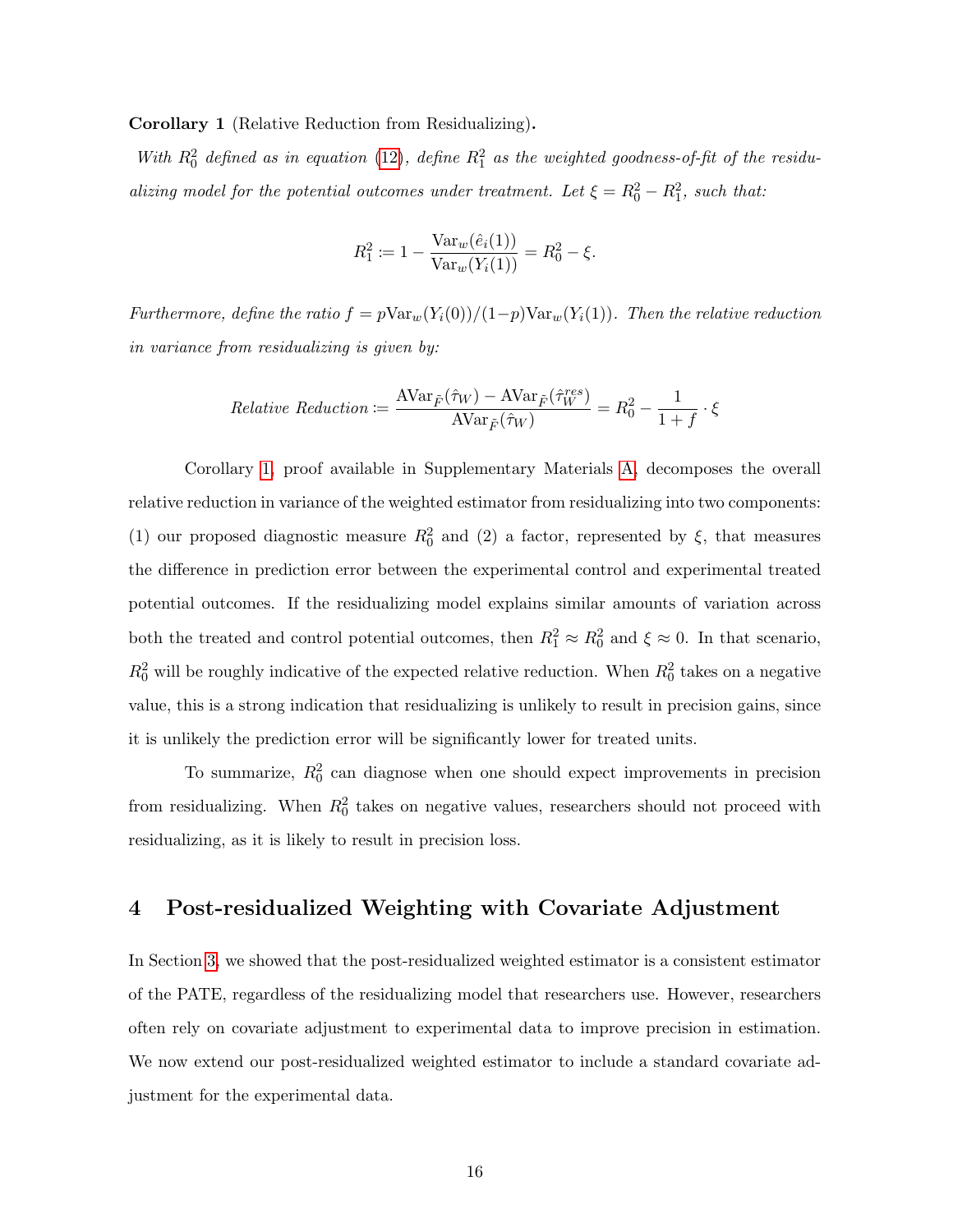As with estimation of the SATE, including covariate adjustment when estimating the PATE can combat the precision loss associated with the weighted estimators. Additionally, while estimation of weights requires covariates to be measured across both the population and the experimental data, covariate adjustment can leverage covariates that are only measured in the experimental data, where researchers can measure prognostic variables (Stuart and Rhodes, [2017\)](#page-40-5). The weighted least squares estimator  $\hat{\tau}_{wLS}$  for the PATE is estimated using a weighted regression, regressing the outcomes on the treatment indicator and pre-treatment covariates. More formally,

<span id="page-17-1"></span>
$$
(\hat{\tau}_{wLS}, \hat{\alpha}, \hat{\gamma}) = \underset{\tau, \alpha, \gamma}{\text{argmin}} \frac{1}{n} \sum_{i \in \mathcal{S}} \hat{w}_i \left( Y_i - (\tau T_i + \alpha + \widetilde{\mathbf{X}}_i^{\top} \gamma) \right)^2 \tag{13}
$$

where  $\widetilde{\mathbf{X}}_i$  are experimental pre-treatment covariates included in the covariate adjustment. Covariates  $\widetilde{\mathbf{X}}_i$  can differ from the  $\mathbf{X}_i$  required for Assumptions [2–](#page-6-0)[3.](#page-7-0) This weighted least squares estimator  $\hat{\tau}_{wLS}$  is consistent for the PATE under Assumptions [1–](#page-5-0)[3](#page-7-0) as long as the sampling weights  $\hat{w}_i$  is consistently estimated (Dahabreh et al., [2019\)](#page-37-3).

By extending the weighted least squares estimator (equation [\(13\)](#page-17-1)), we formally define the post-residualized weighted least squares estimator as follows:

### <span id="page-17-0"></span>Definition 2 (Post-Residualized Weighted Least Squares Estimator).

Given a residualizing model estimated as  $\hat{g}(\cdot)$ , the post-residualized weighted least squares estimator  $\hat{\tau}_{wLS}^{res}$  for the PATE is defined as,

<span id="page-17-2"></span>
$$
(\hat{\tau}_{wLS}^{res}, \hat{\alpha}^{res}, \hat{\gamma}^{res}) = \underset{\tau, \alpha^{res}, \gamma^{res}}{\operatorname{argmin}} \frac{1}{n} \sum_{i \in \mathcal{S}} \hat{w}_i (\hat{e}_i - \tau T_i - \alpha^{res} - \tilde{\mathbf{X}}_i^{\top} \gamma^{res})^2 \tag{14}
$$

where  $\hat{e}_i = Y_i - \hat{g}(\mathbf{X}_i)$  and  $\tilde{\mathbf{X}}_i$  are experimental pre-treatment covariates included in the covariate adjustment. We allow  $\widetilde{\mathbf{X}}_i$  to differ from  $\mathbf{X}_i$  used to calculate  $\hat{g}(\mathbf{X}_i)$ .

In practice, the post-residualized weighted least squares estimator can be estimated by running a weighted regression, where the estimated residualized values  $\hat{e}_i$  is regressed on the treatment indicator  $T_i$  and covariates  $\mathbf{X}_i$ , and using the sampling weights  $\hat{w}_i$  as the weights. The coefficient of the treatment indicator is the post-residualized weighted least squares estimate for the PATE. If no pre-treatment covariates are included, the post-residualized weighted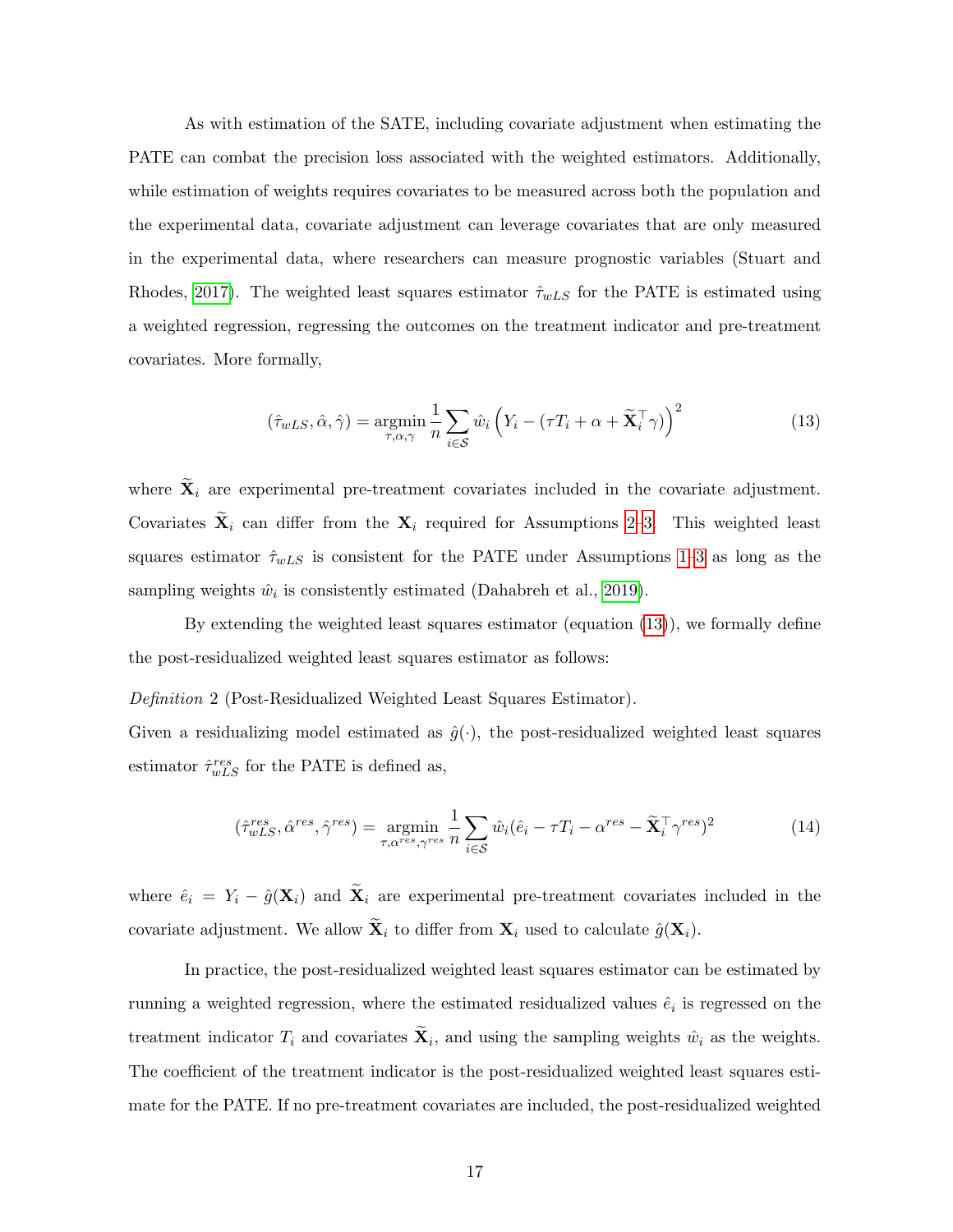least squares estimator is equivalent to the post-residualized weighted estimator (equation [\(8\)](#page-11-2)) discussed in Section [3.](#page-8-0)

There are two advantages to the post-residualized weighted least squares estimator. First, it can leverage precision gains from pre-treatment covariates that are measured in the experimental data but not in the population data. That is,  $\mathbf{\tilde{X}}_i$  can include more covariates than  $\mathbf{X}_i$ . Second,  $\hat{\tau}_{wLS}^{res}$  provides additional robustness over the post-residualized weighted estimator  $\hat{\tau}_W^{res}$ . More specifically, without further covariate adjustment, residualizing can be sensitive to differences between the population and experimental units in the covariate-outcome relationships. As illustrated in Section [3.4,](#page-14-0) when this difference is large, residualizing can result in efficiency loss. However, by performing covariate adjustment on the residualized outcomes in the experimental data, we have an opportunity to correct for the difference in the covariate-outcome relationships between the experimental data and the population data. In other words, the post-residualized weighted least squares estimator,  $\hat{\tau}_{wLS}^{res}$ , gives researchers two opportunities to combat the precision loss of weighting: once from using the population data in the residualizing process, and a second from adjusting for covariates in the experimental data.

### 4.1 Consistency

We show that, much like the post-residualized weighted estimator  $\hat{\tau}_{W}^{res}$ , the post-residualized weighted least squares estimator  $\hat{\tau}_{wLS}^{res}$  is also a consistent estimator of the PATE, regardless of the chosen residualizing model  $g(\mathbf{X}_i)$  and pre-treatment covariates  $\widetilde{\mathbf{X}}_i$  that researchers adjust for in the weighted least squares estimator.

Theorem 3 (Consistency of Post-residualized Weighted Least Squares Estimators). Assume that sampling weights  $\hat{w}_i$  are consistently estimated and Assumptions [1–](#page-5-0)[3](#page-7-0) hold with pre-treatment covariates  $\mathbf{X}_i$ . Then, the post-residualized weighted least squares estimator that adjusts for pretreatment covariates  $\widetilde{\mathbf{X}}_i$  (equation [\(14\)](#page-17-2)) is a consistent estimator

$$
\hat{\tau}_{wLS}^{res} \stackrel{p}{\to} \tau,
$$

with any residualizing model  $g(\mathbf{X}_i)$  and any pre-treatment covariates  $\widetilde{\mathbf{X}}_i$ .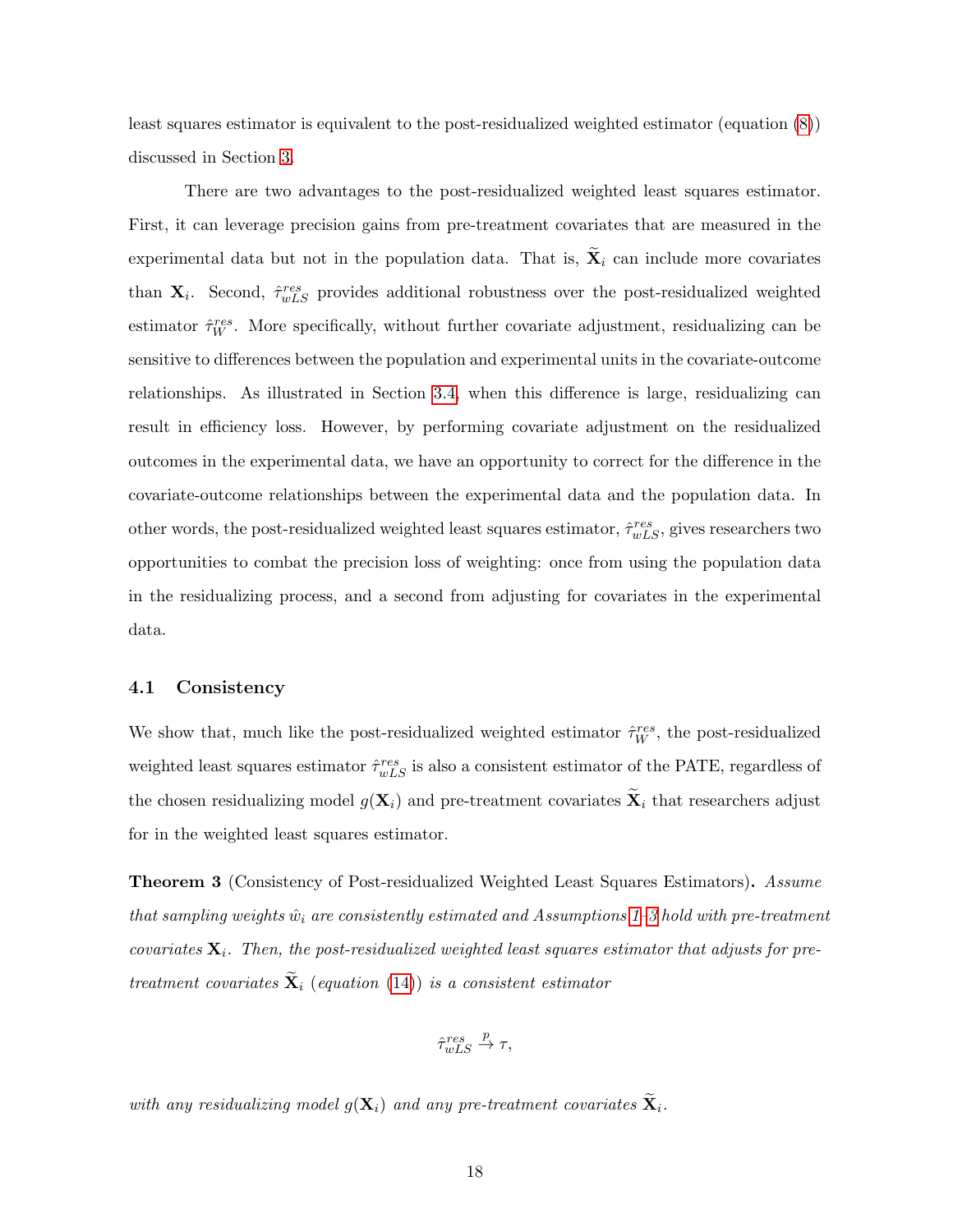This theorem follows closely from Theorem [1,](#page-13-1) with a proof available in Supplementary Materials [A.](#page-41-0) As before, we highlight that no additional assumptions are needed to establish consistent estimation of the PATE.

A potential concern with covariate adjustment is that performing covariate adjustment within the experimental data can result in worsened asymptotic precision and invalid measures of uncertainty (Freedman, [2008\)](#page-37-8). An alternative approach is to include interaction terms between the treatment indicator and covariates (Lin, [2013\)](#page-38-7). Regardless, we can compute valid standard errors with the Huber–White sandwich standard error estimator.

### 4.2 Efficiency Gain

In this section, we discuss the efficiency gains that can be obtained from residualizing. Like the weighted estimator case, we expect that when outcomes measured in the experiment are better predicted by the residualizing model  $\hat{g}(\mathbf{X}_i)$ , the efficiency gains from residualizing is larger. However, because there is an additional opportunity for covariate adjustment using covariates measured in the experiment  $\mathbf{X}_i$ , the residualizing model must explain variation in outcomes that cannot be explained using covariates  $\mathbf{X}_i$  in the weighted least squares regression. We formalize this below.

Theorem 4 (Efficiency Gain for Post-Residualized Weighted Least Squares Estimators). The difference between the asymptotic variance of  $\hat{\tau}_{wLS}$  and that of  $\hat{\tau}_{wLS}^{res}$  is:

$$
\begin{aligned}\n&\text{AVar}_{\tilde{F}}(\hat{\tau}_{wLS}) - \text{AVar}_{\tilde{F}}(\hat{\tau}_{wLS}^{res}) \\
&= \frac{1}{p} \left\{ \text{Var}_{w}(Y_i(1) - \tilde{\mathbf{X}}_i^{\top} \gamma_*) - \text{Var}_{w}(Y_i(1) - \hat{g}(\mathbf{X}_i)) \right\} \\
&\quad + \frac{1}{1-p} \left\{ \text{Var}_{w}(Y_i(0) - \tilde{\mathbf{X}}_i^{\top} \gamma_*) - \text{Var}_{w}(Y_i(0) - \hat{g}(\mathbf{X}_i)) \right\} \\
&\text{(a) Explanatory power of residualizing model over linear regression}\n\end{aligned}
$$

$$
+\underbrace{\frac{2}{p}\text{Cov}_{w}(\hat{e}_{i}(1),\tilde{\mathbf{X}}_{i}^{\top}\gamma_{*}^{res})}_{1-p}+\underbrace{\frac{2}{1-p}\text{Cov}_{w}(\hat{e}_{i}(0),\tilde{\mathbf{X}}_{i}^{\top}\gamma_{*}^{res})}_{2p(1-p)}-\underbrace{\frac{1}{p(1-p)}\text{Var}_{w}(\tilde{\mathbf{X}}_{i}^{\top}\gamma_{*}^{res})}_{2p(1-p)},\quad(15)
$$

(b) Remaining variation in residualized outcomes explained by linear regression on  $\tilde{\mathbf{X}}_i$ 

where  $\gamma_*$  and  $\gamma_*^{res}$  are the true coefficients<sup>[5](#page-0-0)</sup> associated with the pre-treatment covariates,  $\widetilde{\mathbf{X}}_i$  de-

 $5$ We define the true coefficients as the coefficients that would be estimated as the experimental sample size  $n \to \infty$ . See Supplementary Materials for more information.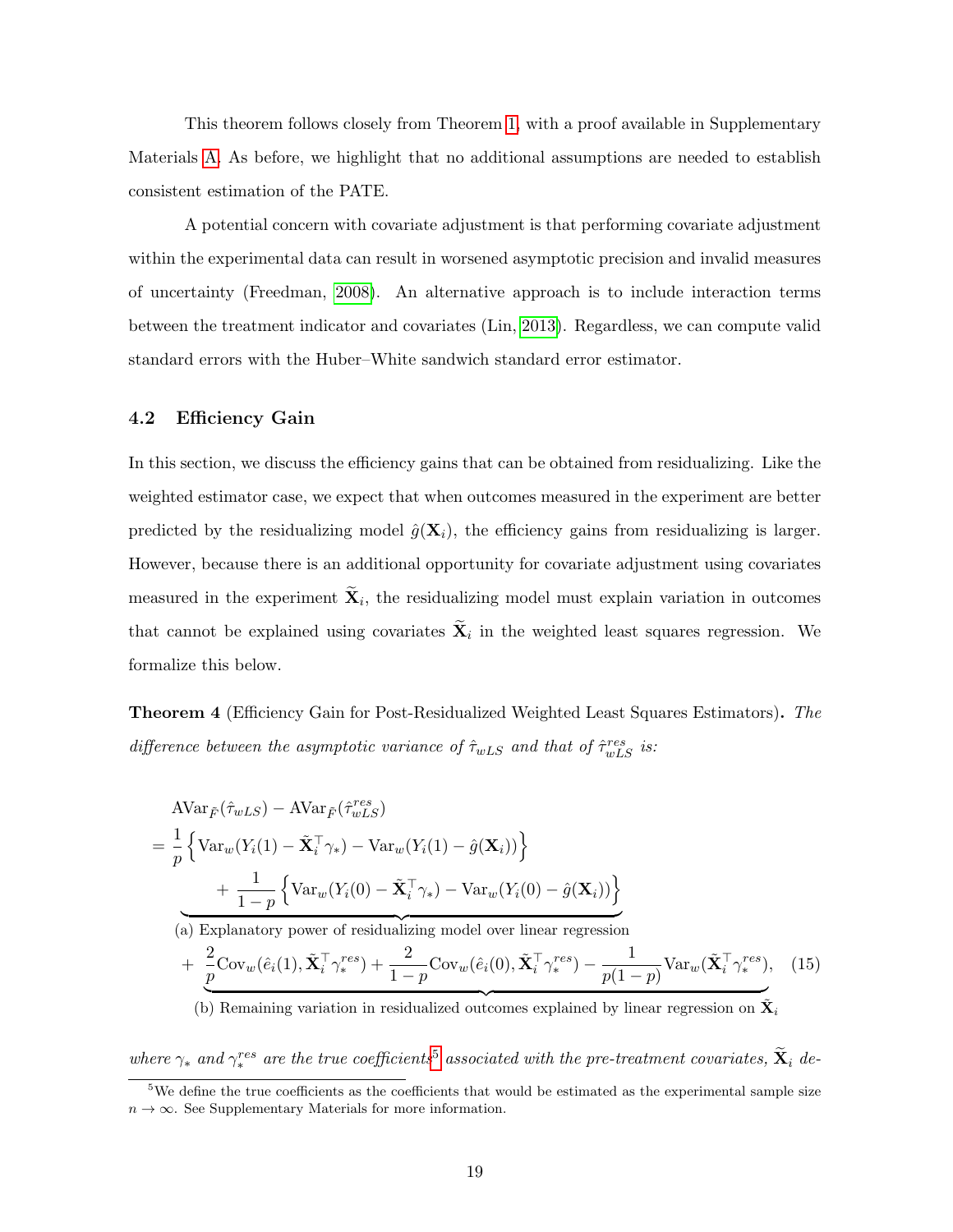fined in the weighted least squares regression (equation [\(13\)](#page-17-1)) and the post-residualized weighted least squares regression (equation [\(14\)](#page-17-2)), respectively.

When we include covariate adjustment to the experimental data, the gains to precision depend on two factors. The first factor,  $(a)$ , compares the explanatory power of the residualizing model with the linear regression. More specifically, if  $\hat{g}(\mathbf{X}_i)$  is able to explain more variation than the linear combination of  $\tilde{\mathbf{X}}_i$ , then we expect the first term to be positive. The second term, (b), represents the amount of variation in the residualized outcomes that can be explained by the pre-treatment covariates  $\tilde{\mathbf{X}}_i$ . Thus, the magnitude of the precision gain will depend on (1) how much variation the residualizing model can explain in outcomes across the experimental sample, and (2) how much of the variation the covariates  $\widetilde{\mathbf{X}}_i$  are able to explain in the residualized outcomes  $\hat{e}_i$ .

A natural question is why not directly adjust for covariates within the experimental sample instead of using a residualizing model? One advantage to using the post-residualized weighting over directly adjusting for covariates within the experimental sample arises from the fact that there is typically a larger amount of data available in the population data (i.e.  $N \gg n$ ). While researchers could choose to use a flexible model within the experimental data to perform covariate adjustment, there is a greater restriction with respect to degrees-of-freedom to what type of model can be fit. The availability of large amounts of population data can be leveraged in the residualizing process to better estimate covariate-outcome relationships. Additionally, by using population data to build and tune the residualizing model, we protect the fidelity of inferences using the experimental data since it is only used for estimation of the PATE.

When data generating processes are not identical in the experimental and population data, we see concerns similar to the weighted estimator case. When there are large differences between outcomes measured in the experiment and outcomes measured in the population data, there is a risk that we may lose precision from residualizing. However, in the context of weighted least squares, the additional step of covariate adjustment can help mitigate potential efficiency losses that arise from a residualizing model that poorly predicts outcomes measured in the experiment.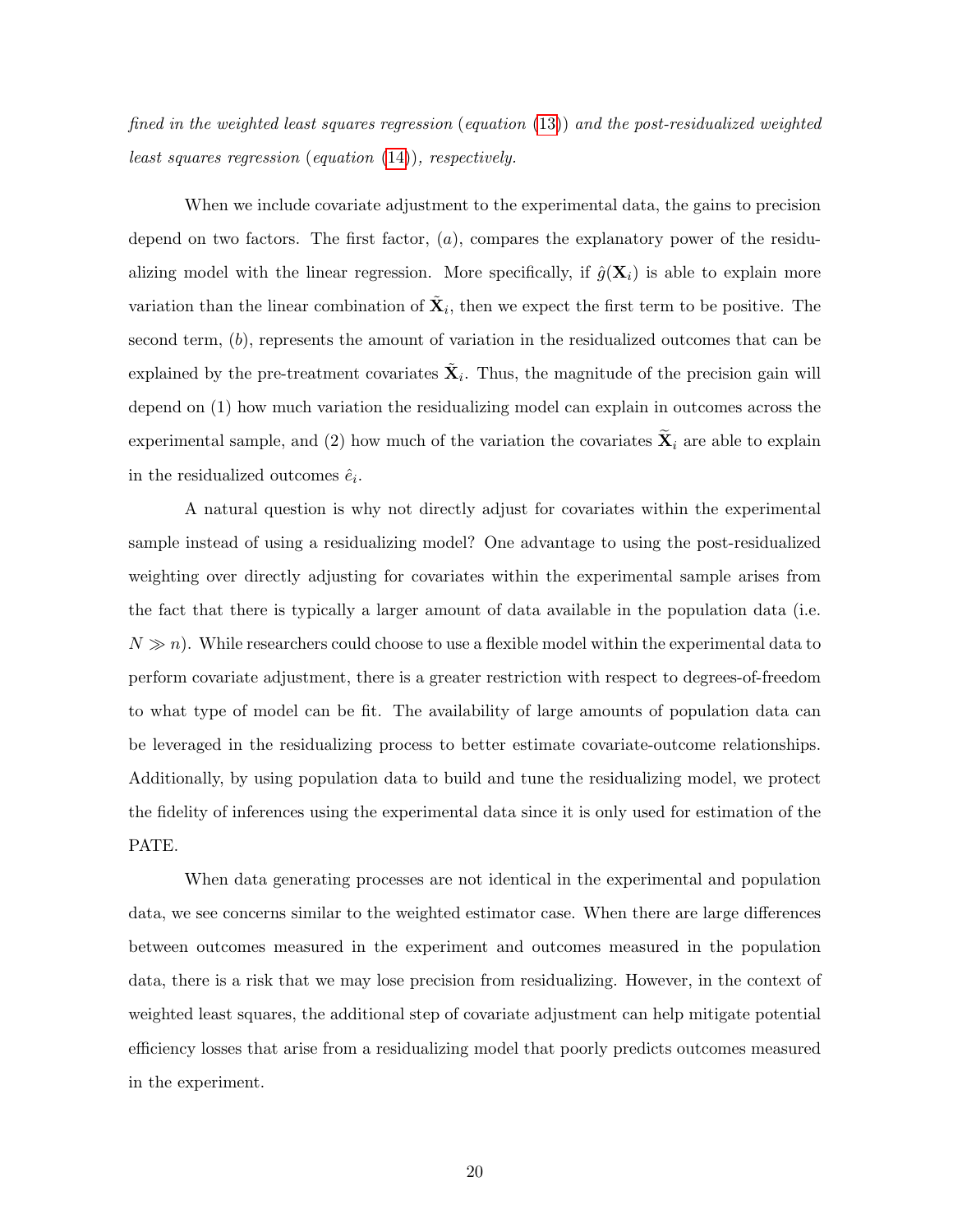### 4.3 Diagnostic

We now extend the proposed diagnostic from Section [3.5](#page-15-0) to the post-residualized weighted least squares estimator. More formally, we define  $R_{0,wLS}^2$  as:

$$
R_{0,wLS}^2 = 1 - \frac{\text{Var}_w(\hat{e}_i(0) - \widetilde{\mathbf{X}}_i^\top \gamma_*^{res})}{\text{Var}_w(Y_i(0) - \widetilde{\mathbf{X}}_i^\top \gamma_*)},
$$

where we now include covariate adjustments from weighted least squares regression in our diagnostic.  $\hat{e}_i(0) - \tilde{\mathbf{X}}_i^{\top} \gamma_i^{res}$  are the residuals that arise from regressing the residualized outcomes under control on the pre-treatment covariates in the weighted regression. Similarly, the quantity  $Y_i(0) - \tilde{X}_i^{\top} \gamma_*$  are the residuals from regressing the outcomes under control on the pre-treatment covariates. In this way, we are directly comparing the variance of the outcomes, following covariate adjustment, across the control units.

The interpretation of this value is identical to that of the pseudo- $R^2$  value in the weighted estimator case. A negative estimated  $R_{0,wLS}^2$  indicates that residualizing may result in a loss in efficiency. When the estimated  $R_{0,wLS}^2$  is positive, we expect there to be improvements.

### <span id="page-21-0"></span>5 Extension: Using the Predicted Outcomes as a Covariate

Thus far, we have discussed residualizing, or directly subtracting the predicted outcome values from the outcomes measured in the experimental sample. An alternative approach is to regress the outcomes measured in the experimental sample on the predicted outcomes  $\hat{Y}_i$  from our residualizing model. In particular, consider including the  $\hat{Y}_i$  as a covariate in a weighted linear regression:

$$
\left(\hat{\tau}_W^{cov}, \hat{\beta}, \hat{\alpha}\right) = \underset{\tau, \beta, \alpha}{\text{argmin}} \frac{1}{n} \sum_{i \in \mathcal{S}} \hat{w}_i \left(Y_i - (\tau T_i + \beta \hat{Y}_i + \alpha)\right)^2.
$$

We can extend this approach to also include pre-treatment covariates:

$$
\left(\hat{\tau}_{wLS}^{cov}, \hat{\beta}, \hat{\gamma}, \hat{\alpha}\right) = \underset{\tau, \beta, \gamma, \alpha}{\text{argmin}} \frac{1}{n} \sum_{i \in S} \hat{w}_i \left(Y_i - (\tau T_i + \beta \hat{Y}_i + \tilde{\mathbf{X}}_i^{\top} \gamma + \alpha)\right)^2.
$$

The residualizing methods we discussed in Sections [3](#page-8-0) and [4](#page-16-0) can be seen as special cases of these methods when we set  $\beta = 1$ .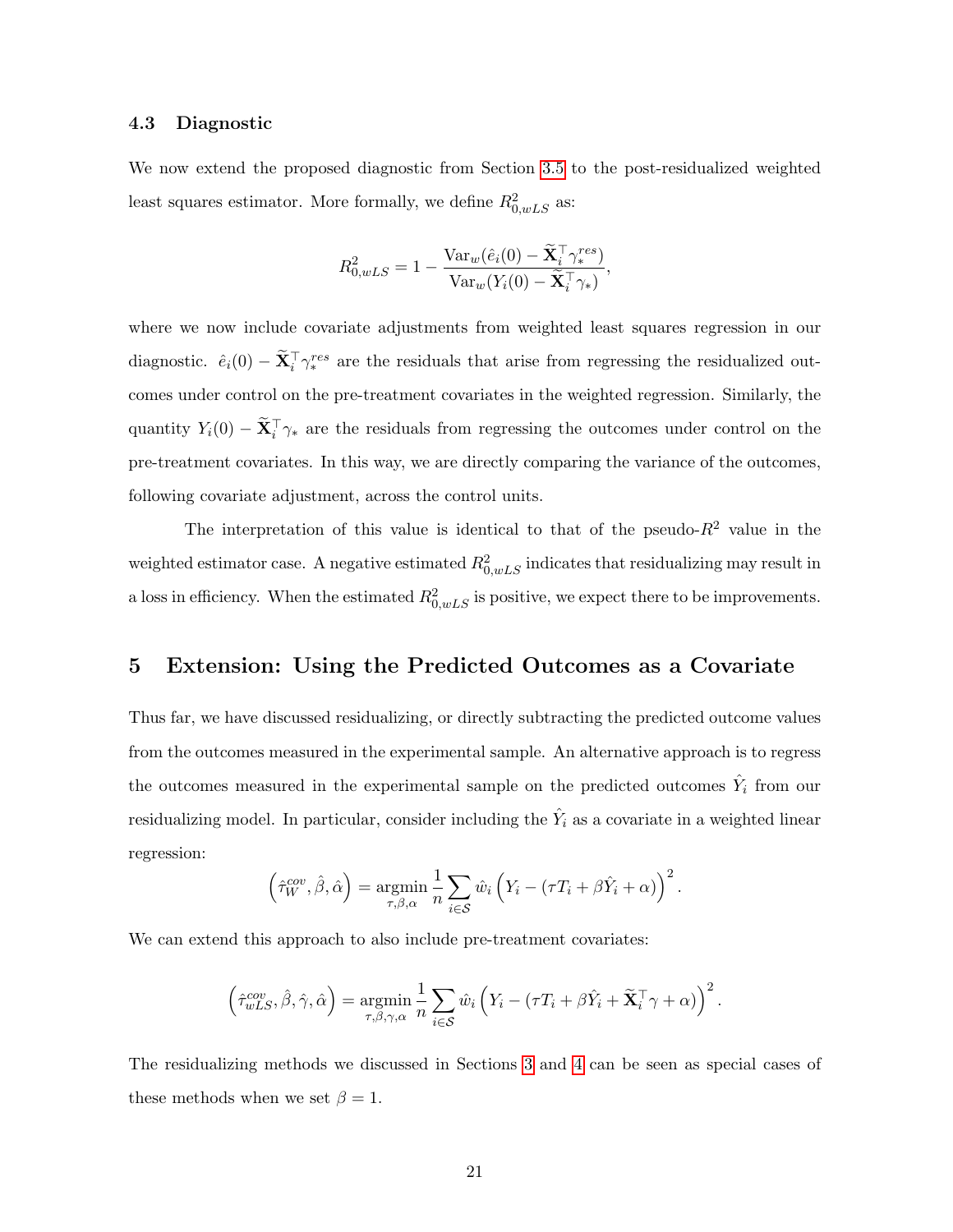Residualizing by directly including  $\hat{Y}_i$  as a covariate in the weighted least squares has many advantages. The primary advantage is that this approach allows researchers to flexibly use proxy outcomes measured in the target population. When the outcome of interest is not measured at the population level, or if the outcomes are measured in different ways across the experimental sample and the observed population data, researchers can estimate the residualizing model  $g(\mathbf{X}_i)$  using alternative proxy outcomes  $\tilde{Y}_i$  related to the outcome of interest. However, this can lead to scaling issues that limit the ability of the weighted and weighted least squares methods for post-residualizing to achieve efficiency gains. We show how including  $\hat{Y}_i$  as a covariate addresses these concerns.

Additionally, as with our post-residualized estimators  $\hat{\tau}_{W}^{res}$  and  $\hat{\tau}_{wLS}^{res}$  discussed in Sec-tions [3](#page-8-0) and [4,](#page-16-0) both  $\hat{\tau}_{W}^{cov}$  and  $\hat{\tau}_{wLS}^{cov}$  are consistent estimators of the PATE (Section [5.2\)](#page-24-0). Finally, including the predicted outcome  $\hat{Y}_i$  as a covariate protects against efficiency loss, unlike  $\hat{\tau}_W^{res}$ and  $\hat{\tau}_{wLS}^{res}$  in the previous sections. This is true whether researchers rely on a proxy outcome  $\tilde{Y}_i$ , or if they build the residualizing model on  $Y_i$ .

### 5.1 Proxy Outcomes in the Population Data

There are many settings in which researchers may rely on a proxy outcome  $\tilde{Y}_i$ . First, an outcome measure used to estimate the residualizing model in the population data may differ from the outcome measure in the experiment. Second, even when the outcome measure used to estimate the residualizing model in the population data is in principle the same measure as the outcome of interest in the experimental data, there can be differences between  $\tilde{Y}_i$  and  $Y_i$  that may arise due to differences in how the outcomes are measured or operationalized across the experimental sample and the population, or when the potential outcomes depend on context. For example, this might occur if the population is a mix of both treatment and control conditions with non-random treatment selection.

Example: Get-Out-the-Vote (GOTV) Experiments Consider Get-Out-the-Vote experiments, again, where we are interested in the causal effect of a randomized GOTV message on voter turnout, which is measured by administrative voter files in the United States (e.g., Gerber and Green, [2000\)](#page-38-6). Imagine, however, that we do not have administrative data available on our population, such as for all voters in the United States, but rather, we have a nation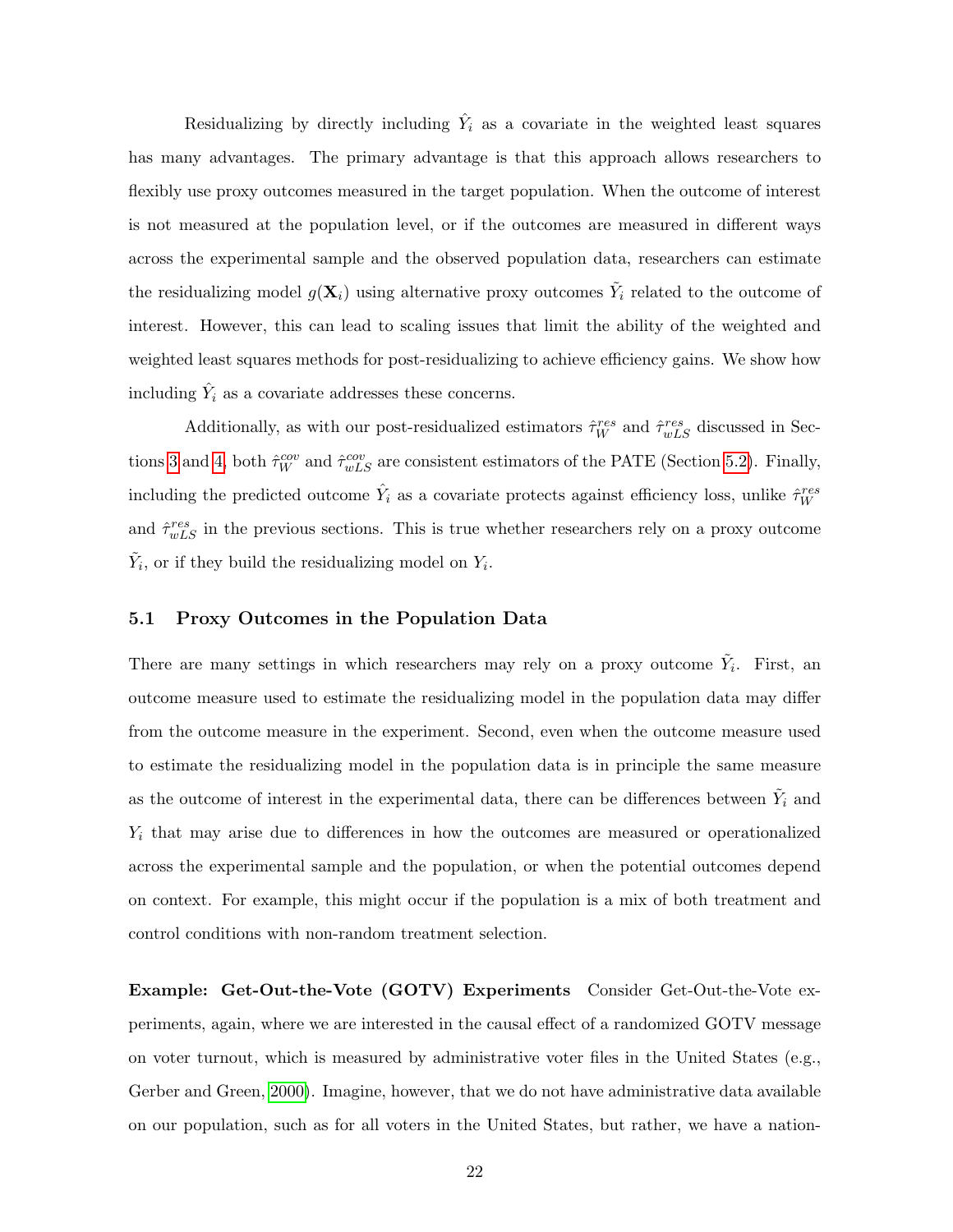ally representative survey. For many nationally representative surveys, it is infeasible to link administrative individual-level voting history data due to privacy issues and data constraints; as such, we do not have access to voter turnout. Instead, surveys often ask voters an "intentto-vote" question, which can proxy for actual voter turnout. Our proposed method can use this "intent-to-vote" variable to build a residualizing model.

Example: Education Experiments Imagine that researchers are primarily interested in the causal effect of small class sizes not on long term standardized outcomes such as the SAT, but rather a curriculum-based test score specific to a state collected during a given academic year. In this case, researchers may not have access to this curriculum-based measure in the state-level population data, but may have access to related standardized testing scores. These standardized test scores may be used as a proxy to the curriculum-based test score of interest that is measured in the experimental data when constructing the residualizing model.

When using proxy outcomes to estimate the residualizing model, efficiency gain will be impacted by how similar the proxy outcomes are to the actual outcomes of interest. More formally, consider the following decomposition of the residuals  $\hat{e}_i$ :

<span id="page-23-0"></span>
$$
\hat{e}_i = \underbrace{Y_i - \tilde{Y}_i}_{\text{(a)}} + \underbrace{\tilde{Y}_i - \hat{Y}_i}_{\text{(b)}} ,
$$
\n(16)\n  
\nDifference between  
\noutcomes in Experiment  
\nand Proxy Outcome\n  
\nfor Proxy Outcome

where we define  $\tilde{Y}_i$  as the proxy outcome. Conceptually,  $\tilde{Y}_i$  represents the proxy outcome, had it been measured for the experimental data. For example, in the GOTV experiment,  $\tilde{Y}_i$  could represent the "intent-to-vote" variable, had it been measured for the experimental sample.

Equation [\(16\)](#page-23-0) decomposes the residual term into two components. The second component (b) is the model prediction error. This is driven by how well the chosen residualizing model  $g(\mathbf{X}_i)$  fits proxy outcomes measured in the population data. The first component (a) is how similar the proxy outcomes measured in the population data are to the outcome measures used in the experimental data. If the proxy outcomes differ substantially from the outcomes measured in the experimental data, while the post-residualized weighted estimators will still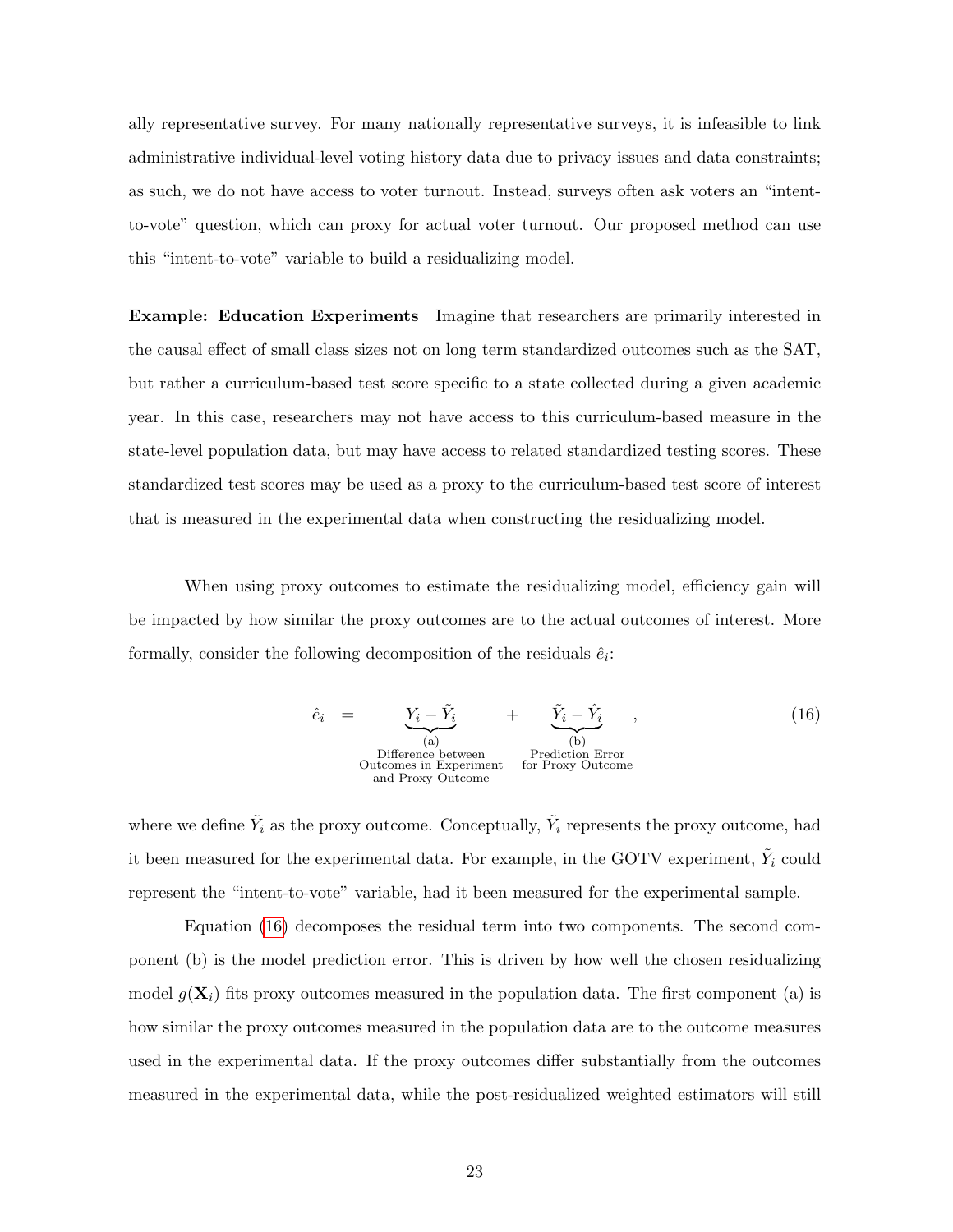be consistent (see Theorem [1\)](#page-13-1), there may be losses in efficiency from residualizing, regardless of how much we are able to minimize the prediction error in the second term (b).

### <span id="page-24-0"></span>5.2 Consistency

Like the previously proposed post-residualized weighted estimators  $\hat{\tau}_{W}^{res}$  and  $\hat{\tau}_{wLS}^{res}$ , both  $\hat{\tau}_{W}^{cov}$ and  $\hat{\tau}_{wLS}^{cov}$  will be consistent estimators of the PATE. This follows from the fact that  $\hat{Y}_i = \hat{g}(\mathbf{X}_i)$ is just a function of pre-treatment covariates  $\mathbf{X}_i$ . In this sense, we can think of  $\hat{\tau}_{W}^{cov}$  and  $\hat{\tau}_{wLS}^{cov}$ as extensions of the weighted least squares estimator, where  $\hat{Y}_i$  is an additional pre-treatment covariate included in the weighted linear regression. Thus, as shown in Section [4,](#page-16-0) both  $\hat{\tau}_W^{cov}$ and  $\hat{\tau}_{wLS}^{cov}$  are consistent estimators of PATE.

### 5.3 Efficiency Gain and Diagnostics

There are two advantages to using  $\hat{Y}_i$  as an additional covariate. First, because  $\hat{Y}_i$  is treated as a covariate in a weighted regression, the estimated coefficient (i.e.,  $\hat{\beta}$ ) can capture any potential scaling differences between the proxy outcomes and the actual outcomes of interest. For example, returning to the Get-Out-the-Vote experiments, intent-to vote is often measured on a Likert scale, while voter turnout is simply a binary variable of whether the individual voted or not. In such a scenario, residualizing directly on  $\hat{Y}_i$  can lead to efficiency loss, despite the fact that intent-to-vote is correlated to voter turnout.

Second, treating  $\hat{Y}_i$  as a covariate protects against precision loss when the proxy outcomes are significantly different from the outcomes of interest. At worst,  $\hat{Y}_i$  is unrelated to  $Y_i$ , and we expect the coefficient in front of  $\hat{Y}_i$  to be near zero. When this occurs, we expect the variance of the post-residualized weighted estimator when using  $\hat{Y}_i$  as a covariate to be similar to the variance of a conventional estimator that does not include population-level outcome information. More formally:

**Corollary 2.** The post-residualized weighted estimator using  $\hat{Y}_i$  as a covariate will be at least as asymptotically efficient as the standard weighted estimator:

$$
AVar(\hat{\tau}_W) - AVar(\hat{\tau}_W^{cov}) \ge 0
$$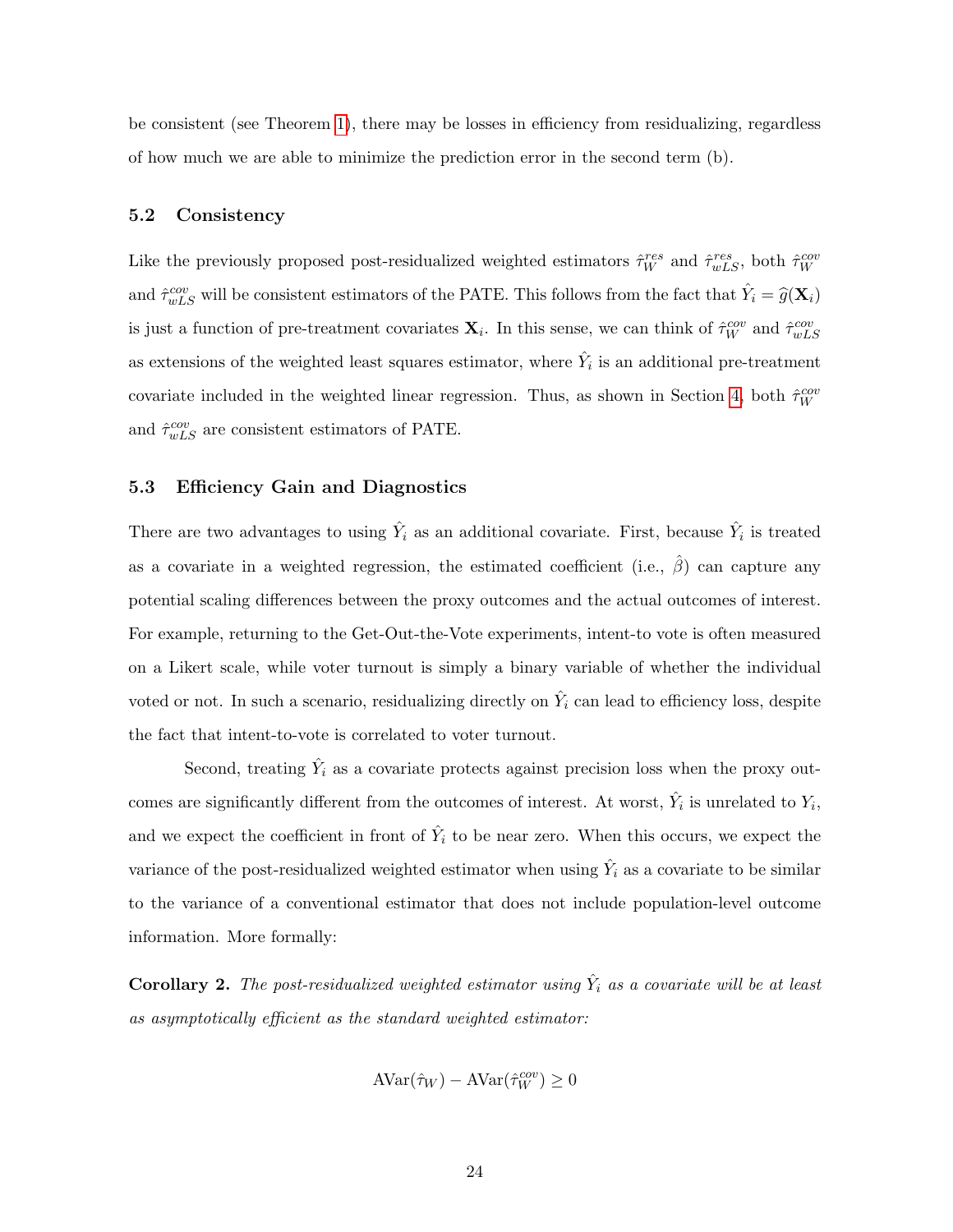$$
AVar(\hat{\tau}_{wLS}) - AVar(\hat{\tau}_{wLS}^{cov}) \ge 0,
$$

This result follows from from Ding [\(2021\)](#page-37-9), who shows that the variance of an estimator that accounts for pre-treatment covariates will be asymptotically less than or equal to the variance of an estimator that does not account for pre-treatment covariates.

To account for whether or not the re-scaled predicted outcomes sufficiently explain enough of the variation in the experimental sample, we extend our previously proposed diagnostic measures to the proxy outcome setting. To do so, we propose using sample splitting across the control units in the experimental sample. We regress  $\hat{Y}_i$  on the control outcomes  $Y_i$ across one subset of the sample. This allows us to estimate  $\hat{\beta}$ . Then using  $\hat{\beta}$ , we can estimate residuals, accounting for the scaling factor (i.e.,  $Y_i - \hat{\beta}\hat{Y}_i$ ), across the held out sample, and calculate the  $\hat{R}_{0}^{2}$  and  $\hat{R}_{0,wLS}^{2}$  diagnostics from before. We finally conduct cross-fitting, i.e., repeating the same procedure by flipping the role of training and test data and then averaging diagnostics from both sample splitting.

### 5.4 When to worry about external validity

When diagnostic measures indicate that post-residualized weighting is unsuitable for the data at hand, it is important to understand why. In particular, Equation [\(16\)](#page-23-0) shows that efficiency loss could occur from (1) the residualizing model's prediction error, and (2) the difference between the outcomes in the population and the outcomes measured in the experimental sample. Low diagnostic values indicate that post-residualizing methods may not provide efficiency gains, however it may also be indicative of contextual differences in the potential outcomes, which affect the validity of the PATE estimate.

The residualizing model's prediction error, from equation [\(16\)](#page-23-0)-(b), can be estimated through cross validation using the population-level data. Researchers can hold out random subsets of the population-level data when estimating the residualizing model and calculate the prediction error across the held out sample. If the cross validated error is large, there will likely be little to no efficiency gains from using post-residualized weighting due to poor prediction, even if the true outcome  $Y_i$  is used to estimate  $\hat{g}$ . The difference between the outcomes  $Y_i$  and the proxy outcome  $\tilde{Y}_i$ , from equation [\(16\)](#page-23-0)-(a), can be estimated when the proxy outcome is also measured in the experimental sample. For example, in the Get-Out-the-Vote experiments,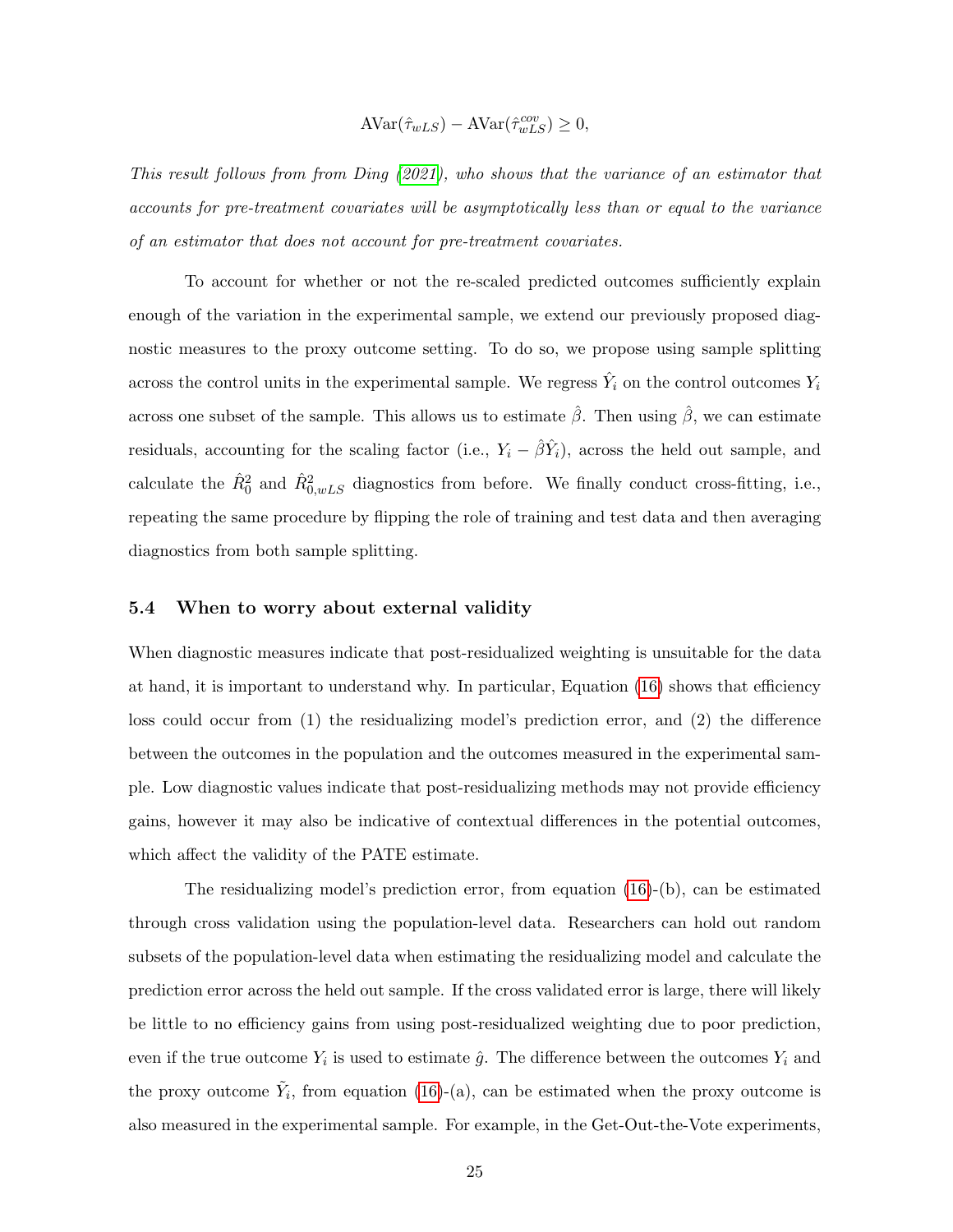researchers may have voters' intent-to-vote in the experimental sample. Alternatively, in the education experiments, researchers could measure both the curriculum-based test score and the standardized test score in the experimental sample.

In settings where  $\tilde{Y}_i$  is not measured in the experimental data, researchers can still use the proposed diagnostic measures to determine if there are concerns about generalizability. For example, if the cross validated prediction error is low, but the diagnostics indicate that post-residualized weighting will not improve efficiency, then this indicates that the residualizing model predicts the population outcomes well, but does not predict outcomes measured in the experiment well. This could be due to two problems. First, if the population outcome is a proxy measure of the outcome measured in the experimental sample, then it could be that the measure used in the population data is not a good proxy for the experimental outcome. Alternatively, if researchers believe that the experimental and population outcomes are measured in the same way, then a low or negative  $R_0^2$  measure, in conjunction with low cross validated prediction error, would indicate that the outcome-covariate relationships in the population are considerably different from the outcome-covariate relationships in the experimental sample. In this case, there may be limited external validity of the experiment due to a failure of the consistency of parallel studies assumption, since the potential outcomes may depend on context (see Egami and Hartman, [2020](#page-37-4) for more discussion).

### <span id="page-26-0"></span>6 Simulation

We now run a series of simulations to empirically examine the proposed post-residualizing method. In total, we consider four different data-generating scenarios, based on the following model for the potential outcomes under control:

$$
Y_i(0) = \beta_1 X_{1i} + \beta_2 X_{2i} + \gamma_1 X_{1i}^2 + \gamma_2 \sqrt{|X_{2i}|} + \gamma_3 (X_{1i} \cdot X_{2i})
$$

$$
+ \beta_S \cdot (1 - S_i) \cdot (\alpha + \beta_3 X_{1i} + \gamma_4 X_{1i} \cdot X_{2i}) + \varepsilon_i,
$$

where  $(X_{1i}, X_{2i})$  are observed pre-treatment covariates, and  $S_i \in \{0,1\}$  is a binary indicator variable, taking the value of one when unit  $i$  is in the experimental data, and taking the value of zero when unit i is in the population data.  $\beta_S$  controls for differences between the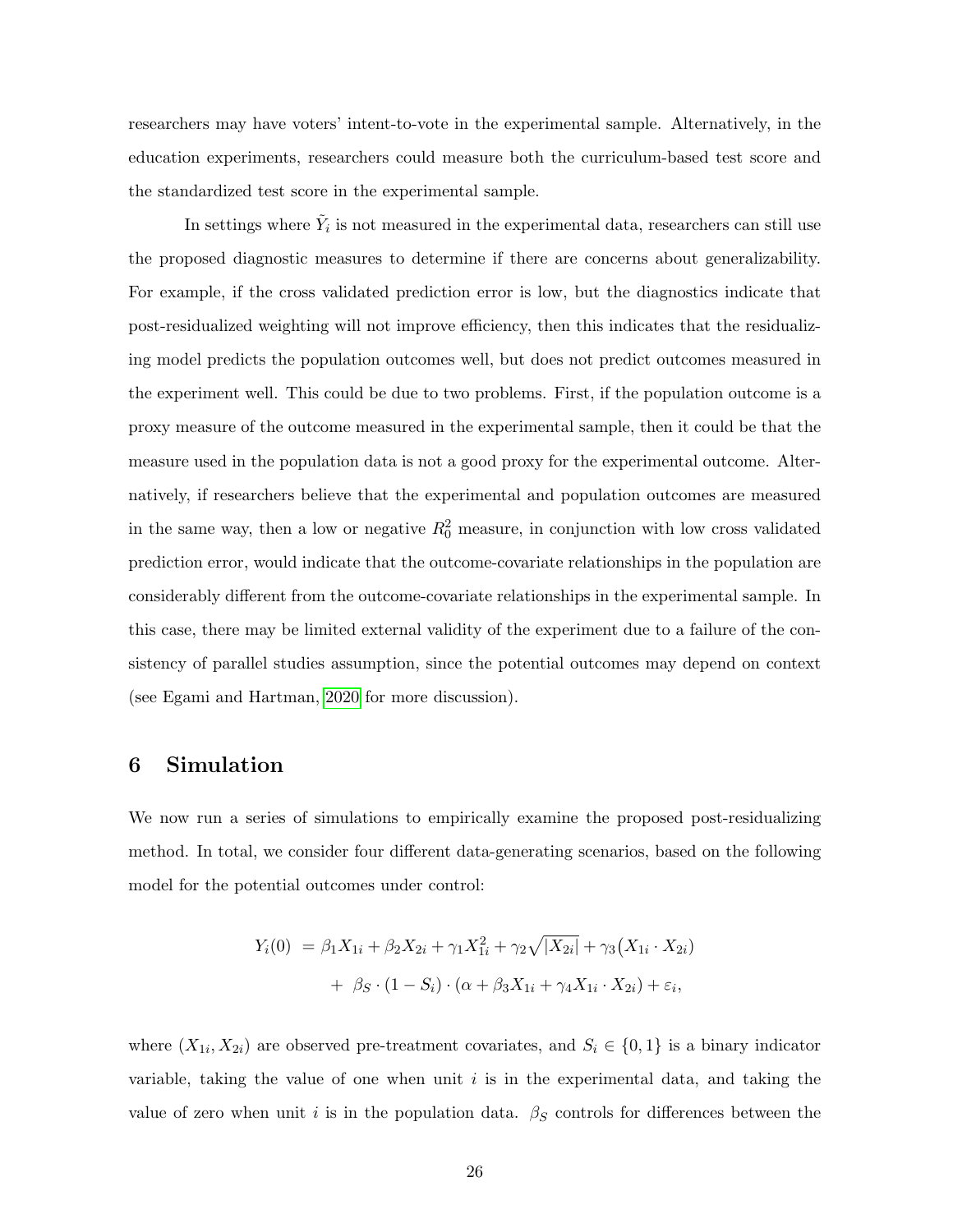|            | Proxy and Experimental Sample Outcomes | DGP Type                            |
|------------|----------------------------------------|-------------------------------------|
| Scenario 1 | Identical DGP ( $\beta_S = 0$ )        | Linear $(\gamma_{\circ} = 0)$       |
| Scenario 2 | Identical DGP ( $\beta_S = 0$ )        | Nonlinear $(\gamma_{\circ} \neq 0)$ |
| Scenario 3 | Different DGP ( $\beta_S \neq 0$ )     | Linear $(\gamma_{\circ} = 0)$       |
| Scenario 4 | Different DGP ( $\beta_S \neq 0$ )     | Nonlinear $(\gamma_0 \neq 0)$       |

<span id="page-27-0"></span>Table 2: Summary of Different Simulation Scenarios

experimental sample and population data outcomes, and the  $\gamma$  terms dictate the nonlinearity of the data generating processes.

We then define the treatment effect model as follows:

$$
\tau_i = \alpha_\tau + X_{\tau,i},
$$

where  $X_{\tau,i}$  is an observed pre-treatment covariate that governs treatment effect heterogeneity. Therefore, the observed outcomes take on the following form:  $Y_i = Y_i(0) + \tau_i \cdot T_i$ . We provide additional details, including the sampling model and distributions of observed covariates in Supplementary Materials [C.](#page-57-0)

The first two scenarios test the method when the outcome measures for both the experimental sample and the population data are drawn from the same underlying data generating process, to explore a setting where the outcome is measured identically across the experiment and target population (i.e.,  $\beta_S = 0$ ). The third and fourth scenarios use different data generating processes to simulate the experimental sample and population data outcome measures (i.e.,  $\beta_S \neq 0$ . This mimics the setting in which researchers use a proxy outcome. For both of these settings, we consider a version of the data generating processes that is linear in the included covariates, and a second version that contains nonlinearities. Table [2](#page-27-0) provides a summary of the different scenarios.

We compare conventional and post-residualized versions of two sets of estimators in each simulation. We perform post-residualizing in two different ways: the first directly residualizes the outcomes in the experimental sample by subtracting the predicted outcomes, and the second treats the predicted outcomes as a covariate in a weighted regression. Therefore, we compare a total of six different estimators: (1) the weighted estimators  $\hat{\tau}_W$ ,  $\hat{\tau}_W^{res}$ ,  $\hat{\tau}_W^{cov}$ , and (2) weighted least squares (wLS)  $\hat{\tau}_{wLS}$ ,  $\tau_{wLS}^{res}$ , and  $\hat{\tau}_{wLS}^{cov}$ . The difference-in-means estimator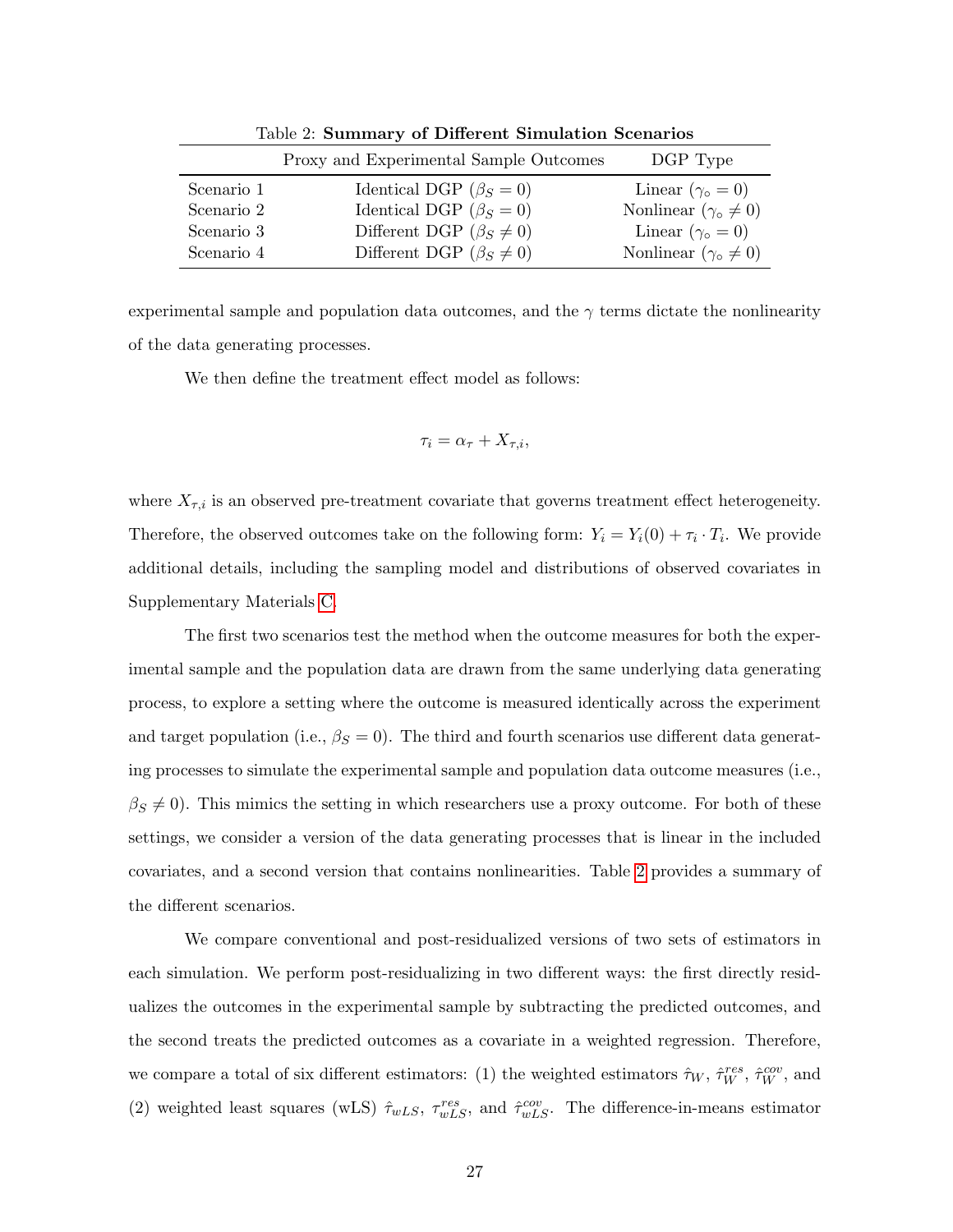(DiM) is also provided as a baseline with no weighting adjustment.

The underlying sampling process is governed by a logit model. At each iteration of the simulation we draw both a biased experimental sample and a random sample of a larger target population, the population data. The population data is used to estimate the residualizing model and sampling weights. We use entropy balancing to estimate the sampling weights  $\hat{w}_i$  for each simulation. Our residualizing model is a regression that contains all the pairwise interactions of the included covariates. The weighted least squares regression includes covariates additively without any interactions.[6](#page-0-0)



**Boxplot of Estimates (with Identical DGP)**

<span id="page-28-0"></span>Figure 2: Summary of estimates across 1,000 simulations for Scenarios 1 and 2, in which the experimental sample and population outcomes are drawn from the same data generating process. The dotted line represents the super-population PATE.

Overall, we find that when the underlying outcome model is complex and contains nonlinear terms, our post-residualizing method exhibits large precision gains compared to conventional methods. When there is no difference between the population-level outcomes and the outcomes in the experimental sample, seen in Figure [2,](#page-28-0) direct residualizing and including  $\hat{Y}_i$  as a covariate performs identically.

<sup>6</sup> It is possible in practice to include nonlinear transformation of pre-treatment covariates in the regression adjustment step. However, we have omitted it to illustrate the efficiency gains that can be obtained from accounting for nonlinearities through the residualizing step. This mimics how, in practice, we are able to fit more complex models to more data.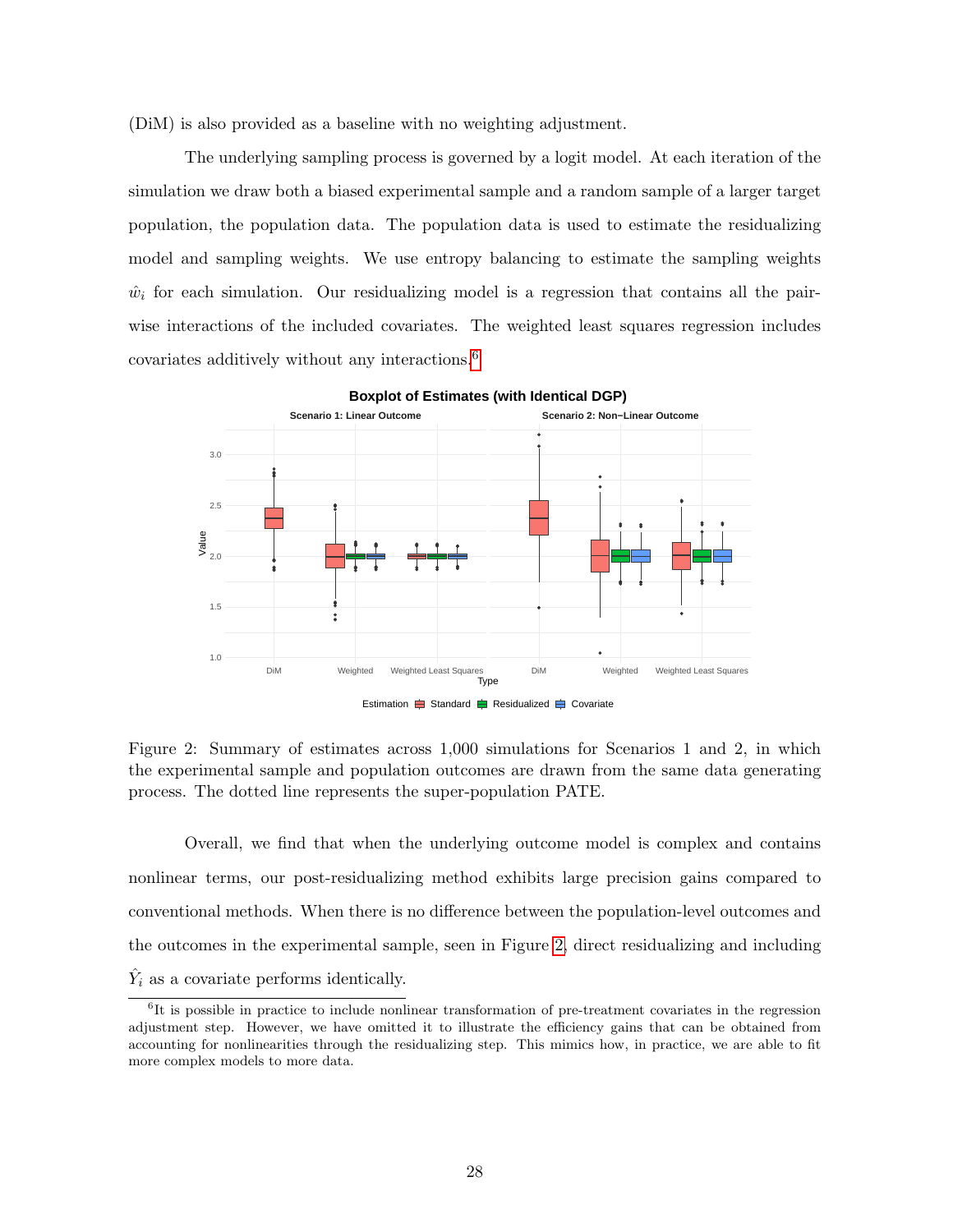Scenario 1 When we consider a linear DGP, residualizing results in substantial precision gains for the weighted estimator. However, for the weighted least squares estimator, residualizing does not result in precision gains, because the covariate adjustment taking place in the weighted regression already includes the linear terms in the data generating process, and thus, the residualizing step does not model anything in the outcomes that is not already accounted for in the wLS regression.

**Scenario 2** When we include nonlinear terms into the data generating process, residualizing results in precision gains for all of the estimators, because the residualizing model is able to account for some of the nonlinearities that the wLS regression does not account for. It is worth noting that the estimated residualizing model is not a correct specification of the underlying outcome model for the population data. However, because we have included the pairwise interactions between the covariates, the residualizing model is able to significantly reduce the variance for both estimators, even without accounting for all of the nonlinear terms in the underlying data generating process.

Scenarios 3 and 4 Next we consider a difference in the underlying data generating process between the experimental and population outcomes, presented in Figure [3.](#page-30-1) We operationalize this by including an interaction between treatment, the sampling indicator, and covariates. The degree to which the two processes differ is varied across different simulations using a single parameter,  $\beta_S$ . When the difference is relatively small (i.e. small  $|\beta_S|$ ), the two methods used to residualize the experimental sample outcomes perform identically. This is evident by a lower RMSE when  $|\beta_S|$  < 2 for the post-residualized weighted estimators. When the difference in the DGP are large (i.e.,  $|\beta_{S}| > 2$ ), residualizing by directly subtracting the outcomes from the predicted outcomes results in precision loss, evident by a larger RMSE for the post-residualized weighted estimator  $\hat{\tau}_{W}^{res}$ , and for the post-residualized weighted least square estimator  $\hat{\tau}_{wLS}^{res}$ when the true DGP is nonlinear. However, treating the predicted outcomes as a covariate in a weighted linear regression  $\hat{\tau}_{W}^{cov}$  and  $\hat{\tau}_{wLS}^{cov}$  allows for precision gain, even in these settings. We see that at worst, the covariate-based residualizing approach performs equivalently to the conventional estimators.

It is important to highlight that regardless of the degree of divergence between the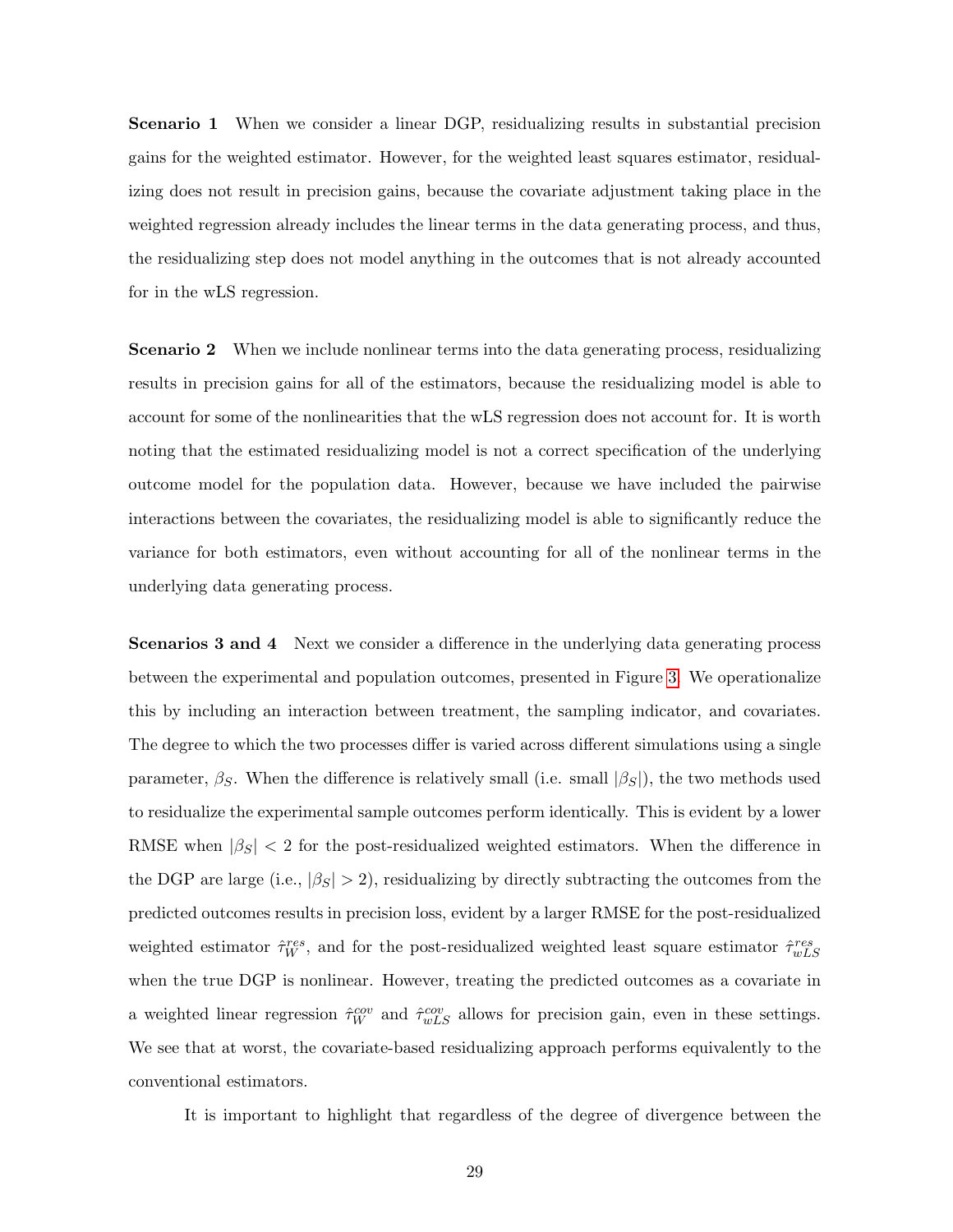

<span id="page-30-1"></span>Figure 3: Plot of RMSE of the different estimators for Scenarios 3 and 4, in which the experimental sample and population outcomes are drawn from different data generating processes.  $\beta_S$  controls for how different the two processes are (i.e., the larger  $|\beta_S|$  is, the larger the difference is between the two processes). The standard estimators are presented in red and the residualized estimators in blue and green. We label all the points for which the diagnostic measure estimates a loss in efficiency  $(\times)$  or gain ( $\bullet$ ) from residualizing more than 50% of the time in the 1,000 iterations.

population and experimental sample DGP's, post-residualized weighting is able to maintain nominal coverage. Furthermore, our proposed diagnostic measures adequately capture when we expect to gain or lose precision from residualizing. We provide coverage results and a summary of the diagnostic performance in the Supplementary Materials [C.](#page-57-0)

# <span id="page-30-0"></span>7 Empirical Evaluation: Job Training Partnership Act

To evaluate and benchmark how our proposed post-residualizing method may work in practice, we now turn to an empirical application. Recall that, while the original study evaluated the overall impact of JTPA, our focus is on generalizing the effect of each site individually to the other 15 sites. More specifically, in our leave-one-out analysis for each site, we define the PATE as the average treatment effect among units in the remaining 15 sites. We then generalize the experimental results from one site to the population defined by the pooled remaining sites. This allows us to benchmark our method's performance by comparing our PATE estimators to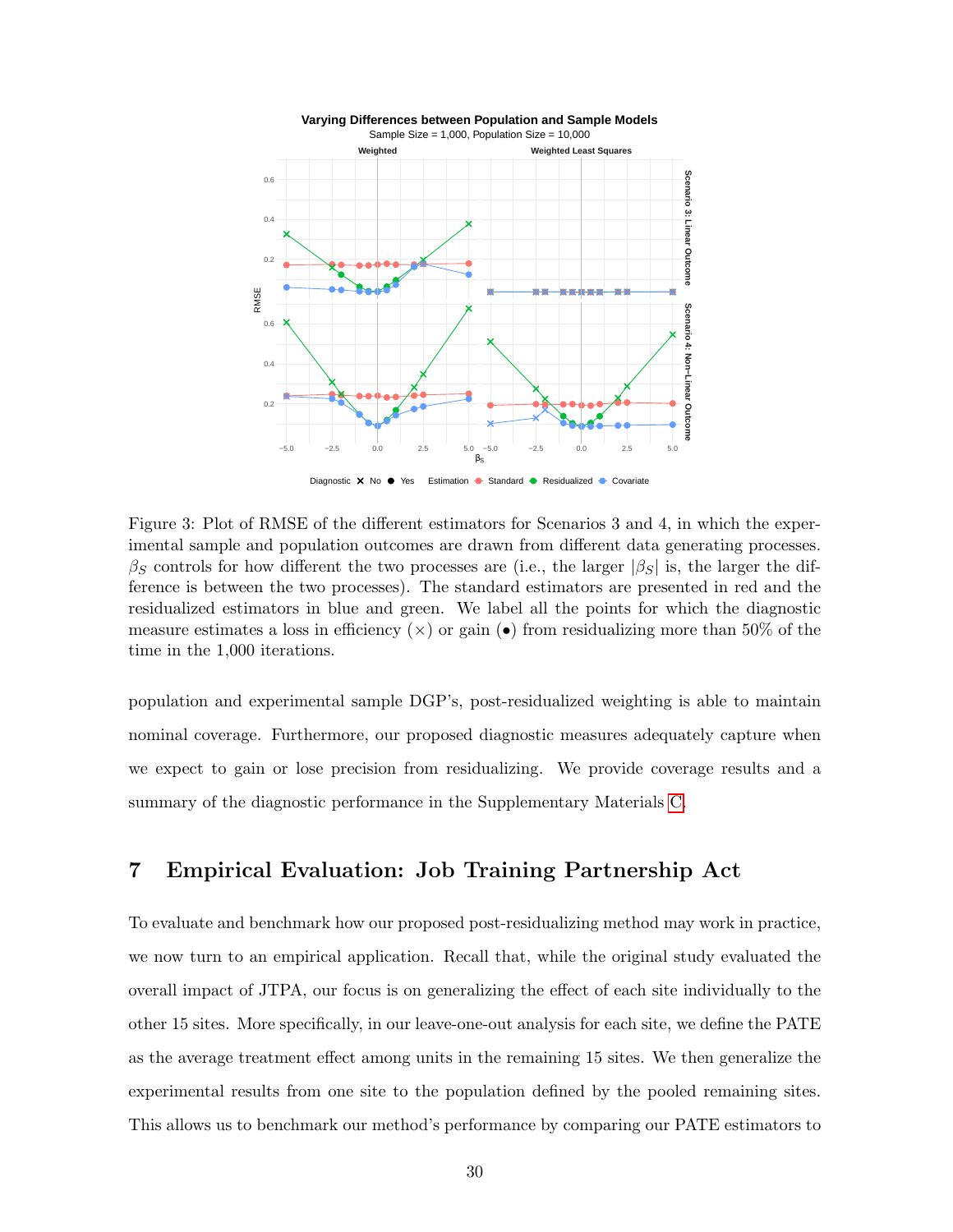the pooled experimental benchmark in the remaining sites. We evaluate generalizability for two outcomes: employment status (binary outcome) and total earnings (zero-inflated, continuous outcome).

### 7.1 Post-Residualized Weighting

#### 7.1.1 Residualizing model

We include baseline covariates measured in the interview stage of the JTPA study. The covariates include measures of age, previous earnings, marital status, household composition, public assistance history, education and employment history, access to transportation, and ethnicity. More details about the pre-treatment covariates can be found in Supplementary Materials [D.](#page-61-0)

We construct our residualizing model using an ensemble method, the *SuperLearner* (Laan, Polley, and Hubbard, [2007\)](#page-38-8). The ensemble model contains the Random Forest, with varying hyperparameters, and the LASSO, with hyperparameters chosen using cross validation. This allows us to capture nonlinearities in the data through the Random Forest, as well as linear relationships using the LASSO (Laan, Polley, and Hubbard, [2007\)](#page-38-8). We build separate models for the probability of employment and total earnings. We fit our residualizing model on the control units from the target population. Details can be found in Supplementary Materials [D.](#page-61-0)

### 7.1.2 Estimators

We estimate the PATE using two different estimators: the weighted estimator and the weighted least squares estimator (wLS). For each estimator, we consider the conventional estimators ( $\hat{\tau}_W$ and  $\hat{\tau}_{wLS}$ ), the post-residualized estimators directly subtracting the predicted outcomes from the outcomes in the experimental sample  $(\hat{\tau}_{W}^{res} \text{ and } \hat{\tau}_{wLS}^{res}),$  and the post-residualized estimators using the predicted outcomes as a covariate  $(\hat{\tau}_W^{cov}$  and  $\hat{\tau}_{wLS}^{cov})$ . Sampling weights are estimated using entropy balancing in which we match main margins for age, education, previous earnings, race, and marital status (Hainmueller, [2012\)](#page-38-4). Our weighted least squares (wLS) estimators include age, education level, and marital status as controls. Standard errors are estimated using heteroskedastic-consistent standard errors (HC2).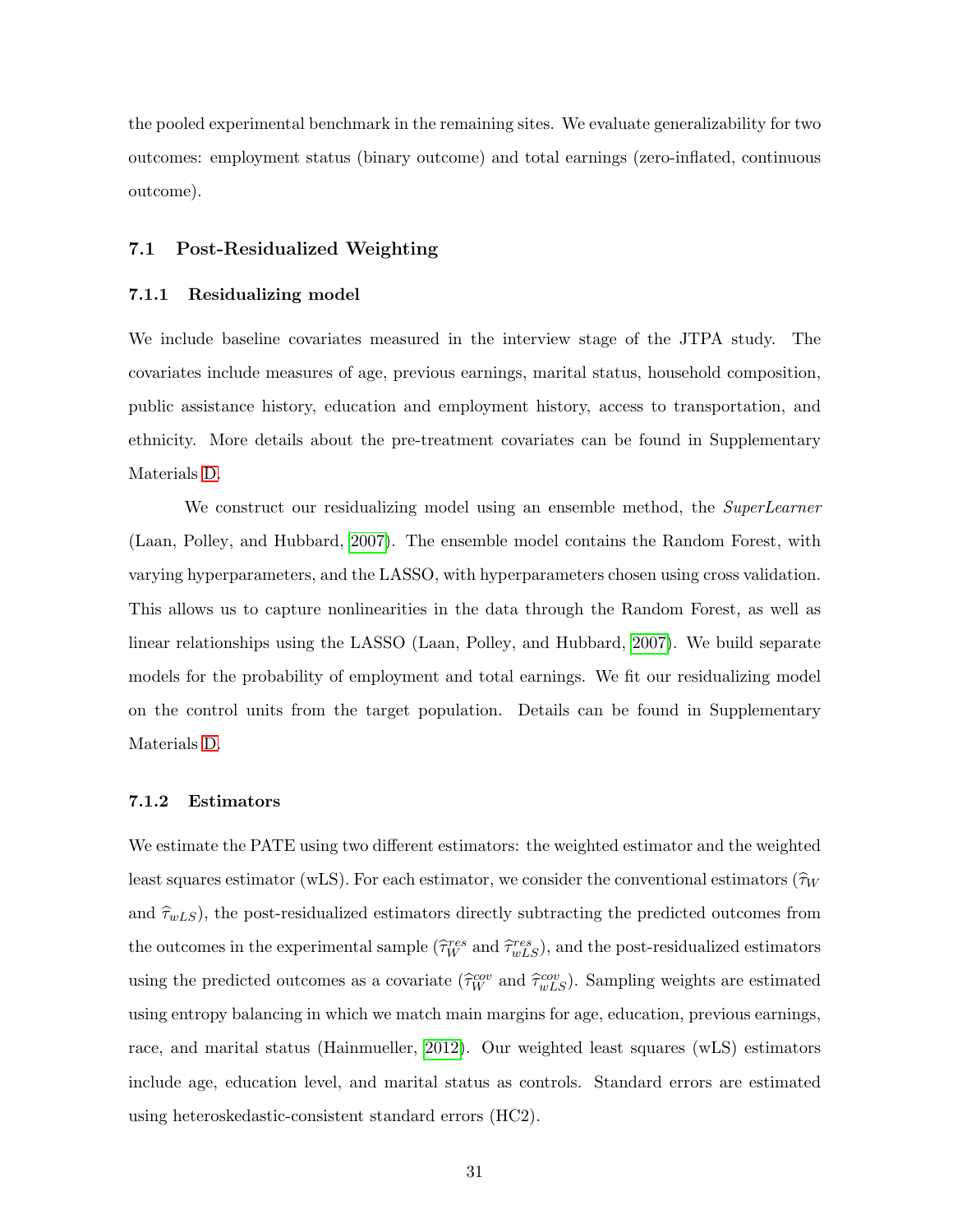#### 7.1.3 Diagnostics

For each site, we compute the pseudo- $R^2$  diagnostics. This can be done directly for the postresidualized weighted and weighted least squares estimators. When treating  $\hat{Y}_i$  as a covariate, we use sample splitting to estimate the pseudo- $R^2$  values. Because some of the experimental sites comprise of relative few units (i.e., the experimental site of Montana contains only 38 units total), we perform repeated sample splitting, taking the average of the diagnostic across the repeated splits (Jacob, [2020;](#page-38-9) Chernozhukov et al., [2018\)](#page-37-10).

### 7.2 Results

#### 7.2.1 Bias

Because the conventional estimators and our proposed approach rely on the same identification assumptions, we first want to verify that the overall bias in the PATE estimation is not affected by the post-residualized weighting step. Across all 16 sites, the point estimates from post-residualized weighting do not change substantially from standard estimation approaches. Even in experimental sites in which it may not be advantageous to perform post-residualized weighting for efficiency gains, point estimates from post-residualized weighting methods are close to those from the conventional weighting estimators. We report the mean absolute error for all 16 sites in Supplementary Materials Table [A7.](#page-66-0)

### 7.2.2 Diagnostics

To evaluate whether the post-residualized weighting estimators provide efficiency gains over conventional approaches, we estimate our diagnostics. Supplementary Materials Table [A9](#page-68-0) summarizes the performance of the diagnostic measures across all 16 sites for both earnings and employment.

On average, we see that the proposed diagnostic measures are able to adequately capture when researchers should expect precision gains from residualizing. The  $\hat{R}_0^2$  diagnostic has a high true positive rate for both directly residualizing and using  $\hat{Y}_i$  as a covariate. As such, when the diagnostic measures indicate that researchers should residualize, residualizing results in precision gains. In the case when we are directly residualizing, the diagnostic measure also has a relatively high true negative rate, which implies that when  $\hat{R}_{0}^{2} < 0$ , there is a loss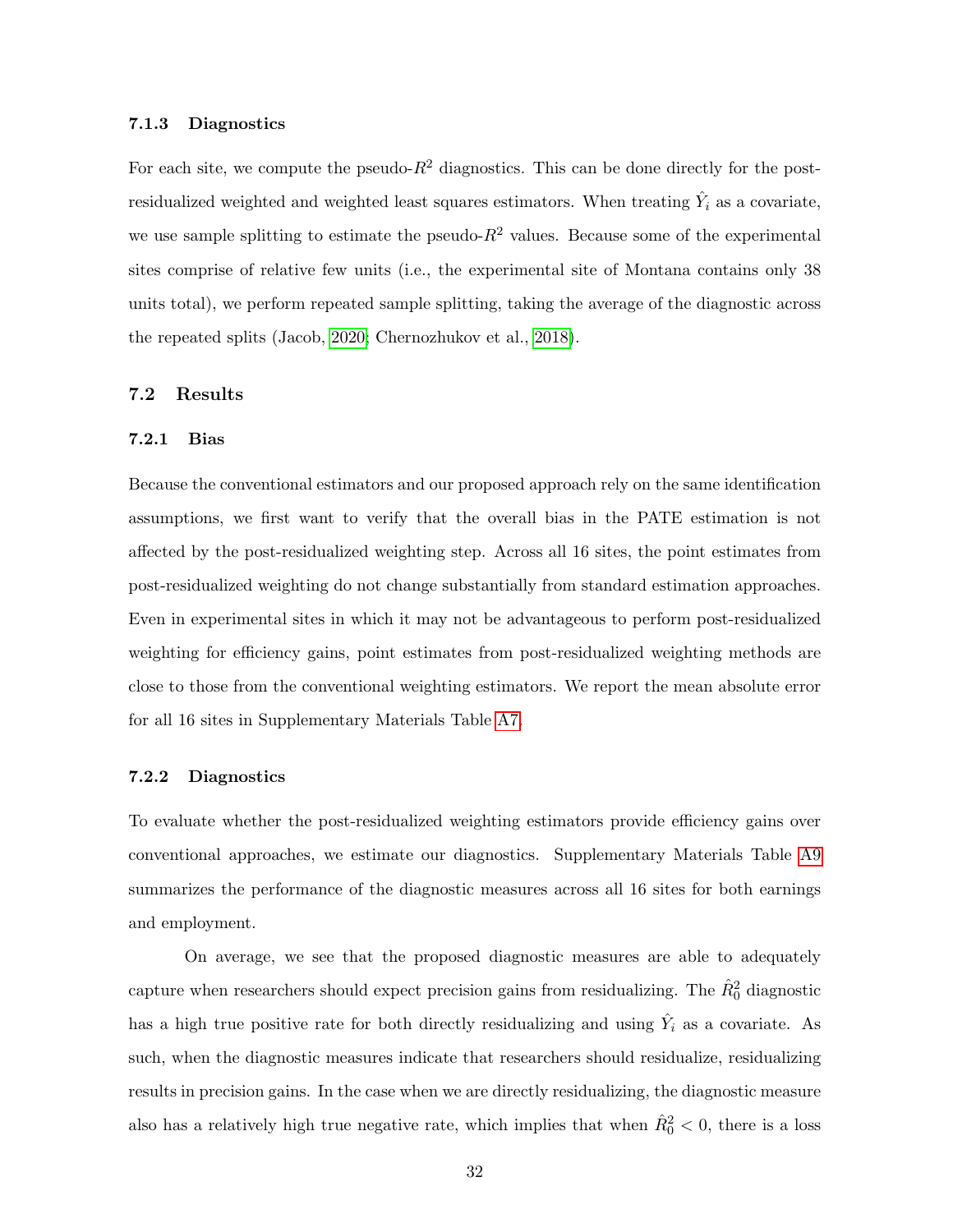|                          | Earnings           |              |                          | Employment         |              |                          |
|--------------------------|--------------------|--------------|--------------------------|--------------------|--------------|--------------------------|
|                          | Number<br>of Sites | Conventional | Post-Resid.<br>Weighting | Number<br>of Sites | Conventional | Post-Resid.<br>Weighting |
| Weighted                 |                    |              |                          |                    |              |                          |
| Direct Residualizing     | 10                 | 2.42         | 2.13                     | 11                 | 8.33         | 7.81                     |
| $\hat{Y}_i$ as Covariate | 7                  | 2.17         | 1.86                     |                    | 5.58         | 5.01                     |
| Weighted Least Squares   |                    |              |                          |                    |              |                          |
| Direct Residualizing     | 12                 | 2.71         | 2.56                     | 11                 | 7.88         | 7.64                     |
| $\hat{Y}_i$ as Covariate |                    | 1.87         | 1.71                     |                    | 5.56         | 5.45                     |

Summary of Standard Errors across Experimental Sites Subset by Diagnostic

<span id="page-33-0"></span>Table 3: Summary of gains to post-residualized weighting. Columns 1 and 4 give the number of sites for which the diagnostic measure indicates gains to post-residualized weighting. The average standard error among selected sites are presented for the conventional estimators (columns 2 and 5) and post-residualized estimators (columns 3 and 6).

in precision from directly residualizing. In the case of including  $\hat{Y}_i$  as a covariate, there is a greater false negative rate, as the diagnostic tends to be more conservative in this setting. This is especially noticeable when employment is the outcome. Many of the false negatives here correspond to estimated  $\hat{R}_0^2$  values that are negative, but very close to zero.

### 7.2.3 Efficiency Gain

Results on the efficiency gains to post-residualized weighting are summarized in Table [3,](#page-33-0) and graphically displayed in Figure [4.](#page-34-0) Restricting our attention to the sites for which the  $\hat{R}_0^2$  values are greater than zero, there is a large reduction in variance overall from residualizing. When directly residualizing, for earnings, residualizing results in a 21% reduction in estimated variance for the weighted estimator and a 12% reduction for the weighted least squares estimator. For employment, directly residualizing leads to a 10% reduction in estimated variance for the weighted estimator and a 5% reduction for the weighted least squares estimator.

When using  $\hat{Y}_i$  as a covariate, we see that including the predicted outcomes as a covariate results in a 25% reduction in variance for the weighted estimator and 16% reduction for weighted least squares when earnings is the outcome. For employment, adjusting for the predicted outcomes results in a 9% reduction in variance for the weighted estimator, and a 4% reduction for the weighted least squares.

There are several takeaways to highlight. First, we see that directly residualizing the outcomes can result in significant precision gain. In particular, the reduction in variance in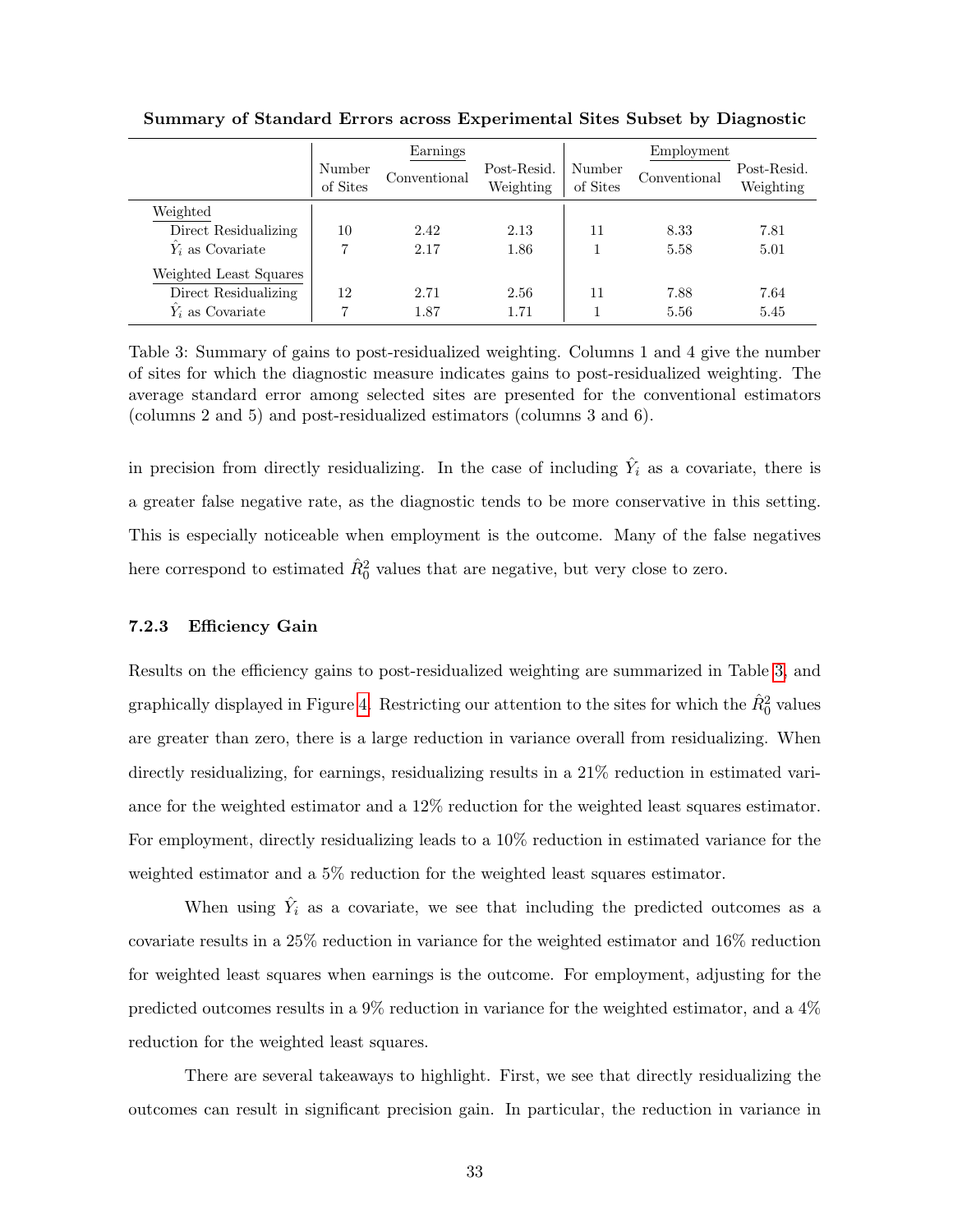

<span id="page-34-0"></span>Figure 4: Reduction in Variance from using post-residualized weighting. This is restricted to the set of sites for which the diagnostic measure indicated that we should expect precision gains from residualizing. We calculate the variance of the estimators, relative to the variance of the difference-in-means (DiM) estimator. We can interpret the y-axis as the amount of variance inflation that is incurred from generalization, and see that using the proposed method of incorporating population data can allow us to offset some of the precision loss incurred from re-weighting.

the post-residualized weighted least squares demonstrates the advantage residualizing has over just using regression adjustment. Second, the larger reduction in variance from using  $\hat{Y}_i$  as a covariate underscores the value of being able to capture the scaled relationships between the outcomes in the population data and in the experimental sample.

Figure [4](#page-34-0) shows the relative variance of the PATE estimators to the unweighted SATE. It is well known that PATE estimators typically have higher variance than the SATE (Miratrix et al., [2018\)](#page-39-1), however we see that with the post-residualized method, some of the precision loss incurred from the weighted PATE estimators can be offset. Table [3](#page-33-0) provides a summary of the standard errors of the PATE estimators, relative to the difference-in-means estimators.

# 8 Conclusion

Ever since researchers raised concerns over external validity of experiments (Campbell and Stanley, [1963\)](#page-37-11), researchers have also worked on how to estimate population causal effects with weighting estimators (Cole and Stuart, [2010;](#page-37-2) Buchanan et al., [2018;](#page-36-3) Hartman et al., [2015;](#page-38-1) Dahabreh et al., [2019\)](#page-37-3). These estimators, while unbiased under Assumptions  $1 - 3$ , typically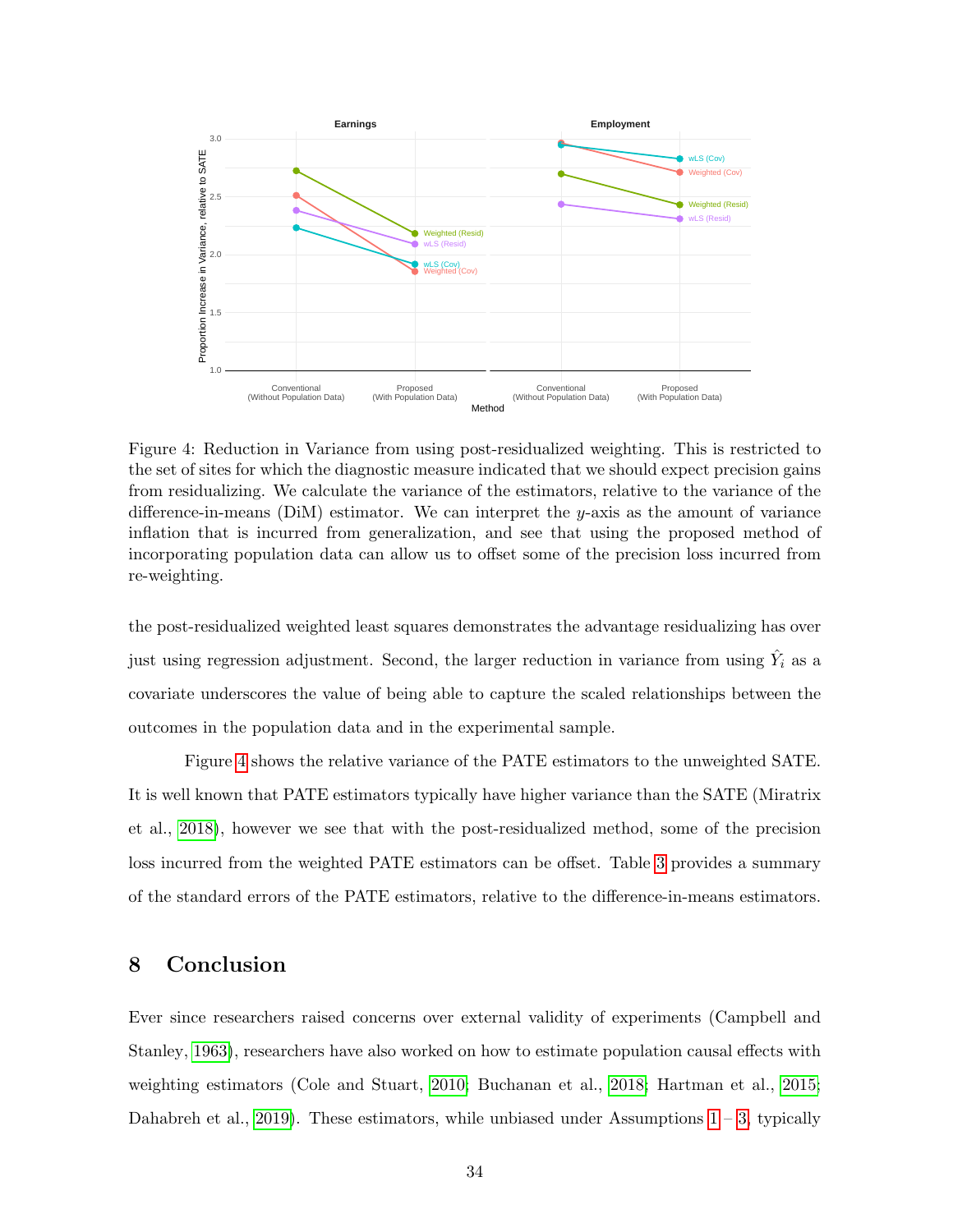have high variance, especially if some sampling weights are extreme (Miratrix et al., [2018\)](#page-39-1), making it difficult for policymakers and practitioners to draw conclusions about the impact of treatment in the target population.

In this paper we introduce post-residualized weighting, which solves an important problem for practitioners by improving precision in estimation of population treatment effects. To do this, we leverage outcome data measured in the target population, valuable information not incorporated by current methods. Our proposed method first builds a flexible model using population outcome and covariate data, which is then used to residualize the experimental outcome data. We show that post-residualized weighting estimators, which rely on residualized outcomes, are consistent for the PATE under the same identifying assumptions as current methods. However, by utilizing residualized outcomes, the post-residualized weighting estimators can obtain large precision gains over conventional approaches. We propose three classes of post-residualized weighting estimators: a weighting estimator using the residualized experimental outcomes; a weighted least squares estimator based on the residualized experimental outcomes; and an extension of weighted least squares in which the predicted values of the residualizing model are included as a covariate.

Our proposed framework has many advantages. As discussed in Section [3.2,](#page-10-1) the residualizing model,  $g(\mathbf{X}_i)$ , is an "algorithmic model," which merely needs to adequately predict the outcomes measured in the experiment, but does not need to be correctly specified. This allows researchers a great deal of flexibility in constructing it. In Section [5](#page-21-0) we discuss how researchers can leverage proxy outcomes that are correlated with, but different from, the outcome measured in the experimental setting. Finally, we provide diagnostic measures, based on the outcomes measured among experimental controls, that allow researchers to determine whether post-residualized weighting will likely improve precision in estimating the PATE.

We evaluate our three post-residualized estimators through simulation studies and an empirical application. Our simulations show significant precision gains from post-residualized weighting, and confirm the performance of the diagnostic measure to differentiate when researchers should expect precision gains from post-residualized weighting. We also find that including the predicted outcomes as a covariate ensures that post-residualized weighting does not hurt precision.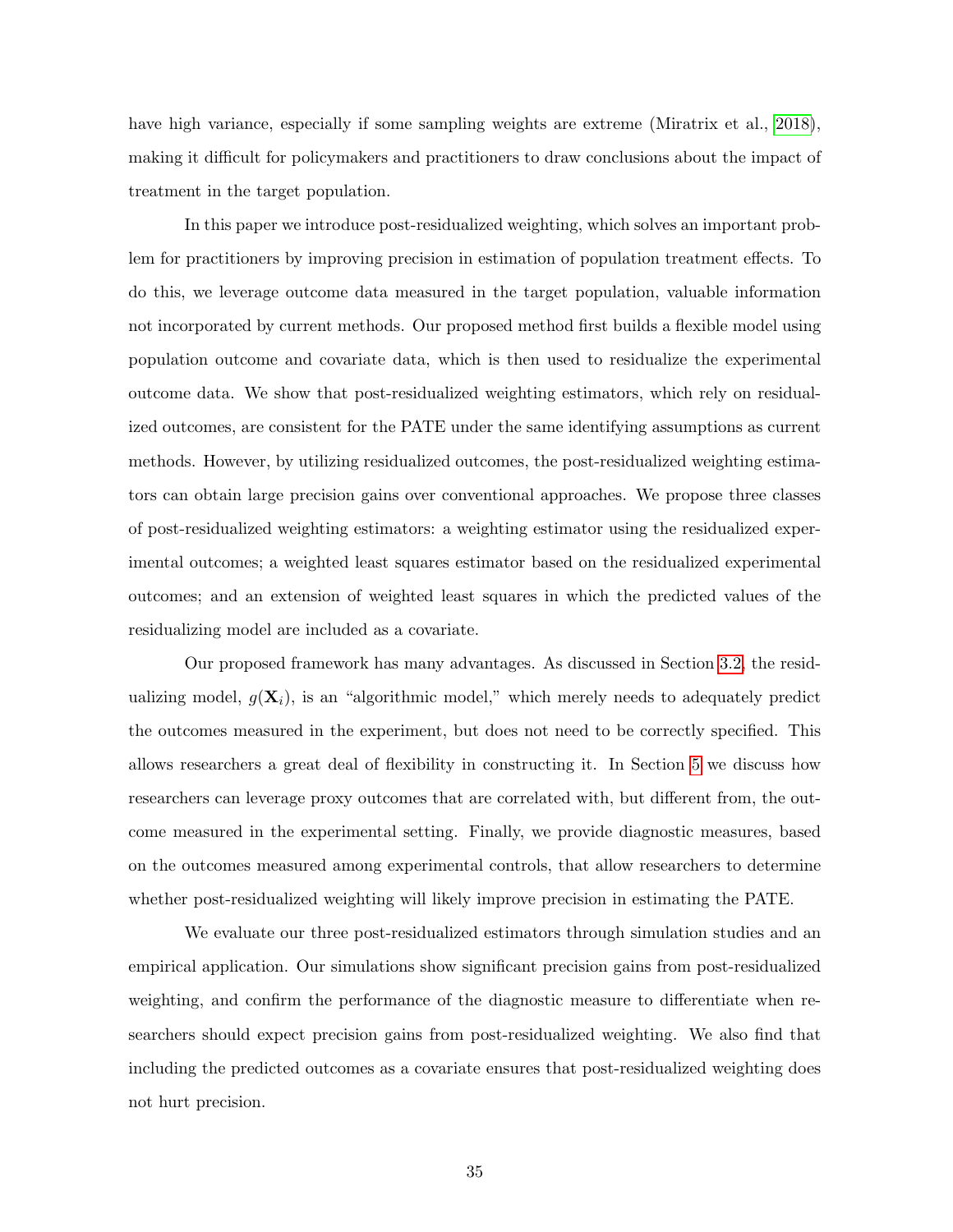In our re-evaluation of the impact of the Job Training Partnership Act (JTPA), we use the multi-site nature of the experiment to benchmark the performance of our estimators relative to common methods using a within study comparison approach. We evaluate two outcomes, employment and earnings. We find that the post-residualized methods result in a 5-25% average reduction in variance, and that confidence intervals maintain nominal coverage. In particular, we achieve the most significant gains from including the predicted outcomes as a covariate, underscoring the value of this method when scaling issues may be present in the relationship between the outcomes in the population data and in the experimental sample. Finally, our diagnostic measures accurately capture when the post-residualized estimators result in precision gains in estimation of the PATE.

# References

- Athey, Susan, Raj Chetty, and Guido Imbens (2020). "Combining experimental and observational data to estimate treatment effects on long term outcomes". In:  $arXiv$  preprint arXiv:2006.09676.
- Athey, Susan, Raj Chetty, Guido W Imbens, et al. (2019). The surrogate index: Combining short-term proxies to estimate long-term treatment effects more rapidly and precisely. Tech. rep. National Bureau of Economic Research.
- Baldassarri, Delia and Maria Abascal (2017). "Field experiments across the social sciences". In: Annual Review of Sociology 43, pp. 41–73.
- Banerjee, Abhijit V and Esther Duflo (2009). "The experimental approach to development economics". In: Annu. Rev. Econ. 1.1, pp. 151–178.
- Bareinboim, Elias and Judea Pearl (2016). "Causal Inference and the Data-Fusion Problem". In: Proceedings of the National Academy of Sciences 113.27, pp. 7345–7352.
- Bloom, Howard S et al. (1993). "The National JTPA Study. Title II-A Impacts on Earnings and Employment at 18 Months." In.
- Breiman, Leo (2001). "Random forests". In: Machine learning 45.1, pp. 5–32.
- Buchanan, Ashley L et al. (2018). "Generalizing Evidence From Randomized Trials Using Inverse Probability of Sampling Weights". In: Journal of the Royal Statistical Society: Series A (Statistics in Society) 181.4, pp. 1193–1209.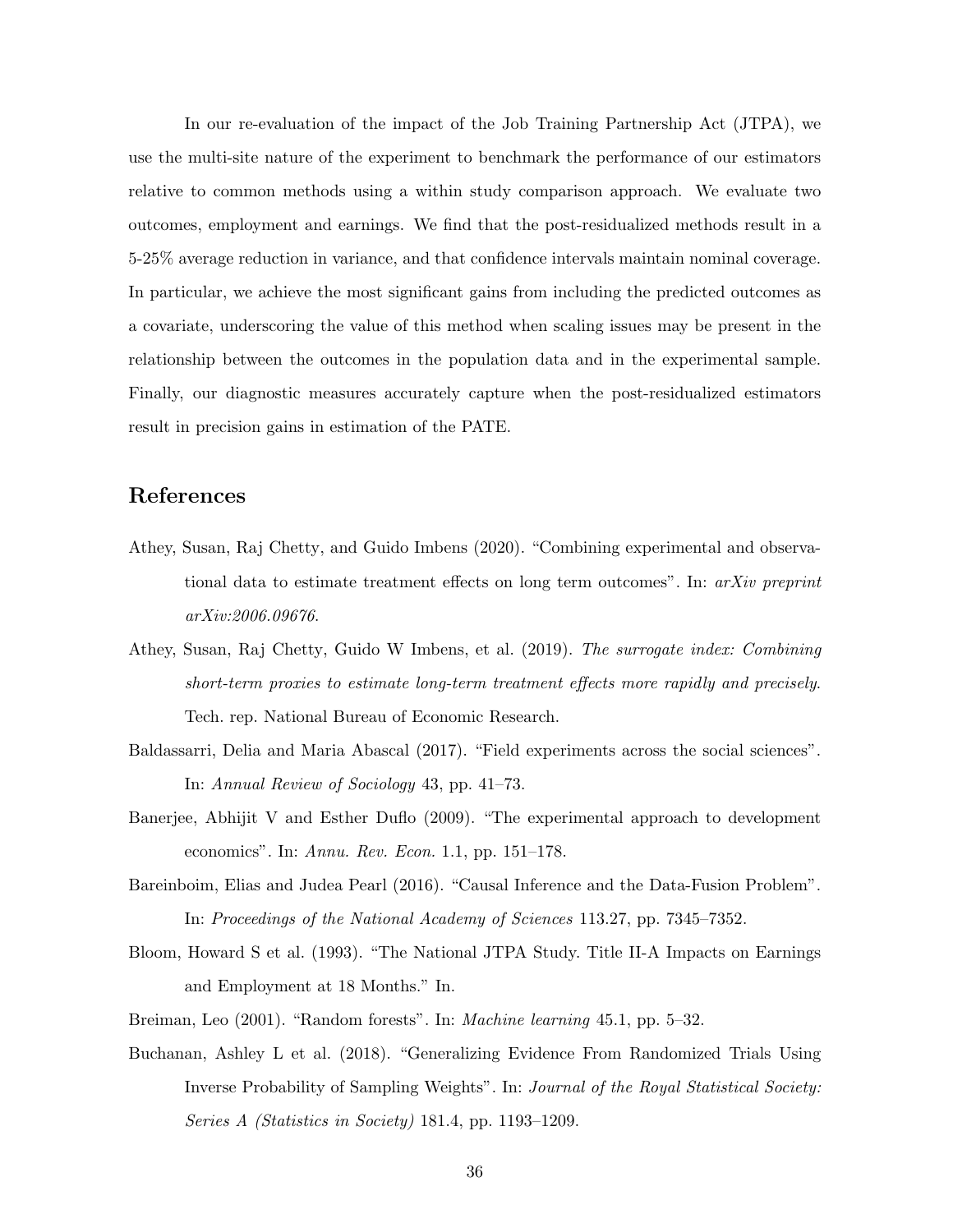- Campbell, Donald T and Julian C Stanley (1963). Experimental and quasi-experimental designs for research. Houghton Mifflin Company.
- Chernozhukov, Victor et al. (2018). Generic Machine Learning Inference on Heterogeneous Treatment Effects in Randomized Experiments, with an Application to Immunization in India. Tech. rep. National Bureau of Economic Research.
- Cole, Stephen R and Elizabeth A Stuart (2010). "Generalizing evidence from randomized clinical trials to target populations: The ACTG 320 trial". In: American journal of epidemiology 172.1, pp. 107–115.
- Colnet, Bénédicte et al. (2020). "Causal Inference Methods for Combining Randomized Trials and Observational Studies: A Review". In: arXiv preprint arXiv:2011.08047.
- Dahabreh, Issa J et al. (2019). "Generalizing Causal Inferences from Individuals in Randomized Trials to All Trial-Eligible Individuals". In: Biometrics 75.2, pp. 685–694.
- Deaton, Angus and Nancy Cartwright (2018). "Understanding and misunderstanding randomized controlled trials". In: Social Science  $\mathcal{B}$  Medicine 210, pp. 2–21.
- Deville, Jean-Claude and Carl-Erik Särndal (1992). "Calibration Estimators in Survey Sampling". In: Journal of the American Statistical Association 87.418, pp. 376–382.
- Ding, Peng (2021). "Two seemingly paradoxical results in linear models: the variance inflation factor and the analysis of covariance". In: *Journal of Causal Inference* 9.1, pp.  $1-8$ . DOI: [doi:10.1515/jci-2019-0023](https://doi.org/doi:10.1515/jci-2019-0023). url: <https://doi.org/10.1515/jci-2019-0023>.
- Egami, Naoki and Erin Hartman (2020). Elements of External Validity: Framework, Design, and Analysis. Available at SSRN: [https://papers.ssrn.com/sol3/papers.cfm?](https://papers.ssrn.com/sol3/papers.cfm?abstract_id=3775158) [abstract\\_id=3775158](https://papers.ssrn.com/sol3/papers.cfm?abstract_id=3775158).
- (2021). "Covariate Selection for Generalizing Experimental Results: Application to Large-Scale Development Program in Uganda". In: Journal of the Royal Statistical Society, Series A.
- Falk, Armin and James J Heckman (2009). "Lab experiments are a major source of knowledge in the social sciences". In: science 326.5952, pp. 535–538.
- Freedman, David A. (Mar. 2008). "On regression adjustments in experiments with several treatments". In: Ann. Appl. Stat. 2.1, pp. 176–196. DOI: 10.1214/07-A0AS143. URL: <https://doi.org/10.1214/07-AOAS143>.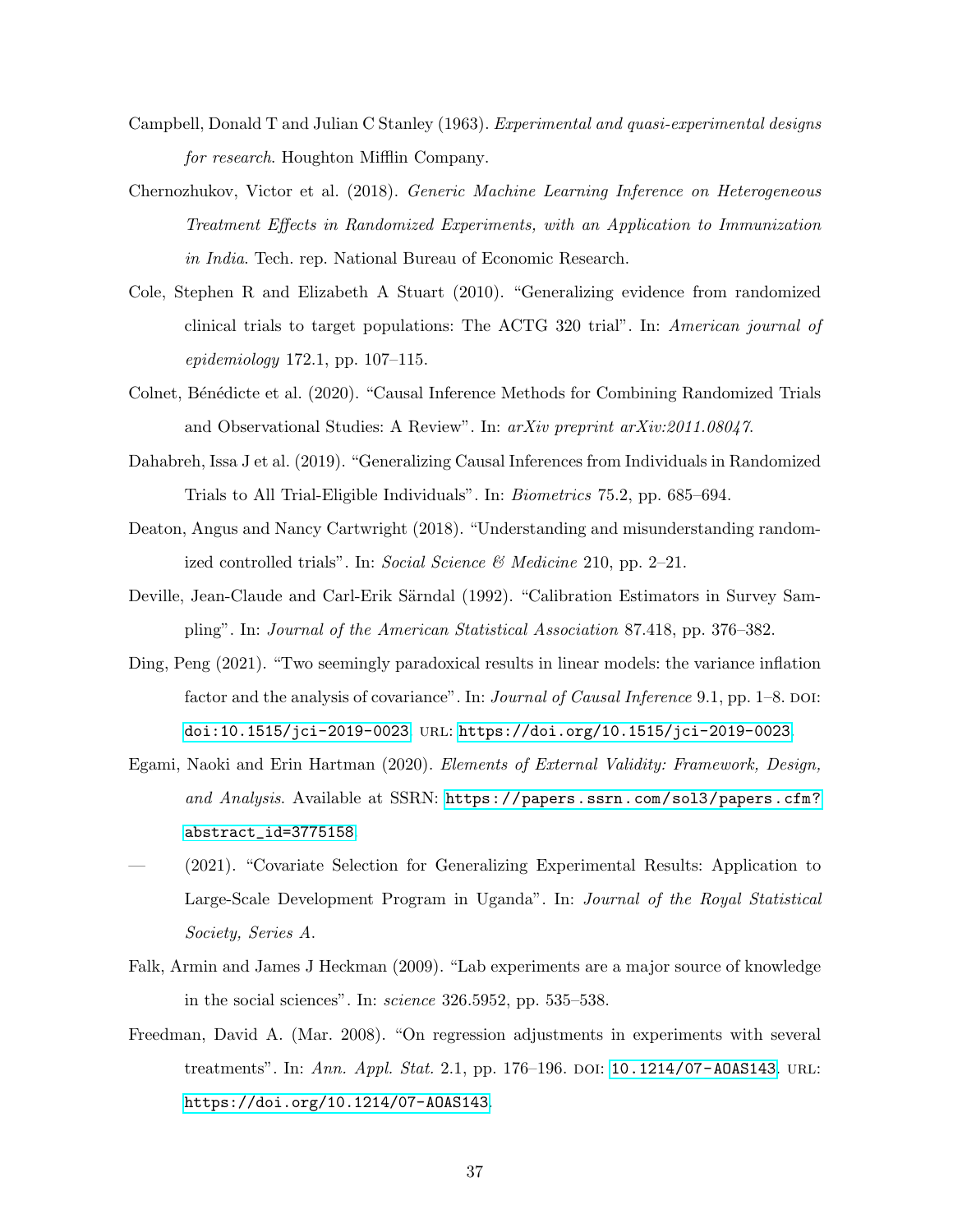- Gerber, Alan S. and Donald P. Green (2000). "The Effects of Canvassing, Telephone Calls, and Direct Mail on Voter Turnout: A Field Experiment". In: The American Political Science Review 94.3, pp. 653–663. issn: 00030554, 15375943. url: [http://www.jstor.](http://www.jstor.org/stable/2585837) [org/stable/2585837](http://www.jstor.org/stable/2585837).
- Hainmueller, Jens (2012). "Entropy balancing for causal effects: A multivariate reweighting method to produce balanced samples in observational studies". In: Political analysis, pp. 25–46.
- Hartman, Erin et al. (2015). "From sample average treatment effect to population average treatment effect on the treated: combining experimental with observational studies to estimate population treatment effects". In: Journal of the Royal Statistical Society: Series A (Statistics in Society) 178.3, pp. 757–778.
- Huber, John (2013). Is theory getting lost in the "identification revolution"? URL: [https://](https://themonkeycage.org/2013/06/is-theory-getting-lost-in-the-identification-revolution/) [themonkeycage.org/2013/06/is-theory-getting-lost-in-the-identification](https://themonkeycage.org/2013/06/is-theory-getting-lost-in-the-identification-revolution/)[revolution/](https://themonkeycage.org/2013/06/is-theory-getting-lost-in-the-identification-revolution/).
- Jacob, Daniel (2020). "Cross-fitting and averaging for machine learning estimation of heterogeneous treatment effects". In: arXiv preprint arXiv:2007.02852.
- Kallus, Nathan and Xiaojie Mao (2020). "On the role of surrogates in the efficient estimation of treatment effects with limited outcome data". In:  $arXiv$  preprint  $arXiv:2003.12408$ .
- Kang, Joseph DY, Joseph L Schafer, et al. (2007). "Demystifying double robustness: A comparison of alternative strategies for estimating a population mean from incomplete data". In: Statistical science 22.4, pp. 523–539.
- Kern, Holger L et al. (2016). "Assessing methods for generalizing experimental impact estimates to target populations". In: *Journal of research on educational effectiveness* 9.1, pp. 103–127.
- Laan, Mark J van der, Eric C Polley, and Alan E Hubbard (2007). "Super Learner". In: Statistical Applications in Genetics and Molecular Biology 6.1.
- Lin, Winston (Mar. 2013). "Agnostic Notes on Regression Adjustments to Experimental Data: Reexamining Freedman's Critique". In: Annals of Applied Statistics 7.1, pp. 295–318. DOI: [10.1214/12-AOAS583](https://doi.org/10.1214/12-AOAS583). URL: <https://doi.org/10.1214/12-AOAS583>.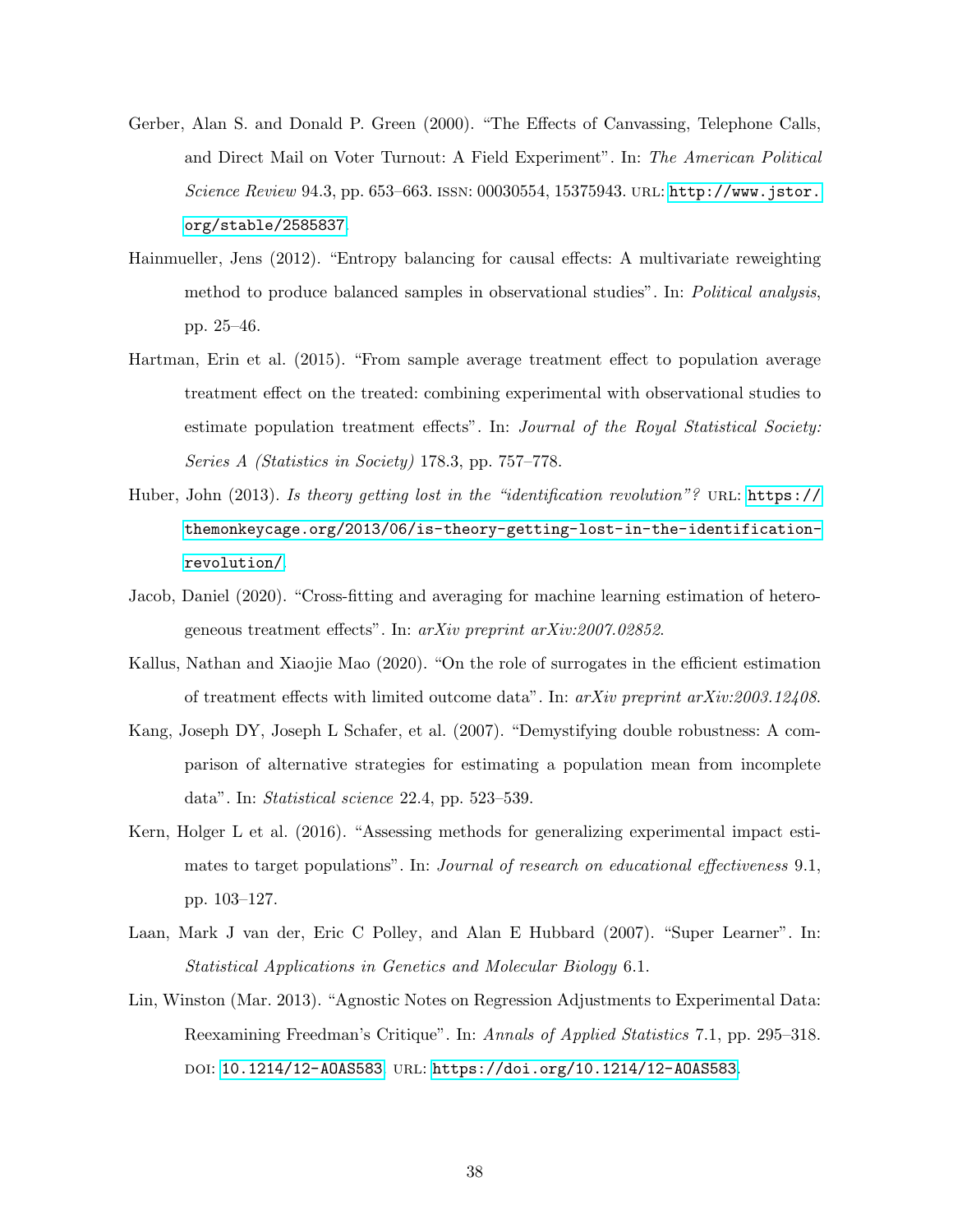- Miratrix, Luke W. et al. (2018). "Worth Weighting? How to Think About and Use Weights in Survey Experiments". In: Political Analysis 26.3, pp. 275–291. DOI: [10.1017/pan.](https://doi.org/10.1017/pan.2018.1) [2018.1](https://doi.org/10.1017/pan.2018.1).
- Neyman, Jerzy (1923). "On the Application of Probability Theory to Agricultural Experiments. Essay on Principles (with discussion). Section 9 (translated)". In: Statistical Science 5.4, pp. 465–472.
- Nguyen, Trang Quynh et al. (2017). "Sensitivity analysis for an unobserved moderator in RCTto-target-population generalization of treatment effects". In: The Annals of Applied Statistics 11.1, pp. 225–247.
- O'Muircheartaigh, Colm and Larry V Hedges (2014). "Generalizing from unrepresentative experiments: a stratified propensity score approach". In: Journal of the Royal Statistical Society: Series C (Applied Statistics) 63.2, pp. 195–210.
- Pearl, Judea and Elias Bareinboim (2014). "External Validity: From Do-Calculus to Transportability Across Populations". In: Statistical Science 29.4, pp. 579–595.
- Polley, Eric C and Mark J van der Laan (2010). "Super Learner in Prediction". In.
- Robins, James M, Andrea Rotnitzky, and Lue Ping Zhao (1994). "Estimation of Regression Coefficients When Some Regressors Are Not Always Observed". In: Journal of the American Statistical Association 89.427, pp. 846–866.
- Rosenbaum, Paul R et al. (2002). "Covariance adjustment in randomized experiments and observational studies". In: Statistical Science 17.3, pp. 286–327.
- Rubin, Donald B (1974). "Estimating Causal Effects of Treatments in Randomized and Nonrandomized Studies". In: Journal of Educational Psychology 66.5, p. 688.
- (1980). "Discussion of 'Randomization analysis of experimental data: The Fisher randomization test comment' by Basu". In: Journal of the American Statistical Association 75.371, pp. 591–593.
- (2008). "For Objective Causal Inference, Design Trumps Analysis". In: The Annals of Applied Statistics 2.3, pp. 808–840.
- Sales, Adam C, Ben B Hansen, and Brian Rowan (2018). "Rebar: Reinforcing a matching estimator with predictions from high-dimensional covariates". In: Journal of Educational and Behavioral Statistics 43.1, pp. 3–31.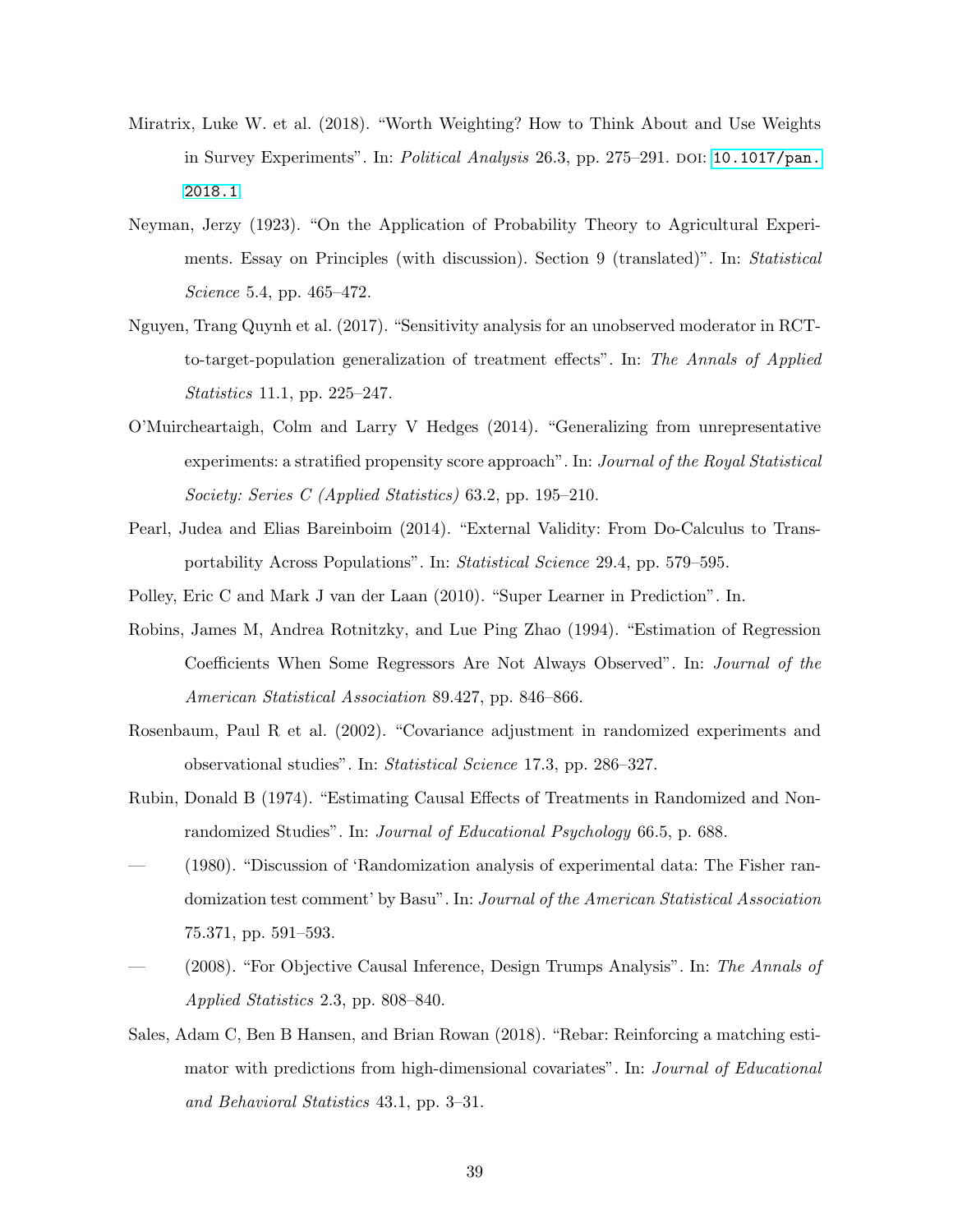- Stuart, Elizabeth A (2010). "Matching methods for causal inference: A review and a look forward". In: Statistical science: a review journal of the Institute of Mathematical Statistics 25.1, p. 1.
- Stuart, Elizabeth A, Stephen R Cole, et al. (2011). "The use of propensity scores to assess the generalizability of results from randomized trials". In: Journal of the Royal Statistical Society: Series A (Statistics in Society) 174.2, pp. 369–386.
- Stuart, Elizabeth A and Anna Rhodes (2017). "Generalizing treatment effect estimates from sample to population: A case study in the difficulties of finding sufficient data". In: Evaluation review 41.4, pp. 357–388.
- Tipton, Elizabeth (2013). "Improving generalizations from experiments using propensity score subclassification: Assumptions, properties, and contexts". In: *Journal of Educational* and Behavioral Statistics 38.3, pp. 239–266.
- Westreich, Daniel and Stephen R Cole (2010). "Invited commentary: positivity in practice". In: American journal of epidemiology 171.6, pp. 674–677.
- Word, Elizabeth R et al. (1990). "The State of Tennessee's Student/Teacher Achievement Ratio (STAR) Project: Technical Report (1985-1990)." In.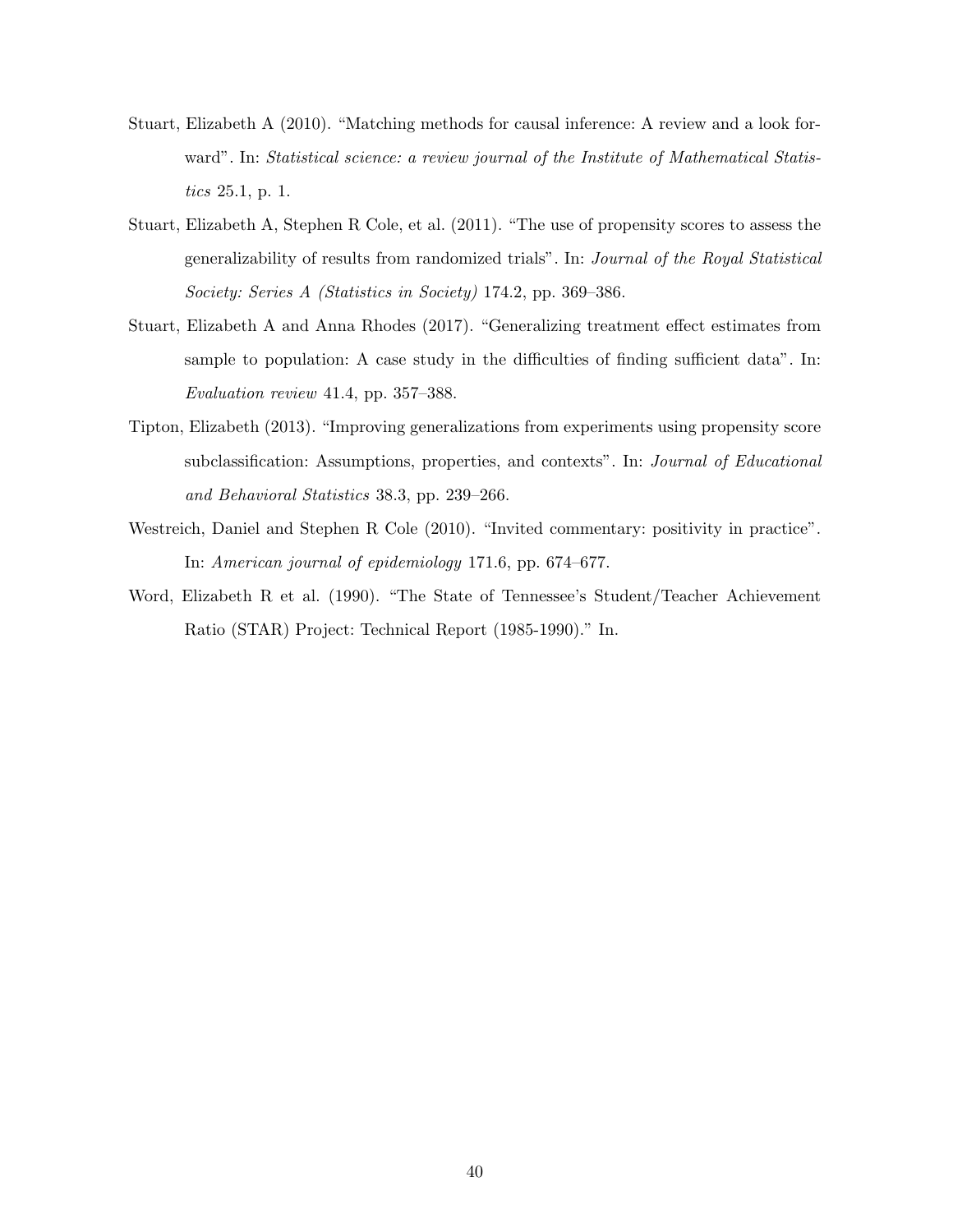# Supplementary Materials: Leveraging Population Outcomes to Improve the Generalization of Experimental Results

# A Proofs and Derivations

#### A.1 Derivation of Variance Terms

Consider a countably infinite population of  $(\mathbf{X}_i, Y_i(t)) \sim F$ , where  $t \in \{0,1\}$ , with density  $dF(\mathbf{X}_i, Y_i(t))$ . This is our target population. We define the sampling distribution for the experimental data to be  $(\mathbf{X}_i, Y_i(t)) \sim \tilde{F}$  with density  $d\tilde{F}(\mathbf{X}_i, Y_i(t))$ . Because we consider settings where the selection into the experiment from the target population is biased,  $F \neq \tilde{F}$ . Let  $S$  be the set of all indices for all units sampled in the experimental sample. As we can consider the treatment and control groups to be independent samples from an infinite population, we will focus below on one potential outcome  $Y_i(t)$ .

We defined a relative density in equation [\(6\)](#page-7-0) as follows.

$$
\pi(\mathbf{X}_i) = \frac{d\tilde{F}(\mathbf{X}_i)}{dF(\mathbf{X}_i)}.
$$

over the support of F, where  $dF(\mathbf{X}_i) > 0$ . The  $\pi(\mathbf{X}_i)$  is our infinite analog to the sampling propensity score. It scales our distribution. We further assume that  $\pi(\mathbf{X}_i) > 0$  (this is an overlap assumption, saying our realized sampling distribution is not missing parts of the underlying distribution).  $\pi(\mathbf{X}_i)$  captures the relative density of our realized distribution to the real population. Smaller  $\pi(\mathbf{X}_i)$  correspond to areas where there is a lot more in the target population than in our sample. Larger  $\pi(\mathbf{X}_i)$  are where we are over-sampling.

We assume known weights for any unit, dependent on  $\mathbf{X}_i$ , with  $w_i = \kappa / \pi(\mathbf{X}_i)$  (the  $\kappa$  is a fixed constant allowing our weights to be normalized on some arbitrary scale).

For the remainder of the Supplementary Materials, the distribution over which a quantity is computed will be denoted by subscript. For example, the expectation over the realized sampling distribution will be written as  $\mathbb{E}_{\tilde{F}}(\cdot)$ , while the expectation over the target population will be written as  $\mathbb{E}_F(\cdot)$ .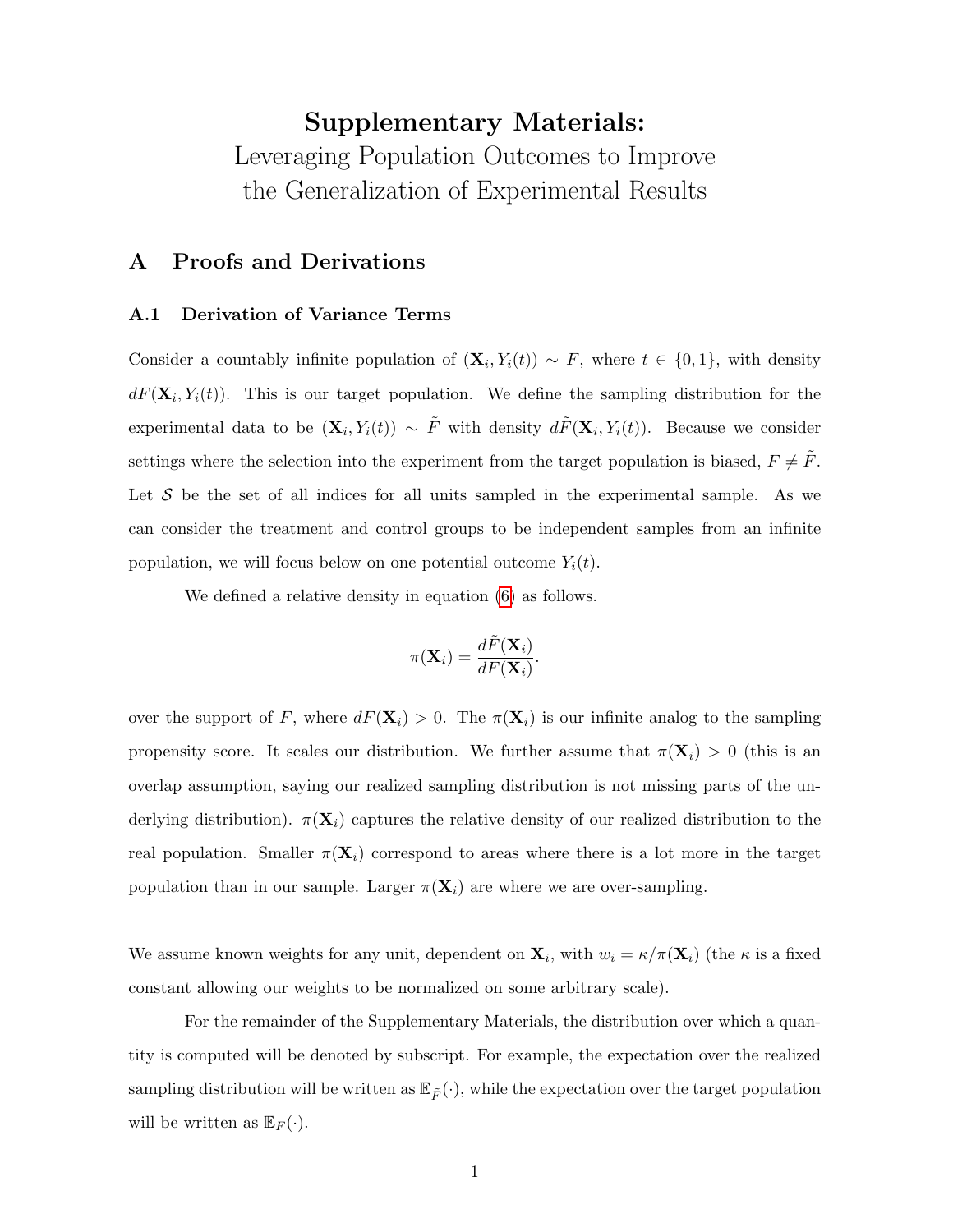<span id="page-42-0"></span>Lemma 1 (Variance of a Hájek estimator). Define  $\hat{\mu}$  as a Hájek estimator:

$$
\hat{\mu}_t = \frac{\sum_{i \in \mathcal{S}} w_i Y_i(t)}{\sum_{i \in \mathcal{S}} w_i},
$$

where consistent with before,  $w_i = \kappa / \pi(\mathbf{X}_i)$ , and  $(\mathbf{X}_i, Y_i(t)) \sim \tilde{F}$ . The approximate asymptotic variance of a Hájek estimator is:

$$
AVar_{\tilde{F}}(\hat{\mu}_t) \approx \int \frac{1}{\pi(\mathbf{X}_i)^2} (Y_i(t) - \mu_t)^2 d\tilde{F}(\mathbf{X}_i, Y_i(t)),
$$

where the asymptotic variance is being taken with respect to the realized sampling distribution, and  $\mu_t = \mathbb{E}_F(Y_i(t))$  (i.e., the expected value of  $Y_i(t)$  over the target population).

Proof. To begin, we write the Hajek estimator as a ratio estimator of the following form:

$$
\hat{\mu}_t = \frac{\sum_{i \in \mathcal{S}} w_i Y_i(t)}{\sum_{i \in \mathcal{S}} w_i}
$$

$$
= \frac{\frac{1}{n} \sum_{i \in \mathcal{S}} w_i Y_i(t)}{\frac{1}{n} \sum_{i \in \mathcal{S}} w_i}
$$

where we define *n* to be the sample size, i.e.,  $n = |\mathcal{S}|$ .

We then define  $\hat{A} = \frac{1}{n}$  $\frac{1}{n} \sum_{i \in \mathcal{S}} w_i Y_i(t)$  and  $\hat{B} = \frac{1}{n}$  $\frac{1}{n} \sum_{i \in S} w_i$  for notational simplicity. If we define  $A = \mathbb{E}_{\tilde{F}}(\hat{A})$ ,  $A = \kappa \mu_t$ . Similarly, if we define  $B = \mathbb{E}_{\tilde{F}}(\hat{B})$ ,  $B = \kappa$ . To derive the variance expression, we will use the delta method below for a ratio, i.e., a function

 $h(a, b) = a/b$ . For this ratio, we have

$$
\frac{d}{da}h(a,b) = \frac{1}{b} \qquad \frac{d}{db}h(a,b) = -\frac{a}{b^2}
$$

.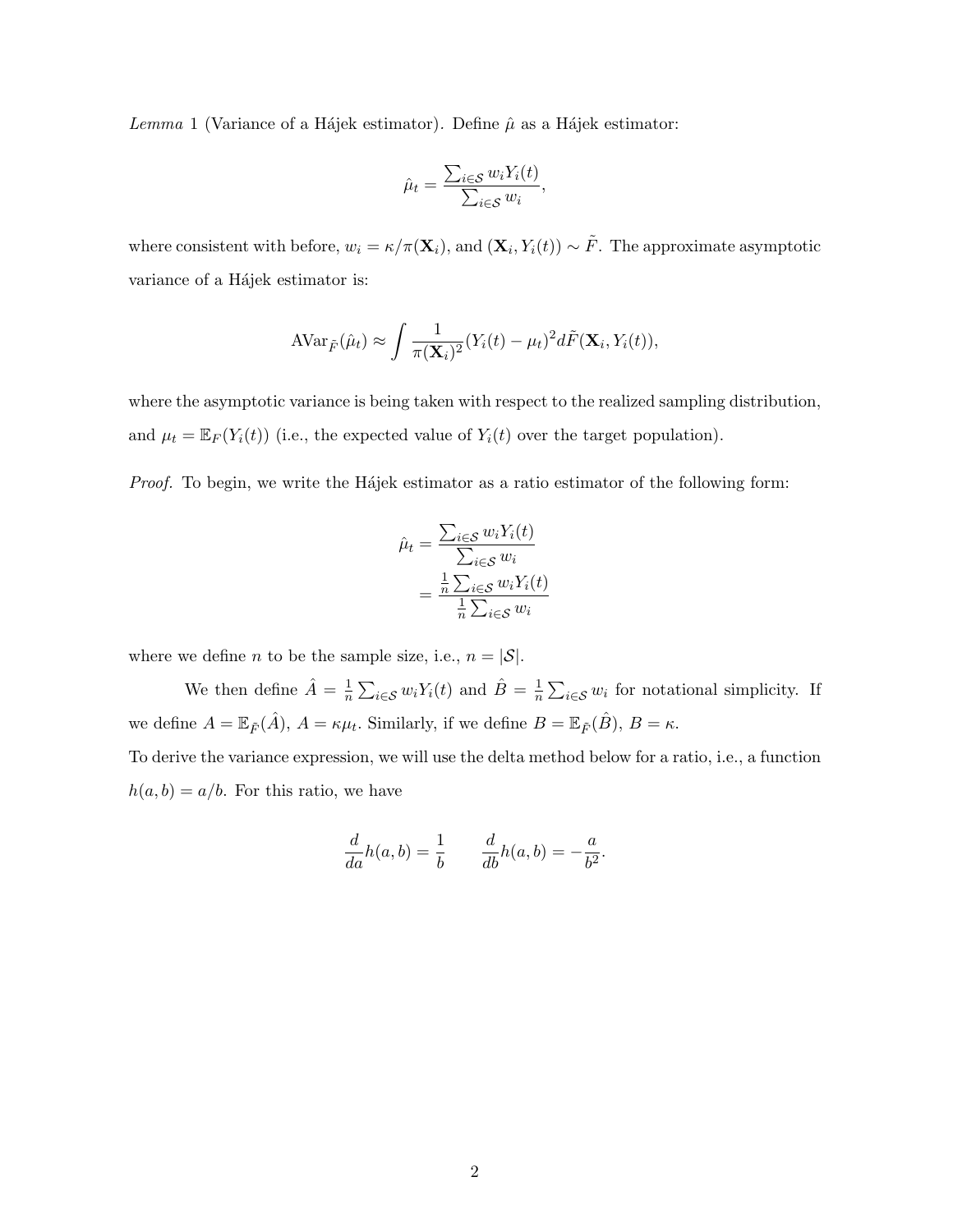Therefore, using the Delta Method for a ratio,

$$
\hat{\mu}_t = \frac{\frac{1}{n} \sum_{i \in S} w_i Y_i(t)}{\frac{1}{n} \sum_{i \in S} w_i}
$$
\n
$$
= \frac{\hat{A}}{\hat{B}}
$$
\n
$$
\approx \frac{A}{B} + \frac{1}{B} (\hat{A} - A) - \frac{A}{B^2} (\hat{B} - B)
$$
\n
$$
= \frac{A}{B} - \frac{A}{B} + \frac{A}{B} + \frac{1}{B} \hat{A} - \frac{A}{B^2} \hat{B}
$$
\n
$$
= \mu_t + \frac{1}{\kappa} \frac{1}{n} \sum_{i \in S} w_i Y_i(t) - \frac{\mu_t}{\kappa} \frac{1}{n} \sum_{i \in S} w_i
$$
\n
$$
= \mu_t + \frac{1}{n\kappa} \sum_{i \in S} w_i (Y_i(t) - \mu_t)
$$

where the first and second equalities follow from the definition of  $\hat{\mu}_t$  and  $(\hat{A}, \hat{B})$ , the third from the delta method, the fourth from simple algebra, the fifth from the definition of  $(A, B)$ , and the sixth from re-arrangement of the terms. Finally,

$$
\operatorname{Var}_{\tilde{F}}\left(\hat{\mu}_{t}\right) = \operatorname{Var}_{\tilde{F}}\left(\hat{\mu}_{t} - \mu_{t}\right) \tag{A1}
$$
\n
$$
\approx \frac{1}{n^{2}\kappa^{2}} \cdot \operatorname{Var}_{\tilde{F}}\left(\sum_{i \in S} w_{i}(Y_{i}(t) - \mu_{t})\right)
$$
\n
$$
= \frac{1}{n^{2}\kappa^{2}} n \int \frac{\kappa^{2}}{\pi(\mathbf{X}_{i})^{2}} (Y_{i}(t) - \mu_{t})^{2} d\tilde{F}(\mathbf{X}_{i}, Y_{i}(t))
$$
\n
$$
= \frac{1}{n} \int \frac{1}{\pi(\mathbf{X}_{i})^{2}} (Y_{i}(t) - \mu_{t})^{2} d\tilde{F}(\mathbf{X}_{i}, Y_{i}(t)) \tag{A2}
$$

As such,  $A \text{Var}_{\tilde{F}}(\hat{\mu}_t) = \lim_{n \to \infty} \text{Var}(\sqrt{n}\hat{\mu}_t) = \int \frac{1}{\pi(\mathbf{X})}$  $\frac{1}{\pi(\mathbf{X}_i)^2} (Y_i(t) - \mu_t)^2 d\tilde{F}(\mathbf{X}_i, Y_i(t)).$  $\Box$ 

Lemma 2 (Weighted Variance). Define the weighted variance and the weighted covariance as:

$$
\text{Var}_w(A_i) = \int \frac{1}{\pi(\mathbf{X}_i)^2} (A_i - \bar{A})^2 d\tilde{F}(\mathbf{X}_i, A_i)
$$

$$
\text{Cov}_w(A_i, B_i) = \int \frac{1}{\pi(\mathbf{X}_i)^2} (A_i - \bar{A})(B_i - \bar{B}) d\tilde{F}(\mathbf{X}_i, A_i, B_i)
$$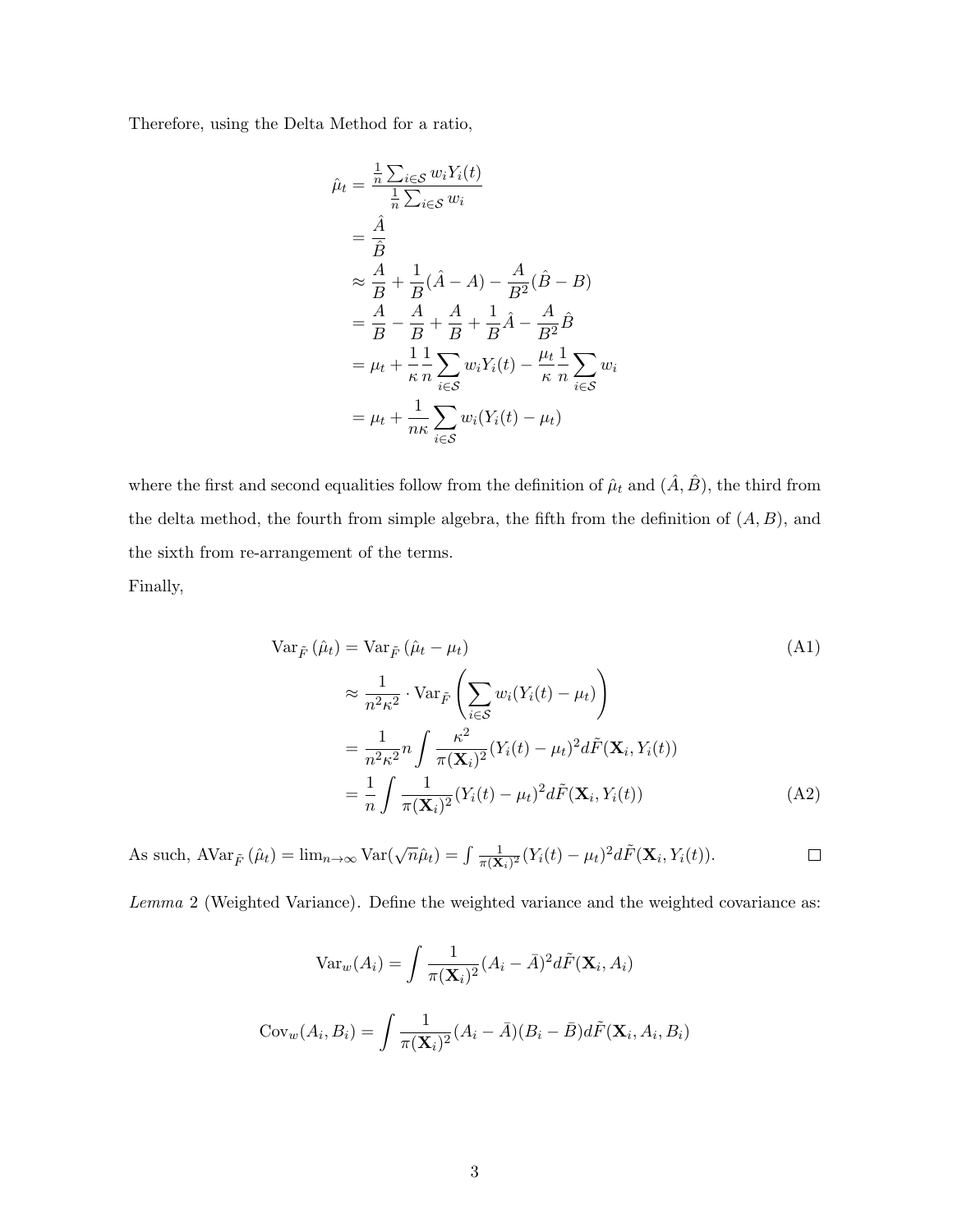Under this definition, common variance and covariance properties apply:

$$
Var_w(A_i + B_i) = Var_w(A_i) + Var_w(B_i) + 2Cov_w(A_i, B_i)
$$

$$
Cov_w(A_i + B_i, C_i) = Cov_w(A_i, C_i) + Cov_w(B_i, C_i)
$$

Proof.

$$
\begin{split}\n\text{Var}_{w}(A_{i}+B_{i}) &= \int \frac{1}{\pi(\mathbf{X}_{i})^{2}} \left( A_{i} + B_{i} - (\bar{A} + \bar{B}) \right)^{2} d\tilde{F}(\mathbf{X}_{i}, A_{i}, B_{i}) \\
&= \int \frac{1}{\pi(\mathbf{X}_{i})^{2}} \left( (A_{i} - \bar{A})^{2} + (B_{i} - \bar{B})^{2} + 2(A_{i} - \bar{A})(B_{i} - \bar{B}) \right) d\tilde{F}(\mathbf{X}_{i}, A_{i}, B_{i}) \\
&= \int \frac{1}{\pi(\mathbf{X}_{i})^{2}} (A_{i} - \bar{A})^{2} d\tilde{F}(\mathbf{X}_{i}, A_{i}, B_{i}) + \int \frac{1}{\pi(\mathbf{X}_{i})^{2}} (B_{i} - \bar{B})^{2} d\tilde{F}(\mathbf{X}_{i}, A_{i}, B_{i}) + \\
&2 \int \frac{1}{\pi(\mathbf{X}_{i})^{2}} (A_{i} - \bar{A})(B_{i} - \bar{B}) d\tilde{F}(\mathbf{X}_{i}, A_{i}, B_{i}) \\
&= \int \frac{1}{\pi(\mathbf{X}_{i})^{2}} (A_{i} - \bar{A})^{2} d\tilde{F}(\mathbf{X}_{i}, A_{i}) + \int \frac{1}{\pi(\mathbf{X}_{i})^{2}} (B_{i} - \bar{B})^{2} d\tilde{F}(\mathbf{X}_{i}, B_{i}) + \\
&2 \int \frac{1}{\pi(\mathbf{X}_{i})^{2}} (A_{i} - \bar{A})(B_{i} - \bar{B}) d\tilde{F}(\mathbf{X}_{i}, A_{i}, B_{i}) \\
&= \text{Var}_{w}(A_{i}) + \text{Var}_{w}(B_{i}) + 2\text{Cov}_{w}(A_{i}, B_{i})\n\end{split}
$$

$$
\begin{split}\n\text{Cov}_{w}(A_{i}+B_{i},C_{i}) \\
&= \int \frac{1}{\pi(\mathbf{X}_{i})^{2}} \left( A_{i}+B_{i}-(\bar{A}+\bar{B}) \right) \left( C_{i}-\bar{C} \right) d\tilde{F}(\mathbf{X}_{i},A_{i},B_{i},C_{i}) \\
&= \int \frac{1}{\pi(\mathbf{X}_{i})^{2}} \left( (A_{i}-\bar{A})(B_{i}-\bar{B}) \right) \left( C_{i}-\bar{C} \right) d\tilde{F}(\mathbf{X}_{i},A_{i},B_{i},C_{i}) \\
&= \int \frac{1}{\pi(\mathbf{X}_{i})^{2}} \left( (A_{i}-\bar{A})(C_{i}-\bar{C}) + (B_{i}-\bar{B})(C_{i}-\bar{C}) \right) d\tilde{F}(\mathbf{X}_{i},A_{i},B_{i},C_{i}) \\
&= \int \frac{1}{\pi(\mathbf{X}_{i})^{2}} (A_{i}-\bar{A})(C_{i}-\bar{C}) d\tilde{F}(\mathbf{X}_{i},A_{i},B_{i},C_{i}) + \int \frac{1}{\pi(\mathbf{X}_{i})^{2}} (B_{i}-\bar{B})(C_{i}-\bar{C}) d\tilde{F}(\mathbf{X}_{i},A_{i},B_{i},C_{i}) \\
&= \int \frac{1}{\pi(\mathbf{X}_{i})^{2}} (A_{i}-\bar{A})(C_{i}-\bar{C}) d\tilde{F}(\mathbf{X}_{i},A_{i},C_{i}) + \int \frac{1}{\pi(\mathbf{X}_{i})^{2}} (B_{i}-\bar{B})(C_{i}-\bar{C}) d\tilde{F}(\mathbf{X}_{i},B_{i},C_{i}) \\
&= \text{Cov}_{w}(A_{i},C_{i}) + \text{Cov}_{w}(B_{i},C_{i})\n\end{split}
$$

 $\Box$ 

<span id="page-44-0"></span>Corollary 3 (Asymptotic Variance of a Weighted Estimator).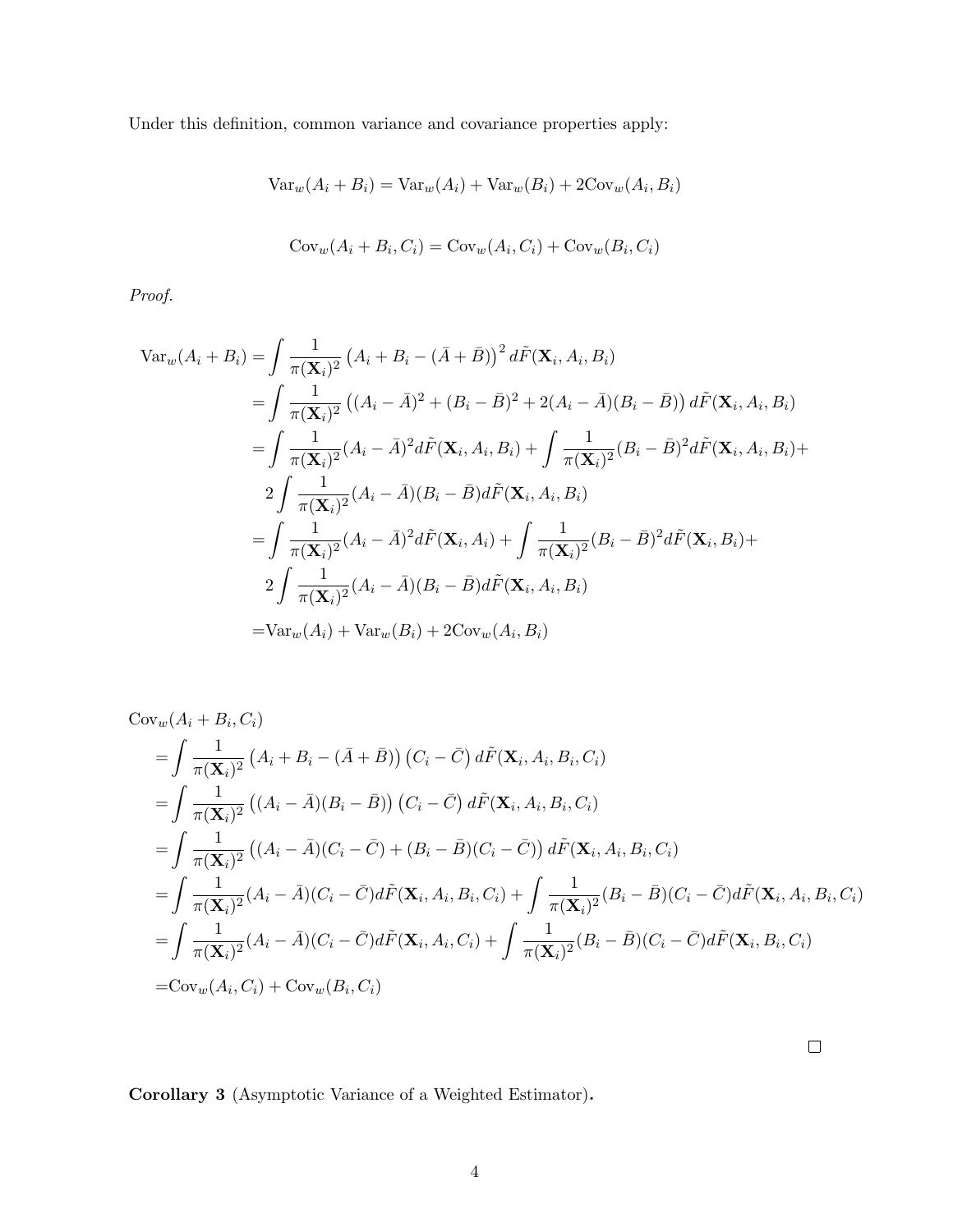The asymptotic variance of a H $\acute{a}$ jek-style weighted estimator is:

$$
\begin{split} \text{AVar}_{\tilde{F}}(\hat{\tau}_{W}) &= \text{AVar}_{\tilde{F}}(\hat{\mu}_{1}) + \text{AVar}_{\tilde{F}}(\hat{\mu}_{0}) \\ &\approx \frac{1}{p} \int \frac{1}{\pi(\mathbf{X}_{i})^{2}} (Y_{i}(1) - \mu_{1})^{2} d\tilde{F}(\mathbf{X}_{i}, Y_{i}(1)) + \frac{1}{1-p} \int \frac{1}{\pi(\mathbf{X}_{i})^{2}} (Y_{i}(0) - \mu_{0})^{2} d\tilde{F}(\mathbf{X}_{i}, Y_{i}(0)) \\ &= \frac{1}{p} \text{Var}_{w}(Y_{i}(1)) + \frac{1}{1-p} \text{Var}_{w}(Y_{i}(0)), \end{split}
$$

where  $\text{Var}_w(\cdot)$  is defined in equation [\(9\)](#page-14-0). p is the probability of treatment assignment, i.e.,  $p = Pr_{\tilde{F}}(T_i = 1)$ .  $\mu_1 = \mathbb{E}_F(Y_i(1))$  and  $\mu_0 = \mathbb{E}_F(Y_i(0))$ .

Proof. Because we are sampling from an infinite super-population, the treatment and control groups can be treated as two separate samples from the infinite super-population. We directly apply Lemma [1](#page-42-0) to arrive at the final result.

 $\Box$ 

Corollary 4 (Asymptotic Variance of Weighted Least Squares Estimator). The asymptotic variance of a weighted least squares estimator is:

$$
AVar(\hat{\tau}_{wLS}) = \frac{1}{p} Var_w(Y_i(1) - \tilde{\mathbf{X}}_i^{\top} \gamma_*) + \frac{1}{1-p} Var_w(Y_i(0) - \tilde{\mathbf{X}}_i^{\top} \gamma_*),
$$

where  $\gamma_*$  is the vector of true coefficients associated with the pretreatment covariates  $\tilde{\textbf{X}}_i$  defined as:

$$
(\tau_{wLS}, \alpha_*, \gamma_*) = \underset{\tau, \alpha, \gamma}{\text{argmin}} \mathbb{E}_{\tilde{F}} \left\{ \hat{w}_i \left( Y_i - (\tau T_i + \alpha + \tilde{\mathbf{X}}_i^{\top} \gamma) \right)^2 \right\}
$$
(A3)

Proof. To begin, analogous with Lin, [2013](#page-72-0) (Lemma 6), the weighted least squares estimator can be written as:

<span id="page-45-0"></span>
$$
\hat{\tau}_{wLS} = \frac{1}{\sum_{i \in \mathcal{S}} w_i T_i} \sum_{i \in \mathcal{S}} w_i T_i (Y_i - \tilde{\mathbf{X}}_i^{\top} \hat{\boldsymbol{\gamma}}) - \frac{1}{\sum_{i \in \mathcal{S}} w_i (1 - T_i)} \sum_{i \in \mathcal{S}} w_i (1 - T_i) (Y_i - \tilde{\mathbf{X}}_i^{\top} \hat{\boldsymbol{\gamma}})
$$
(A4)

Akin with Ding, [2021,](#page-72-1) we define  $\delta_X$  as:

$$
\delta_X = \frac{1}{\sum_{i \in \mathcal{S}} w_i T_i} \sum_{i \in \mathcal{S}} w_i T_i \tilde{\mathbf{X}}_i^\top - \frac{1}{\sum_{i \in \mathcal{S}} w_i (1 - T_i)} \sum_{i \in \mathcal{S}} w_i (1 - T_i) \tilde{\mathbf{X}}_i^\top
$$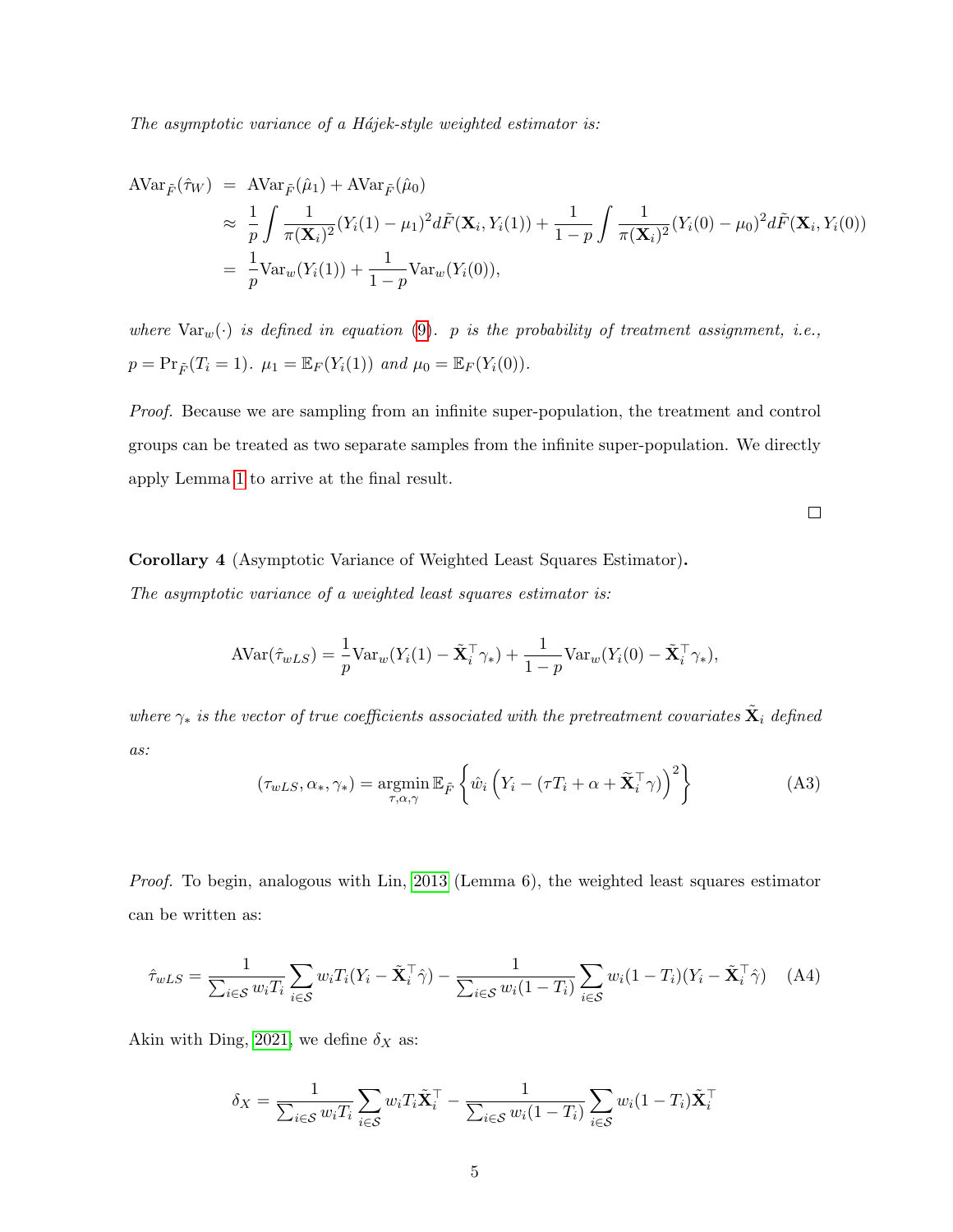$\delta_X$  represents any residual imbalance between the treatment and control groups in the weighted pre-treatment covariates. We can re-write Equation [\(A4\)](#page-45-0) as:

$$
\hat{\tau}_{wLS} = \frac{1}{\sum_{i \in \mathcal{S}} w_i T_i} \sum_{i \in \mathcal{S}} w_i T_i (Y_i - \tilde{\mathbf{X}}_i^{\top} \hat{\gamma}) - \frac{1}{\sum_{i \in \mathcal{S}} w_i (1 - T_i)} \sum_{i \in \mathcal{S}} w_i (1 - T_i) (Y_i - \tilde{\mathbf{X}}_i^{\top} \hat{\gamma})
$$
\n
$$
= \frac{1}{\sum_{i \in \mathcal{S}} w_i T_i} \sum_{i \in \mathcal{S}} w_i T_i (Y_i (1) - \tilde{\mathbf{X}}_i^{\top} \hat{\gamma}) - \frac{1}{\sum_{i \in \mathcal{S}} w_i (1 - T_i)} \sum_{i \in \mathcal{S}} w_i (1 - T_i) (Y_i (0) - \tilde{\mathbf{X}}_i^{\top} \hat{\gamma})
$$
\n
$$
= \frac{1}{\sum_{i \in \mathcal{S}} w_i T_i} \sum_{i \in \mathcal{S}} w_i T_i (Y_i (1) - \tilde{\mathbf{X}}_i^{\top} \gamma_* + \tilde{\mathbf{X}}_i^{\top} \gamma_* - \tilde{\mathbf{X}}_i^{\top} \hat{\gamma}) - \frac{1}{\sum_{i \in \mathcal{S}} w_i (1 - T_i)} \sum_{i \in \mathcal{S}} w_i (1 - T_i) (Y_i (0) - \tilde{\mathbf{X}}_i^{\top} \gamma_* + \tilde{\mathbf{X}}_i^{\top} \gamma_* - \tilde{\mathbf{X}}_i^{\top} \hat{\gamma})
$$
\n
$$
= \frac{1}{\sum_{i \in \mathcal{S}} w_i T_i} \sum_{i \in \mathcal{S}} \left( w_i T_i (Y_i (1) - \tilde{\mathbf{X}}_i^{\top} \gamma_*) + w_i T_i \tilde{\mathbf{X}}_i^{\top} (\gamma_* - \hat{\gamma}) \right) - \frac{1}{\sum_{i \in \mathcal{S}} w_i (1 - T_i)} \sum_{i \in \mathcal{S}} (w_i (1 - T_i) (Y_i (0) - \tilde{\mathbf{X}}_i^{\top} \gamma_*) + w_i (1 - T_i) \tilde{\mathbf{X}}_i^{\top} (\gamma_* - \hat{\gamma}) \right)
$$
\n
$$
= \frac{1}{\sum_{i \in \mathcal{S
$$

where  $\hat{\tau}_{wLS}^*$  represents the potential outcomes, adjusted for the pre-treatment covariates using the *true* coefficients  $\gamma_*$ .

Under standard regularity conditions for least squares,  $\gamma_* - \hat{\gamma} = o_p(1)$  (White, [1982\)](#page-72-2). Furthermore,  $\sqrt{n}\delta_X = O_p(1)$ :

$$
\lim_{n \to \infty} \text{Var}_{\tilde{F}}(\delta_X) = \lim_{n \to \infty} \left( \frac{1}{n_1} \text{Var}_w(\tilde{\mathbf{X}}_i) + \frac{1}{n_0} \text{Var}_w(\tilde{\mathbf{X}}_i) \right)
$$

$$
= \lim_{n \to \infty} \frac{1}{n} \cdot \left( \frac{1}{p} + \frac{1}{1-p} \right) \text{Var}_w(\tilde{\mathbf{X}}_i)
$$

$$
= \lim_{n \to \infty} \frac{1}{n} \cdot \frac{1}{p(1-p)} \text{Var}_w(\tilde{\mathbf{X}}_i)
$$

Assuming  $\text{Var}_w(\tilde{\mathbf{X}}_i)$  is finite,  $\delta_X = O_p(\sqrt{n}^{-1}) \implies \sqrt{n}\delta_X = O_p(1)$ .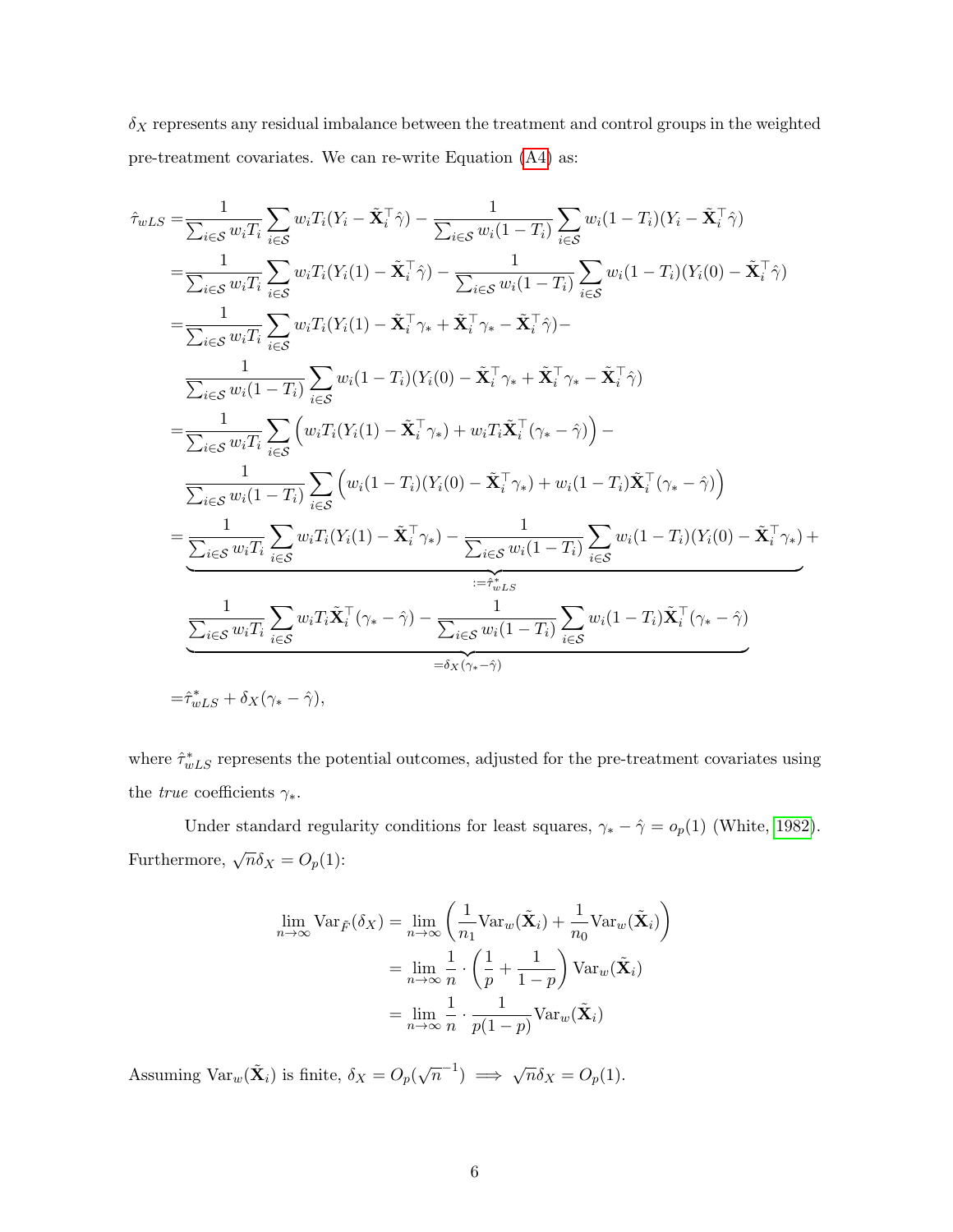Therefore, as  $n \to \infty$ :

$$
\sqrt{n}(\hat{\tau}_{wLS} - \tau) = \sqrt{n}(\hat{\tau}_{wLS}^* - \tau) + \underbrace{\sqrt{n}\delta_X(\gamma_* - \hat{\gamma})}_{\stackrel{p}{\to} 0}
$$

$$
\stackrel{d}{\to} N(0, \text{Var}(\hat{\tau}_{wLS}^*)),
$$

where  $\text{Var}_{\tilde{F}}(\hat{\tau}_{wLS}^*) \approx \frac{1}{p}$  $\frac{1}{p} \text{Var}_w(Y_i(1) - \tilde{\mathbf{X}}_i^{\top} \gamma_*) + \frac{1}{1-p} \text{Var}_w(Y_i(0) - \tilde{\mathbf{X}}_i^{\top} \gamma_*)$  (this result follows from applying Lemma 1 on the adjusted potential outcomes).

 $\Box$ 

#### A.2 Proof of Theorem [1](#page-13-0)

Suppose Assumption [2](#page-6-0) holds with  $\mathbf{X}_i$ , then the post-residualized weighted estimator, using any predictive model  $g(\mathbf{X}_i)$  built on the population data, is a consistent estimator for the PATE:

$$
\hat{\tau}_W^{res}\stackrel{p}{\rightarrow}\tau,
$$

provided sampling weights  $\hat{w}_i$  are estimated consistently.

*Proof.* We will begin by the proof by showing that  $\hat{\tau}_W^{res}$  can be written as the difference between  $\hat{\tau}_W$ , and a weighted estimator computed over the fitted values  $\hat{Y}_i$ , which we will define as  $\hat{\tau}_{\hat{Y}}$ . Following the generalization literature, we treat the weights as known, as well as the observed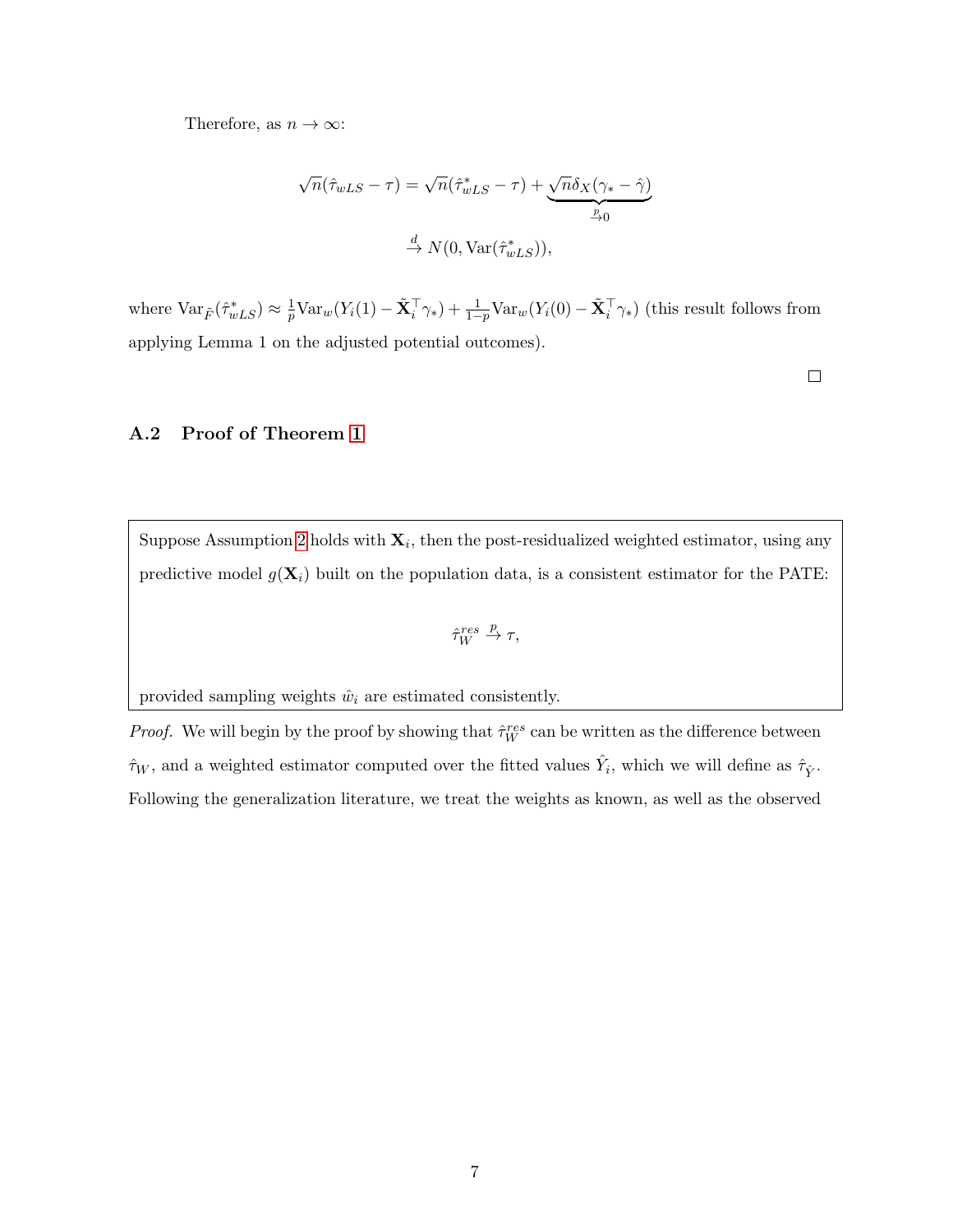sampled population:

$$
\hat{\tau}_{W}^{res} = \frac{\sum_{i \in S} w_{i} T_{i} \cdot \hat{e}_{i}}{\sum_{i \in S} w_{i} T_{i}} - \frac{\sum_{i \in S} w_{i} (1 - T_{i}) \cdot \hat{e}_{i}}{\sum_{i \in S} w_{i} (1 - T_{i})}
$$
\n
$$
= \frac{\sum_{i \in S} w_{i} T_{i} \cdot (Y_{i} - \hat{Y}_{i})}{\sum_{i \in S} w_{i} T_{i}} - \frac{\sum_{i \in S} w_{i} (1 - T_{i}) \cdot (Y_{i} - \hat{Y}_{i})}{\sum_{i \in S} w_{i} (1 - T_{i})}
$$
\n
$$
= \frac{\sum_{i \in S} w_{i} T_{i} \cdot Y_{i}}{\sum_{i \in S} w_{i} T_{i}} - \frac{\sum_{i \in S} w_{i} (1 - T_{i}) \cdot Y_{i}}{\sum_{i \in S} w_{i} (1 - T_{i})}
$$
\n
$$
= \hat{\tau}_{W}
$$
\n
$$
\frac{\left(\sum_{i \in S} w_{i} T_{i} \cdot \hat{Y}_{i} - \sum_{i \in S} w_{i} (1 - T_{i}) \cdot \hat{Y}_{i}\right)}{\sum_{i \in S} w_{i} T_{i}} - \hat{\tau}_{\hat{Y}}
$$
\n
$$
= \hat{\tau}_{W}
$$

We will begin by showing that  $\hat{\tau}_W \stackrel{p}{\rightarrow} \tau$ . To begin:

$$
\hat{\tau}_W = \frac{\sum_{i \in \mathcal{S}} w_i T_i \cdot Y_i}{\sum_{i \in \mathcal{S}} w_i T_i} - \frac{\sum_{i \in \mathcal{S}} w_i (1 - T_i) \cdot Y_i}{\sum_{i \in \mathcal{S}} w_i (1 - T_i)}
$$

By Law of Large Numbers and the Continuous Mapping Theorem:

$$
\hat{\tau}_W \xrightarrow{p} \underbrace{\frac{\mathbb{E}_{\tilde{F}}(w_i T_i Y_i)}{\mathbb{E}_{\tilde{F}}(w_i T_i)}}_{(1)} - \underbrace{\frac{\mathbb{E}_{\tilde{F}}(w_i (1 - T_i) Y_i)}{\mathbb{E}_{\tilde{F}}(w_i (1 - T_i))}}_{(2)}
$$

We will now show that the first term (i.e., (1)) is equal to  $\mathbb{E}_F(Y_i(1))$ . We first evaluate the expectation in the denominator.

$$
\mathbb{E}_{\tilde{F}}(w_i T_i) = \frac{n_1}{n} \mathbb{E}_{\tilde{F}}(w_i)
$$
  
\n
$$
= \frac{n_1}{n} \mathbb{E}_{\tilde{F}}\left(\frac{\kappa}{\pi(\mathbf{X}_i)}\right)
$$
  
\n
$$
= \frac{n_1}{n} \cdot \kappa \int \frac{1}{\pi(\mathbf{X}_i)} d\tilde{F}(\mathbf{X}_i)
$$
  
\n
$$
= \frac{n_1}{n} \cdot \kappa \underbrace{\int \frac{1}{\pi(\mathbf{X}_i)} \pi(\mathbf{X}_i) dF(\mathbf{X}_i)}_{=1}
$$
  
\n
$$
= \frac{n_1}{n} \cdot \kappa
$$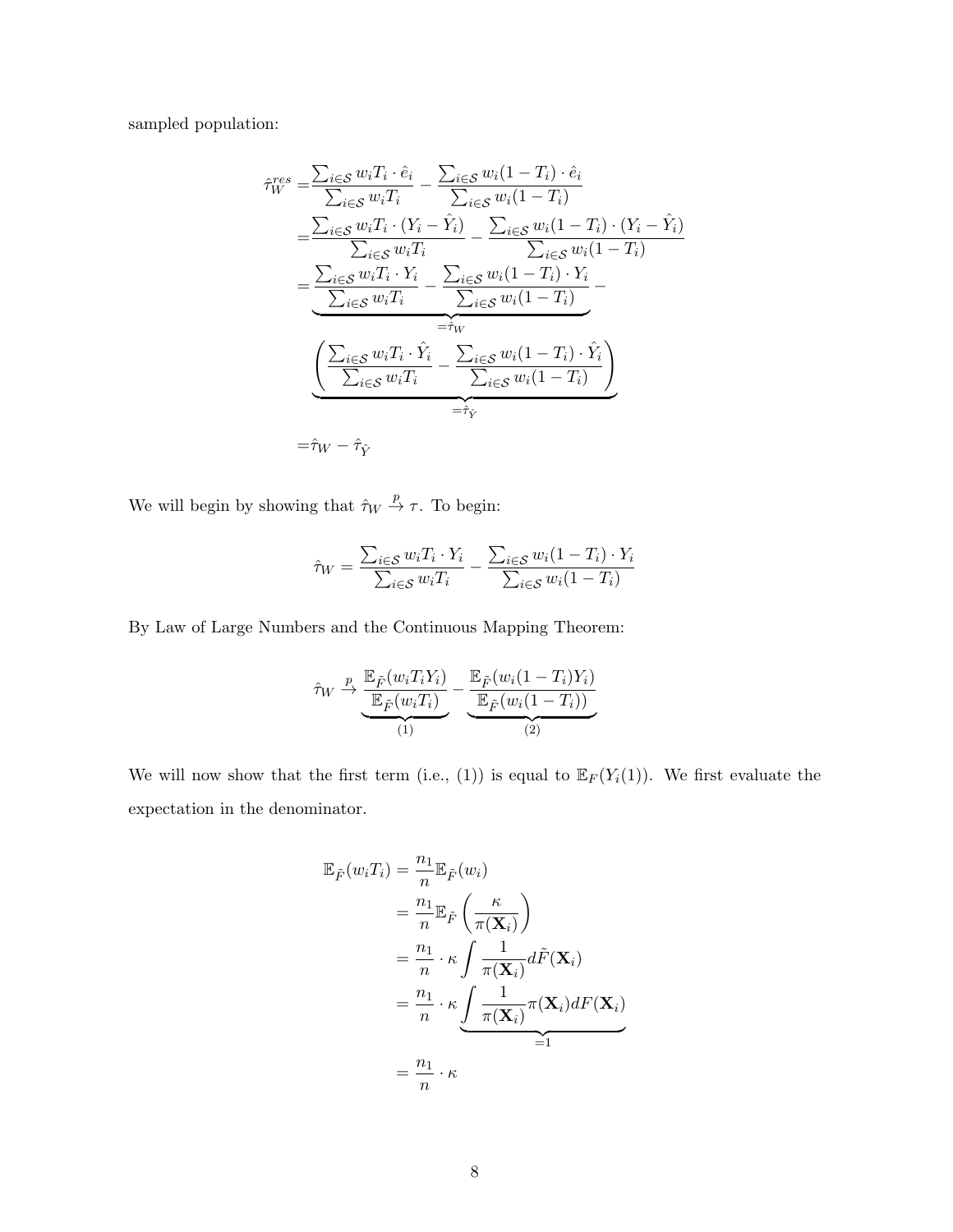For the numerator:

$$
\mathbb{E}_{\tilde{F}}(w_i T_i Y_i) = \mathbb{E}_{\tilde{F}}(w_i T_i Y_i(1))
$$
\n
$$
= \frac{n_1}{n} \mathbb{E}_{\tilde{F}}(w_i Y_i(1))
$$
\n
$$
= \frac{n_1}{n} \mathbb{E}_{\tilde{F}}\left(\frac{\kappa}{\pi(\mathbf{X}_i)} Y_i(1)\right)
$$
\n
$$
= \frac{n_1}{n} \cdot \kappa \mathbb{E}_{\tilde{F}}\left(\frac{1}{\pi(\mathbf{X}_i)} Y_i(1)\right)
$$
\n
$$
= \frac{n_1}{n} \cdot \kappa \int \frac{Y_i(1)}{\pi(\mathbf{X}_i)} d\tilde{F}(\mathbf{X}_i, Y_i(1))
$$
\n
$$
= \frac{n_1}{n} \cdot \kappa \int \frac{Y_i(1)}{\pi(\mathbf{X}_i)} \cdot \pi(\mathbf{X}_i) dF(\mathbf{X}_i, Y_i(1))
$$
\n
$$
= \frac{n_1}{n} \cdot \kappa \int Y_i(1) dF(\mathbf{X}_i, Y_i(1))
$$
\n
$$
= \frac{n_1}{n} \kappa \cdot \mathbb{E}_F(Y_i(1))
$$

Therefore, re-writing (1):

$$
\frac{\mathbb{E}_{\tilde{F}}(w_i T_i Y_i)}{\mathbb{E}_{\tilde{F}}(w_i T_i)} = \frac{p\kappa \cdot \mathbb{E}_F(Y_i(1))}{p \cdot \kappa}
$$

$$
= \mathbb{E}_F(Y_i(1))
$$

Similarly, we can show that the second term,  $\mathbb{E}_{\tilde{F}}(w_i(1-T_i)Y_i)/\mathbb{E}_{\tilde{F}}(w_i(1-T_i))$ , is equal to  $\mathbb{E}_F(Y_i(0))$ . Therefore:

$$
\mathbb{E}_{\tilde{F}}(\hat{\tau}_W) \stackrel{p}{\to} \mathbb{E}_F(Y_i(1)) - \mathbb{E}_F(Y_i(0))
$$

$$
= \tau
$$

Now we will show that  $\hat{\tau}_{\hat{Y}} \stackrel{p}{\rightarrow} 0$ . Once again, applying Law of Large Numbers and the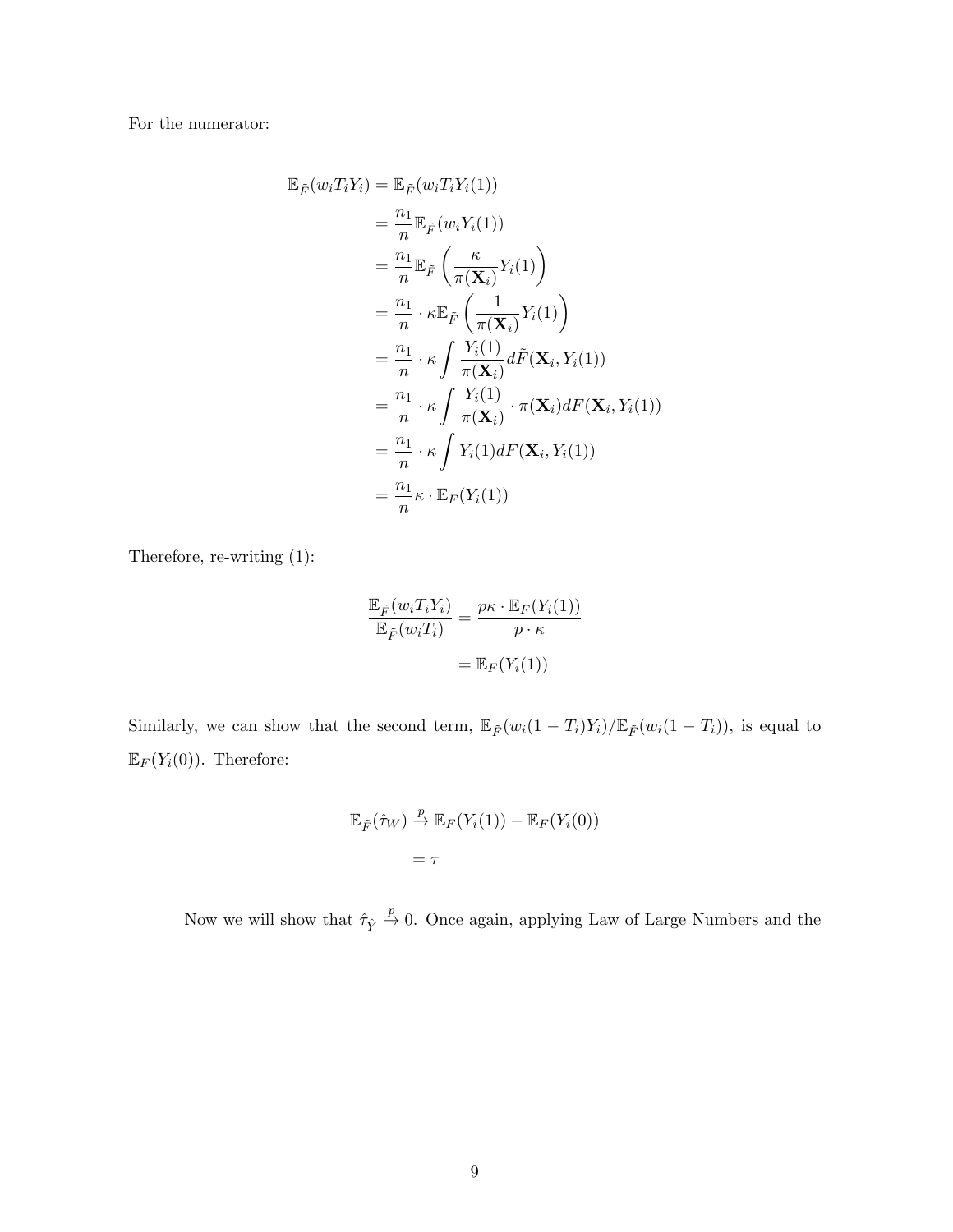Continuous Mapping Theorem:

$$
\hat{\tau}_{\hat{Y}} = \frac{\sum_{i \in \mathcal{S}} w_i T_i \hat{Y}_i}{\sum_{i \in \mathcal{S}} w_i T_i} - \frac{\sum_{i \in \mathcal{S}} w_i (1 - T_i) \hat{Y}_i}{\sum_{i \in \mathcal{S}} w_i (1 - T_i)}
$$
\n
$$
\xrightarrow{p} \frac{\mathbb{E}_{\hat{F}}(w_i T_i \hat{Y}_i)}{\mathbb{E}_{\hat{F}}(w_i T_i)} - \frac{\mathbb{E}_{\hat{F}}(w_i (1 - T_i) \hat{Y}_i)}{\mathbb{E}_{\hat{F}}(w_i (1 - T_i))}
$$
\n
$$
= \frac{p \cdot \mathbb{E}_{\tilde{F}}(w_i \hat{Y}_i)}{p \mathbb{E}_{\tilde{F}}(w_i)} - \frac{(1 - p) \cdot \mathbb{E}_{\tilde{F}}(w_i \hat{Y}_i)}{(1 - p) \mathbb{E}_{\tilde{F}}(w_i)}
$$
\n
$$
= \frac{\mathbb{E}_{\tilde{F}}(w_i \hat{Y}_i)}{\mathbb{E}_{\tilde{F}}(w_i)} - \frac{\mathbb{E}_{\tilde{F}}(w_i \hat{Y}_i)}{\mathbb{E}_{\tilde{F}}(w_i)}
$$
\n
$$
= 0
$$

where the third line follows from the fact that treatment assignment is randomized and independent of weights. Therefore, by the Continuous Mapping Theorem,  $\hat{\tau}_W^{res} \stackrel{p}{\rightarrow} \tau$ .

 $\Box$ 

# A.3 Proof of Theorem [2](#page-14-1)

The difference between the asymptotic variance of  $\hat{\tau}_W^{res}$  and the asymptotic variance of  $\hat{\tau}_W$  is:

$$
\begin{split} \text{AVar}_{\tilde{F}}(\hat{\tau}_{W}) - \text{AVar}_{\tilde{F}}(\hat{\tau}_{W}^{res}) \\ &= -\frac{1}{p(1-p)} \text{Var}_{w}(\hat{Y}_{i}) + \frac{2}{p} \text{Cov}_{w}(Y_{i}(1), \hat{Y}_{i}) + \frac{2}{1-p} \text{Cov}_{w}(Y_{i}(0), \hat{Y}_{i}), \end{split}
$$

Proof. From Corollary [A.1,](#page-44-0) the asymptotic variance of a weighted estimator is:

$$
AVar_{\tilde{F}}(\hat{\tau}_W) = \frac{1}{p}Var_w(Y_i(1)) + \frac{1}{1-p}Var_w(Y_i(0))
$$

Using the residualized potential outcomes  $\hat{e}_i(1)$  and  $\hat{e}_i(0)$ , the asymptotic variance of a weighted residualized estimator is:

$$
AVar_{\tilde{F}}(\hat{\tau}_W^{res}) = \frac{1}{p}Var_w(\hat{e}_i(1)) + \frac{1}{1-p}Var_w(\hat{e}_i(0)).
$$

From the definition of potential residuals, we can write the potential residuals as a function of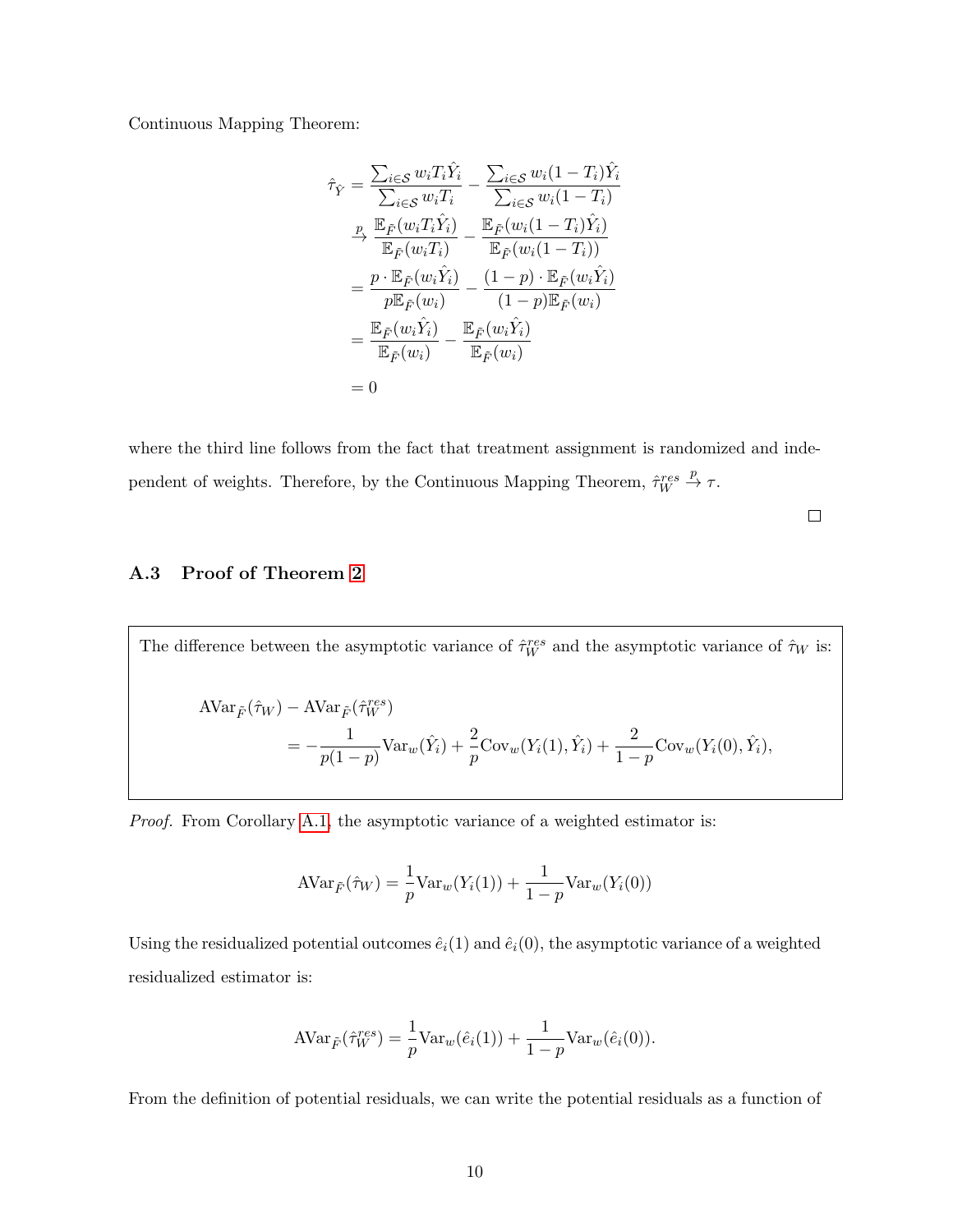the original outcome values and the fitted values:

<span id="page-51-0"></span>
$$
\begin{aligned} \text{Var}_w(\hat{e}_i(0)) &= \text{Var}_w(Y_i(0) - \hat{Y}_i) \\ &= \text{Var}_w(Y_i(0)) + \text{Var}_w(\hat{Y}_i) - 2\text{Cov}_w(Y_i(0), \hat{Y}_i) \end{aligned} \tag{A5}
$$

$$
\begin{aligned} \text{Var}_w(\hat{e}_i(1)) &= \text{Var}_w(Y_i(1) - \hat{Y}_i) \\ &= \text{Var}_w(Y_i(1)) + \text{Var}_w(\hat{Y}_i) - 2\text{Cov}_w(Y_i(1), \hat{Y}_i) \end{aligned} \tag{A6}
$$

Therefore, the difference in variances of our two estimators is

$$
\begin{split} \text{AVar}_{\tilde{F}}(\hat{\tau}_{W}) - \text{AVar}_{\tilde{F}}(\hat{\tau}_{W}^{res}) \\ &= \left\{ \frac{1}{p} \text{Var}_{w}(Y_{i}(1)) + \frac{1}{1-p} \text{Var}_{w}(Y_{i}(0))) \right\} - \left\{ \frac{1}{p} \text{Var}_{w}(\hat{e}_{i}(1)) + \frac{1}{1-p} \frac{1}{n_{0}} \text{Var}_{w}(\hat{e}_{i}(0)) \right\} \\ &= \frac{1}{p} \cdot \left( \text{Var}_{w}(Y_{i}(1)) - \text{Var}_{w}(\hat{e}_{i}(1)) \right) + \frac{1}{1-p} \cdot \left( \text{Var}_{w}(Y_{i}(0)) - \text{Var}_{w}(\hat{e}_{i}(0)) \right) \end{split}
$$

Plugging in [\(A5\)](#page-51-0) and [\(A6\)](#page-51-1):

$$
= -\frac{1}{p} \cdot \left\{ \text{Var}_{w}(Y_{i}(1)) + \text{Var}_{w}(\hat{Y}_{i}) - 2\text{Cov}_{w}(Y_{i}(1), \hat{Y}_{i}) - \text{Var}_{w}(Y_{i}(1)) \right\} -\frac{1}{1-p} \cdot \left\{ \text{Var}_{w}(Y_{i}(0)) + \text{Var}_{w}(\hat{Y}_{i}) - 2\text{Cov}_{w}(Y_{i}(0), \hat{Y}_{i}) - \text{Var}_{w}(Y_{i}(0)) \right\} = -\frac{1}{p(1-p)} \cdot \text{Var}_{w}(\hat{Y}_{i}) + \frac{2}{p} \cdot \text{Cov}_{w}(Y_{i}(1), \hat{Y}_{i}) + \frac{2}{1-p} \cdot \text{Cov}_{w}(Y_{i}(0), \hat{Y}_{i})
$$

<span id="page-51-1"></span>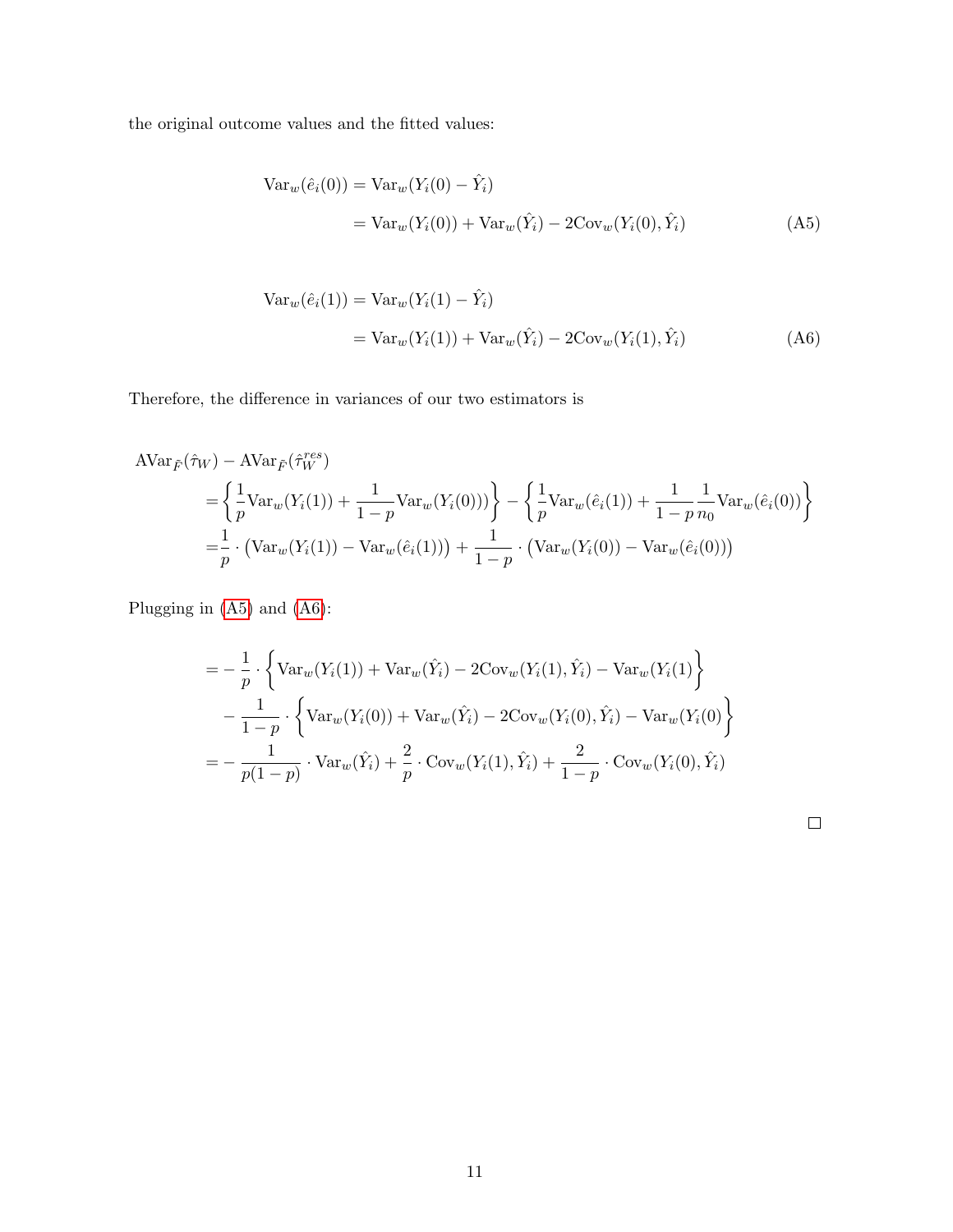## A.4 Proof of Corollary [1](#page-16-0)

With  $R_0^2$  defined as above, define  $R_1^2$  as the weighted goodness-of-fit across the treatment units. Let  $\xi = R_0^2 - R_1^2$ , such that:

$$
R_1^2 = 1 - \frac{\text{Var}_w(\hat{e}_i(1))}{\text{Var}_w(Y_i(1))} = R_0^2 - \xi.
$$

Furthermore, define the ratio  $f = p \text{Var}_w(Y_i(0)) / (1-p) \text{Var}_w(Y_i(1))$ . Then the relative reduction in variance from residualizing first is given by:

Relative Reduction = 
$$
\frac{\text{AVar}_{\tilde{F}}(\hat{\tau}_W) - \text{AVar}_{\tilde{F}}(\hat{\tau}_W^{res})}{\text{AVar}_{\tilde{F}}(\hat{\tau}_W)} = R_0^2 - \frac{1}{1+f} \cdot \xi
$$

*Proof.* Let  $C_1 = 1/p$  and  $C_0 = 1/1 - p$ .

$$
\frac{\text{AVar}_{\tilde{F}}(\hat{\tau}_W) - \text{AVar}_{\tilde{F}}(\hat{\tau}_W^{res})}{\text{AVar}_{\tilde{F}}(\hat{\tau}_W)} = \frac{C_1 \text{Var}_w(Y_i(1)) + C_0 \text{Var}_w(Y_i(0)) - (C_1 \text{Var}_w(\hat{e}_i(1)) + C_0 \text{Var}_w(\hat{e}_i(0)))}{C_1 \text{Var}_w(Y_i(1)) + C_0 \text{Var}_w(Y_i(0))}
$$
\n
$$
= \frac{C_1 \text{Var}_w(Y_i(1)) - C_1 \text{Var}_w(\hat{e}_i(1)) + C_0 \text{Var}_w(Y_i(0)) - C_0 \text{Var}_w(\hat{e}_i(0)))}{C_1 \text{Var}_w(Y_i(1)) + C_0 \text{Var}_w(Y_i(0))}
$$

Dividing the numerator and denominator by  $C_1 \cdot \text{Var}(Y_i(1))$ , and defining  $f = C_0 \text{Var}_w(Y_i(0))/C_1 \text{Var}_w(Y_i(1))$ :

$$
= \frac{1 - \text{Var}_{w}(\hat{e}_i(1))/\text{Var}_{w}(Y_i(1)) + f - f \cdot \text{Var}_{w}(\hat{e}_i(0))/\text{Var}_{w}(Y_i(0))}{1 + f}
$$

$$
= \frac{1}{1 + f}(R_1^2 + fR_0^2)
$$

Using the definition of  $\xi = R_0^2 - R_1^2$ :

$$
= \frac{1}{1+f} (R_0^2 - \xi + fR_0^2)
$$

$$
= R_0^2 - \frac{1}{1+f} \cdot \xi
$$

 $\Box$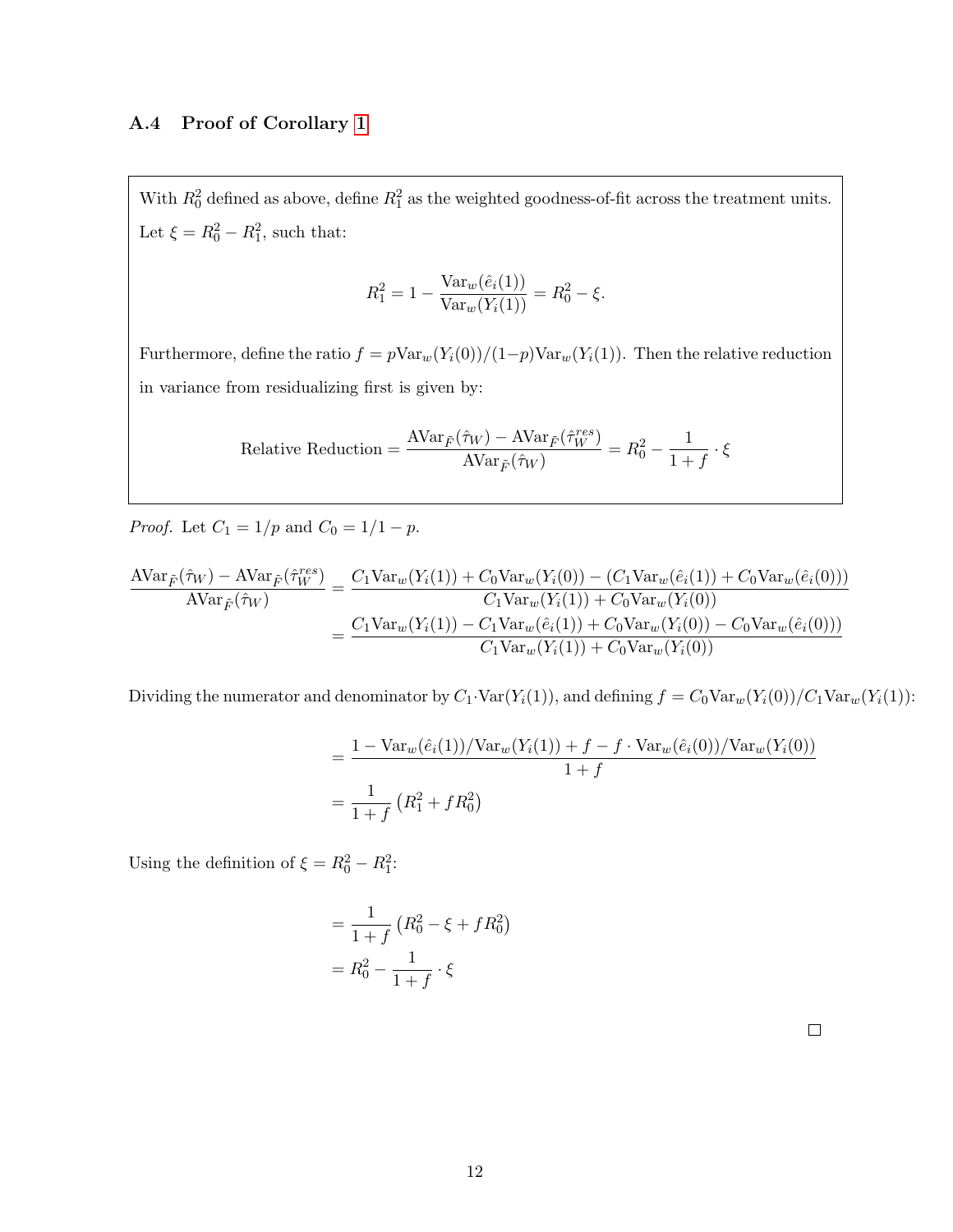### A.5 Proof of Theorem [3](#page-18-0)

Suppose Assumption [2](#page-6-0) holds with  $\mathbf{X}_i$ , the Post-Residualized Weighted Least Squares Estimator is a consistent estimator for the PATE:

$$
\hat{\tau}_{wLS}^{res} \stackrel{p}{\rightarrow} \tau
$$

Proof. The proof of this follows almost identically from Theorem [1.](#page-13-0) To begin, we can write  $\hat{\tau}_{wLS}^{res}$  as the above estimator on the residuals of the initial population regression:

$$
\hat{\tau}_{wLS}^{res} = \frac{1}{(\sum_{i \in \mathcal{S}} w_i T_i)} \left( \sum_{i \in \mathcal{S}} w_i T_i (\hat{e}_i - \mathbf{X}_i \hat{\gamma}^{res}) \right) - \left( \frac{1}{(\sum_{i \in \mathcal{S}} w_i (1 - T_i))} \sum_{i \in \mathcal{S}} w_i (1 - T_i)(\hat{e}_i - \mathbf{X}_i \hat{\gamma}^{res}) \right)
$$
\n
$$
= \underbrace{\sum_{i \in \mathcal{S}} w_i T_i \hat{e}_i}_{\sum_{i \in \mathcal{S}} w_i T_i} - \underbrace{\sum_{i \in \mathcal{S}} w_i (1 - T_i) \hat{e}_i}_{\sum_{i \in \mathcal{S}} w_i (1 - T_i)} - \underbrace{\left( \sum_{i \in \mathcal{S}} w_i T_i \mathbf{X}_i \hat{\gamma}^{res} - \sum_{i \in \mathcal{S}} w_i (1 - T_i) \mathbf{X}_i \hat{\gamma}^{res} \right)}_{(*)},
$$
\n
$$
= \hat{\tau}_{w}^{res},
$$

where  $\hat{\gamma}^{res}$  represents the estimated coefficients for the covariates  $\mathbf{X}_i$  in the weighted regression run on the residualized outcomes  $\hat{e}_i$ . Note that the above represents two distinct regression steps:  $\hat{e}_i$  is the result of the first population regression.  $\hat{\gamma}^{res}$  is estimated for the covariates  $\mathbf{X}_i$ from the second regression using the residualized sample outcomes,  $\hat{e}_i$ .

From Theorem [1,](#page-13-0)  $\hat{\tau}_W^{res} \stackrel{p}{\rightarrow} \tau$ . Looking just at the (\*) term:

$$
\frac{\sum_{i\in\mathcal{S}}w_iT_i\mathbf{X}_i\hat{\gamma}^{res}}{\sum_{i\in\mathcal{S}}w_iT_i} - \frac{\sum_{i\in\mathcal{S}}w_i(1-T_i)\mathbf{X}_i\hat{\gamma}^{res}}{\sum_{i\in\mathcal{S}}w_i(1-T_i)} = \left(\frac{\sum_{i\in\mathcal{S}}w_iT_i\mathbf{X}_i}{\sum_{i\in\mathcal{S}}w_iT_i} - \frac{\sum_{i\in\mathcal{S}}w_i(1-T_i)\mathbf{X}_i}{\sum_{i\in\mathcal{S}}w_i(1-T_i)}\right)\hat{\gamma}^{res}
$$

Under standard regularity conditions for least squares,  $\hat{\gamma}^{res}$  converges to  $\gamma_*^{res}$ . Furthermore, using Law of Large Numbers and the Continuous Mapping Theorem:

$$
\frac{\sum_{i \in \mathcal{S}} w_i T_i \mathbf{X}_i}{\sum_{i \in \mathcal{S}} w_i T_i} - \frac{\sum_{i \in \mathcal{S}} w_i (1 - T_i) \mathbf{X}_i}{\sum_{i \in \mathcal{S}} w_i (1 - T_i)} \xrightarrow{\mathbb{E}_{\tilde{F}} (w_i T_i \mathbf{X}_i)} - \frac{\mathbb{E}_{\tilde{F}} (w_i (1 - T_i) \mathbf{X}_i)}{\mathbb{E}_{\tilde{F}} (w_i (1 - T_i))}
$$
\n
$$
= \frac{\mathbb{E}_{\tilde{F}} (w_i \mathbf{X}_i)}{\mathbb{E}_{\tilde{F}} (w_i)} - \frac{\mathbb{E}_{\tilde{F}} (w_i \mathbf{X}_i)}{\mathbb{E}_{\tilde{F}} (w_i)}
$$
\n
$$
= 0
$$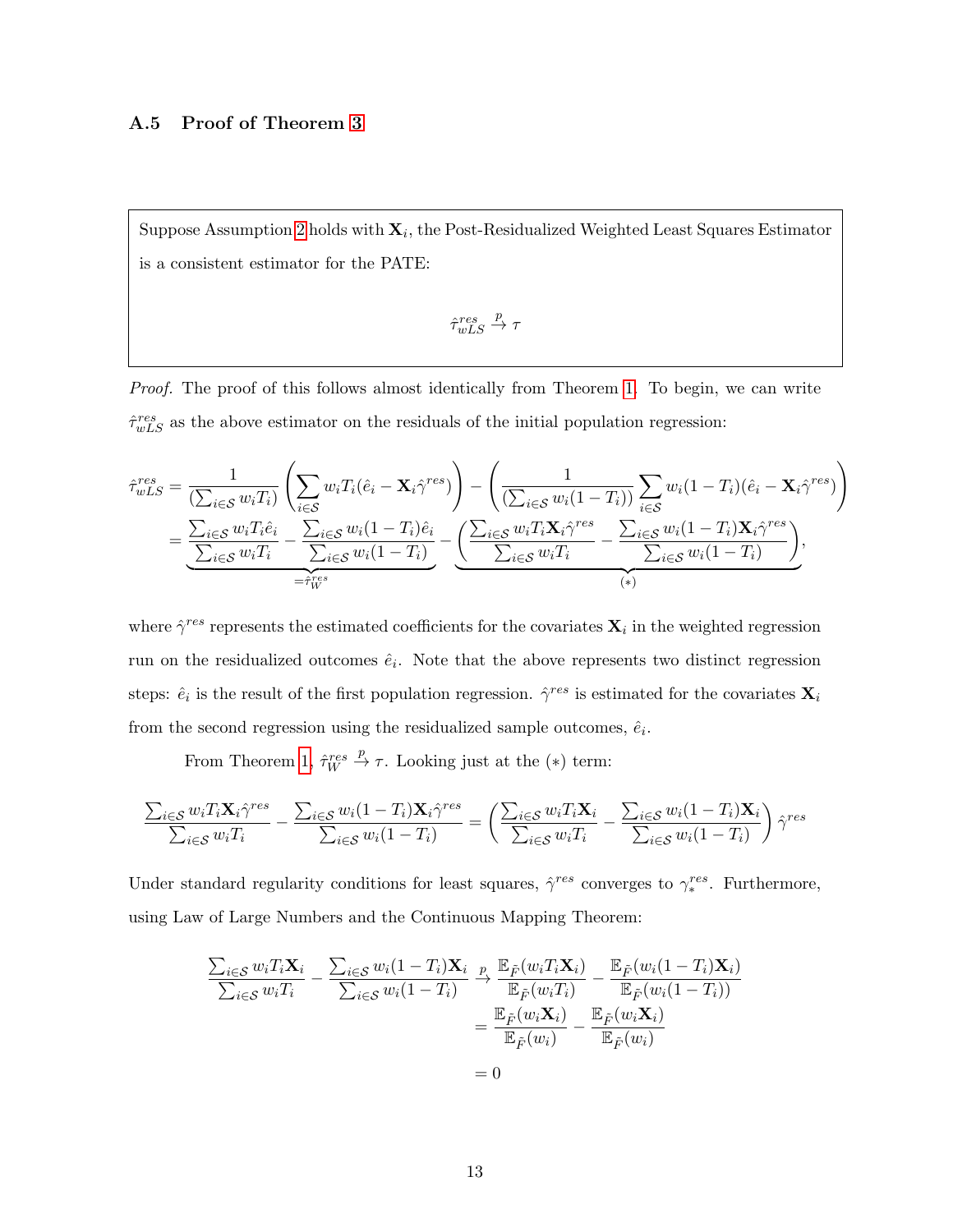As such, we see that the term in (\*) will converge in probability to zero. Therefore,  $\hat{\tau}_{wLS}^{res} \stackrel{p}{\rightarrow}$  $\Box$  $\tau.$ 

## A.6 Proof of Theorem [4](#page-19-0)

The difference between the asymptotic variance of  $\hat{\tau}_{wLS}$  and the asymptotic variance of  $\hat{\tau}_{wLS}^{res}$ is:

$$
\begin{split}\n& \text{AVar}_{\tilde{F}}(\hat{\tau}_{wLS}) - \text{AVar}_{\tilde{F}}(\hat{\tau}_{wLS}^{res}) \\
&= \frac{1}{p} \left\{ \text{Var}_{w}(Y_i(1) - \tilde{\mathbf{X}}_i^{\top} \gamma_*) - \text{Var}_{w}(Y_i(1) - \hat{g}(\mathbf{X}_i)) \right\} \\
&+ \frac{1}{1-p} \left\{ \text{Var}_{w}(Y_i(0) - \tilde{\mathbf{X}}_i^{\top} \gamma_*) - \text{Var}_{w}(Y_i(0) - \hat{g}(\mathbf{X}_i)) \right\} \\
&+ \frac{2}{p} \text{Cov}_{w}(\hat{e}_i(1), \tilde{\mathbf{X}}_i^{\top} \gamma_*^{res}) + \frac{2}{1-p} \text{Cov}_{w}(\hat{e}_i(0), \tilde{\mathbf{X}}_i^{\top} \gamma_*^{res}) - \frac{1}{p(1-p)} \text{Var}_{w}(\tilde{\mathbf{X}}_i^{\top} \gamma_*^{res}),\n\end{split}
$$

where  $\gamma_*$  and  $\gamma_*^{res}$  are the true coefficients associated with the pre-treatment covariates,  $\tilde{\mathbf{X}}_i$ defined in the weighted least squares regression (equation [\(13\)](#page-17-0)) and the post-residualized weighted least squares regression (equation [\(14\)](#page-17-1)), respectively. Formally,  $\gamma_*$  and  $\gamma_*^{res}$  are formally defined as the solution to the following optimization problems.

$$
(\tau_{wLS}, \alpha_*, \gamma_*) = \underset{\tau, \alpha, \gamma}{\text{argmin}} \mathbb{E}_{\tilde{F}} \left\{ \hat{w}_i \left( Y_i - (\tau T_i + \alpha + \tilde{\mathbf{X}}_i^{\top} \gamma) \right)^2 \right\}
$$
(A7)

$$
(\tau_{wLS}^{res}, \alpha_{*}^{res}, \gamma_{*}^{res}) = \underset{\tau, \alpha, \gamma}{\text{argmin}} \mathbb{E}_{\tilde{F}} \left\{ \hat{w}_{i} \left( \hat{e}_{i} - (\tau T_{i} + \alpha + \tilde{\mathbf{X}}_{i}^{\top} \gamma) \right)^{2} \right\}
$$
(A8)

Proof.

<span id="page-54-0"></span>
$$
\begin{split} \text{AVar}_{\tilde{F}}(\hat{\tau}_{wLS}) - \text{AVar}_{\tilde{F}}(\hat{\tau}_{wLS}^{res}) & \qquad (A9) \\ = \left\{ \frac{1}{p} \text{Var}_{w}(Y_i(1) - \tilde{\mathbf{X}}_i^\top \gamma_*) + \frac{1}{1-p} \text{Var}_{w}(Y_i(0) - \tilde{\mathbf{X}}_i^\top \gamma_*) \right\} \\ - \left\{ \frac{1}{p} \text{Var}_{w}(\hat{e}_i(1) - \tilde{\mathbf{X}}_i^\top \gamma_*^{res}) + \frac{1}{1-p} \text{Var}_{w}(\hat{e}_i(0) - \tilde{\mathbf{X}}_i^\top \gamma_*^{res}) \right\} & \qquad (A10) \end{split}
$$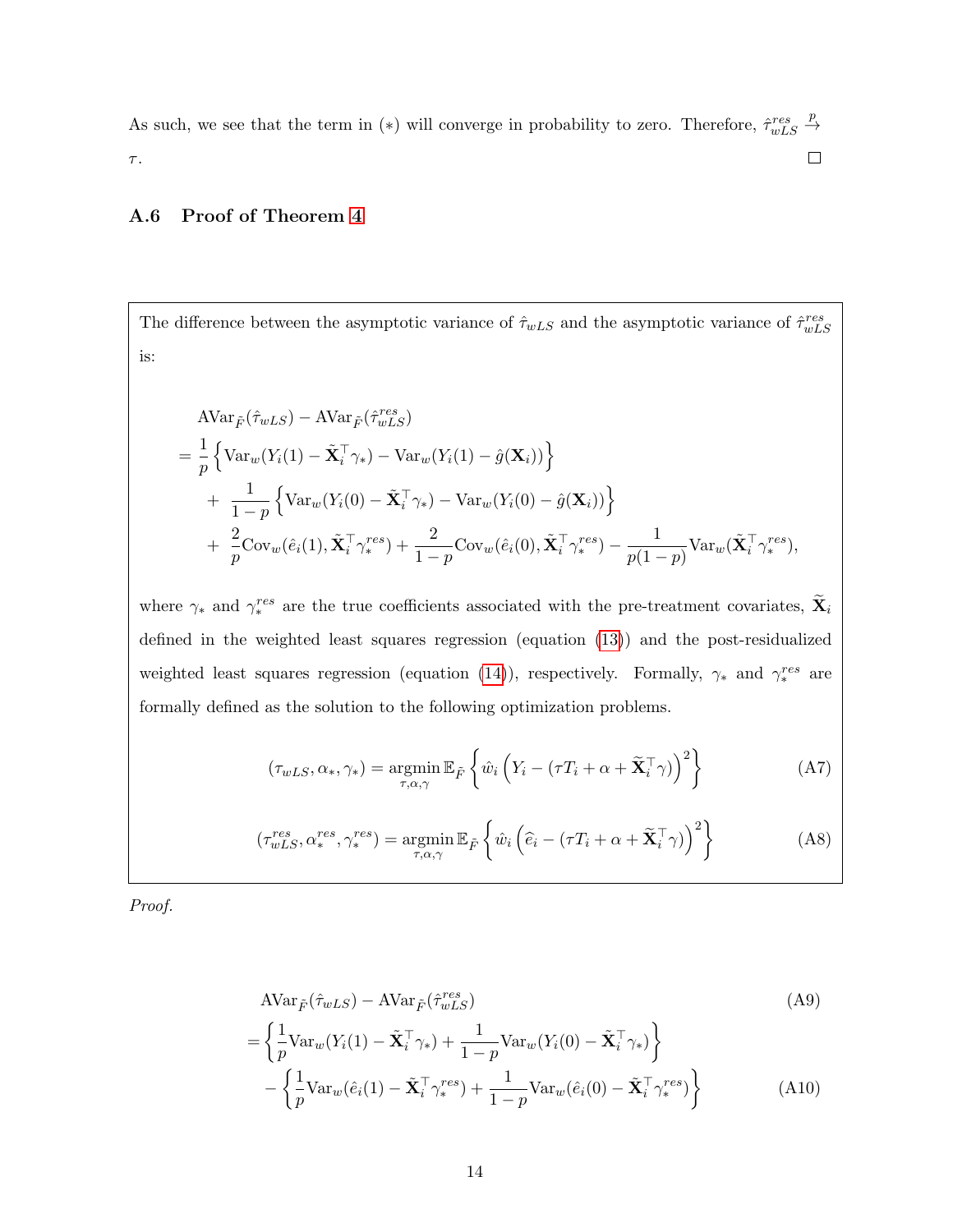The adjusted residualized outcomes can be re-written as a function of the residualized outcomes and the fitted values from the regression. First, for the treatment outcomes:

$$
\begin{split} \text{Var}_{w}(\hat{e}_{i}(1) - \tilde{\mathbf{X}}_{i}^{\top} \gamma_{*}^{res}) &= \text{Var}_{w}(Y_{i}(1) - \hat{g}(\mathbf{X}_{i}) - \tilde{\mathbf{X}}_{i}^{\top} \gamma_{*}^{res}) \\ &= \text{Var}_{w}(Y_{i}(1) - \hat{g}(\mathbf{X}_{i})) + \text{Var}_{w}(\tilde{\mathbf{X}}_{i}^{\top} \gamma_{*}^{res}) - 2\text{Cov}_{w}(Y_{i}(1) - \hat{g}(\mathbf{X}_{i}), \tilde{\mathbf{X}}_{i}^{\top} \gamma_{*}^{res}) \end{split}
$$

Similarly,

$$
\begin{split} \text{Var}_{w}(\hat{e}_{i}(0) - \tilde{\mathbf{X}}_{i}^{\top} \gamma_{*}^{res}) &= \text{Var}_{w}(Y_{i}(0) - \hat{g}(\mathbf{X}_{i}) - \tilde{\mathbf{X}}_{i}^{\top} \gamma_{*}^{res}) \\ &= \text{Var}_{w}(Y_{i}(0) - \hat{g}(\mathbf{X}_{i})) + \text{Var}_{w}(\tilde{\mathbf{X}}_{i}^{\top} \gamma_{*}^{res}) - 2\text{Cov}_{w}(Y_{i}(0) - \hat{g}(\mathbf{X}_{i}), \tilde{\mathbf{X}}_{i}^{\top} \gamma_{*}^{res}) \end{split}
$$

Plugging into Equation [\(A10\)](#page-54-0):

$$
\begin{split}\n&\text{AVar}_{\tilde{F}}(\hat{\tau}_{wLS}) - \text{AVar}_{\tilde{F}}(\hat{\tau}_{wLS}^{res}) \\
&= \frac{1}{p} \left\{ \text{Var}_{w}(Y_{i}(1) - \tilde{\mathbf{X}}_{i}^{\top} \gamma_{*}) - \text{Var}_{w}(Y_{i}(1) - \hat{g}(\mathbf{X}_{i})) \right\} \\
&+ \frac{1}{1-p} \left\{ \text{Var}_{w}(Y_{i}(0) - \tilde{\mathbf{X}}_{i}^{\top} \gamma_{*}) - \text{Var}_{w}(Y_{i}(0) - \hat{g}(\mathbf{X}_{i})) \right\} \\
&- \left\{ \frac{1}{p(1-p)} \text{Var}_{w}(\tilde{\mathbf{X}}_{i}^{\top} \gamma_{*}^{res}) - \frac{2}{p} \text{Cov}_{w}(Y_{i}(1) - \hat{g}(\mathbf{X}_{i}), \tilde{\mathbf{X}}_{i}^{\top} \gamma_{*}^{res}) - \frac{2}{1-p} \text{Cov}_{w}(Y_{i}(0) - \hat{g}(\mathbf{X}_{i}), \tilde{\mathbf{X}}_{i}^{\top} \gamma_{*}^{res}) \right\} \\
&= \frac{1}{p} \left\{ \text{Var}_{w}(Y_{i}(1) - \tilde{\mathbf{X}}_{i}^{\top} \gamma_{*}) - \text{Var}_{w}(Y_{i}(1) - \hat{g}(\mathbf{X}_{i})) \right\} + \frac{1}{1-p} \left\{ \text{Var}_{w}(Y_{i}(0) - \tilde{\mathbf{X}}_{i}^{\top} \gamma_{*}) - \text{Var}_{w}(Y_{i}(0) - \hat{g}(\mathbf{X}_{i})) \right\} \\
&+ \left\{ - \frac{1}{p(1-p)} \text{Var}_{w}(\tilde{\mathbf{X}}_{i}^{\top} \gamma_{*}^{res}) + \frac{2}{p} \text{Cov}_{w}(\hat{e}_{i}(1), \tilde{\mathbf{X}}_{i}^{\top} \gamma_{*}^{res}) + \frac{2}{1-p} \text{Cov}_{w}(\hat{e}_{i}(0), \tilde{\mathbf{X}}_{i}^{\top} \gamma_{*}^{res}) \right\}\n\end{split}
$$

# B Diagnostic Measure

We detail how to estimate the diagnostic measures in this section. To estimate the diagnostic for the post-residualized weighted estimator, we compute the estimated weighted variance of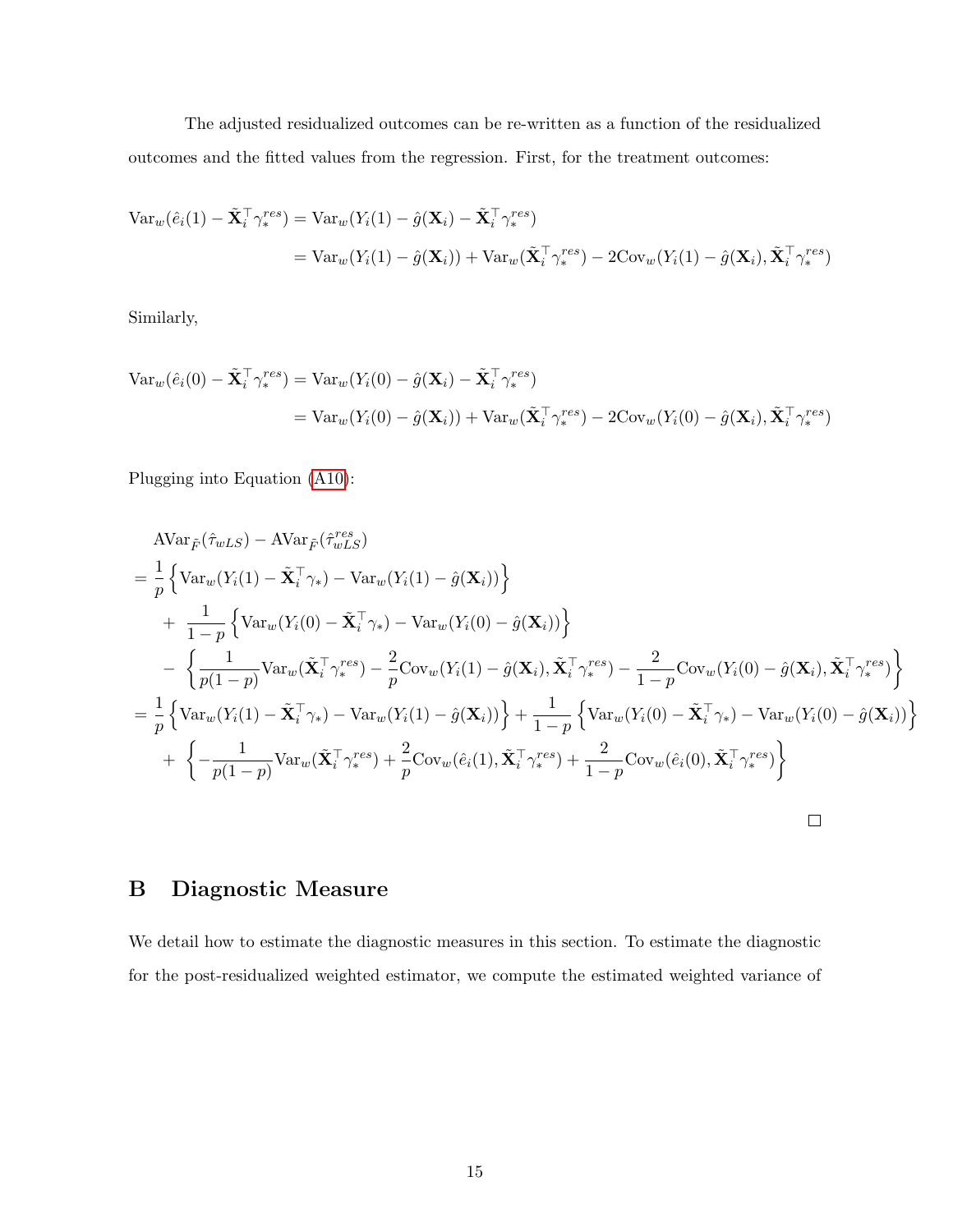both the residuals and the outcomes for the units assigned to control:

<span id="page-56-0"></span>
$$
\hat{R}_0^2 = 1 - \frac{\widehat{\text{Var}}_{w,0}(\hat{e}_i)}{\widehat{\text{Var}}_{w,0}(Y_i)}
$$
\n
$$
= 1 - \frac{\sum_{i \in S} w_i^2 (1 - T_i)(\hat{e}_i - \hat{\mu}_0^{res})^2}{\sum_{i \in S} w_i^2 (1 - T_i)(Y_i - \hat{\mu}_0)^2}
$$
\n(A11)

where  $\hat{\mu}_0$  and  $\hat{\mu}_0^{res}$  are defined as:

$$
\hat{\mu}_0 = \frac{\sum_{i \in S} w_i (1 - T_i) Y_i}{\sum_{i \in S} w_i (1 - T_i)}, \qquad \hat{\mu}_0^{res} = \frac{\sum_{i \in S} w_i (1 - T_i) \hat{e}_i}{\sum_{i \in S} w_i (1 - T_i)}
$$
(A12)

For the post-residualized weighted least squares estimator, estimating the diagnostic follows similarly, but we now have to account for the covariate adjustment taking place:

<span id="page-56-1"></span>
$$
\hat{R}_{0,wLS}^{2} = 1 - \frac{\widehat{\text{Var}}_{w,0}(\hat{e}_{i} - \tilde{\mathbf{X}}_{i}^{\top} \hat{\gamma}_{0}^{res})}{\widehat{\text{Var}}_{w,0}(Y_{i} - \tilde{\mathbf{X}}_{i}^{\top} \hat{\gamma}_{0})}
$$
\n
$$
= 1 - \frac{\sum_{i \in S} w_{i}^{2} (1 - T_{i}) (\hat{\epsilon}_{i}^{res} - \hat{\epsilon}_{0}^{res})^{2}}{\sum_{i \in S} w_{i}^{2} (1 - T_{i}) (\hat{\epsilon}_{i} - \hat{\epsilon}_{0})^{2}},
$$
\n(A13)

where  $\hat{\epsilon}_i$  represents the residuals estimated from regressing the outcomes  $Y_i$  on the pretreatment covariates  $\tilde{\mathbf{X}}_i$ , across the subset of units assigned to control (i.e.,  $Y_i - \tilde{\mathbf{X}}_i^{\top} \hat{\gamma}_0$ , where  $\hat{\gamma}_0$  is estimated by running the regression  $Y_i \sim \tilde{\mathbf{X}}_i$  across units assigned to control).  $\hat{\epsilon}_i^{res}$  is analogously defined for the residualized outcomes  $\hat{e}_i$ .  $\hat{\epsilon}_0$  and  $\hat{\epsilon}_0^{res}$  are the weighted average of both  $\hat{\epsilon}_i$  and  $\hat{\epsilon}_i^{res}$ , respectively.

When treating  $\hat{Y}_i$  as a covariate, the diagnostic can be estimated in an analogous way, but by first performing sample splitting. More specifically, the procedure for including  $\hat{Y}_i$  as a covariate for the weighted estimator is as follows:

- 1. Across the subset of units assigned to control, randomly partition the units into two subsets:  $S_1$  and  $S_2$ . Without loss of generality, we will use  $S_1$  as our training sample, and  $S_2$  as our testing sample.
- 2. Regress  $\hat{Y}_i$  on the outcomes across  $S_1$  to obtain a  $\hat{\beta}$  value.
- 3. Using  $\hat{\beta}$ , estimate the out-of-sample residuals  $\hat{e}^{oos}_i$  across  $S_2$ , where  $\hat{e}^{oos}_i := Y_i \hat{\beta}\hat{Y}_i$ .
- 4. Estimate the diagnostic using  $\hat{e}^{oos}_i$  and the outcomes  $Y_i$  across  $S_2$  using Equation [\(A11\)](#page-56-0).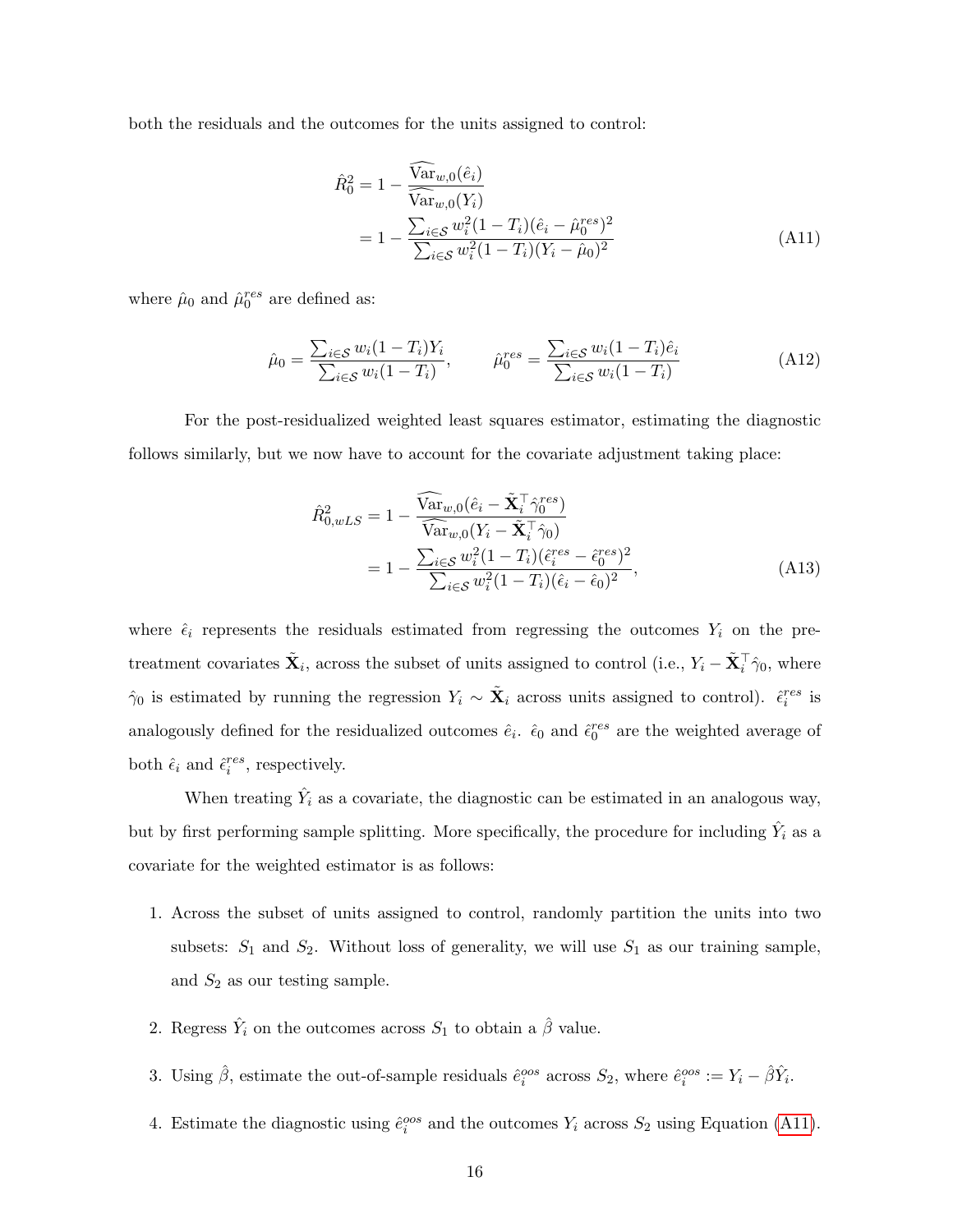- 5. Cross-fit: repeat steps 1-3, but flipping  $S_1$  and  $S_2$  (i.e., regress  $\hat{Y}_i$  on the outcomes across  $S_2$  to obtain a  $\hat{\beta}$  value, and estimate the diagnostic across  $S_1$ ).
- 6. Average the two diagnostic values together.

When including  $\hat{Y}_i$  as a covariate for the weighted least squares estimator, researchers can repeat the procedure above; however, when estimating the diagnostic using  $\hat{e}_i^{oos}$ , researchers must account for  $\tilde{\mathbf{X}}_i$ . More specifically:

- 1. Follow Steps 1-3 above to obtain  $\hat{e}^{oos}_i$  across  $S_1$ .
- 2. Regress  $\hat{e}^{cos}_i$  on  $\tilde{\mathbf{X}}_i$ , and regress  $Y_i$  on  $\tilde{\mathbf{X}}_i$  across  $S_2$ . Use Equation [\(A13\)](#page-56-1) to estimate the diagnostic value.
- 3. Cross fit, and average the two diagnostic values together.

When researchers have relatively small sample sizes, it can be advantageous to perform repeated sample splitting, and take the average of the diagnostic across all the repeated splits (see Jacob, [2020](#page-72-3) for more details).

# C Simulations

This section provides details associated with the simulations described in Section [6](#page-26-0) of the main manuscript.

### C.1 Simulation Set-Up

To begin, we randomly generate a set of covariates  $\begin{bmatrix} X_1 & X_2 & X_S & X_\tau \end{bmatrix} \sim MVN(\mathbf{0}, \Sigma)$  with the following covariance structure:

$$
\Sigma = \begin{bmatrix} 1 & 0 & 0.45 & 0.5 \\ 0 & 1 & 0 & 0 \\ 0.45 & 0 & 1 & 0.9 \\ 0.5 & 0 & 0.9 & 1 \end{bmatrix}
$$

where, recall,  $(X_{1i}, X_{2i})$  are observed pre-treatment covariates,  $X_{Si}$  controls the probability of inclusion in the experimental sample, and  $X_{\tau i}$  determines the treatment effect.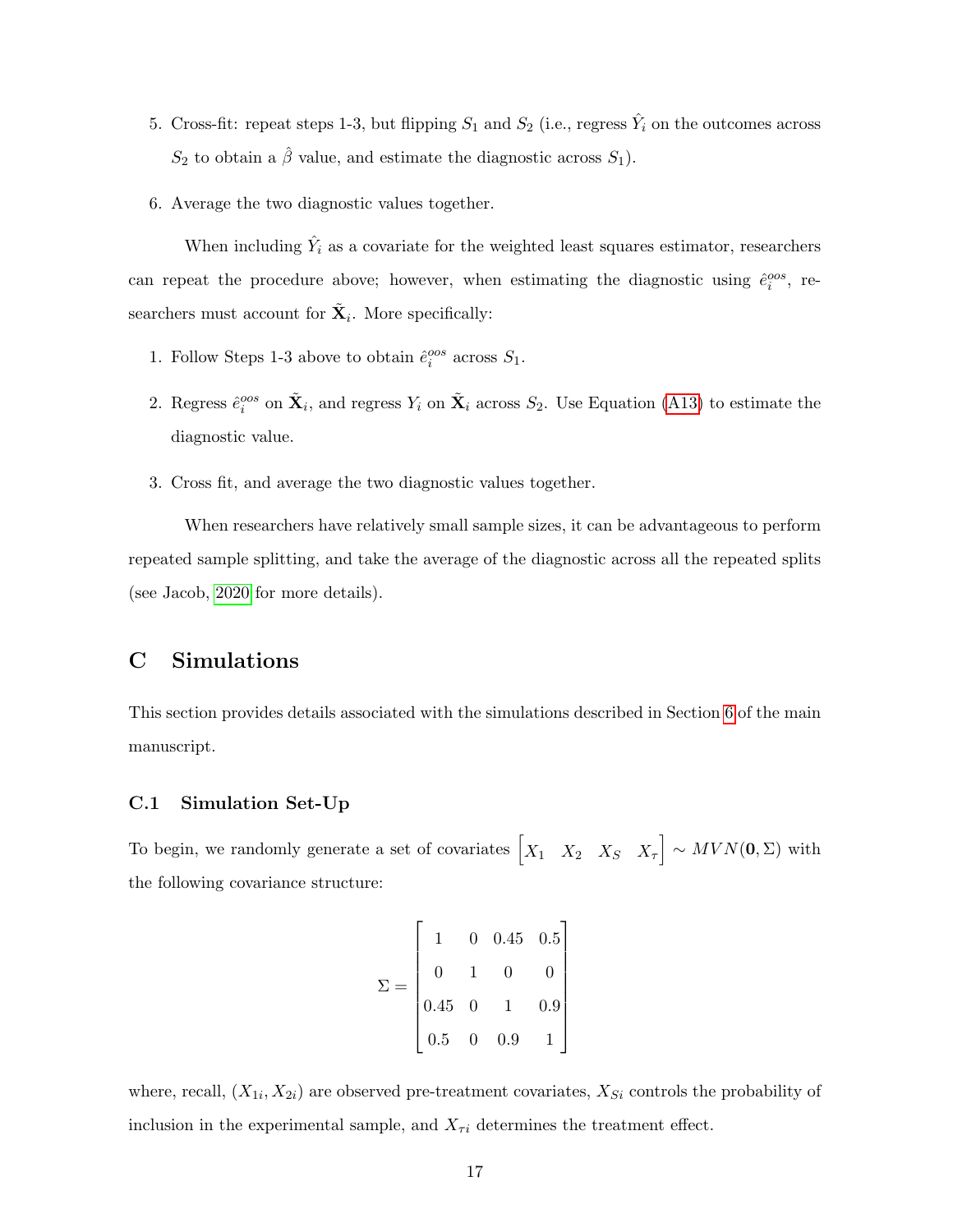Unit *i*'s propensity for being included in the experimental sample (recorded as  $S_i = 1$ ) is governed by a logit model on the covariate  $X_{Si}$ :

$$
P(S_i = 1) \propto \frac{\exp(X_{Si})}{1 + \exp(X_{Si})}.
$$

At each iteration of the simulation, an experimental sample is drawn using the propensity score, as well as a random sample of the population. The sampled population is used to estimate the residualizing model and sampling weights.

Each specific data generating process for the potential outcome under control is determined by the values of the  $\beta$ s and  $\gamma$ s and  $\alpha$ . Below, we provide the parameter values and simplified DGP for  $Y_i(0)$ .

• Scenario 1: Linear Data Generating Process, identical population/sample DGP

$$
\beta_1 = 2, \beta_2 = 1, \beta_3 = 0, \beta_S = 0, \gamma_1 = 0, \gamma_2 = 0, \gamma_3 = 0, \gamma_4 = 0, \alpha = 0
$$
, yielding:

$$
Y_i(0) = 2X_{1i} + X_{2i} + \varepsilon_i
$$

• Scenario 2: Nonlinear Data Generating Process, identical population/sample DGP  $\beta_1 = 2, \beta_2 = 1, \beta_3 = 0, \beta_S = 2.5, \gamma_1 = 0.5, \gamma_2 = 3, \gamma_3 = 2.5, \gamma_4 = 0, \alpha = 0$ , yielding:

$$
Y_i(0) = 2X_{1i} + X_{2i} + 0.5X_{1i}^2 + 3\sqrt{|X_{2i}|} + 2.5(X_{1i} \cdot X_{2i}) + \varepsilon_i
$$

• Scenario 3: Linear Data Generating Process, different population/sample DGP  $\beta_1 = 2, \beta_2 = 1, \beta_3 = -1, \beta_S = \beta_S, \gamma_1 = 0, \gamma_2 = 0, \gamma_3 = 0, \gamma_4 = 0, \alpha = 0.5$ , yielding:

$$
Y_i(0) = 2X_{1i} + X_{2i} + \beta_S \cdot (1 - S_i) \cdot (0.5 - X_{1i}) + \varepsilon_i,
$$

• Scenario 4: Nonlinear Data Generating Process, different population/sample DGP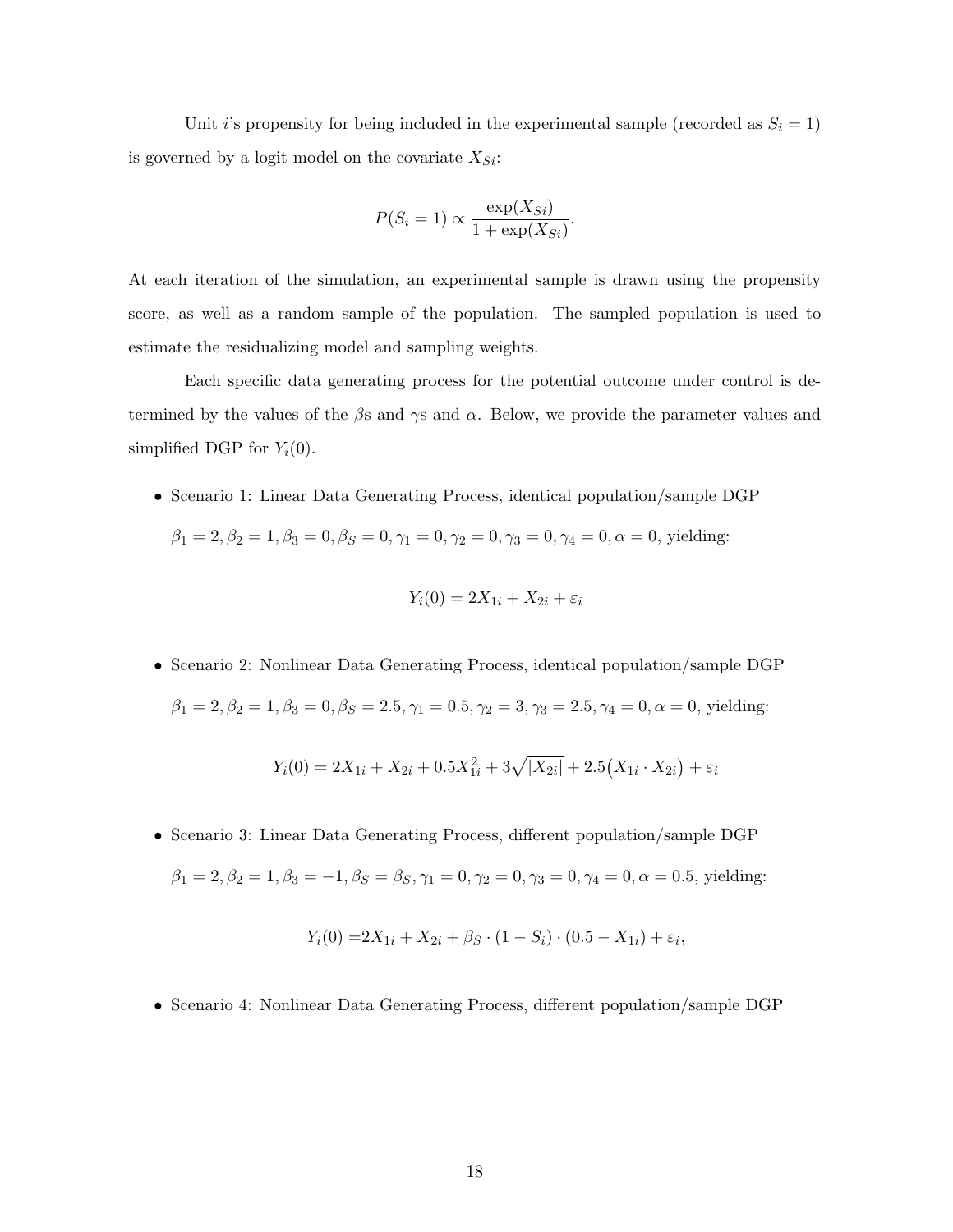$$
\beta_1 = 2, \beta_2 = 1, \beta_3 = -1, \beta_S = \beta_S, \gamma_1 = 0.5, \gamma_2 = 3, \gamma_3 = 2.5, \gamma_4 = 1.5, \alpha = 0.5, \text{ yielding:}
$$
  

$$
Y_i(0) = 2X_{1i} + X_{2i} + 0.5X_{1i}^2 + 3\sqrt{|X_{2i}|} + 2.5(X_{1i} \cdot X_{2i})
$$

$$
\beta_S \cdot (1 - S_i) \cdot (0.5 - X_{1i} + 1.5X_{1i} \cdot X_{2i}) + \varepsilon_i,
$$

For Scenarios 3 and 4,  $\beta_S$  takes on values  $\{-5, -2, -1, 0, 1, 2, 5\}.$ 

#### C.2 Supplementary Tables

Table [A1](#page-11-0) presents summary results for estimator performance under Scenarios 1 and 2, including MSE, Bias, and SE. Column 1 presents the baseline results for the difference-in-means (DiM). Columns 2-4 present the results for the weighted estimators and columns 5-7 present results for the weighted least squares estimator. For the weighted and weighted least squares estimators we present the standard estimator without residualizing, the directly residualized estimator and inclusion of  $\hat{Y}$  as a covariate.

Table [A2](#page-27-0) presents summary results for estimator performance under Scenarios 3 and 4, including MSE and Bias. In these scenarios we vary the value of  $\beta_{\rm S}$ , presented in column 1, which controls the degree of alignment between the experimental sample outcomes and the population outcomes. We fix the experimental sample size at  $n = 1,000$ . Columns 2-3 presents the baseline results for the difference-in-means (DiM). Columns 4-9 present the results for the weighted estimators and columns 10-15 present results for the weighted least squares estimator. For the weighted and weighted least squares estimators we present the standard estimator without residualizing, the directly residualized estimator and inclusion of  $\hat{Y}$  as a covariate.

In Table [A3](#page-33-0) we summarize the true positive and true negative rates for the diagnostic measures for the post-residualized estimators.<sup>[7](#page-0-0)</sup> Column 1 presents the value of  $\beta_S$ . Columns 2-9 present the post-residualized weighted, post-residualized weighted least squares, the postresidualized weighted estimator with  $\hat{Y}$  as a covariate, and the post-residualized weighted least squares estimator with  $\hat{Y}$  as a covariate, respectively. We see that in general, the diagnostic

<sup>&</sup>lt;sup>7</sup>True positive rates were calculated by taking the total number of true positives (i.e., cases where the diagnostic correctly indicated there would be efficiency gain from residualizing) and dividing by the total number of cases in which residualizing led to efficiency gain. True negatives are similarly defined.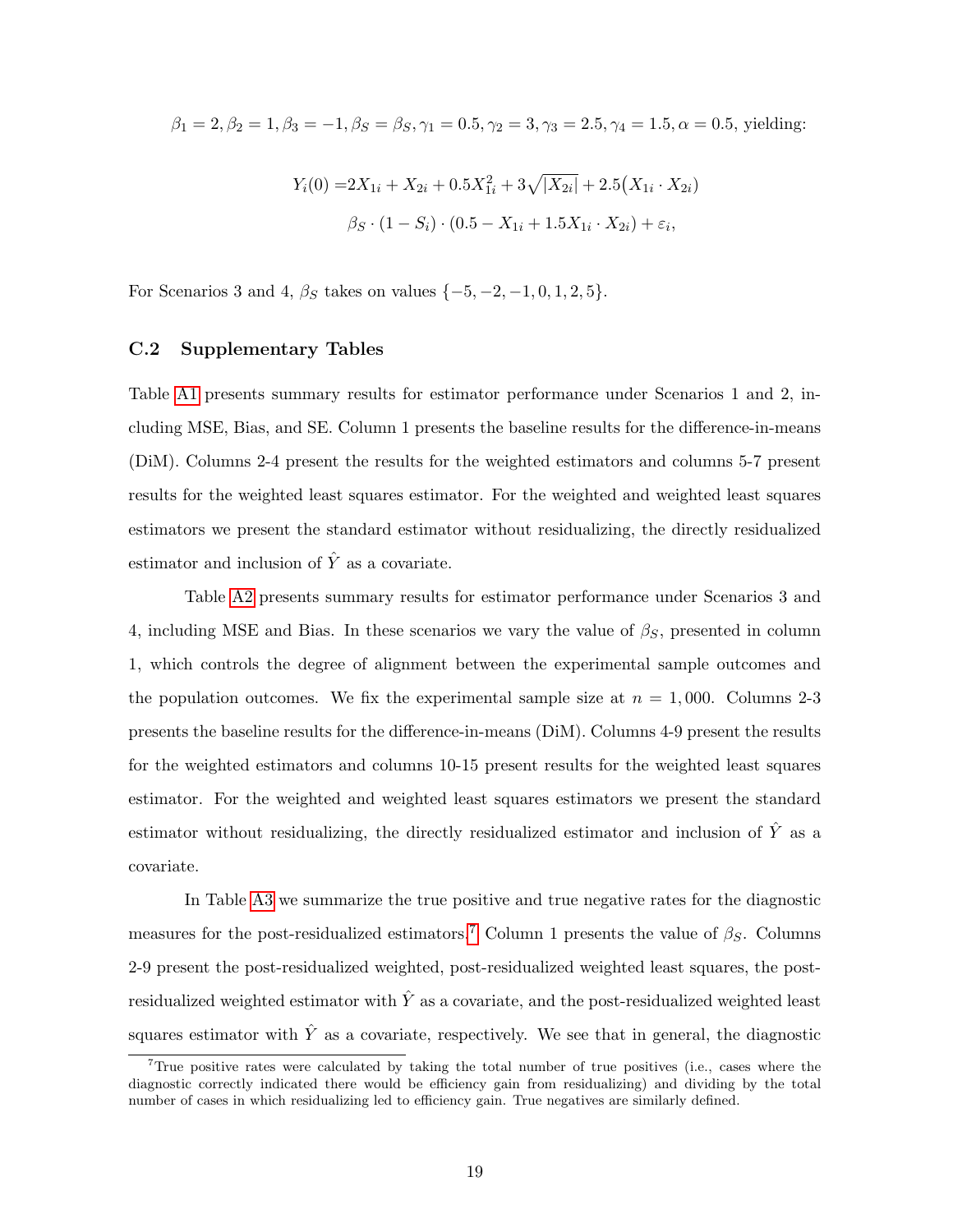|                                     |             |       |                    | Weighted                   |                          | Weighted Least Squares               |                              |                              |  |
|-------------------------------------|-------------|-------|--------------------|----------------------------|--------------------------|--------------------------------------|------------------------------|------------------------------|--|
|                                     |             | DiM   | $\widehat{\tau}_W$ | $\widehat{\tau}_{W}^{res}$ | $\widehat{\tau}_W^{cov}$ | $\widehat{\tau}_{w L \underline{S}}$ | $\widehat{\tau}_{wLS}^{res}$ | $\widehat{\tau}_{wLS}^{cov}$ |  |
| Scenario 1: Linear Outcome Model    |             |       |                    |                            |                          |                                      |                              |                              |  |
| $n = 100$                           | <b>MSE</b>  | 36.44 | 30.05              | 1.48                       | 1.34                     | 1.34                                 | 1.34                         | 1.30                         |  |
|                                     | <b>Bias</b> | 3.60  | $-0.13$            | 0.05                       | 0.12                     | 0.19                                 | 0.19                         | 0.27                         |  |
|                                     | SE          | 4.85  | 5.48               | 1.22                       | 1.15                     | 1.14                                 | 1.14                         | 1.11                         |  |
| $n = 1000$                          | <b>MSE</b>  | 16.41 | 2.98               | 0.17                       | 0.15                     | 0.14                                 | 0.14                         | 0.13                         |  |
|                                     | Bias        | 3.74  | 0.00               | $-0.01$                    | 0.00                     | 0.00                                 | 0.00                         | 0.01                         |  |
|                                     | SE          | 1.56  | 1.73               | 0.41                       | 0.38                     | 0.38                                 | 0.38                         | 0.36                         |  |
| $n = 5000$                          | <b>MSE</b>  | 14.39 | 0.64               | 0.04                       | 0.03                     | 0.03                                 | 0.03                         | 0.03                         |  |
|                                     | Bias        | 3.72  | 0.01               | 0.00                       | 0.00                     | 0.01                                 | 0.01                         | 0.01                         |  |
|                                     | SE          | 0.72  | 0.80               | 0.19                       | 0.19                     | 0.18                                 | 0.18                         | 0.18                         |  |
| Scenario 2: Nonlinear Outcome Model |             |       |                    |                            |                          |                                      |                              |                              |  |
| $n = 100$                           | <b>MSE</b>  | 70.71 | 58.80              | 8.25                       | 8.20                     | 36.59                                | 8.16                         | 8.04                         |  |
|                                     | Bias        | 3.44  | $-0.30$            | 0.09                       | 0.14                     | 0.04                                 | 0.23                         | 0.26                         |  |
|                                     | SE          | 7.68  | 7.67               | 2.87                       | 2.86                     | 6.05                                 | 2.85                         | 2.83                         |  |
| $n = 1000$                          | MSE         | 20.37 | 5.58               | 0.82                       | 0.80                     | 3.53                                 | 0.79                         | 0.78                         |  |
|                                     | <b>Bias</b> | 3.78  | 0.05               | $-0.00$                    | $-0.00$                  | 0.05                                 | 0.00                         | 0.01                         |  |
|                                     | SE          | 2.46  | 2.36               | 0.91                       | 0.90                     | 1.88                                 | 0.89                         | 0.89                         |  |
| $n = 5000$                          | MSE         | 14.80 | 1.17               | 0.18                       | 0.18                     | 0.83                                 | 0.17                         | 0.17                         |  |
|                                     | <b>Bias</b> | 3.68  | $-0.02$            | $-0.01$                    | $-0.01$                  | $-0.03$                              | $-0.01$                      | $-0.00$                      |  |
|                                     | SЕ          | 1.12  | 1.08               | 0.42                       | 0.42                     | 0.91                                 | 0.42                         | 0.42                         |  |

Summary of Estimator Performance (N=10,000)

Table A1: Summary of estimator performance for Scenarios 1 and 2. The population is fixed at  $N = 10,000$ , and 1,000 iterations were run for each sample size. MSE is scaled by 100, and the bias and standard error are scaled by 10.

measures are able to adequately capture when residualizing results in precision gain. We see that using sample splitting to estimate the pseudo- $R^2$  measure for the case in which we include  $\hat{Y}_i$  as a covariate can sometimes be conservative, which results in a low true positive rate in cases when the divergence between the experimental sample and population are rather large. In cases where residualizing always leads to losses or gains in precision, the total number of true positive or true negative rates is zero (respectively).

Finally, in Table [A4](#page-63-0) we evaluate the 95% coverage rates for the proposed post-residualized estimators. We see that in all scenarios, we achieve at least nominal coverage. When the population and sample data generating processes diverge significantly, we showed in the previous sections that there could be a loss in efficiency from using post residualized weighting. However, coverage rates are not affected by residualizing.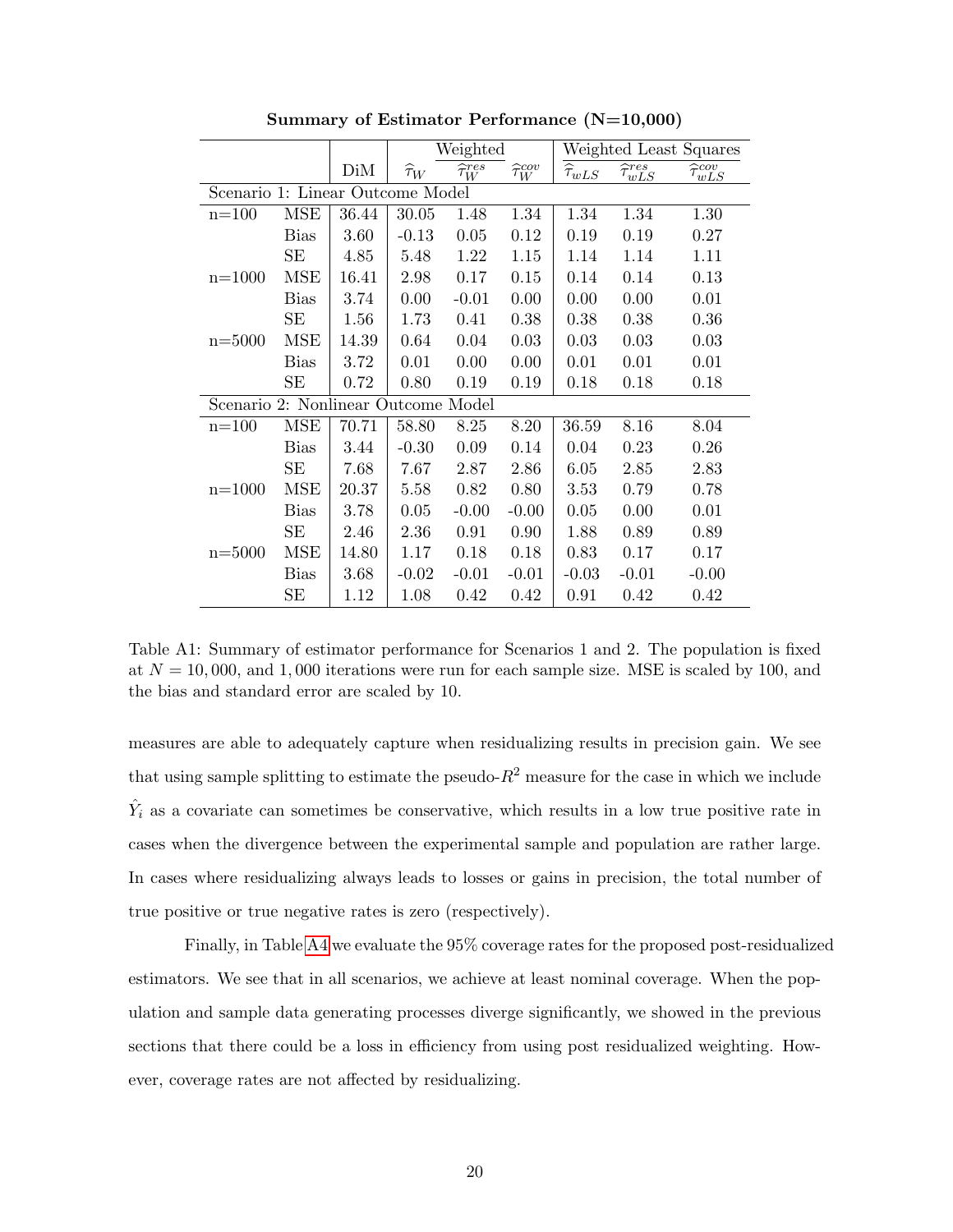|                  |                               |             |            | Weighted           |                            |         |      |                          |            | Weighted Least Squares |                                         |             |                              |             |
|------------------|-------------------------------|-------------|------------|--------------------|----------------------------|---------|------|--------------------------|------------|------------------------|-----------------------------------------|-------------|------------------------------|-------------|
|                  | DiM                           |             |            | $\widehat{\tau}_W$ | $\widehat{\tau}_{W}^{res}$ |         |      | $\widehat{\tau}_W^{cov}$ |            | $\widehat{\tau}_{wLS}$ | $\overline{\widehat{\tau}_{wLS}^{res}}$ |             | $\widehat{\tau}^{cov}_{wLS}$ |             |
| $\beta_S$        | <b>MSE</b>                    | <b>Bias</b> | <b>MSE</b> | <b>Bias</b>        | MSE                        | Bias    | MSE  | <b>Bias</b>              | <b>MSE</b> | <b>Bias</b>            | <b>MSE</b>                              | <b>Bias</b> | MSE                          | <b>Bias</b> |
|                  | Scenario 3: Linear Outcome    |             |            |                    |                            |         |      |                          |            |                        |                                         |             |                              |             |
| $-5$             | 16.41                         | 3.74        | 2.98       | 0.00               | 10.69                      | $-0.11$ | 0.36 | $-0.03$                  | 0.14       | 0.00                   | 0.14                                    | 0.00        | 0.13                         | 0.01        |
| $-2.5$           | 15.83                         | 3.67        | 3.07       | $-0.06$            | 2.55                       | 0.06    | 0.25 | 0.01                     | 0.14       | 0.02                   | 0.14                                    | 0.02        | 0.13                         | 0.04        |
| $-2$             | 16.05                         | 3.72        | 2.99       | 0.01               | 1.54                       | 0.02    | 0.22 | 0.02                     | 0.14       | 0.02                   | 0.14                                    | 0.02        | 0.14                         | 0.04        |
| $-1$             | 16.11                         | 3.73        | 2.88       | 0.05               | 0.39                       | $-0.02$ | 0.16 | 0.00                     | 0.14       | $-0.00$                | 0.14                                    | $-0.00$     | 0.13                         | 0.02        |
| $-0.5$           | 16.37                         | 3.75        | 2.89       | 0.07               | 0.17                       | $-0.02$ | 0.14 | $-0.00$                  | 0.13       | 0.00                   | 0.13                                    | 0.00        | 0.13                         | 0.02        |
| $\theta$         | 16.50                         | 3.75        | 3.04       | 0.06               | 0.16                       | 0.00    | 0.14 | 0.00                     | 0.13       | 0.00                   | 0.13                                    | 0.00        | 0.13                         | 0.02        |
| 0.5              | 16.38                         | 3.74        | 3.19       | 0.04               | 0.41                       | 0.01    | 0.21 | 0.01                     | 0.13       | 0.01                   | 0.13                                    | 0.01        | 0.12                         | 0.02        |
| 1                | 16.11                         | 3.72        | 3.03       | 0.00               | 0.92                       | 0.01    | 0.54 | 0.02                     | 0.13       | $-0.01$                | 0.13                                    | $-0.01$     | 0.12                         | 0.01        |
| $\sqrt{2}$       | 16.23                         | 3.74        | 3.03       | 0.01               | 2.68                       | 0.04    | 2.68 | 0.05                     | 0.14       | $-0.00$                | 0.14                                    | $-0.00$     | 0.13                         | 0.01        |
| 2.5              | 16.09                         | 3.71        | 3.15       | $-0.01$            | 3.92                       | 0.01    | 3.15 | $-0.00$                  | 0.14       | $-0.01$                | 0.14                                    | $-0.01$     | 0.13                         | 0.01        |
| 5                | 16.33                         | 3.71        | 3.23       | 0.00               | 14.32                      | $-0.01$ | 1.54 | 0.02                     | 0.14       | $-0.00$                | 0.14                                    | $-0.00$     | 0.13                         | 0.01        |
|                  | Scenario 4: Nonlinear Outcome |             |            |                    |                            |         |      |                          |            |                        |                                         |             |                              |             |
| $-5$             | $20.31\,$                     | 3.74        | 5.77       | 0.04               | 37.03                      | $-0.01$ | 5.66 | 0.04                     | 3.72       | 0.05                   | 26.19                                   | 0.10        | 1.02                         | $\rm 0.03$  |
| $-2.5$           | 20.31                         | 3.74        | 6.17       | $-0.01$            | 9.55                       | 0.10    | 5.10 | 0.04                     | 3.96       | 0.05                   | 7.57                                    | 0.06        | 1.67                         | 0.04        |
| $-2$             | 19.50                         | 3.65        | 5.92       | $-0.08$            | 6.22                       | $-0.00$ | 4.27 | $-0.04$                  | 3.86       | $-0.04$                | $5.05\,$                                | $-0.05$     | 2.89                         | $-0.00$     |
| $-1$             | 19.77                         | 3.73        | 5.71       | $-0.02$            | 2.18                       | $-0.08$ | 2.14 | $-0.07$                  | 3.91       | $-0.09$                | 1.92                                    | $-0.05$     | 1.08                         | 0.02        |
| $-0.5$           | 19.75                         | 3.68        | 5.70       | $-0.06$            | 1.10                       | $-0.03$ | 1.09 | $-0.03$                  | 3.96       | $-0.12$                | 1.06                                    | $-0.01$     | 0.83                         | $0.05\,$    |
| $\theta$         | 19.74                         | 3.69        | 5.81       | $-0.04$            | 0.81                       | 0.01    | 0.80 | 0.01                     | 3.71       | $-0.05$                | 0.77                                    | 0.02        | 0.77                         | 0.02        |
| 0.5              | 20.49                         | 3.83        | 5.40       | 0.09               | 1.42                       | 0.03    | 1.30 | 0.03                     | 3.65       | 0.04                   | 1.09                                    | 0.01        | 0.75                         | $0.02\,$    |
| 1                | 20.24                         | 3.80        | 5.52       | 0.08               | 2.84                       | $-0.05$ | 2.04 | $-0.01$                  | 3.95       | 0.06                   | 1.91                                    | $-0.07$     | 0.80                         | $-0.01$     |
| $\boldsymbol{2}$ | 20.03                         | 3.72        | 5.83       | 0.05               | 7.99                       | $-0.02$ | 3.04 | 0.02                     | 4.24       | 0.03                   | $5.27\,$                                | $-0.06$     | 0.84                         | $-0.00$     |
| 2.5              | 20.45                         | 3.74        | 6.04       | 0.06               | 12.15                      | $-0.11$ | 3.51 | $-0.01$                  | 4.28       | 0.05                   | 8.32                                    | $-0.09$     | 0.85                         | $-0.00$     |
| 5                | 20.80                         | 3.75        | 6.29       | 0.08               | 45.95                      | $-0.25$ | 5.05 | 0.02                     | 4.09       | 0.06                   | 29.97                                   | $-0.27$     | 0.92                         | $-0.02$     |

Summary of Estimator Performance - Scenario 3 and 4 ( $N = 10,000$ )

Table A2: Summary of estimator performance for Scenarios 3 and 4, where  $n = 1,000$  and  $N = 10,000$ . 1,000 iterations were run for each  $\beta_S$  value. The bias is scaled by 10, and the MSE is scaled by 100.

# D Additional Information for Empirical Application

As discussed in Section [7,](#page-30-0) we construct our target population using a leave-one-out procedure. Table [A5](#page-64-0) provides a summary of the site specific and target population average treatment effects. More specifically, the difference-in-means (DiM) columns denote the experimental estimate in the specific site. The target PATE is defined as the average difference-in-means estimate across the other 15 sites. Standard errors are presented in parentheses. Certain sites, such as MT (Butte, MT) contain only 38 experimental units, and the point estimate of the experimental site DiM is vastly different from the target PATE. Thus, we expect the task of generalizing to be more difficult for these sites.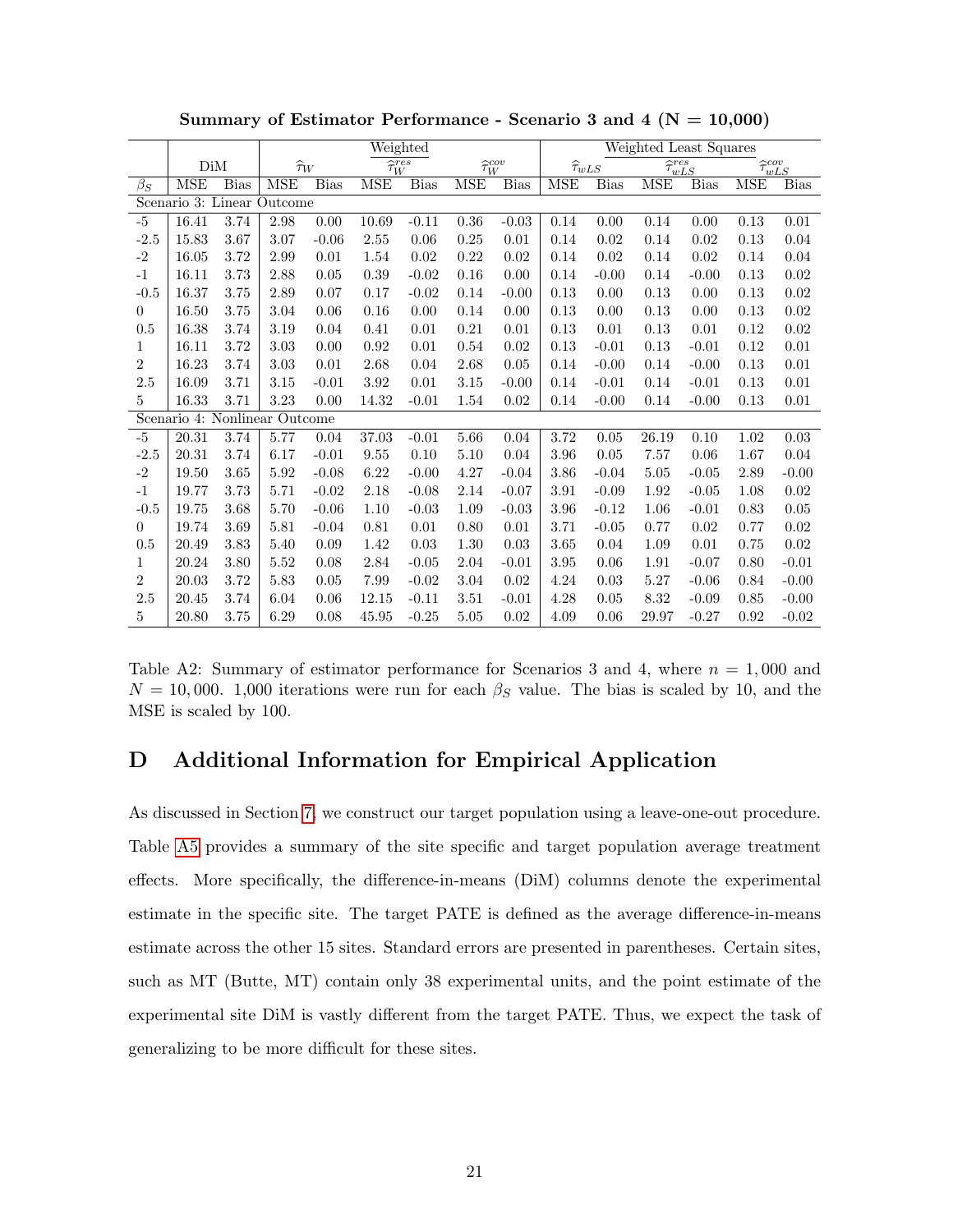|                | $\widehat{\tau}_{W}^{res}$     |           | $\widehat{\tau}_{W}^{cov}$ |            | $\overline{\hat{\tau}_{wLS}^{res}}$ |            | $\widehat{\tau}_{wLS}^{cov}$ |         |
|----------------|--------------------------------|-----------|----------------------------|------------|-------------------------------------|------------|------------------------------|---------|
| $\beta_S$      | TPR.                           | TNR.      | <b>TPR</b>                 | <b>TNR</b> | <b>TPR</b>                          | <b>TNR</b> | <b>TPR</b>                   | TNR.    |
|                | Scenario 3: Linear Outcomes    |           |                            |            |                                     |            |                              |         |
| $-5$           | 0/0                            | 1000/1000 | 1000/1000                  | 0/0        | 207/472                             | 329/528    | 338/705                      | 166/295 |
| $-2.5$         | 1/942                          | 58/58     | 1000/1000                  | 0/0        | 203/499                             | 304/501    | 308/694                      | 177/306 |
| $-2$           | 999/1000                       | 0/0       | 1000/1000                  | 0/0        | 216/514                             | 288/486    | 310/689                      | 175/311 |
| $-1$           | 1000/1000                      | 0/0       | 1000/1000                  | 0/0        | 219/525                             | 287/475    | 293/689                      | 188/311 |
| $-0.5$         | 1000/1000                      | 0/0       | 1000/1000                  | 0/0        | 214/519                             | 282/481    | 293/689                      | 183/311 |
| $\Omega$       | 1000/1000                      | 0/0       | 1000/1000                  | 0/0        | 223/523                             | 275/477    | 283/683                      | 177/317 |
| 0.5            | 1000/1000                      | 0/0       | 1000/1000                  | 0/0        | 222/536                             | 268/464    | 260/666                      | 194/334 |
| 1              | 1000/1000                      | 0/0       | 1000/1000                  | 0/0        | 233/519                             | 283/481    | 254/669                      | 199/331 |
| $\overline{2}$ | 999/1000                       | 0/0       | 998/1000                   | 0/0        | 228/490                             | 321/510    | 297/695                      | 175/305 |
| 2.5            | 0/0                            | 999/1000  | 188/490                    | 346/510    | 209/466                             | 336/534    | 341/705                      | 149/295 |
| $\overline{5}$ | 0/0                            | 1000/1000 | 1000/1000                  | 0/0        | 214/486                             | 303/514    | 322/699                      | 155/301 |
|                | Scenario 4: Nonlinear Outcomes |           |                            |            |                                     |            |                              |         |
| $-5$           | 0/0                            | 1000/1000 | 360/718                    | 224/282    | 0/0                                 | 1000/1000  | 58/1000                      | 0/0     |
| $-2.5$         | 0/0                            | 998/1000  | 881/985                    | 10/15      | 0/0                                 | 1000/1000  | 0/1000                       | 0/0     |
| $-2$           | 87/217                         | 738/783   | 950/996                    | 2/4        | 0/0                                 | 998/1000   | 0/994                        | 5/6     |
| $-1$           | 1000/1000                      | 0/0       | 1000/1000                  | 0/0        | 1000/1000                           | 0/0        | 1000/1000                    | 0/0     |
| $-0.5$         | 1000/1000                      | 0/0       | 1000/1000                  | 0/0        | 1000/1000                           | 0/0        | 1000/1000                    | 0/0     |
| $\Omega$       | 1000/1000                      | 0/0       | 1000/1000                  | 0/0        | 1000/1000                           | 0/0        | 1000/1000                    | 0/0     |
| 0.5            | 1000/1000                      | 0/0       | 1000/1000                  | 0/0        | 1000/1000                           | 0/0        | 1000/1000                    | 0/0     |
| 1              | 1000/1000                      | 0/0       | 1000/1000                  | 0/0        | 999/1000                            | 0/0        | 1000/1000                    | 0/0     |
| $\overline{2}$ | 13/28                          | 907/972   | 1000/1000                  | 0/0        | 22/28                               | 906/972    | 1000/1000                    | 0/0     |
| 2.5            | 0/0                            | 1000/1000 | 1000/1000                  | 0/0        | 0/0                                 | 1000/1000  | 1000/1000                    | 0/0     |
| 5              | 0/0                            | 1000/1000 | 999/1000                   | 0/0        | 0/0                                 | 1000/1000  | 1000/1000                    | 0/0     |

Diagnostic Performance across Simulations

Table A3: True positive rates (TPR) and true negative rates (TNR) for the diagnostic measures.

## D.1 Estimating the Residualizing Model

Pre-treatment covariates were taken from the baseline survey conducted at the beginning of the original JTPA experiment, to assess whether or not individuals were eligible for JTPA services. A full list of the covariates included in the residualizing model is provided in Table [A6.](#page-65-0) In addition to the pre-treatment covariates, we also include normalized measures of previous earnings. Specifically, we include the z-score of an individual's previous earnings, relative to the experimental site, as well as the z-score of an individual's previous earnings, relative to the entire population.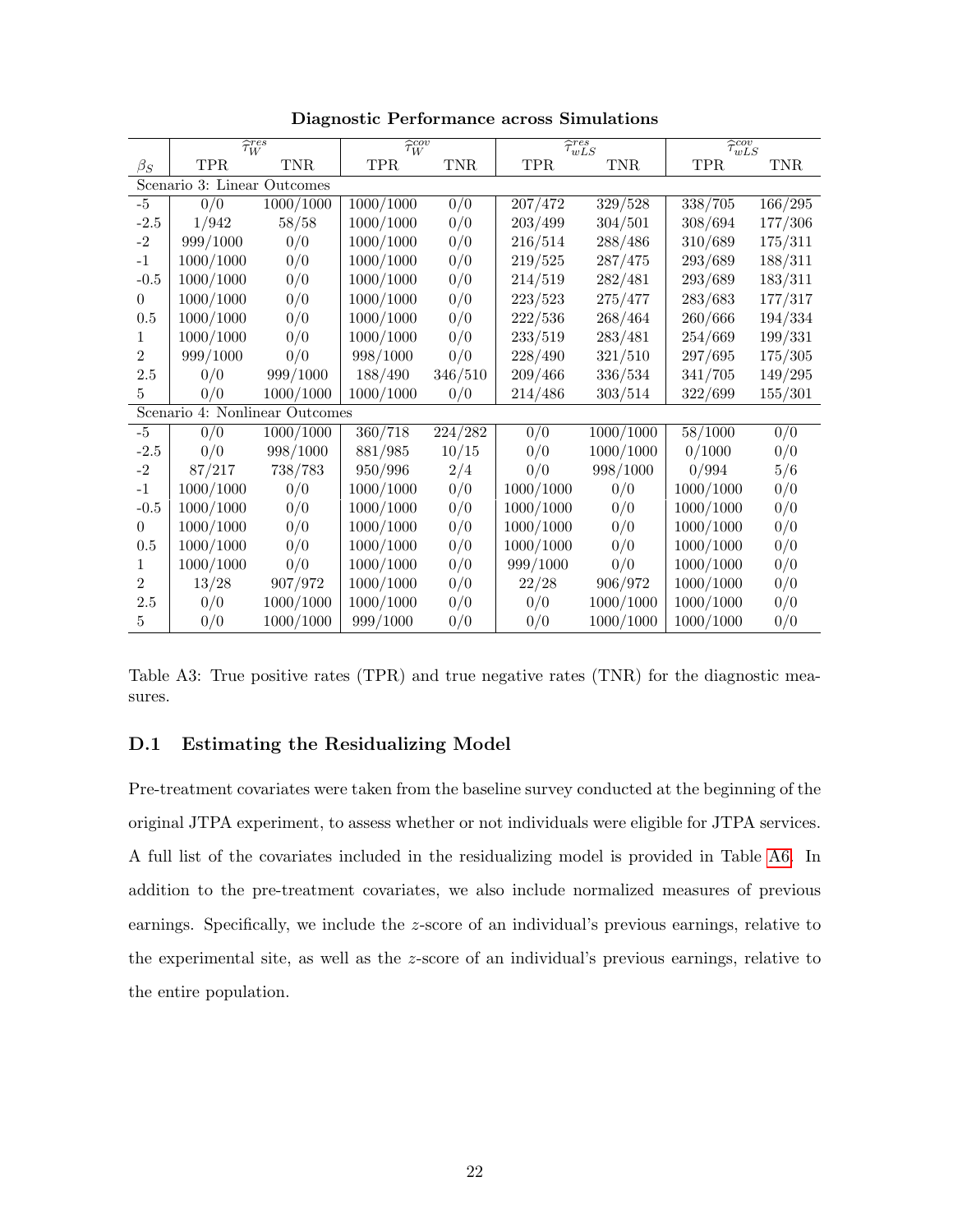|                |                    | Weighted                       |                          | Weighted Least Squares |                              |                              |  |  |
|----------------|--------------------|--------------------------------|--------------------------|------------------------|------------------------------|------------------------------|--|--|
| $\beta_S$      | $\widehat{\tau}_W$ | $\widehat{\tau}^{res}_{\cdot}$ | $\widehat{\tau}_W^{cov}$ | $\widehat{\tau}_{wLS}$ | $\widehat{\tau}_{wLS}^{res}$ | $\widehat{\tau}_{wLS}^{cov}$ |  |  |
|                | Scenario 3:        | Linear                         | Outcome                  |                        |                              |                              |  |  |
| $-5$           | 0.95               | 0.95                           | 0.97                     | 0.99                   | 0.99                         | 0.99                         |  |  |
| $-2.5$         | 0.95               | 0.96                           | 0.97                     | 0.98                   | 0.98                         | 0.98                         |  |  |
| $-2$           | 0.95               | 0.97                           | 0.98                     | 0.97                   | 0.97                         | 0.98                         |  |  |
| $-1$           | 0.95               | 0.97                           | 0.98                     | 0.98                   | 0.97                         | 0.98                         |  |  |
| $-0.5$         | 0.95               | 0.98                           | 0.99                     | 0.98                   | 0.98                         | 0.98                         |  |  |
| $\overline{0}$ | 0.95               | 0.99                           | 0.98                     | 0.99                   | 0.99                         | 0.99                         |  |  |
| 0.5            | 0.95               | 0.97                           | 0.98                     | 0.99                   | 0.99                         | 0.99                         |  |  |
| $\mathbf{1}$   | 0.96               | 0.95                           | 0.95                     | 0.98                   | 0.98                         | 0.98                         |  |  |
| $\overline{2}$ | 0.95               | 0.94                           | 0.94                     | 0.98                   | 0.98                         | 0.98                         |  |  |
| 2.5            | 0.94               | 0.94                           | 0.94                     | 0.98                   | 0.98                         | 0.98                         |  |  |
| 5              | 0.94               | 0.94                           | 0.95                     | 0.98                   | 0.98                         | 0.99                         |  |  |
|                | Scenario 4:        |                                |                          | Nonlinear Outcome      |                              |                              |  |  |
| $-5$           | $\rm 0.95$         | 0.96                           | 0.95                     | 0.96                   | 0.96                         | 0.96                         |  |  |
| $-2.5$         | 0.94               | 0.96                           | 0.95                     | 0.96                   | 0.96                         | 0.95                         |  |  |
| $-2$           | 0.96               | 0.96                           | 0.96                     | 0.96                   | 0.96                         | 0.96                         |  |  |
| $-1$           | 0.96               | 0.97                           | 0.97                     | 0.95                   | 0.96                         | 0.95                         |  |  |
| $-0.5$         | 0.95               | 0.95                           | 0.96                     | 0.95                   | 0.95                         | 0.96                         |  |  |
| $\overline{0}$ | 0.94               | 0.96                           | 0.96                     | 0.95                   | 0.96                         | 0.96                         |  |  |
| 0.5            | 0.95               | 0.96                           | 0.96                     | 0.96                   | 0.96                         | 0.97                         |  |  |
| 1              | 0.95               | 0.94                           | 0.96                     | 0.95                   | 0.96                         | 0.96                         |  |  |
| $\overline{2}$ | 0.95               | 0.95                           | 0.96                     | 0.94                   | 0.95                         | 0.96                         |  |  |
| 2.5            | 0.96               | 0.95                           | 0.96                     | 0.94                   | 0.95                         | 0.96                         |  |  |
| $\overline{5}$ | 0.96               | 0.94                           | 0.94                     | 0.94                   | 0.95                         | 0.96                         |  |  |

Coverage Rates

<span id="page-63-0"></span>Table A4: 95% coverage rates of Normal approximation confidence intervals across 1000 simulations.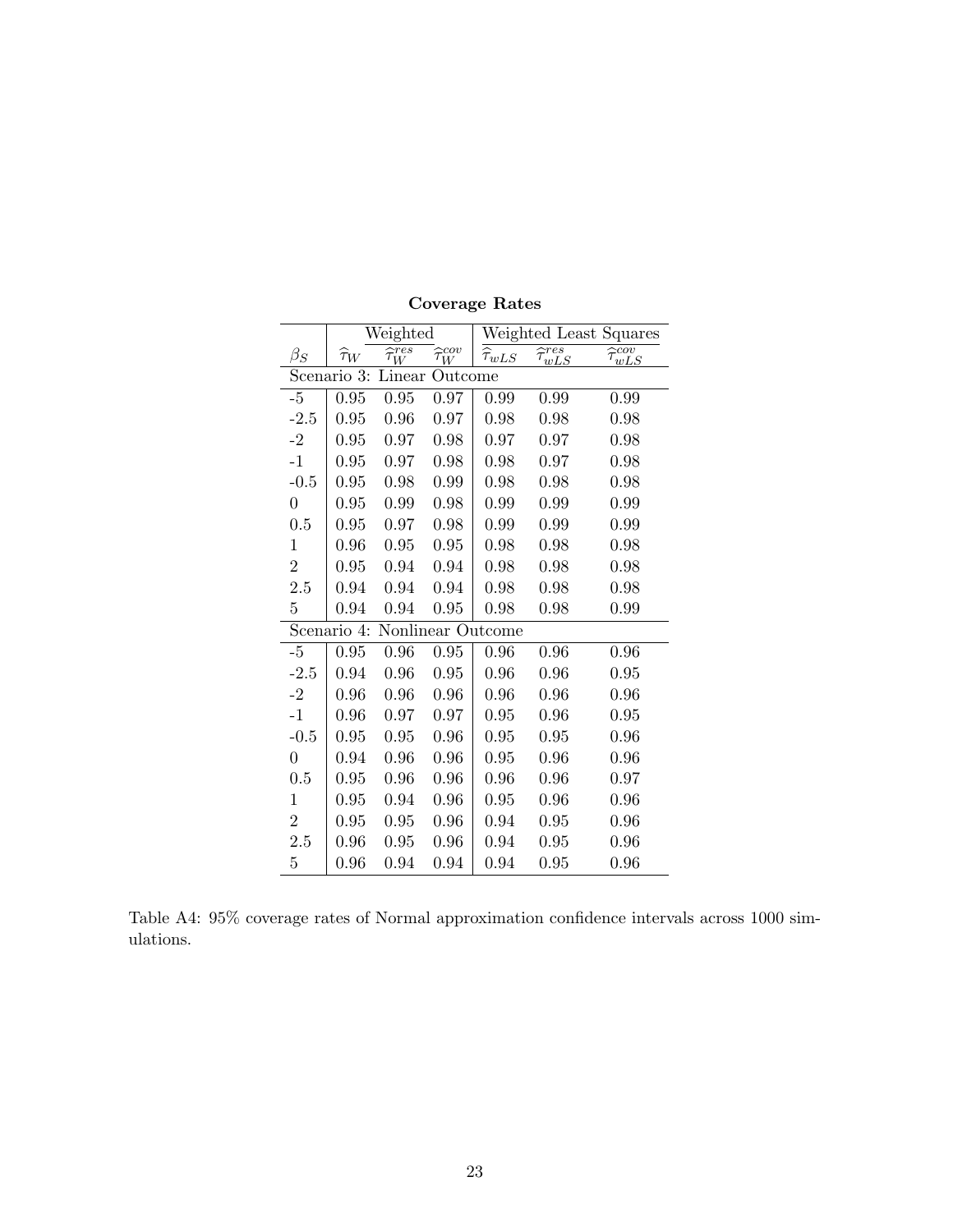|             |                    |            |            |           |               | Earnings    |                | Employment   |
|-------------|--------------------|------------|------------|-----------|---------------|-------------|----------------|--------------|
|             |                    | Expt.      | Target Pop | Prob. of  | (in \$1000)   |             |                | (Percentage) |
| Site        | Location           | Size $(n)$ | Size $(N)$ | Treatment | DiM           | Target PATE | DiM            | Target PATE  |
| $_{\rm CC}$ | Corpus Christi, TX | 524        | 5578       | 0.65      | $-0.21(1.16)$ | 1.37(1.16)  | $-0.28(3.2)$   | 1.8(3.2)     |
| CI          | Cedar Rapids, IA   | 190        | 5912       | 0.63      | 1.35(1.89)    | 1.24(1.89)  | $-0.77(5.07)$  | 1.71(5.07)   |
| <b>CV</b>   | Coosa Valley, GA   | 788        | 5314       | 0.66      | 1.63(0.95)    | 1.18(0.95)  | 5.95(2.63)     | 0.98(2.63)   |
| HF          | Heartland, FL      | 234        | 5868       | 0.73      | 0.95(1.38)    | 1.28(1.38)  | 6.8(5.07)      | 1.42(5.07)   |
| IN          | Fort Wayne, IN     | 1392       | 4710       | 0.67      | 1.73(0.83)    | 1.1(0.83)   | $-0.4(1.58)$   | 2.23(1.58)   |
| JС          | Jersey City, NJ    | 81         | 6021       | 0.64      | $-0.53(3.01)$ | 1.27(3.01)  | $-2.39(9.66)$  | 1.67(9.66)   |
| JK          | Jackson, MO        | 353        | 5749       | 0.67      | 2.16(1.22)    | 1.19(1.22)  | 5.66(4.16)     | 1.38(4.16)   |
| LC          | Larimer County, CO | 485        | 5617       | 0.69      | 1.61(1.32)    | 1.21(1.32)  | $-1.97(3.24)$  | 1.93(3.24)   |
| MD          | Decatur, IL        | 177        | 5925       | 0.70      | 1.24(2.5)     | 1.23(2.5)   | 0.03(5.24)     | 1.67(5.24)   |
| MN          | Northwest MN       | 179        | 5923       | 0.67      | $-1.43(2.3)$  | 1.32(2.3)   | $-0.52(6.26)$  | 1.69(6.26)   |
| MT          | Butte, MT          | 38         | 6064       | 0.71      | $-5.21(4.1)$  | 1.27(4.1)   | $-7.41(5.14)$  | 1.67(5.14)   |
| NE          | Omaha, NE          | 636        | 5466       | 0.66      | 1.11(0.98)    | 1.25(0.98)  | $-1.15(2.56)$  | 1.98(2.56)   |
| OН          | Marion, OH         | 74         | 6028       | 0.70      | $-2.99(2.71)$ | 1.3(2.71)   | $-6.82(10.37)$ | 1.74(10.37)  |
| ОK          | Oakland, CA        | 87         | 6015       | 0.64      | 1.83(3.48)    | 1.24(3.48)  | 3.34(10.77)    | 1.57(10.77)  |
| <b>PR</b>   | Providence, RI     | 463        | 5639       | 0.69      | 3.03(1.34)    | 1.12(1.34)  | 6.78(4.58)     | 1.34(4.58)   |
| SМ          | Springfield, MO    | 401        | 5701       | 0.67      | 0.6(1.31)     | 1.29(1.31)  | 5.44(3.34)     | 1.36(3.34)   |

Summary of Experimental Sites and Target Population

<span id="page-64-0"></span>Table A5: Summary of the JTPA study.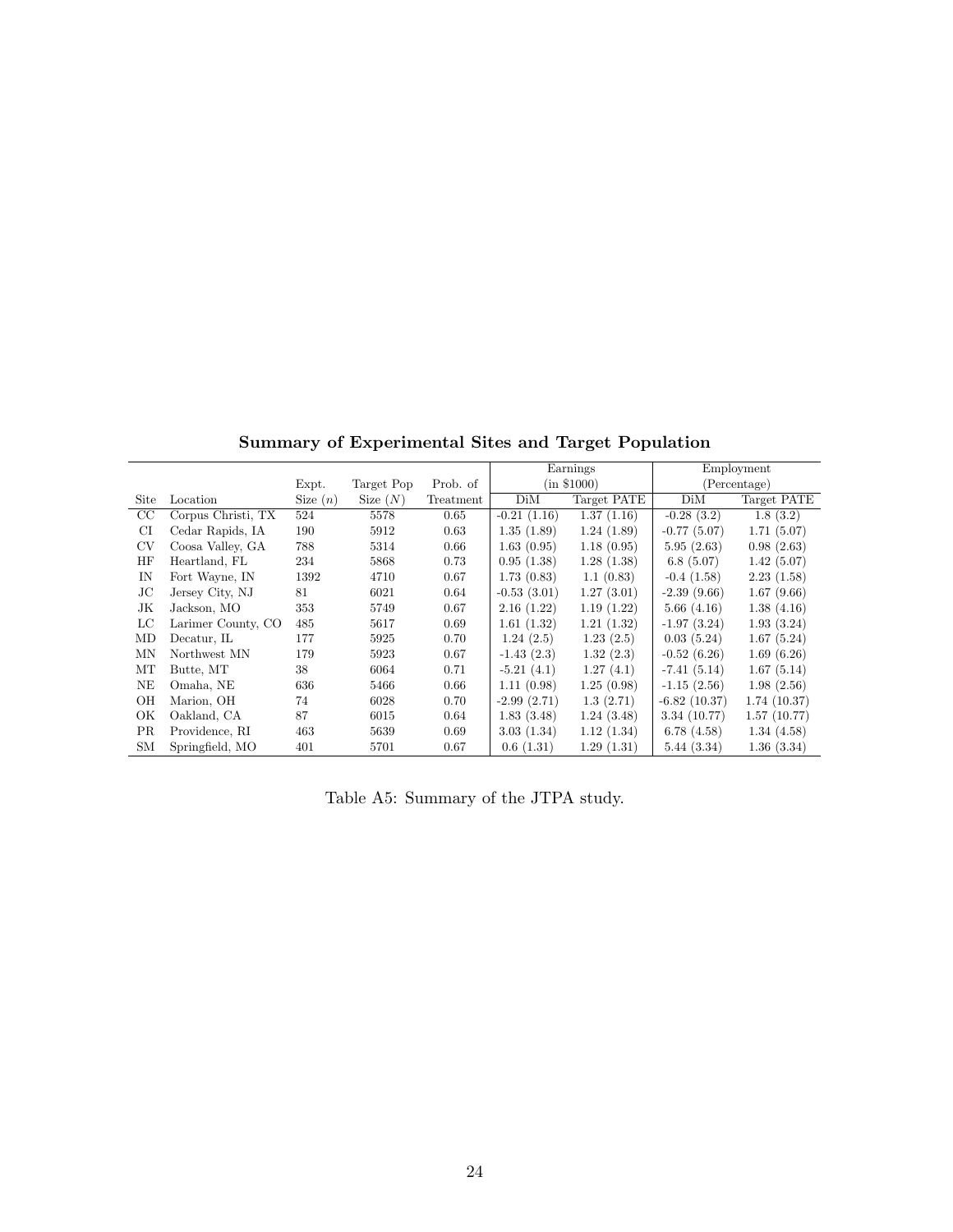| Ethnicity                       |        | Weeks Worked <sup>†</sup>      |        | <b>Public Assistance History</b>                  |        | Family Income <sup>†</sup>    |        |
|---------------------------------|--------|--------------------------------|--------|---------------------------------------------------|--------|-------------------------------|--------|
| White                           |        | Zero                           |        | Food Stamps                                       |        | Less than $$3,000$            |        |
| Black                           |        | $1-26$ weeks                   |        | Cash Welfare, other than AFDC                     |        | $$3,000 - $6,000$             |        |
| Hispanic                        |        | $27-52$ weeks                  |        | Unemployment Benefits                             |        | More than $$6,000$            |        |
| AAPI                            |        |                                |        |                                                   |        |                               |        |
|                                 |        | Earnings                       |        | <b>AFDC</b> Histories                             |        | Accessibility                 |        |
| Education                       |        | Previous Earnings <sup>‡</sup> | ∗      | Ever AFDC case head                               |        | Driver's License              |        |
| ABE/ESL                         |        | Weekly Pay                     | ∗      | Case head anytime <sup><math>\dagger</math></sup> |        | Car available for regular use |        |
| High school diploma             |        | Quantile within Site           | $\ast$ | Received AFDC <sup>†</sup>                        |        | Telephone at home             |        |
| GED certificate                 |        | $< 25\%$                       | $\ast$ | Years as AFDC case head:                          |        |                               |        |
| Some college                    |        | $> 50\%$                       | $\ast$ | Less than 2 years                                 |        | <b>Household Composition</b>  |        |
| Occupational Training           |        | $> 90\%$                       | $\ast$ | $2-5$ years                                       |        | Marital Status                |        |
| Technical certificate           |        | Quantile across Experiment     | $\ast$ | More than 5 years                                 |        | Spouse present                |        |
| Job search assistance           |        | $< 25\%$                       | $\ast$ |                                                   |        | Household Size                |        |
| Years of Education <sup>‡</sup> | $\ast$ | $> 50\%$                       | $\ast$ | Age                                               |        | Number of children present    |        |
|                                 |        | $> 90\%$                       | $\ast$ | $Age^{\ddagger}$                                  | $\ast$ | Child under 6 present         |        |
| Work History                    |        | Non-Zero Previous Earnings     |        | Age Buckets                                       |        |                               |        |
| Ever employed                   |        | UI Reported Earnings           |        | 20-21                                             |        | Geographic Region             |        |
| Employed upon application       |        |                                |        | 22-29                                             |        | West                          | $\ast$ |
| Total earnings <sup>†</sup>     |        | Living in Public Housing       |        | 30-44                                             |        | Midwest                       | $\ast$ |
| Hourly earnings                 |        | Yes                            |        | $45 - 54$                                         |        | South                         | $\ast$ |
| Hours worked                    | $\ast$ |                                |        | 55 or older                                       |        | North                         | $\ast$ |
|                                 |        |                                |        |                                                   |        |                               |        |

### <span id="page-65-0"></span>Baseline Covariates included in Residualizing Models

Table A6: We provide <sup>a</sup> list of all of the covariates included in the Super Learner. Many of these variables were included in the original JTPA study's regression model. Any variable denoted with an asterisk (∗) was not included in the original JTPA study's regressionmodel.<sup>†</sup> indicates that the measure is from the past 12 months prior to the baseline survey,<sup>‡</sup> indicates higher order terms included of that variable.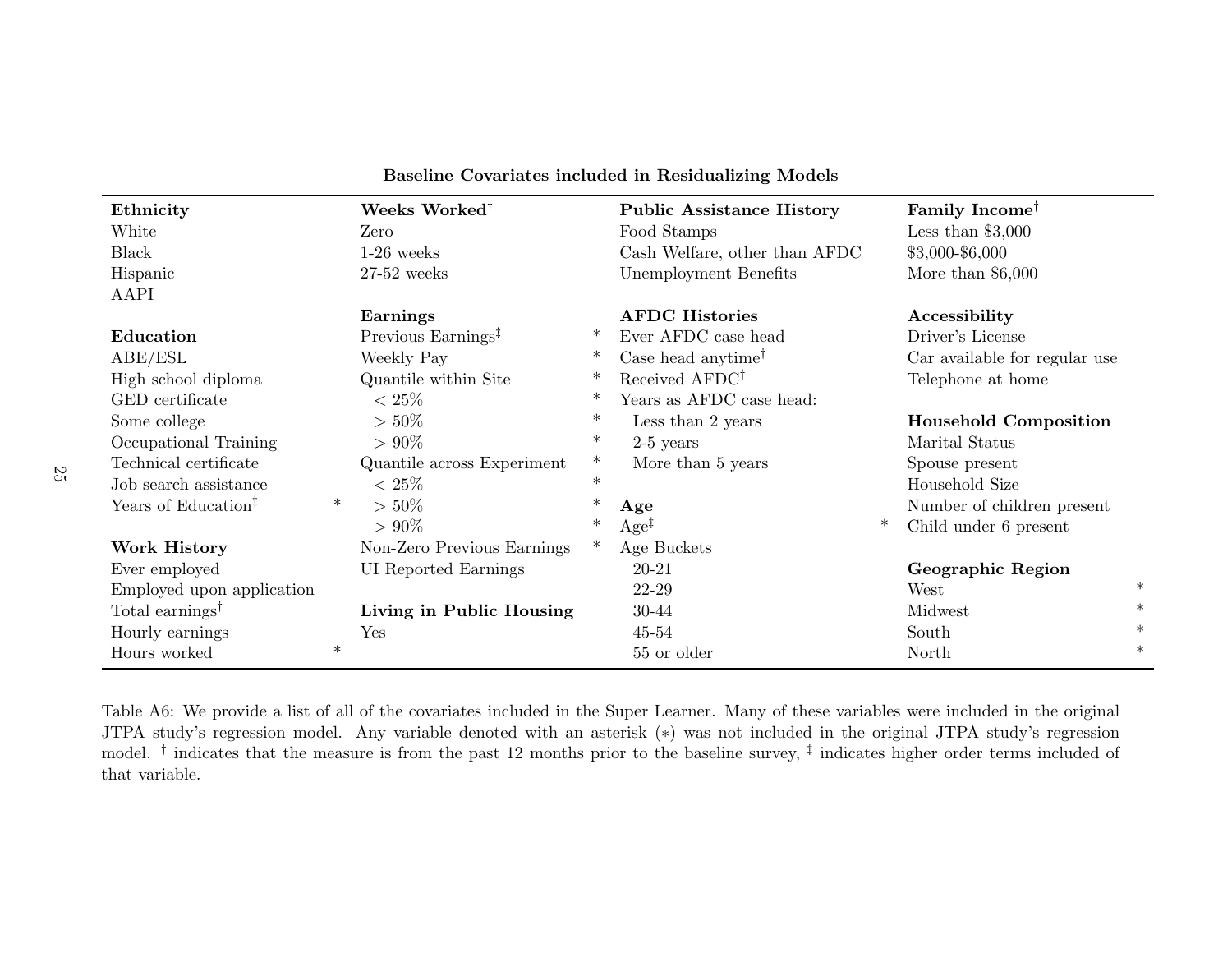|                            | Weighted Estimator |                            |                            |  |                        |                              | Weighted Least Squares       |
|----------------------------|--------------------|----------------------------|----------------------------|--|------------------------|------------------------------|------------------------------|
|                            | $\widehat{\tau}_W$ | $\widehat{\tau}_{W}^{res}$ | $\widehat{\tau}_{W}^{cov}$ |  | $\widehat{\tau}_{wLS}$ | $\widehat{\tau}_{wLS}^{res}$ | $\widehat{\tau}_{wLS}^{cov}$ |
| Earnings                   | 2.37               | 2.07                       | 2.19                       |  | 2.46                   | 2.28                         | 2.24                         |
| Employment ( $\times$ 100) | 8.53 8.06          |                            | 8.21                       |  | 7.95                   | 7.65                         | 8.01                         |

<span id="page-66-0"></span>Table A7: Mean absolute error across sites.

#### D.2 Numerical Results for Empirical Application

Table [A7](#page-66-0) provides numerical results for the mean absolute error across all 16 experimental sites for the six different estimators. We note that the mean absolute error of the point estimates do not vary substantially from using post-residualized weighting. This supports the results in Section [7.2.1.](#page-32-0)

Table [A8](#page-67-0) reports the estimated standard errors (columns 3-5 for weighted estimators and columns 8-10 for weighted least squares estimators) for each site, along with the estimated diagnostics (columns 6-7 for weighted estimators and columns 11-12 for weighted least squares estimators). In general, the diagnostics are able to adequately determine whether or not we expect there to be improvements in standard error for accounting for the population outcome information, as discussed in Section [7.2.2.](#page-32-1)

Finally, Table [A9](#page-68-0) presents the true positive rate and false positive rate for our diagnostics across the sites where the diagnostic indicated residualizing would increase precision (or not). We present these counts for both outcomes, separately.

#### D.3 Using Proxy Outcomes

To illustrate use of a proxy outcome, we run the same analysis as in Section [7,](#page-30-0) except we use employment as a proxy for earnings, and vice versa when building the residualizing model. This mimics a situation in which we have access to a related, but different outcome measure in our target population. Because employment is binary while earnings are continuous, we expect that direct residualizing may not result in substantial efficiency gains, and thus that our diagnostic measures would indicate not to residualize. However, treating  $\hat{Y}_i$  as a covariate should still result in efficiency gain, as earnings and employment are correlated and the model can adjust for the scaling differences.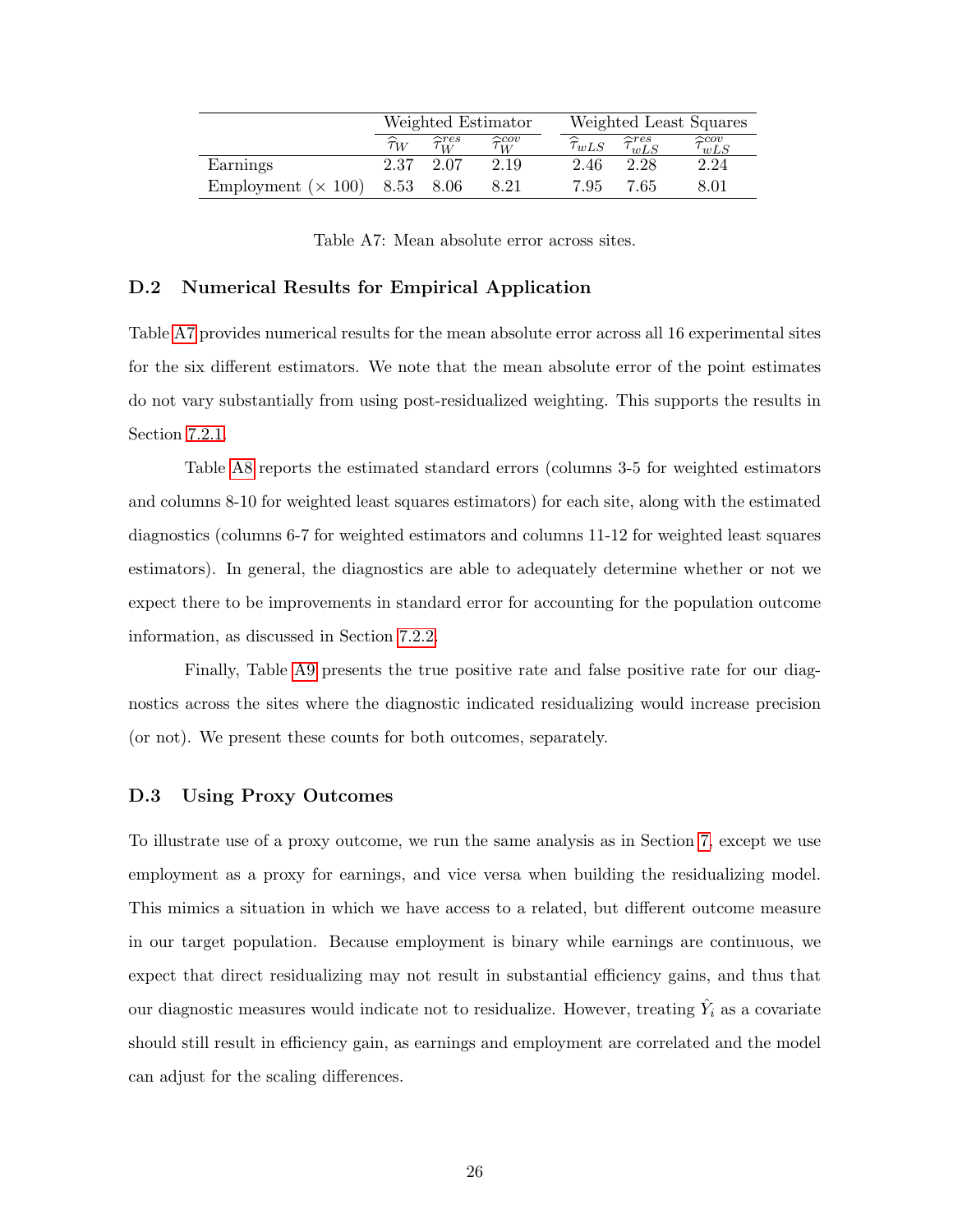|                            |                     |                    |                            | Weighted                 |               |                     | Weighted Least Squares             |                              |                              |                                        |                                     |  |
|----------------------------|---------------------|--------------------|----------------------------|--------------------------|---------------|---------------------|------------------------------------|------------------------------|------------------------------|----------------------------------------|-------------------------------------|--|
| Site                       | $\boldsymbol{n}$    | $\widehat{\tau}_W$ | $\widehat{\tau}_{W}^{res}$ | $\widehat{\tau}_W^{cov}$ | $\hat{R}_0^2$ | $\hat{R}_{0,cov}^2$ | $\widehat{\tau}_{w\underline{L}S}$ | $\widehat{\tau}_{wLS}^{res}$ | $\widehat{\tau}^{cov}_{wLS}$ | $\bar{\hat{R}^2_{\underline{0, wLS}}}$ | $\hat{R}^2_{\underline{0,wLS,cov}}$ |  |
|                            | Outcome: Earnings   |                    |                            |                          |               |                     |                                    |                              |                              |                                        |                                     |  |
| NE                         | 636                 | 1.70               | 1.53                       | 1.53                     | 0.23          | 0.22                | 1.58                               | 1.53                         | 1.53                         | 0.08                                   | 0.06                                |  |
| $_{\rm LC}$                | 485                 | 2.46               | $2.02\,$                   | $2.11\,$                 | 0.42          | 0.32                | 2.40                               | 2.08                         | $2.14\,$                     | $0.38\,$                               | $0.26\,$                            |  |
| HF                         | 234                 | 1.88               | 1.63                       | 1.66                     | $0.36\,$      | 0.19                | 1.87                               | 1.66                         | 1.69                         | $\rm 0.42$                             | $0.18\,$                            |  |
| $\mathop{\rm IN}\nolimits$ | 1392                | 1.03               | $\rm 0.93$                 | 0.92                     | $0.25\,$      | 0.26                | $1.00\,$                           | $0.91\,$                     | $\rm 0.91$                   | $0.22\,$                               | $0.21\,$                            |  |
| <b>CV</b>                  | 788                 | 1.40               | $1.25\,$                   | 1.22                     | $0.04\,$      | $0.01\,$            | 1.36                               | 1.23                         | $1.20\,$                     | $0.08\,$                               | $0.07\,$                            |  |
| CC                         | 524                 | 2.51               | $2.52\,$                   | 2.48                     | $-0.06$       | $-0.18$             | 2.42                               | 2.42                         | 2.39                         | $-0.13$                                | $-0.23$                             |  |
| $\rm JK$                   | 353                 | 2.29               | 2.28                       | 2.25                     | $0.19\,$      | $\text{-}0.25$      | 2.19                               | 2.18                         | 2.16                         | $0.30\,$                               | $0.10\,$                            |  |
| MT                         | 38                  | 6.44               | 7.04                       | 8.40                     | $-0.36$       | $-9.31$             | 4.64                               | 4.83                         | $6.09\,$                     | $0.40\,$                               | $-3.90$                             |  |
| $\rm PR$                   | 463                 | 2.69               | $2.61\,$                   | 2.60                     | $0.08\,$      | $-0.16$             | $2.82\,$                           | $2.75\,$                     | $2.71\,$                     | $0.03\,$                               | $-0.17$                             |  |
| $\mbox{MN}$                | 179                 | 4.79               | 4.70                       | 4.80                     | $-0.03$       | $-0.35$             | 3.72                               | 4.26                         | $4.20\,$                     | $-0.31$                                | $-0.56$                             |  |
| $\mbox{MD}$                | 177                 | 2.87               | 2.46                       | 2.48                     | 0.33          | $0.24\,$            | $2.67\,$                           | $2.30\,$                     | 2.32                         | $0.30\,$                               | $0.13\,$                            |  |
| ${\rm SM}$                 | 401                 | $2.07\,$           | 2.28                       | 2.12                     | $-0.30$       | $-0.13$             | $2.13\,$                           | 2.23                         | $2.11\,$                     | $-0.14$                                | $-0.09$                             |  |
| OH                         | $74\,$              | 3.97               | $3.27\,$                   | 3.42                     | 0.33          | $-0.22$             | 3.94                               | 3.75                         | 3.77                         | $0.29\,$                               | $-0.37$                             |  |
| CI                         | 190                 | 3.84               | 3.33                       | 3.07                     | 0.41          | 0.31                | 3.47                               | 3.15                         | 2.94                         | 0.28                                   | $-0.18$                             |  |
| OK                         | 87                  | 4.69               | $5.07\,$                   | 4.64                     | $-0.05$       | $-0.43$             | 4.61                               | $4.39\,$                     | 4.22                         | $0.14\,$                               | $-0.19$                             |  |
| JC                         | 81                  | 7.24               | 8.81                       | $8.50\,$                 | $-0.75$       | $-1.15$             | 6.14                               | $7.51\,$                     | $6.56\,$                     | $-0.19$                                | $-0.49$                             |  |
|                            | Outcome: Employment |                    |                            |                          |               |                     |                                    |                              |                              |                                        |                                     |  |
| NE                         | 636                 | 0.04               | 0.04                       | 0.04                     | $0.03\,$      | $-0.01$             | $0.04\,$                           | 0.04                         | $0.04\,$                     | $0.02\,$                               | $-0.00$                             |  |
| $_{\rm LC}$                | 485                 | 0.06               | 0.06                       | 0.05                     | 0.19          | 0.20                | $0.06\,$                           | 0.06                         | $0.05\,$                     | $0.11\,$                               | $0.09\,$                            |  |
| HF                         | 234                 | 0.06               | 0.06                       | 0.06                     | $0.04\,$      | $-0.03$             | $0.06\,$                           | $0.06\,$                     | $0.06\,$                     | $0.02\,$                               | $-0.03$                             |  |
| $\mathop{\rm IN}\nolimits$ | 1392                | 0.02               | $0.02\,$                   | 0.02                     | $-0.15$       | $-0.04$             | $0.02\,$                           | $0.02\,$                     | $0.02\,$                     | $-0.21$                                | $-0.08$                             |  |
| CV                         | 788                 | 0.03               | $0.03\,$                   | 0.03                     | $-0.01$       | $-0.01$             | $0.03\,$                           | 0.03                         | $0.03\,$                     | $-0.03$                                | $-0.01$                             |  |
| CC                         | 524                 | 0.06               | 0.06                       | 0.06                     | $-0.09$       | $-0.10$             | $0.06\,$                           | $0.06\,$                     | $0.06\,$                     | $-0.10$                                | $-0.08$                             |  |
| $\rm JK$                   | 353                 | 0.10               | $0.09\,$                   | 0.09                     | $0.13\,$      | $-1.53$             | $0.09\,$                           | $0.09\,$                     | $0.09\,$                     | $0.08\,$                               | $-0.85$                             |  |
| MT                         | $38\,$              | 0.13               | 0.13                       | $0.13\,$                 |               |                     | $0.13\,$                           | $0.15\,$                     | 0.14                         |                                        |                                     |  |
| $\rm PR$                   | 463                 | $0.06\,$           | $0.06\,$                   | 0.06                     | $0.03\,$      | $-0.05$             | $0.07\,$                           | $0.06\,$                     | $0.07\,$                     | $\rm 0.03$                             | $-0.03$                             |  |
| $\mbox{MN}$                | 179                 | 0.13               | 0.12                       | 0.11                     | 0.23          | $-3.09$             | $0.12\,$                           | 0.11                         | 0.11                         | 0.21                                   | $-0.89$                             |  |
| MD                         | 177                 | 0.09               | 0.08                       | 0.08                     | $0.19\,$      | $-0.06$             | 0.08                               | 0.08                         | $0.08\,$                     | $0.20\,$                               | $-4.0e28$                           |  |
| ${\rm SM}$                 | 401                 | 0.06               | 0.06                       | 0.06                     | 0.07          | $-0.15$             | $0.06\,$                           | 0.06                         | $0.06\,$                     | $0.05\,$                               | $-0.03$                             |  |
| OH                         | 74                  | $0.07\,$           | $0.06\,$                   | 0.07                     | $0.09\,$      | $-1.78$             | $0.08\,$                           | $0.07\,$                     | $0.08\,$                     | $0.08\,$                               | $-1.8e28$                           |  |
| CI                         | 190                 | 0.04               | 0.04                       | 0.05                     | 0.19          | $-0.07$             | 0.05                               | 0.05                         | $0.05\,$                     | $0.27\,$                               | $-4.4e28$                           |  |
| OK                         | 87                  | 0.21               | 0.19                       | 0.19                     | 0.12          | $-2.03$             | 0.17                               | 0.17                         | $0.18\,$                     | 0.21                                   | $-1.35$                             |  |
| JC                         | 81                  | 0.16               | 0.14                       | 0.14                     | $-0.88$       | $-3.88$             | 0.12                               | 0.13                         | 0.13                         | $-0.92$                                | $-0.58$                             |  |

Standard Errors and Diagnostics for Residualizing Models for Residualizing Models

<span id="page-67-0"></span>Table A8: Standard error and diagnostic values for post-residualized weighting across the 16 experimental sites for two primary outcomes–earnings and employment. The diagnostic values for the site of Butte, Montana (MT) are null when outcome is employment, because all units in the control group were unemployed.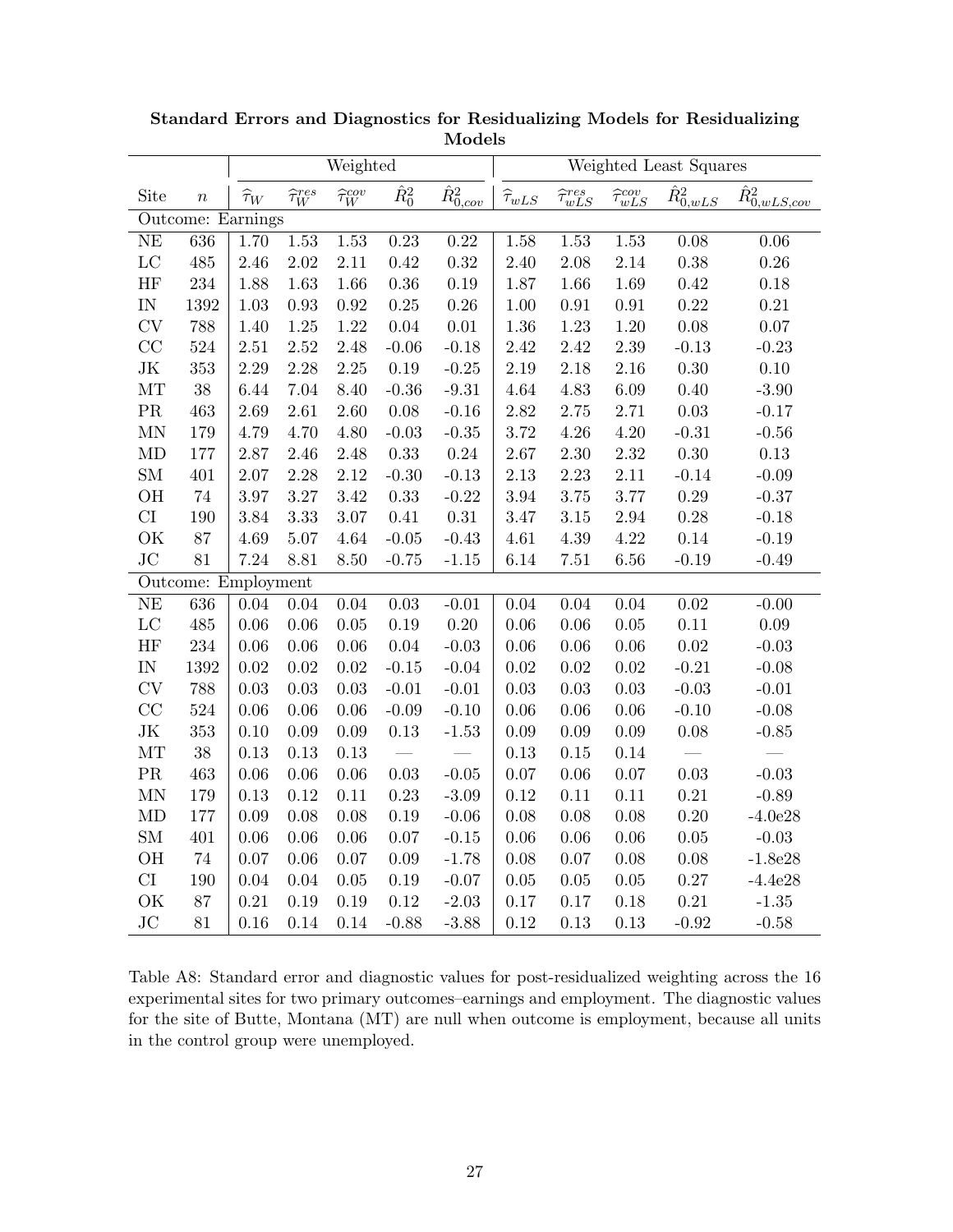|                    |                            | Weighted Estimator |                              | Weighted Least Squares       |
|--------------------|----------------------------|--------------------|------------------------------|------------------------------|
|                    | $\widehat{\tau}_{W}^{res}$ | $\approx cov$<br>W | $\widehat{\tau}_{wLS}^{res}$ | $\widehat{\tau_{wLS}^{cov}}$ |
| Earnings           |                            |                    |                              |                              |
| True Positive Rate | 10/11                      | 7/12               | 11/11                        | 7/13                         |
| True Negative Rate | 5/5                        | 474                | 4/5                          | 3/3                          |
| Employment         |                            |                    |                              |                              |
| True Positive Rate | 11/13                      | 1/12               | 10/10                        | 1/7                          |
| True Negative Rate | 3/3                        |                    | 5/6                          | 879                          |

<span id="page-68-0"></span>Table A9: Performance of proposed diagnostic measures, as measured through the true positive rate and false positive rate.

#### D.3.1 Bias

Table [A10](#page-68-1) presents the mean absolute error of the different estimation methods. When earnings is the outcome, both directly residualizing and using  $\hat{Y}_i$  as a covariate result in relatively stable performance. However, when employment is the outcome, the scaling differences between earnings (in \$1000) and the binary employment measure lead to large residuals. We see a loss to precision from direct residualizing, and exacerbated finite sample bias. However, when including  $\hat{Y}_i$  as a covariate, we are able to account for the scaling differences, and the mean absolute error is lower.

|                            | Weighted           |                            |                            |  |                        |                              | Weighted Least Squares       |
|----------------------------|--------------------|----------------------------|----------------------------|--|------------------------|------------------------------|------------------------------|
|                            | $\widehat{\tau}_W$ | $\widehat{\tau}_{W}^{res}$ | $\widehat{\tau}_{W}^{cov}$ |  | $\widehat{\tau}_{wLS}$ | $\widehat{\tau}_{wLS}^{res}$ | $\widehat{\tau}_{wLS}^{cov}$ |
| Earnings                   | 2.37               | 2.35                       | 2.14                       |  | 2.46                   | 2.44                         | 2.21                         |
| Employment ( $\times$ 100) |                    | 8.53 66.15 7.85            |                            |  | 7.95                   | 65.33                        | 7.45                         |

Estimator Performance Summary with Proxy Outcomes

<span id="page-68-1"></span>Table A10: Mean absolute errors for each estimator, across all experimental sites when using proxy outcomes.

#### D.3.2 Diagnostics

We estimate the same diagnostics as in Section [7.2.1](#page-32-0) to determine when to expect precision gains from performing post-residualized weighting. We summarize the true positive and true negative rates of the diagnostic in Table [A11.](#page-69-0) We see that the performance of the diagnostic is good for direct residualization. However, we see that the diagnostic for including  $\hat{Y}_i$  as a covariate is relatively conservative, and fails to identify all the cases in which it is beneficial to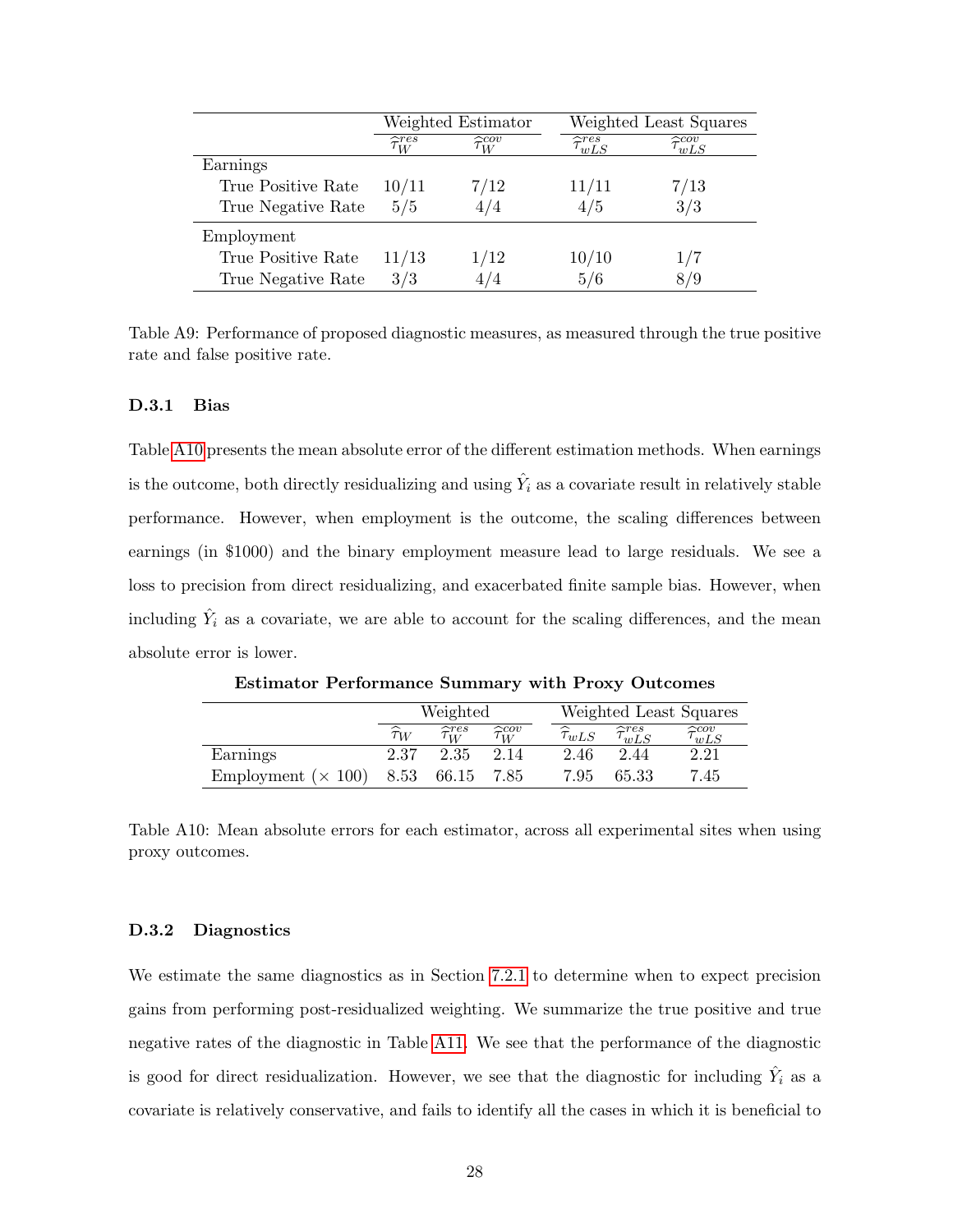| residualize. However, the true negative rate of the diagnostic for including $Y_i$ as a covariate    |
|------------------------------------------------------------------------------------------------------|
| is very high (almost $100\%$ ), which indicates that the diagnostic is very effective at identifying |
| when residualizing fails to lead to precision gain.                                                  |

|                    |                            | Weighted Estimator         | Weighted Least Squares      |                                |  |  |
|--------------------|----------------------------|----------------------------|-----------------------------|--------------------------------|--|--|
|                    | $\widehat{\tau}_{W}^{res}$ | $\widehat{\tau}_{W}^{cov}$ | $\widehat{\tau}$ res<br>wLS | $\widetilde{\tau_{wLS}^{cov}}$ |  |  |
| Earnings           |                            |                            |                             |                                |  |  |
| True Positive Rate | 13/14                      | 7/12                       | 12/13                       | 6/13                           |  |  |
| True Negative Rate | 2/2                        | 4/4                        | 2/3                         | 3/3                            |  |  |
| Employment         |                            |                            |                             |                                |  |  |
| True Positive Rate |                            | 2/12                       |                             | 3/10                           |  |  |
| True Negative Rate | 16/16                      | 474                        | 16/16                       | 5/6                            |  |  |

<span id="page-69-0"></span>Table A11: Performance of proposed diagnostic measures using proxy outcomes, as measured through the true positive rate and false positive rate.

Table [A12](#page-70-0) provides the standard errors and diagnostic measures for each site and estimator. Within the "Weighted" and "Weighted Least Squares" sections, the left three columns present the standard error for the corresponding estimator for each site, and the right two columns present the diagnostic measure. One key takeaway is that, when employment is the outcome, using earnings as a proxy outcome results in large scaling differences between our residualizing model, captured by  $\hat{Y}_i$ , and the true outcome measure. This is unsurprising since earnings is continuous and employment is binary. As a result, the  $\hat{R}_0^2$  measures for the estimators that use direct residualizing (i.e.,  $\hat{\tau}_{W}^{res}$  and  $\hat{\tau}_{wLS}^{res}$ ) are all negative, indicating that we should not use direct residualizing in that setting. However, even in this scenario, the diagnostic for using  $\hat{Y}_i$  as a covariate does not indicate significant gains. When using employment as a proxy for earnings, the diagnostics indicate small gains to direct residualizing across most sites, and gains from including  $\hat{Y}_i$  as a covariate across about half of sites.

#### D.3.3 Efficiency Gain

Table [A12](#page-70-0) presents the standard errors of each weighting method, with and without postresidualizing, for each site. Table [A13](#page-72-4) presents the average standard error across sites for post-residualized weighting using proxy outcomes, where we restrict our attention to the sites identified by the diagnostic measures for when we expect precision gains. When using employment as a proxy for earnings, direct residualizing indicates small gains in 13/16 sites, and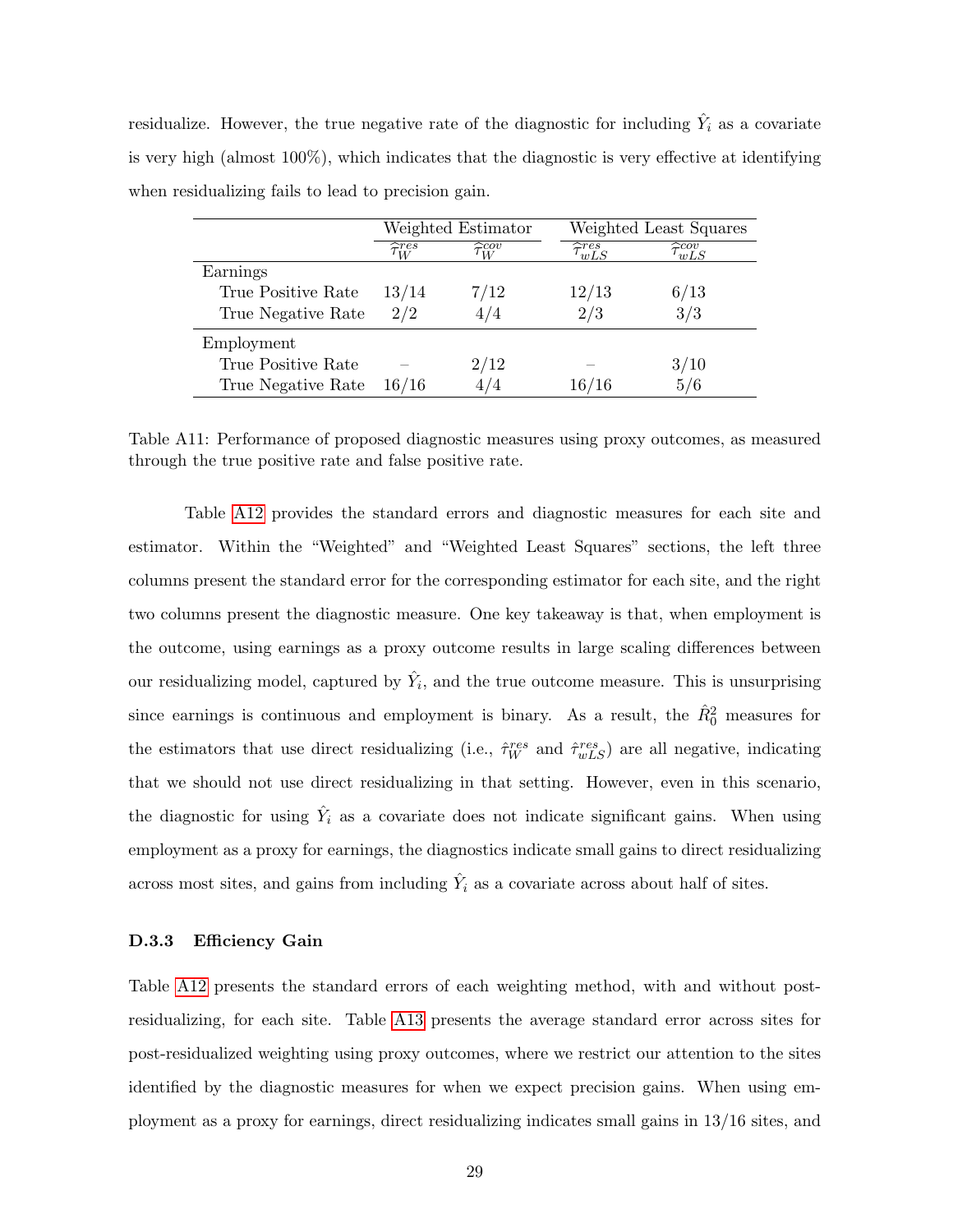|                          |                  | Weighted           |                            |                          |               |                     | Weighted Least Squares |                              |                              |                            |                                       |  |
|--------------------------|------------------|--------------------|----------------------------|--------------------------|---------------|---------------------|------------------------|------------------------------|------------------------------|----------------------------|---------------------------------------|--|
| Site                     | $\boldsymbol{n}$ | $\widehat{\tau}_W$ | $\widehat{\tau}_{W}^{res}$ | $\widehat{\tau}_W^{cov}$ | $\hat{R}_0^2$ | $\hat{R}_{0,cov}^2$ | $\widehat{\tau}_{wLS}$ | $\widehat{\tau}_{wLS}^{res}$ | $\widehat{\tau}^{cov}_{wLS}$ | $\bar{\hat{R}^2_{0, wLS}}$ | $\hat{R}^2_{\underline{0, wLS, cov}}$ |  |
| Outcome: Earnings        |                  |                    |                            |                          |               |                     |                        |                              |                              |                            |                                       |  |
| $\rm NE$                 | 636              | 1.70               | 1.70                       | $1.62\,$                 | 0.00          | 0.09                | 1.58                   | 1.58                         | 1.53                         | 0.00                       | 0.03                                  |  |
| $_{\rm LC}$              | 485              | 2.46               | $2.45\,$                   | $2.39\,$                 | $0.00\,$      | $0.15\,$            | 2.40                   | 2.40                         | 2.37                         | 0.00                       | $0.05\,$                              |  |
| HF                       | 234              | 1.88               | 1.88                       | 1.76                     | $0.01\,$      | $0.15\,$            | 1.87                   | 1.86                         | 1.78                         | $0.01\,$                   | $0.08\,$                              |  |
| $\ensuremath{\text{IN}}$ | 1392             | $1.03\,$           | $1.03\,$                   | $\rm 0.96$               | $0.01\,$      | $0.27\,$            | $1.00\,$               | 0.99                         | $0.95\,$                     | $0.01\,$                   | $0.21\,$                              |  |
| <b>CV</b>                | 788              | 1.40               | 1.40                       | $1.39\,$                 | $0.00\,$      | $-0.06$             | 1.36                   | 1.36                         | $1.37\,$                     | 0.00                       | $-0.03$                               |  |
| CC                       | 524              | $2.51\,$           | $2.51\,$                   | 2.46                     | 0.01          | $-0.03$             | 2.42                   | 2.41                         | 2.40                         | 0.00                       | $-0.10$                               |  |
| $\rm JK$                 | 353              | 2.29               | 2.28                       | $2.10\,$                 | $0.01\,$      | $0.07\,$            | 2.19                   | 2.18                         | $2.07\,$                     | $0.01\,$                   | $0.04\,$                              |  |
| MT                       | 38               | 6.44               | 6.44                       | 9.60                     | $-0.00$       | $-9.23$             | 4.64                   | 4.65                         | 7.32                         | $0.01\,$                   | $-5.86$                               |  |
| $\rm PR$                 | 463              | 2.69               | 2.69                       | 2.70                     | $0.00\,$      | $-0.16$             | 2.82                   | $2.82\,$                     | 2.82                         | $-0.00$                    | $-0.15$                               |  |
| MN                       | 179              | 4.79               | 4.78                       | 4.13                     | $0.00\,$      | $0.13\,$            | 3.72                   | 3.71                         | 3.71                         | 0.00                       | $-0.14$                               |  |
| MD                       | 177              | $2.87\,$           | 2.87                       | $2.61\,$                 | $0.01\,$      | $0.14\,$            | $2.67\,$               | 2.66                         | $2.43\,$                     | $0.01\,$                   | $0.16\,$                              |  |
| ${\rm SM}$               | 401              | $2.07\,$           | 2.07                       | 2.04                     | $0.00\,$      | $-0.07$             | $2.13\,$               | 2.12                         | $2.06\,$                     | $0.00\,$                   | $-0.02$                               |  |
| OH                       | $74\,$           | $3.97\,$           | $3.97\,$                   | $4.00\,$                 | $0.00\,$      | $-0.44$             | $3.94\,$               | $3.93\,$                     | $3.75\,$                     | $0.00\,$                   | $-0.50$                               |  |
| $\mathop{\rm CI}$        | 190              | $3.84\,$           | 3.84                       | $3.40\,$                 | $0.00\,$      | $-0.03$             | 3.47                   | 3.47                         | $3.07\,$                     | $0.00\,$                   | $-0.22$                               |  |
| OK                       | 87               | 4.69               | 4.71                       | $4.51\,$                 | $-0.01$       | $-0.88$             | $4.61\,$               | 4.61                         | $4.06\,$                     | $-0.01$                    | $-0.67$                               |  |
| JC                       | 81               | 7.24               | 7.26                       | $8.52\,$                 | $-0.01$       | $-0.82$             | 6.14                   | 6.17                         | 6.75                         | $-0.01$                    | $-0.83$                               |  |
| Outcome: Employment      |                  |                    |                            |                          |               |                     |                        |                              |                              |                            |                                       |  |
| NE                       | 636              | 0.04               | $0.56\,$                   | 0.04                     | $-352.40$     | $-0.00$             | 0.04                   | 0.49                         | $0.04\,$                     | $-248.43$                  | $-0.01$                               |  |
| $\rm LC$                 | 485              | $0.06\,$           | 0.70                       | $0.05\,$                 | $-220.79$     | $0.13\,$            | $0.06\,$               | 0.56                         | $0.05\,$                     | $-193.43$                  | $0.02\,$                              |  |
| HF                       | 234              | $0.06\,$           | 0.94                       | $0.06\,$                 | $-260.76$     | $-0.02$             | $0.06\,$               | $0.90\,$                     | $0.06\,$                     | $-282.80$                  | $0.06\,$                              |  |
| $\ensuremath{\text{IN}}$ | 1392             | $0.02\,$           | 0.34                       | $0.02\,$                 | $-391.67$     | $-0.04$             | $0.02\,$               | 0.32                         | $0.02\,$                     | $-354.59$                  | $-0.05$                               |  |
| CV                       | 788              | $0.03\,$           | 0.42                       | $\rm 0.03$               | $-151.95$     | $0.02\,$            | $0.03\,$               | 0.38                         | $0.03\,$                     | $-129.68$                  | $0.03\,$                              |  |
| CC                       | 524              | $0.06\,$           | $1.00\,$                   | $0.06\,$                 | $-284.99$     | $-0.21$             | $0.06\,$               | 0.89                         | $0.06\,$                     | $-236.05$                  | $-0.18$                               |  |
| $\rm JK$                 | 353              | 0.10               | 1.10                       | $0.08\,$                 | $-104.99$     | $-3.17$             | $0.09\,$               | $\rm 0.92$                   | 0.08                         | $-88.67$                   | $-2.13$                               |  |
| MT                       | 38               | 0.13               | 2.42                       | 0.12                     |               |                     | 0.13                   | 2.49                         | $0.13\,$                     |                            |                                       |  |
| $\rm PR$                 | 463              | $0.06\,$           | $\rm 0.93$                 | $0.06\,$                 | $-228.05$     | $-0.05$             | $0.07\,$               | 0.80                         | $0.07\,$                     | $-200.67$                  | $-0.06$                               |  |
| $\mbox{MN}$              | 179              | 0.13               | $1.57\,$                   | $0.13\,$                 | $-207.13$     | $-14.37$            | $0.12\,$               | 1.61                         | $0.12\,$                     | $-189.16$                  | $\textbf{-3.35}$                      |  |
| MD                       | 177              | 0.09               | 0.93                       | $0.08\,$                 | $-66.00$      | $-0.14$             | 0.08                   | $\rm 0.81$                   | 0.08                         | $-77.66$                   | $-4.7e28$                             |  |
| ${\rm SM}$               | 401              | $0.06\,$           | 0.76                       | $0.06\,$                 | $-95.56$      | $-0.12$             | $0.06\,$               | 0.68                         | $0.06\,$                     | $-84.67$                   | $-0.10$                               |  |
| OH                       | $74\,$           | $0.07\,$           | 1.77                       | $0.07\,$                 | $-1202.77$    | $-0.56$             | 0.08                   | 1.60                         | $0.08\,$                     | $-985.02$                  | $-2.4e28$                             |  |
| $\mathop{\rm CI}$        | 190              | $0.04\,$           | 1.40                       | $0.05\,$                 | $-1312.75$    | $-0.47$             | $0.05\,$               | 1.41                         | $0.05\,$                     | $-1241.70$                 | $-1.1e28$                             |  |
| OK                       | 87               | 0.21               | $3.24\,$                   | 0.16                     | $-249.20$     | $-1.29$             | 0.17                   | 2.44                         | $0.16\,$                     | $-65.65$                   | $-0.28$                               |  |
| JC                       | 81               | 0.16               | 3.20                       | 0.17                     | $-6487.60$    | $-4.51$             | $0.12\,$               | 1.70                         | 0.14                         | $-300.75$                  | $-0.24$                               |  |

Standard Errors and Diagnostics for Residualizing Models with Proxy Outcomes

<span id="page-70-0"></span>Table A12: Standard error and diagnostic values for post-residualized weighting using proxy outcomes across the 16 experimental sites for two primary outcomes–earnings and employment. Once again, the diagnostics for MT are null when employment is the outcome, because all the units in the control group are unemployed.

including  $\hat{Y}_i$  as a covariate indicates gains in just under half of sites. The relative improvement in variance is small due to the differences in magnitude between  $\hat{Y}_i$  and  $Y_i$ . In particular, we see around a 0.3-0.4% reduction in variance from performing direct residualizing. However,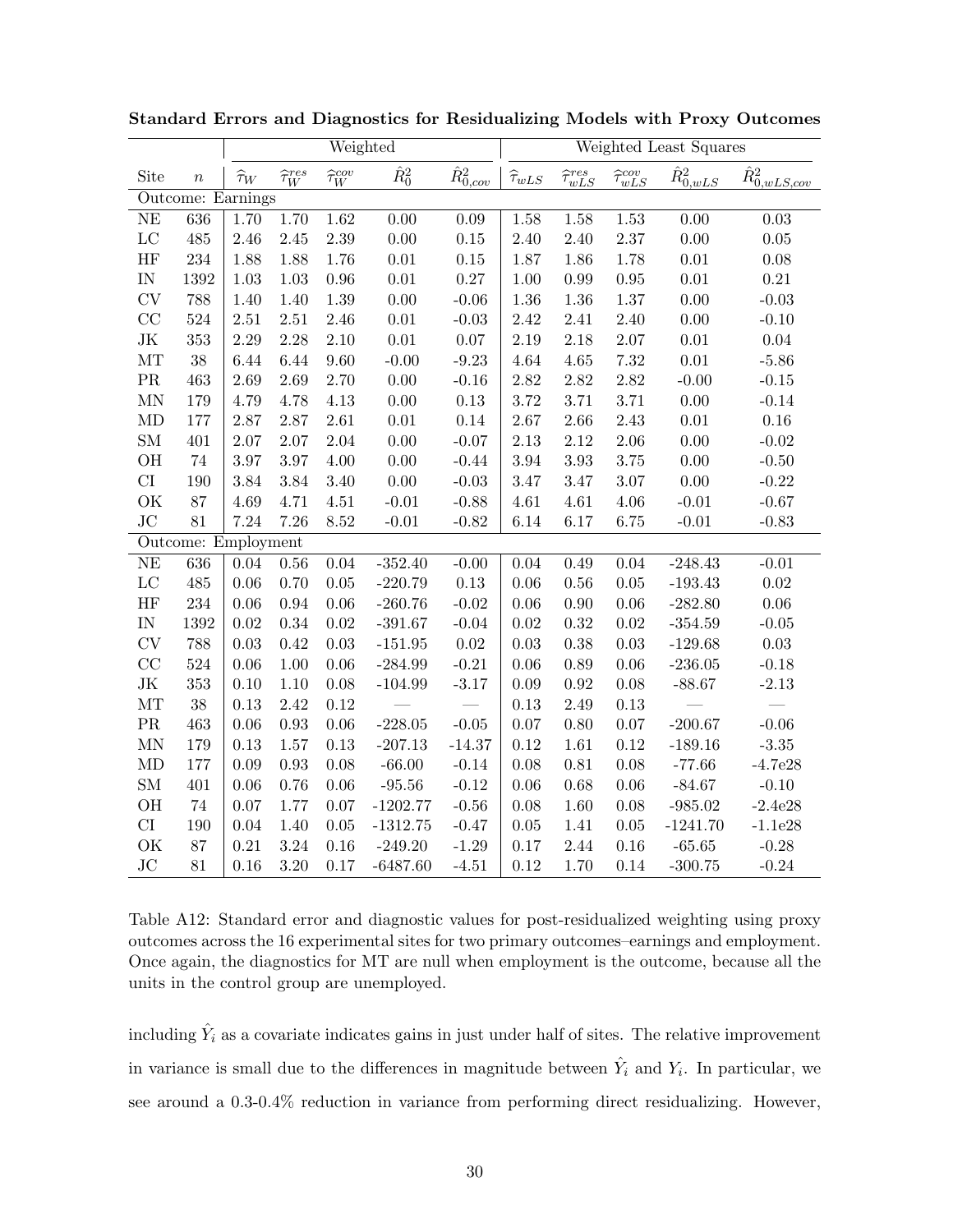when including  $\hat{Y}_i$  as a covariate, which accounts for the scaling difference, the improvements are more substantial. In particular, when using  $\hat{Y}_i$  as a covariate in the weighted estimator, there is a 14% reduction in variance. Using weighted least squares, there is a 9% reduction in variance from including  $\hat{Y}_i$  as a covariate. The primary takeaway to highlight is that using  $\hat{Y}_i$ as a covariate to perform post-residualized weighting can allow us to leverage proxy outcomes that exist on different scales than the outcome of interest, where we expect greater gains the more closely related the outcome and proxy outcome are.

For employment, we do not consider direct residualizing because the diagnostic measure did not identify any experimental sites in which directly residualizing would lead to precision gains. When including  $\hat{Y}_i$  as a covariate the diagnostic indicated 5 sites that indicate gains from post-residualized weighting; among these we see a 5% reduction in variance when using  $\hat{Y}_i$  as a covariate in the weighted estimator, and a 1% reduction in variance in the weighted least squares estimator. Finally, we emphasize that estimating the PATE results in variance inflation relative to the within-sample difference-in-means, as expected. However, we see that post-residualized weighting can offset some of this loss in precision.

This exercise shows how a proxy outcome can be used for building the residualizing model. When the two variables are on very different scales, we expect that direct residualizing would not be beneficial, as evidenced here and captured by our diagnostic measures. Including  $\hat{Y}_i$  as a covariate addresses scaling concerns, although as we see when using earnings as a proxy for employment, does not always allow for gains. We see that even using proxy outcomes, our diagnostic measures can accurately capture when there is potential for precision gains, and our post-residualized weighting method can lead to precision gains in estimation of the target PATE.